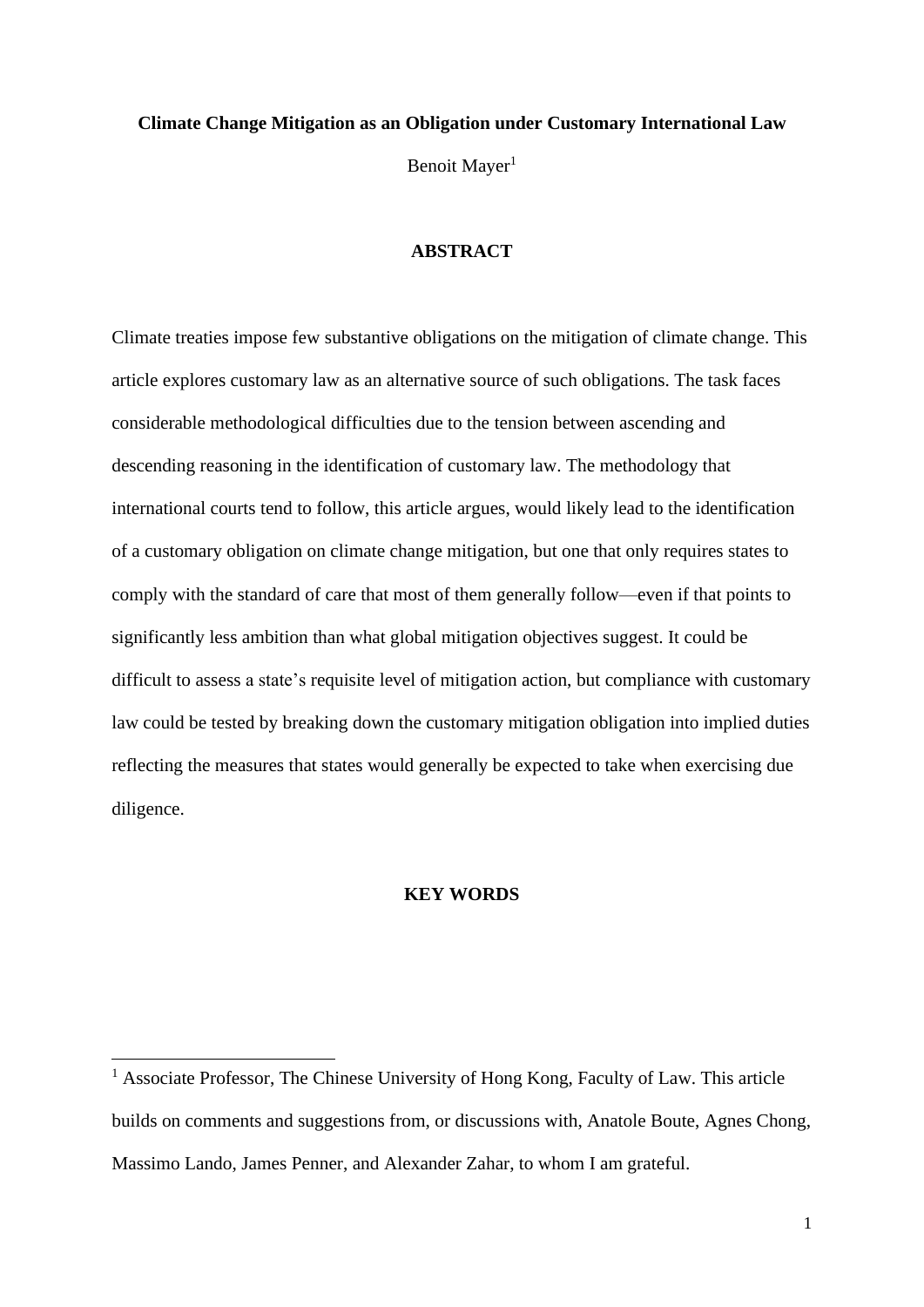Climate change mitigation, customary law, ascending and descending reasoning, individuation, due diligence, requisite level of mitigation action, appropriate measures

## **I. INTRODUCTION**

<span id="page-1-0"></span>Large quantities of anthropogenic greenhouse gas (GHG) emissions are known to be warming our climate system, with profound, enduring consequences for humankind and the global environment.<sup>2</sup> Climate treaties recognized climate change as "a common concern of humankind."<sup>3</sup> The UN Framework Convention on Climate Change (UNFCCC) formulated an "ultimate objective" of stabilizing atmospheric GHG concentrations "at a level that would prevent dangerous anthropogenic interference with the climate system." <sup>4</sup> The Paris Agreement set the more specific objective of holding global warming "well below 2 °C ... and pursuing efforts to limit [it] to 1.5  $\mathrm{°C}^{\mathrm{''5}}$  by reaching a global peak in GHG emissions "as soon as possible" and net-zero global emissions "in the second half of this century."<sup>6</sup>

<sup>4</sup> UNFCCC, *supra* note [3,](#page-1-0) art. 2.

<sup>5</sup> Paris Agreement, *supra* note [3,](#page-1-0) art. 2(1)(a). The same objective was accepted under the UNFCCC. *See* Dec. 10/CP.21, para. 4, FCCC/CP/2015/10/Add.2 (Jan. 29, 2016).

<sup>6</sup> Paris Agreement, *supra* note [3,](#page-1-0) art. 4(1). Net emissions account for emissions by sources (e.g., from the combustion of fossil fuels) and removals by sinks (e.g., from the planting of trees).

<span id="page-1-1"></span><sup>&</sup>lt;sup>2</sup> Rajendra K. Pachauri, Leo Meyer & The Core Writing Team, IPCC, CLIMATE CHANGE 2014: SYNTHESIS REPORT, at 4, 6–8 (2014).

<sup>&</sup>lt;sup>3</sup> UN Framework Convention on Climate Change, pmbl. para. 2, May 9, 1992, 1771 UNTS 107; Paris Agreement, pmbl. para. 12, Dec. 12, 2015, 55 ILM 740 (2016).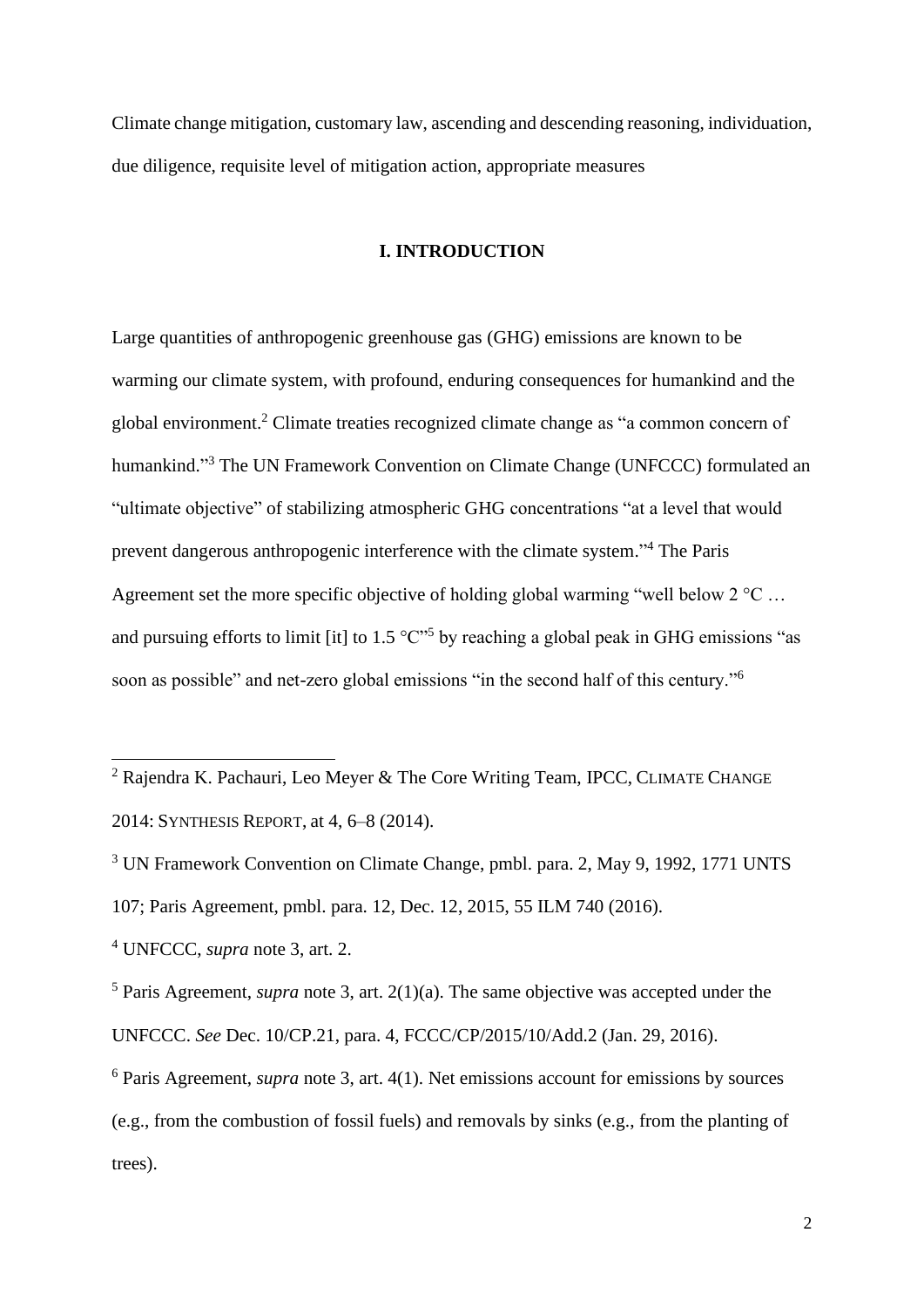A major limitation of climate treaties, however, is that they leave it for each party to determine its own level of ambition. For instance, the main commitment under the UNFCCC is to "[f]ormulate [and] implement … national … programmes containing measures to mitigate climate change";<sup>7</sup> the developed country parties listed in Annex I further undertake to "adopt national … policies and take corresponding measures on the mitigation of climate change."<sup>8</sup> Similarly, the Paris Agreement calls on each party to communicate its successive "nationally determined contributions to the global response to climate change"<sup>9</sup> (NDCs) and to take the necessary measures to achieve the mitigation objectives of these NDCs.<sup>10</sup> The Kyoto Protocol was perhaps an exception—it imposed negotiated, quantified commitments on Annex I parties—but its substantive commitments expired in 2020.<sup>11</sup> National commitments that are nationally determined may not add up to a sufficient level of ambition for the realization of global objectives. Thus, states and observers have generally found that

<span id="page-2-0"></span><sup>7</sup> UNFCCC, *supra* note [3,](#page-1-0) art. 4(1)(b).

<sup>8</sup> *Id.*, art. 4(2)(a).

<sup>9</sup> Paris Agreement, *supra* note [3,](#page-1-0) art. 3.

<sup>10</sup> *Id.*, art. 4(2). *See also* Benoit Mayer, *International Law Obligations Arising in Relation to Nationally Determined Contributions*, 7 TRANSNAT'L ENV'T L. 251 (2018).

<sup>&</sup>lt;sup>11</sup> Kyoto Protocol to the United Nations Framework Convention on Climate Change, art.  $3(1)$ , annex B, Dec. 11, 1997, 2303 UNTS 162 (defining a "first" commitment period 2008–2012); Doha Amendment to the Kyoto Protocol, Art. 1(A), Dec. 8, 2012, in Dec. 1/CMP.12, FCCC/KP/CMP/2016/8/Add.1 (Feb. 28, 2013) (defining a second commitment period 2013– 2020).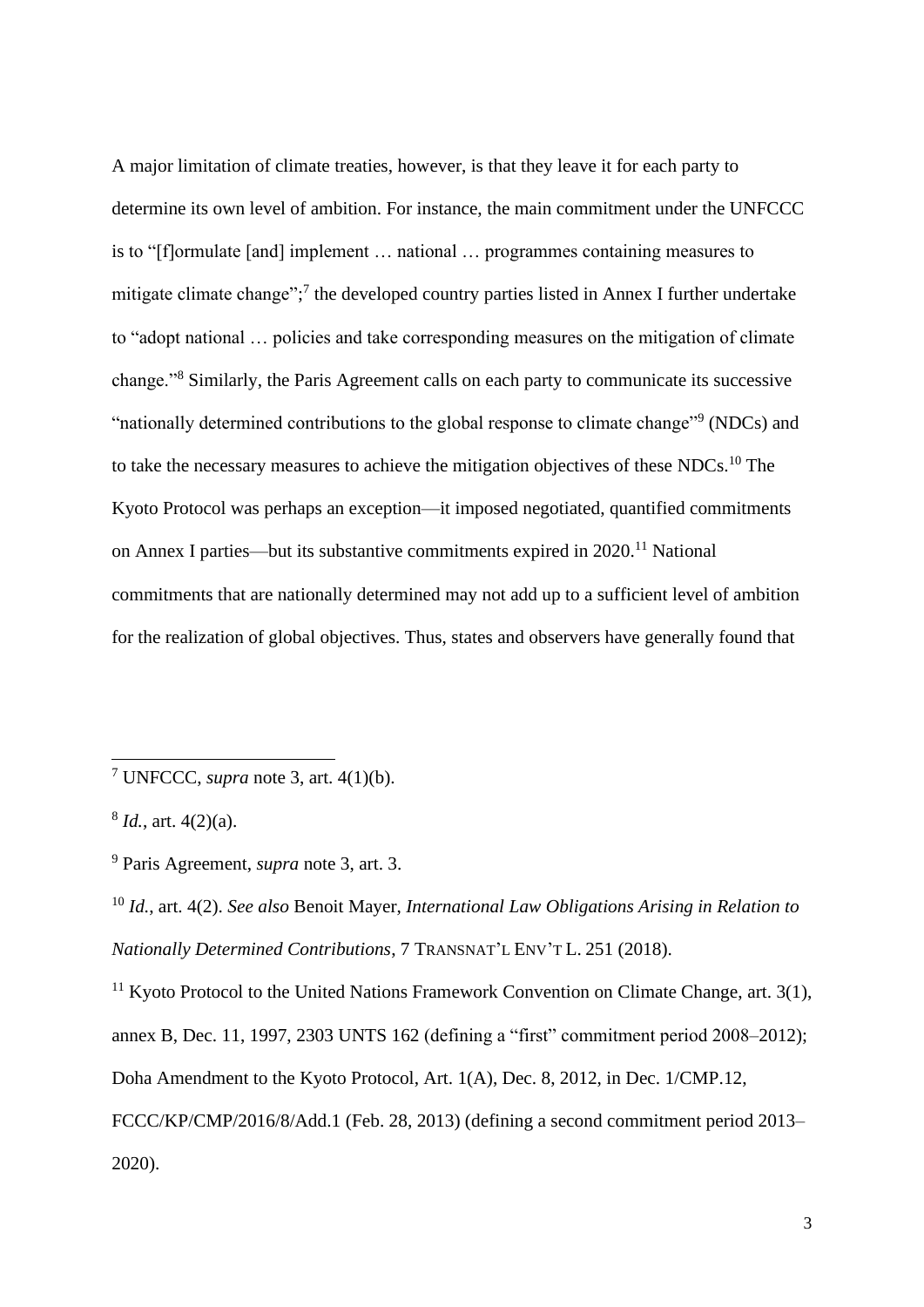NDCs and other pledges of mitigation action, in aggregate, fall short of what is necessary to achieve the mitigation objectives of the Paris Agreement.<sup>12</sup>

<span id="page-3-2"></span><span id="page-3-1"></span><span id="page-3-0"></span>The shortfall of climate treaties led to an increasing attention to other sources of obligations on climate change mitigation. In various jurisdictions, plaintiffs have attempted to construe statutory law,<sup>13</sup> tort law,<sup>14</sup> public law,<sup>15</sup> and human rights law (from domestic or international

<sup>13</sup> *E.g.*, Massachusetts v. E.P.A., 549 U.S. 497, 532 (2007) (applying Clean Air Act); Earthlife Africa Johannesburg v. Minister of Env't Aff., [2017] ZAGPPHC 58, 2 All S.A. 519 (2017) (S. Afr.) (applying National Environmental Management Act); CE Sect., July 1, 2021, ECLI:FR:CECHR:2021:427301.20210701 (Grande-Synthe/Fr.) (applying the Energy Code).

<sup>14</sup> *E.g.*, Rb Den Haag (District Court, The Hague), June 24, 2015,

ECLI:NL:RBDHA:2015:7145 (Urgenda/Staat der Nederlanden) [hereinafter *Urgenda I*]; Sharma v. Minister for the Env't, 391 A.L.R. 1 (2021) (Austl.); Civ. [Tribunal of First Instance] Brussels (4th ch.), June 17, 2021, 2015/4585/A, AB 2021/242 (Klimaatzaak/Belg.); Smith v. Fonterra Coop. Grp. Ltd., [2021] NZCA 552 (N.Z.). *See also* Karen C. Sokol, *Seeking (Some) Climate Justice in State Tort Law*, 95 WASH. L. REV. 1382 (2020). <sup>15</sup> *E.g.*, Shrestha v. Prime Minister, Order 074-WO-0283, decision 10210, NKP61(3) (S.C.

Dec. 25, 25 December 2018) (Nepal) (constitutional human rights and environmental obligations); Juliana v. U.S., 947 F.3d 1159 (9th Cir, 2020) (public trust doctrine).

<sup>12</sup> *See infra* note [260.](#page-71-0)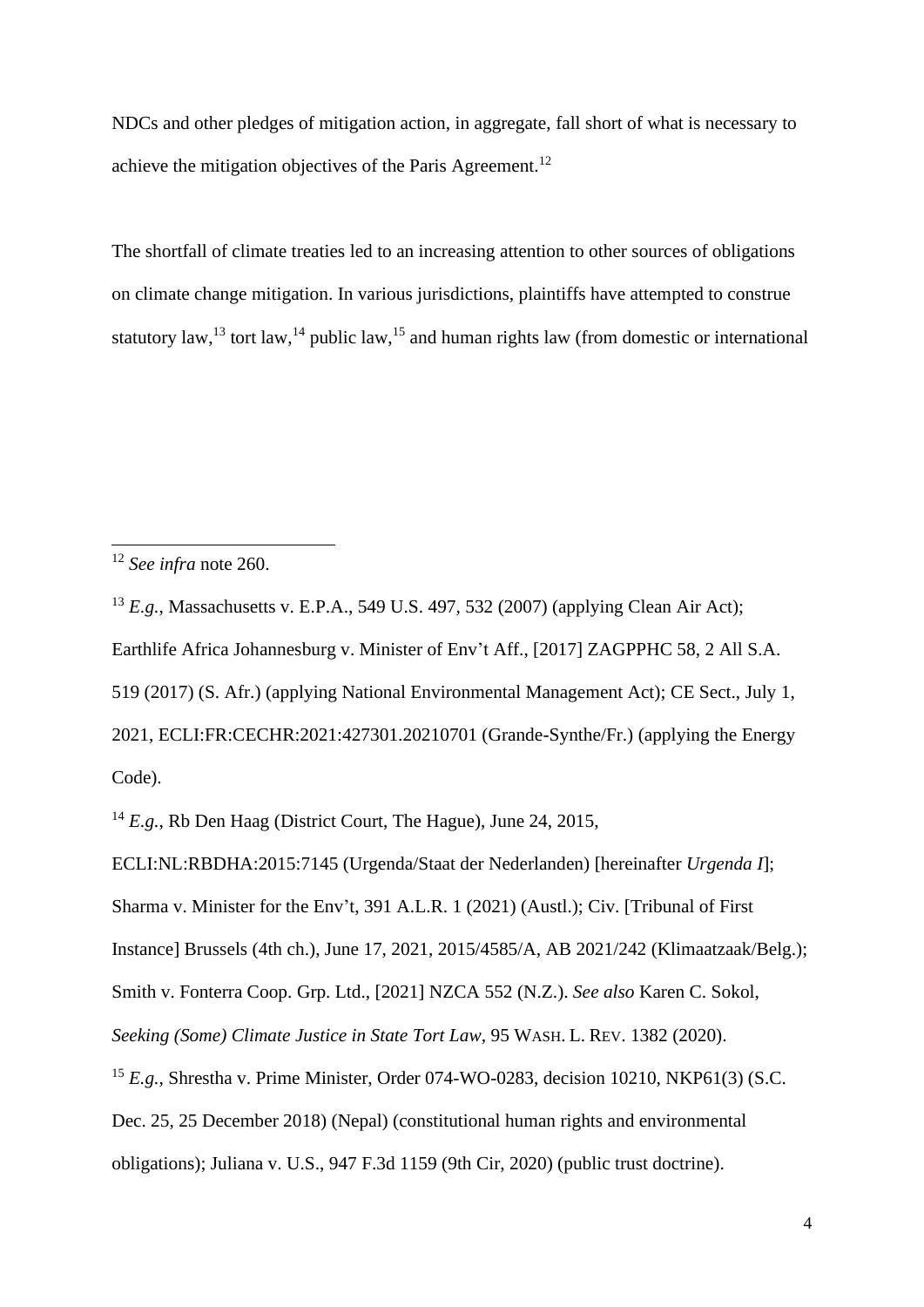<span id="page-4-1"></span><span id="page-4-0"></span>sources), <sup>16</sup> as requiring states (or sometimes corporations)<sup>17</sup> to mitigate climate change. Some cases were dismissed on procedural grounds,<sup>18</sup> and many are yet to be decided, but in the few decisions they have been made on the merits, courts have generally accepted that domestic or international law may require more than compliance with climate treaties. In particular, the Supreme Court in *Urgenda* interpreted the state's international obligation to protect human rights as requiring the Netherlands to reduce its emissions by 25 percent by 2020, compared with 1990.<sup>19</sup> Courts in three other European countries found that national governments had failed to take sufficient mitigation action in light of their duty of care and human rights

ECLI:NL:2019:2006 (Urgenda/Staat der Nederlanden), unofficial English translation 59 ILM 814 (2020) (Neth.) [hereinafter *Urgenda III*]; HR-2020-2472-P, Dec. 22, 2020, Case No. 20- 051052SIV-HRET (Natur og Ungdom/Norway) (Nor.); Conseil constitutionnel

[Constitutional Court] decision 2021-825DC, Aug. 13, 2021 (Fr.).

<sup>17</sup> *E.g.*, Am. Elec. Power Co. Inc. v. Connecticut, 564 U.S. 410, 424, 429 (2011) (finding that the Clean Air Act displaces federal tort law); Milieudefensie v. Royal Dutch Shell,

ECLI:NL:RBDHA:2021:5337 (D.C. Hague, May 26, 2021) (Neth.) (identifying a duty of care).

<sup>16</sup> *E.g.*, HR Nederlanden (Supreme Court of the Netherlands) Dec. 20, 2019,

<sup>18</sup> *E.g.*, *Juliana*, *supra* note [15](#page-3-0) (redressability); Bundesgericht [Federal Supreme Court], May 5, 2020, 146 BGE I-145 (Verein Klimaseniorinnen Schweiz/Switz.) (standing); Case T-330/18, Carvalho v. Parliament, ECLI:EU:T:2019:324 (May 8, 2019) (standing).

<sup>19</sup> *Urgenda III*, *supra* note [16.](#page-4-0) *See also Milieudefensie*, *supra* note [17.](#page-4-1)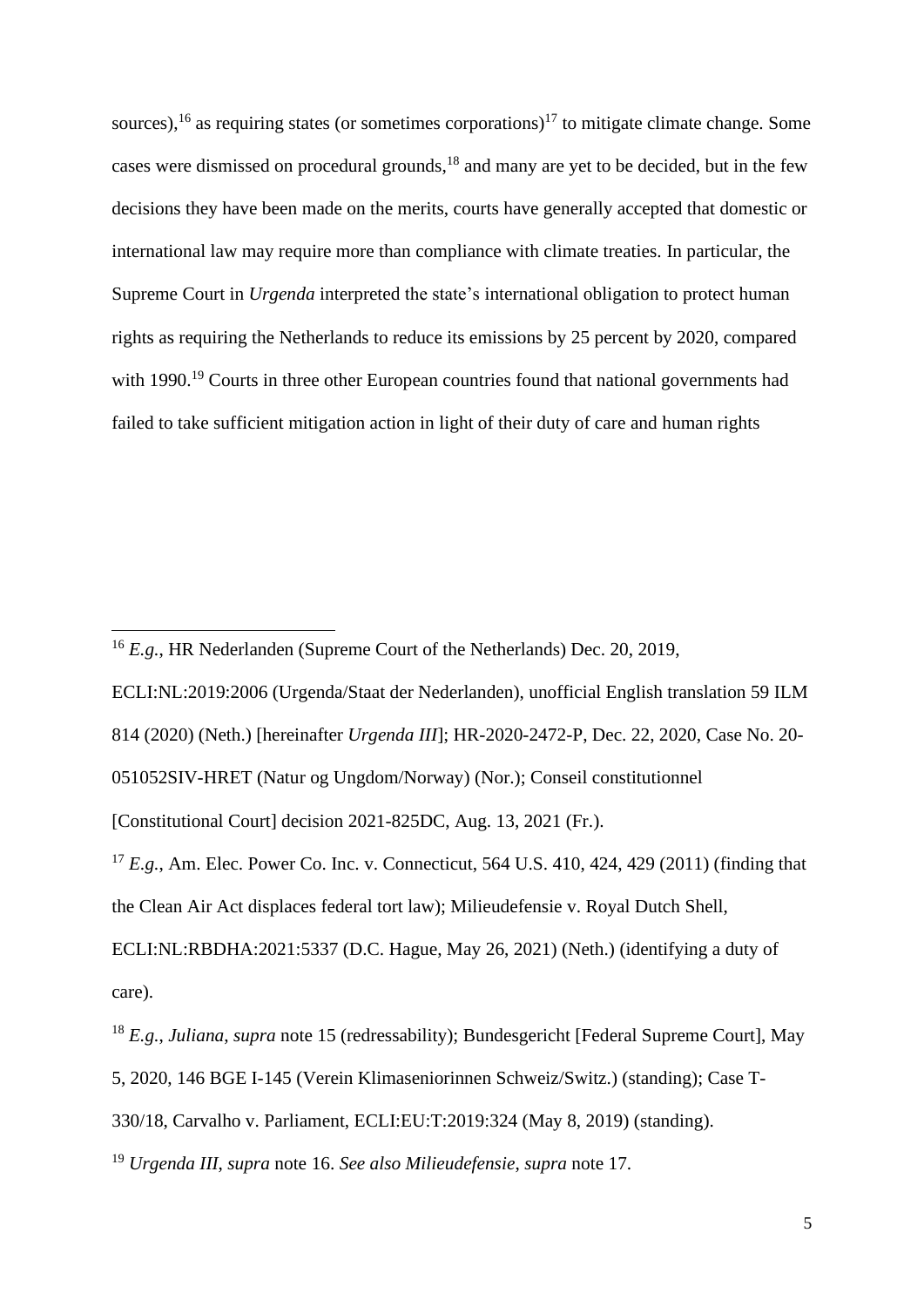<span id="page-5-0"></span>obligations. <sup>20</sup> Other national courts, from New Zealand to the United States, identified procedural obligations that can be construed as corollaries of general mitigation obligations.<sup>21</sup> On the international plane, similar arguments are now being made before human rights institutions;<sup>22</sup> several treaty bodies have already lent support to this line of argument through ad hoc statements and observations on national periodic reports. <sup>23</sup> The prospects for

<sup>20</sup> BVerfG, 1 BvR 2656/18, Mar. 24, 2021,

http://www.bverfg.de/e/rs20210324\_1bvr265618.html (Neubauer/Ger.); *Grande-Synthe*, *supra* note [13;](#page-3-1) *Klimaatzaak*, *supra* note [14.](#page-3-2)

<sup>21</sup> *E.g.*, Mid States Coal. for Progress v. Surface Transp. Bd.,  $345$  F.3d  $520$ ,  $550$  (8th Cir, 2003); Thomson v. Minister for Climate Change Issues, [2017] NZHC 733; *Shrestha*, *supra*  note [15;](#page-3-0) Friends of the Irish Env't v. Ir., 2 ILRM 233 (2020).

<sup>22</sup> *See* Petition of Torres Strait Islanders to the UN Hum. Rts. Comm. (petition filed May 13, 2019); Duarte Agostinho v. Portugal, Communicated Case No 39371/20 (Eur. Ct. Hum. Rts., 13 November 2020) <http://hudoc.echr.coe.int/eng?i=001-206535>; Verein Klimaseniorinnen Schweiz v. Switzerland, Communicated Case No 53600/20 (Eur. Ct. Hum. Rts., 17 March 2021) <http://hudoc.echr.coe.int/eng?i=001-209313>; Complaint by Mex M. against Austria (Eur. Ct. Hum. Rts., 25 March 2021) <https://perma.cc/MRR6-KK4W>; Complaint against Norway (Eur. Ct. Hum. Rts., 15 June 2021) <https://perma.cc/AN8Y-GXRY>. *See also* Decision adopted by the UN Comm. on the Rts of the Child (CRC) on Commc'n No. 105/2019, Sept. 22, 2021, CRC/C/88/D/105/2019 (Sacchi/Arg.) (inadmissible for failure to exhaust domestic remedies).

<sup>23</sup> *E.g.*, UN Comm. on Econ., Soc. & Cult. Rts., Concluding Observations, 2nd Periodic Rep. Lat., para. 11, E/C.12/LVA/CO/2 (Mar. 30, 2021); UN Comm. on the Elim. of Discriminations against Women et al., Joint Statement on "Human Rights and Climate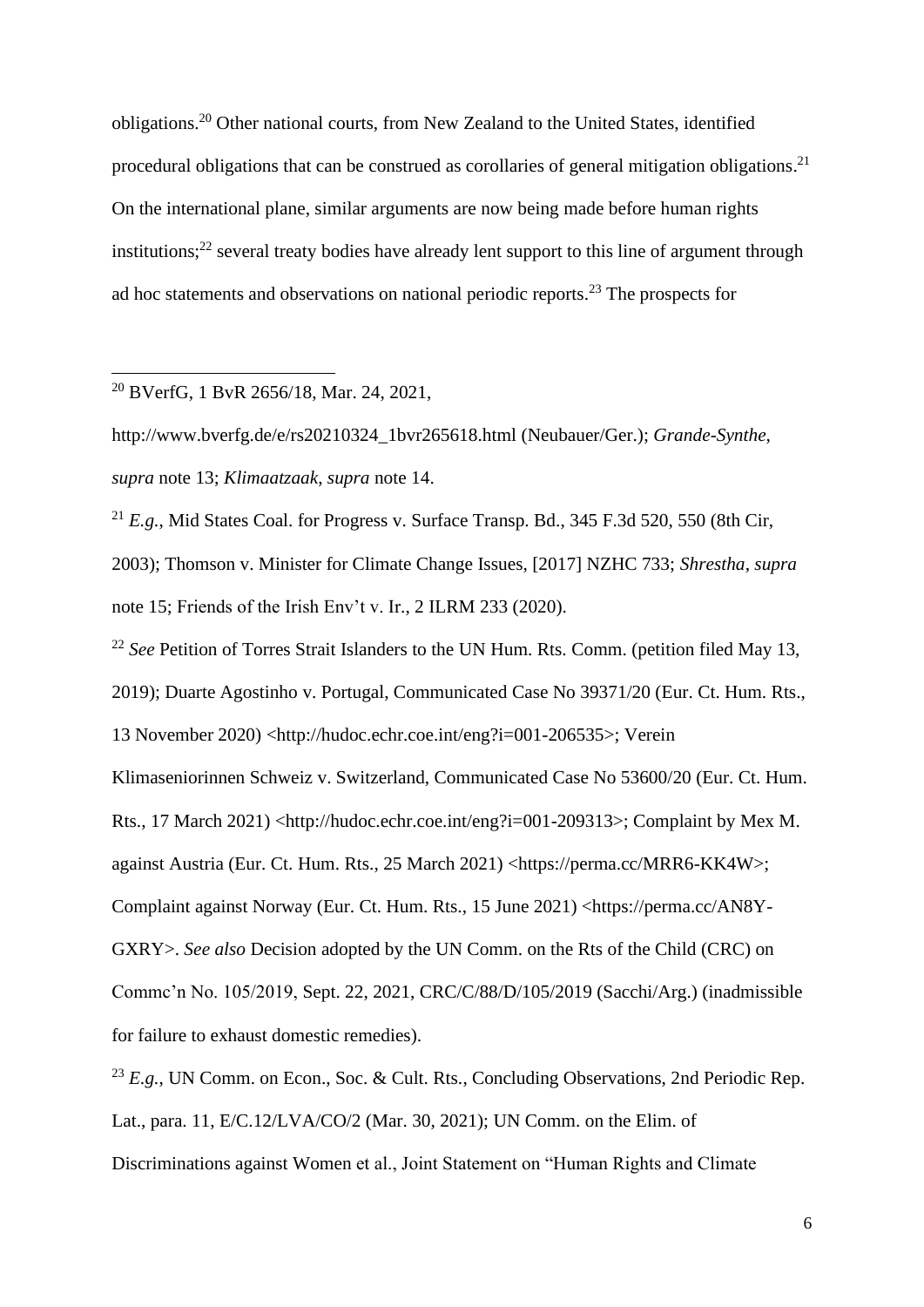international litigation were boosted, in 2021, as Vanuatu started a campaign for the UN General Assembly to request an advisory opinion of the International Court of Justice  $(ICJ)$ ,  $^{24}$ while Tuvalu entered a treaty with Antigua and Barbuda to create an organization with the express mandate of requesting a similar opinion from the International Tribunal for the Law of the Sea (ITLOS). 25

<span id="page-6-0"></span>Several sources of international law could be invoked as a source of a general mitigation obligation. Human rights treaties can be construed as requiring states to mitigate climate change on the ground that the impacts of climate change hinder the enjoyment of human rights, which would enable various procedural avenues. However, this argument is only convincing insofar as the benefits of mitigation action can be framed within the scope of treaty obligation—that is, insofar as mitigation action can be justified for its benefits for the protection of treaty rights within the geographical (i.e., mainly territorial) scope of the

<sup>25</sup> See Agreement for the Establishment of the Commission of Small Island States on Climate Change and International Law, art. 2(2), Ant. & Barb./Tuvalu, Oct. 31, 2021, https://perma.cc/D688-7R93. *See generally* ITLOS Statute art. 21; ITLOS Rules of Procedure, art. 138, ITLOS/8 (Mar. 17, 2009); Sub-Regional Fisheries Commission, Advisory Opinion of Apr. 2, 2015, ITLOS Rep. 4, paras. 52–60.

Change" (Sept. 16, 2019), at https://perma.cc/6VXT-LAD4; CRC, Concluding Observations, Combined 5th–6th Period. Rep. Austl., paras. 40–41, CRC/C/AUS/CO/5-6 (Nov. 1, 2019). <sup>24</sup> *See* Bernadette Carreon, *Vanuatu to Seek International Court Opinion on Climate Change Rights*, THE GUARDIAN, Sept. 26, 2021.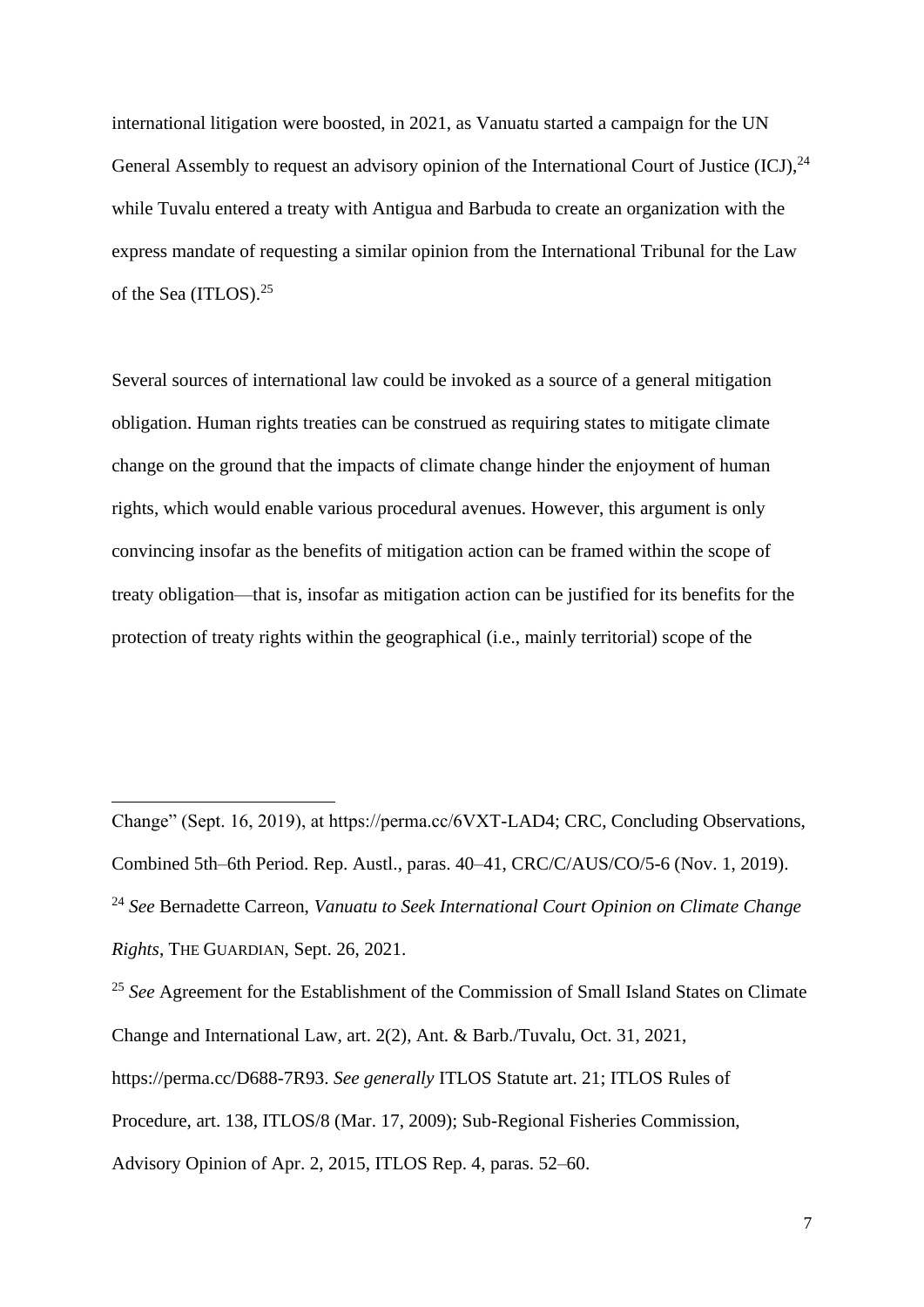<span id="page-7-1"></span><span id="page-7-0"></span>treaty.<sup>26</sup> As such, a human rights treaty may only open a "narrow window" on the need for mitigation action.<sup>27</sup> Multilateral environmental agreements (including Part XII of the UN Convention on the Law of the Sea) may also be invoked in international litigation,  $^{28}$  but they have some of the same limitations: if they may imply an obligation for states to mitigate climate change,<sup>29</sup> it is only insofar as justified by the obligation they define in relation to conservation of particular environmental resources. By contrast, customary law offers a more holistic perspective on the rationale for climate change mitigation: it protects the rights of states to the protection of their citizens *and* to the conservation of their environmental resources, along with their rights to survival or territorial integrity, among other rights.<sup>30</sup> As customary international law allows for a more comprehensive appraisal of the benefits of climate change mitigation than any human rights or environmental treaty, it could justify more extensive mitigation action than any treaty on human rights or environmental protection.

<sup>26</sup> *See* Benoit Mayer, *Climate Change Mitigation as an Obligation under Human Rights Treaties?*, 115 AJIL 409 (2021).

<sup>27</sup> *Id.*

<sup>28</sup> *See* COSIS Agreement, *supra* note [25,](#page-6-0) art. 2(2) (authorizing the Commission to request an advisory opinion on the interpretation of UNCLOS).

<sup>29</sup> *See, e.g.,* Philippe Sands, *Climate Change and the Rule of Law: Adjudicating the Future in International Law*, 28 J. ENV'T L. 19, 25 (2016) (UNCLOS).

<sup>30</sup> *See infra* notes [141–](#page-42-0)[144](#page-42-1) and corresponding text.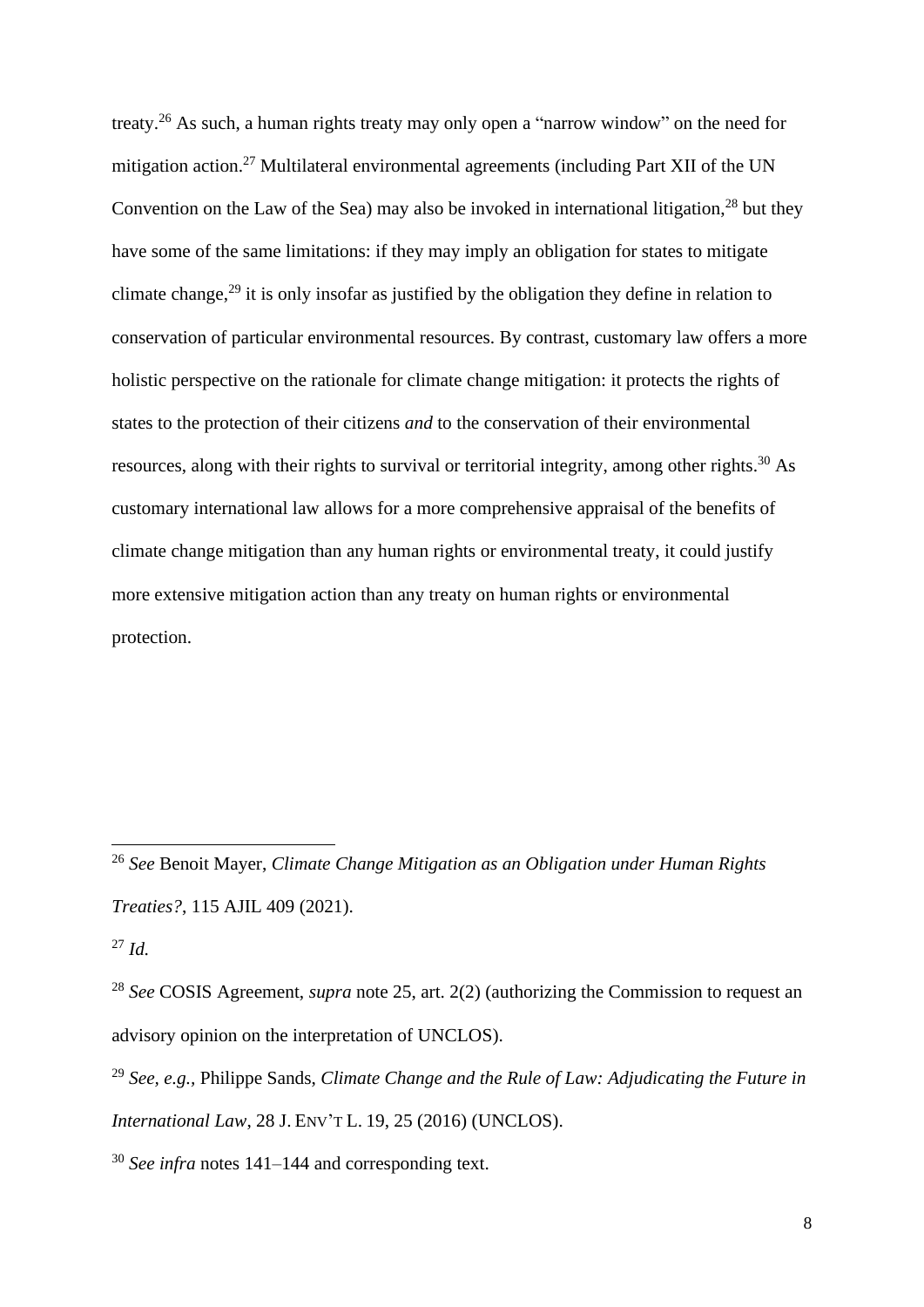<span id="page-8-1"></span><span id="page-8-0"></span>As such, customary international law is expected to play a central role in international proceedings on climate change mitigation,<sup>31</sup> as it has been in past cases on international environmental law, notwithstanding the applicability of specific treaties.<sup>32</sup> And even when customary law cannot be applied directly, it could shed light on the interpretation of other norms.<sup>33</sup> Thus, human rights institutions have at times interpreted states' obligations in light of international environmental law, including custom.<sup>34</sup> Customary law could often be influential in domestic proceedings, even in jurisdictions where it has no direct effect, through the technique of consistent interpretation—as a normative context in light of which

<sup>32</sup> *E.g.*, Gabčíkovo-Nagymaros Project (Hung./Slovk.), 1997 ICJ Rep. 7, para. 140; MOX Plant (Ir. v. UK), Order on Provisional Measures, Dec. 3, 2001, ITLOS Rep. 95, para. 82; Pulp Mills on the River Uruguay (Arg. v. Uru.), 2010 ICJ Rep. 14, para. 101; Responsibilities and Obligations of States with Respect to Activities in the Area, Advisory Opinion of Feb. 1, 2011, ITLOS Rep. 10, para. 145. *See also* Trail Smelter (US/Canada), 3 RIAA 1938, 1965 (1941); Certain Activities Carried Out by Nicaragua in the Border Area (Costa Rica v. Nicar.) and Construction of a Road in Costa Rica along the San Juan River (Nicar. v. Costa Rica), Merits, 2015 ICJ Rep. 665, para. 104.

<sup>33</sup> *See* Vienna Convention on the Law of Treaties, Art. 31(3)(c), May 23, 1969, 1155 UNTS 331.

<sup>31</sup> *E.g.*, Sands, *supra* note [29,](#page-7-0) at 19–35, 30–31, 33. *See also infra* note [76.](#page-23-0)

<sup>34</sup> *See, e.g.*, Demír v. Turkey, 2008-V Eur. Ct. H.R. 333, paras. 85–86; The Environment and Human Rights, Advisory Opinion OC-23/17, Inter-Am. Ct. H.R. (ser. A) No. 2, para. 125 and *passim* (Nov. 15, 2017); *Sacchi/Argentina*, *supra* note [22,](#page-5-0) ¶10.5.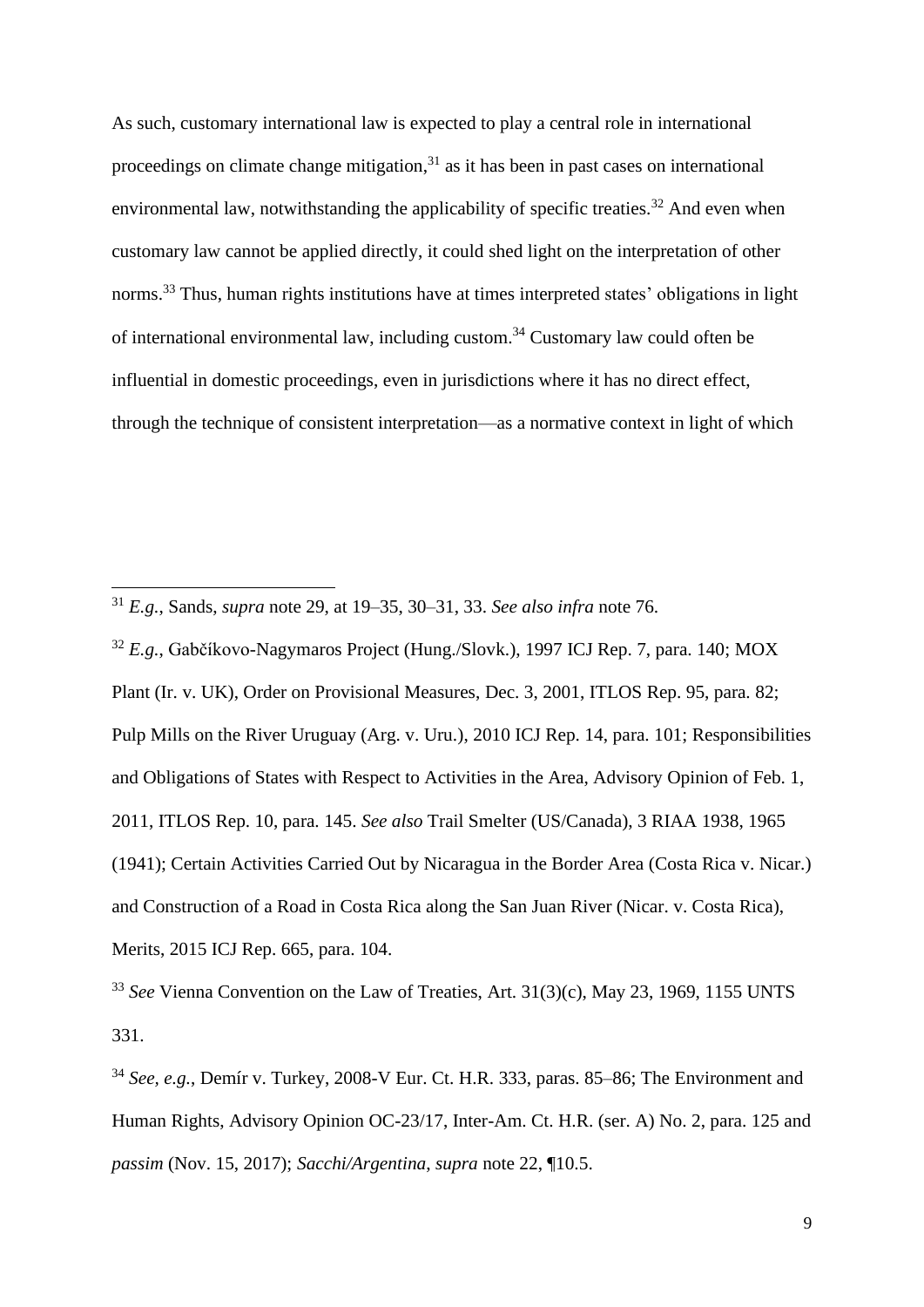domestic law is to be interpreted.<sup>35</sup> In fact, as no state can effectively mitigate climate change on its own, and mitigation is thus essentially a matter of international cooperation, it is doubtful that general mitigation obligations arising from domestic law could ever be interpreted in complete isolation from its international context. <sup>36</sup> Already, the Supreme Court in *Urgenda* relied largely on customary law to determine the content of international human rights law, whereas the District Court had invoked it to interpret tort law.<sup>37</sup> Since then, customary law has frequently been discussed, in domestic and regional litigation, as a referential norm to interpret mitigation obligations from other sources.<sup>38</sup>

<sup>35</sup> *See* ANDRE NOLLKAEMPER, NATIONAL COURTS AND THE INTERNATIONAL RULE OF LAW 117–65 (2011).

<sup>36</sup> Some domestic judicial decisions have relied exclusively on treaty law, rather than customary law. *See, e.g.*, R. (Friends of the Earth) v. Heathrow Airport [2020] UKSC 52, para. 70 and passim; TA Paris, Feb. 3, 2021, No. 1904967, paras. 18–19 (Notre Affaire à Tous/Fr., first decision). If customary law contains more demanding mitigation obligations as this article contends—relying exclusively on treaty law provides national courts with only a partial reflection of relevant standards.

<sup>37</sup> *See Urgenda III*, *supra* note [16,](#page-4-0) para. 5.7.5; *Urgenda I*, *supra* note [14,](#page-3-2) para. 4.42–43. *See generally* Mayer, *Human Rights Treaties?*, *supra* note [26,](#page-7-1) at 439–441.

<sup>38</sup> Reply memorandum in *Notre Affaire à tous*, Sept. 3, 2020, https://perma.cc/PKD5-G44N, §55 (last para.); Plaintiffs' Memorandum in *Klimaatzaak*, June 28, 2019, https://perma.cc/44PG-GJJC, paras. 360, 385–389; Plaintiffs' memorandum in *Neubauer*, Feb. 6, 2020, https://perma.cc/E9HA-TYDD, 82, 111; Writ of summons in *Natur og Ungdom*, Oct. 18, 2016, https://perma.cc/AAS7-L346, §§9.2.3–2.4; Application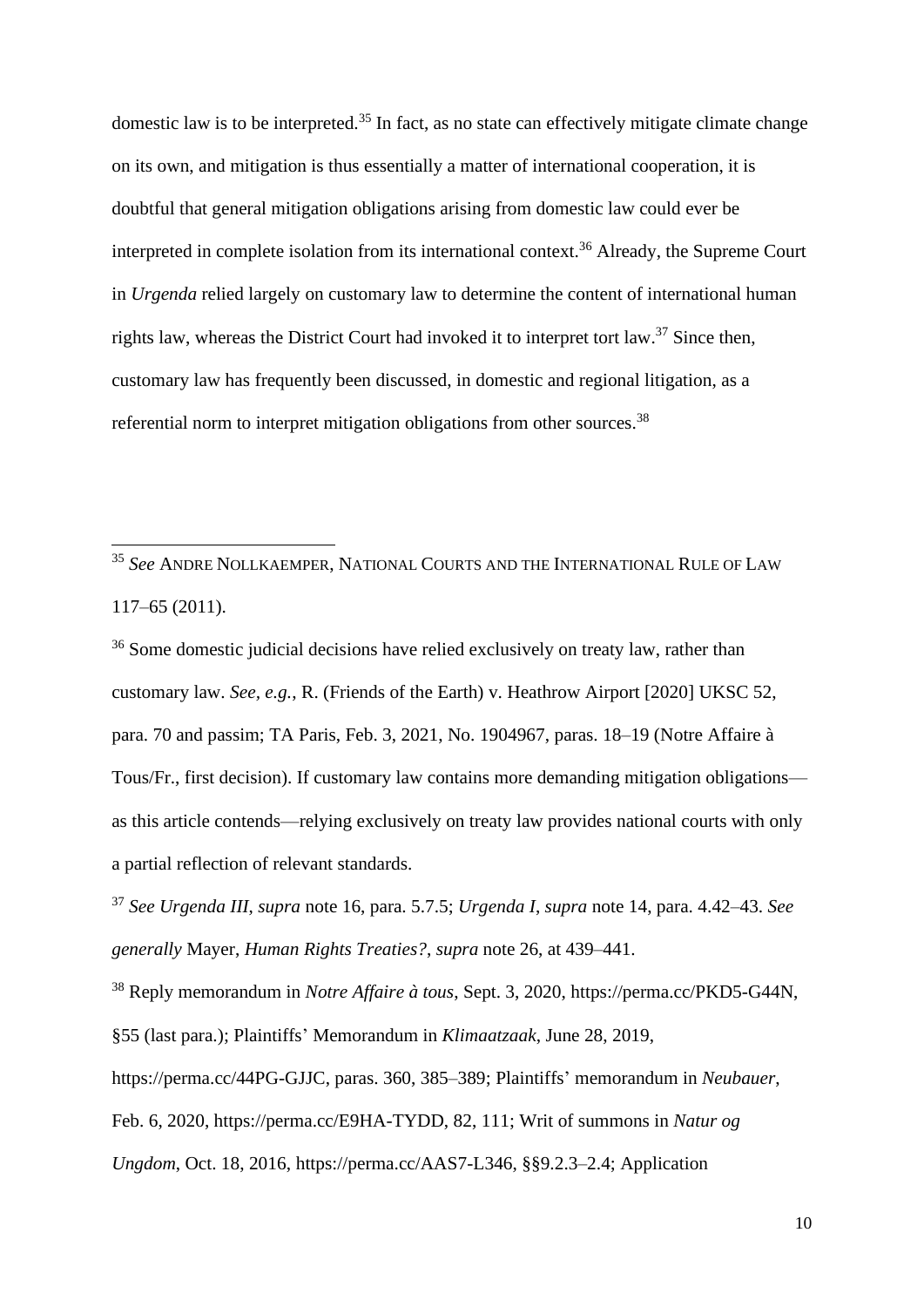<span id="page-10-0"></span>In light of these preliminary remarks, it is unclear why legal scholarship on climate change has focused so much more on climate treaties<sup>39</sup> than on customary law.<sup>40</sup> Some might think

memorandum in *Carvalho*, May 23, 2018, https://perma.cc/25TL-M84A, paras. 206–207; Petition in *Sacchi*, Sept. 23, 2019, https://perma.cc/9C3Y-TNTK, para. 179.

<sup>39</sup> Thus, the prevailing account of climate law is a tale of successive climate treaties. *See, e.g.,*  DANIEL BODANSKY, JUTTA BRUNNÉE & LAVANYA RAJAMANI, INTERNATIONAL CLIMATE CHANGE LAW (2017); PHILIPPE SANDS & JACQUELINE PEEL, PRINCIPLES OF INTERNATIONAL ENVIRONMENTAL LAW 297–334 (4th ed 2018); ALAN BOYLE & CATHERINE REDGWELL, INTERNATIONAL LAW AND THE ENVIRONMENT 378–403 (4th ed 2021).

 $40$  Notable exceptions tend to focus on responsibility (or liability) rather than on the content of primary obligations. *See* RODA VERHEYEN, CLIMATE CHANGE DAMAGE AND INTERNATIONAL LAW: PREVENTION DUTIES AND STATE RESPONSIBILITY 145–192 (2005); Christina Voigt, *State Responsibility for Climate Change Damages*, 77 NORDIC J. INT'L L. 1 (2008); René Lefeber, *Climate Change and State Responsibility*, *in* INTERNATIONAL LAW IN THE ERA OF CLIMATE CHANGE 321 (Rosemary Rayfuse & Shirley V. Scott eds., 2012); ELENA KOSOLOPOVA, INTERSTATE LIABILITY FOR CLIMATE CHANGE-RELATED DAMAGE 145– 161 (2013); Benoit Mayer, *Climate Change Reparations and the Law and Practice of State Responsibility*, 7 ASIAN J. INT'L L. 185 (2017); MARGARETHA WEWERINKE-SINGH, STATE RESPONSIBILITY, CLIMATE CHANGE AND HUMAN RIGHTS UNDER INTERNATIONAL LAW (2019). *See also* BODANSKY, BRUNNÉE & RAJAMANI, *supra* note [39,](#page-10-0) at 40–44 (presenting a list of unanswered questions on the customary law applicable to climate change); Michael Mehling, Harro van Asselt, Kati Kulovesi & Elisa Morgera, *Teaching Climate Law: Trends, Methods and Outlook*, 32 J. ENV'T L. 417, 430 (2020) (noting the focus on "black letter law" in the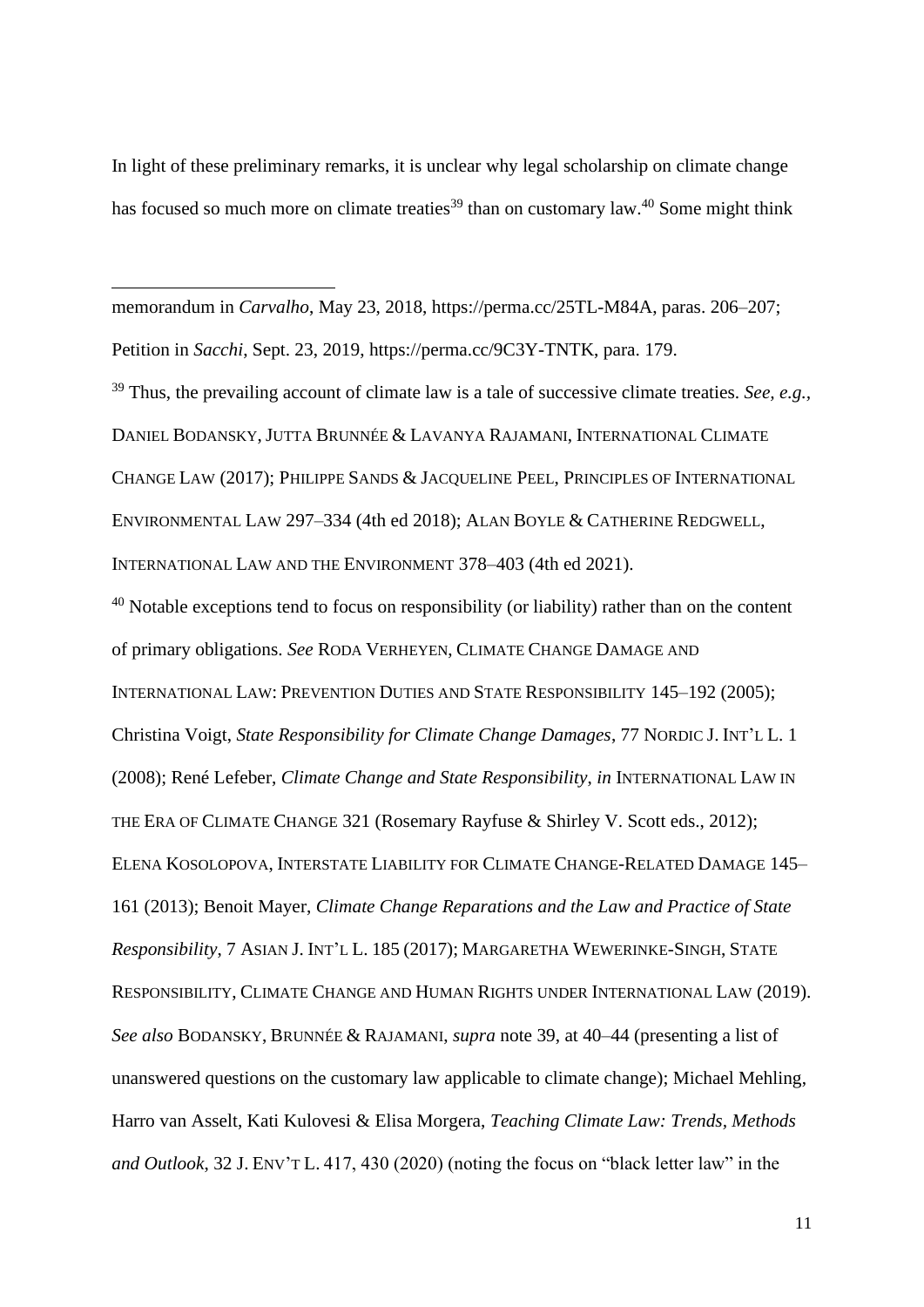<span id="page-11-0"></span>that climate treaties preclude the application of customary  $law, <sup>41</sup>$  or that the content of customary law cannot differ markedly from climate treaties, but these hypotheses do not withstand closer scrutiny.<sup>42</sup> Admittedly, climate treaties define clearer and more precise rules, which might be more effective on the political plane<sup>43</sup>—but this only underscores the need for thorough doctrinal research on customary law to help clarify states' obligations and, thus, make them more politically effective. Ultimately, the oversight of custom in climate law scholarship might have to do with a deeply entrenched suspicion toward arguments on the identification of custom law, in a context where customary law has variously been derided as a "matter of taste"<sup>44</sup> or "assertion."<sup>45</sup> Yet, custom remains undeniably a source of

<span id="page-11-2"></span><span id="page-11-1"></span>teaching of climate law). *But see* Int'l L. Ass'n (ILA), Resol. 2/2014, *Declaration of Legal Principles Relating to Climate Change*, 76 INT'L L. ASS'N REP. CONF. 21, 24–25 (2014); Int'l L. Comm'n (ILC), Draft Guidelines on Protection of the Atmosphere, *in* ILC Rep., 72nd Sess., 9, A/76/10 (2021).

<sup>41</sup> *See, e.g.,* Alexander Zahar, *Mediated versus Cumulative Environmental Damage and the International Law Association's Legal Principles on Climate Change*, 4 CLIMATE L. 217, 230 (2014).

<sup>42</sup> *See* below, §II.A.

<sup>43</sup> *See* Kenneth W. Abbott, Robert O. Keohane, Andrew Moravcsik, Anne-Marie Slaughter & Duncan Snidal, *The concept of Legalization*, 54 INT'L ORGANIZATION 401 (2000).

<sup>44</sup> J. Patrick Kelly, *The Twilight of Customary International Law*, 40 VA. J. INT'L L. 449, 451 (1999).

<sup>45</sup> Stefan Talmon, *Determining Customary International Law: The ICJ's Methodology between Induction, Deduction and Assertion*, 26 EJIL 417 (2015). *See also* Michael Akehurst, *Custom as a Source of International Law*, 47 BYBIL 1 (1976); László Blutman,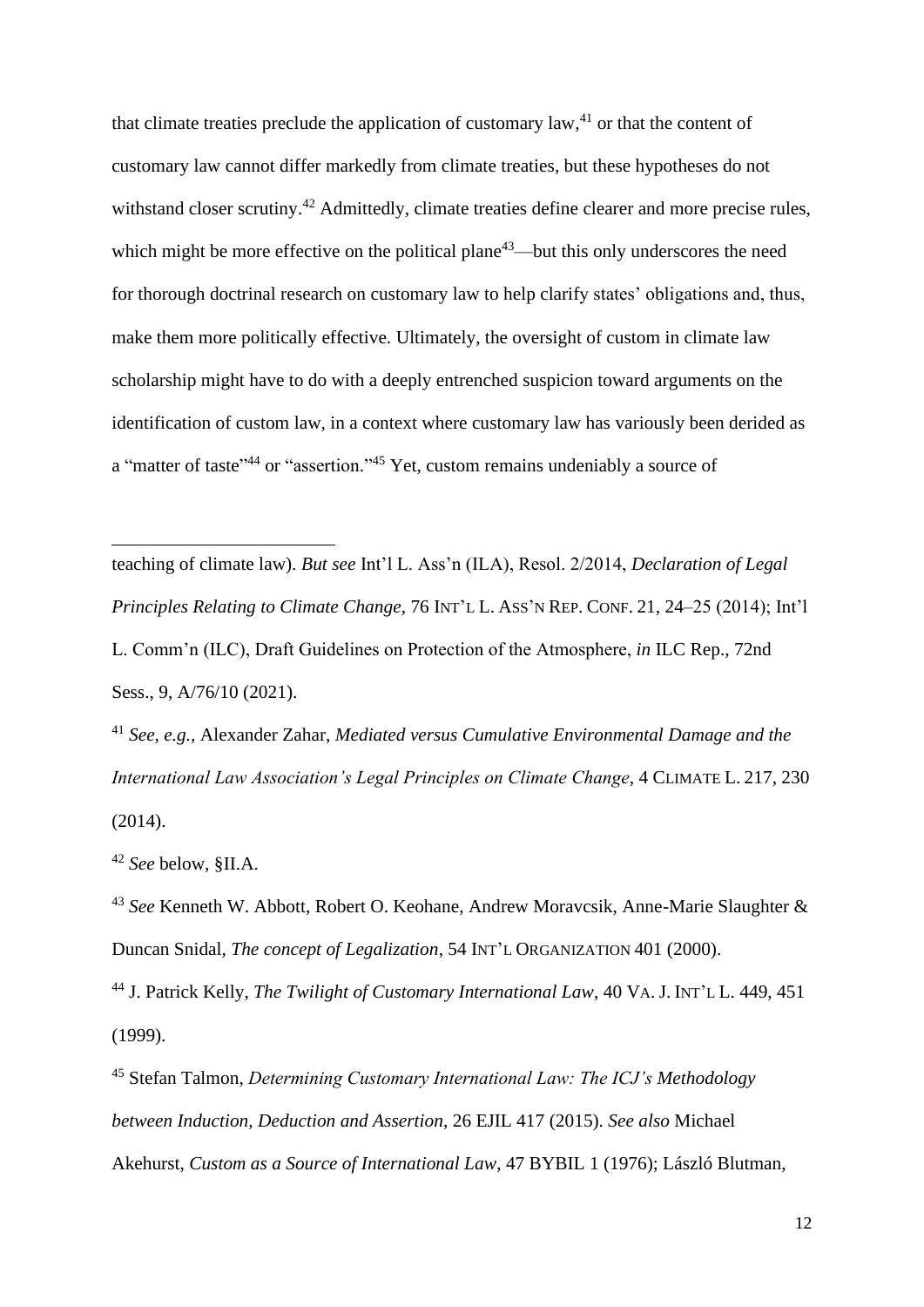<span id="page-12-0"></span>international law routinely applied by international courts: <sup>46</sup> as such, the observation that some arguments warrant skepticism calls for methodological rigor, not for leaving a source of international law entirely unaccounted for.

This article carries out a dispassionate doctrinal analysis of the customary international law applicable to climate change mitigation. It is grounded in a methodological reflection on the way one can identify and determine the content of customary norms. The conclusions that it reaches are, perhaps unsurprisingly, more nuanced than previous interpretations of customary law, in particular in *Urgenda*. On the one hand, this article confirms the existence and applicability of a customary obligation on climate change mitigation and shows how the level of mitigation action required under customary international law could exceed states' treaty commitments. On the other hand, it denounces an interpretation of customary international law that is directly at odds with the general practice of states—one cannot argue that a standard is "customary" when most states are acting inconsistently with it. The customary obligation that this article identifies is insufficient to prevent dangerous climate change, but it

*Conceptual Confusion and Methodological Deficiencies: Some Ways That Theories on Customary International Law Fail*, 25 EJIL 529 (2014).

<sup>46</sup> *See* Statute of the Int'l Ct. Just., art. 38(1)(b); Brian D. Lepard, Customary, *Introduction: Why Does Customary International Law Need Reexamining?*, *in* REEXAMINING CUSTOMARY INTERNATIONAL LAW 1, 3–8 (Brian D. Lepard ed., 2017); Omri Sender & Michael Wood, *Custom's Bright Future: The Continuing Importance of Customary International Law*, *in* CUSTOM'S FUTURE: INTERNATIONAL LAW IN A CHANGING WORLD 360, 365 (Curtis A. Bradley ed., 2016) (noting that "the theoretical torment that accompanies custom in the books simply does not impede it in action").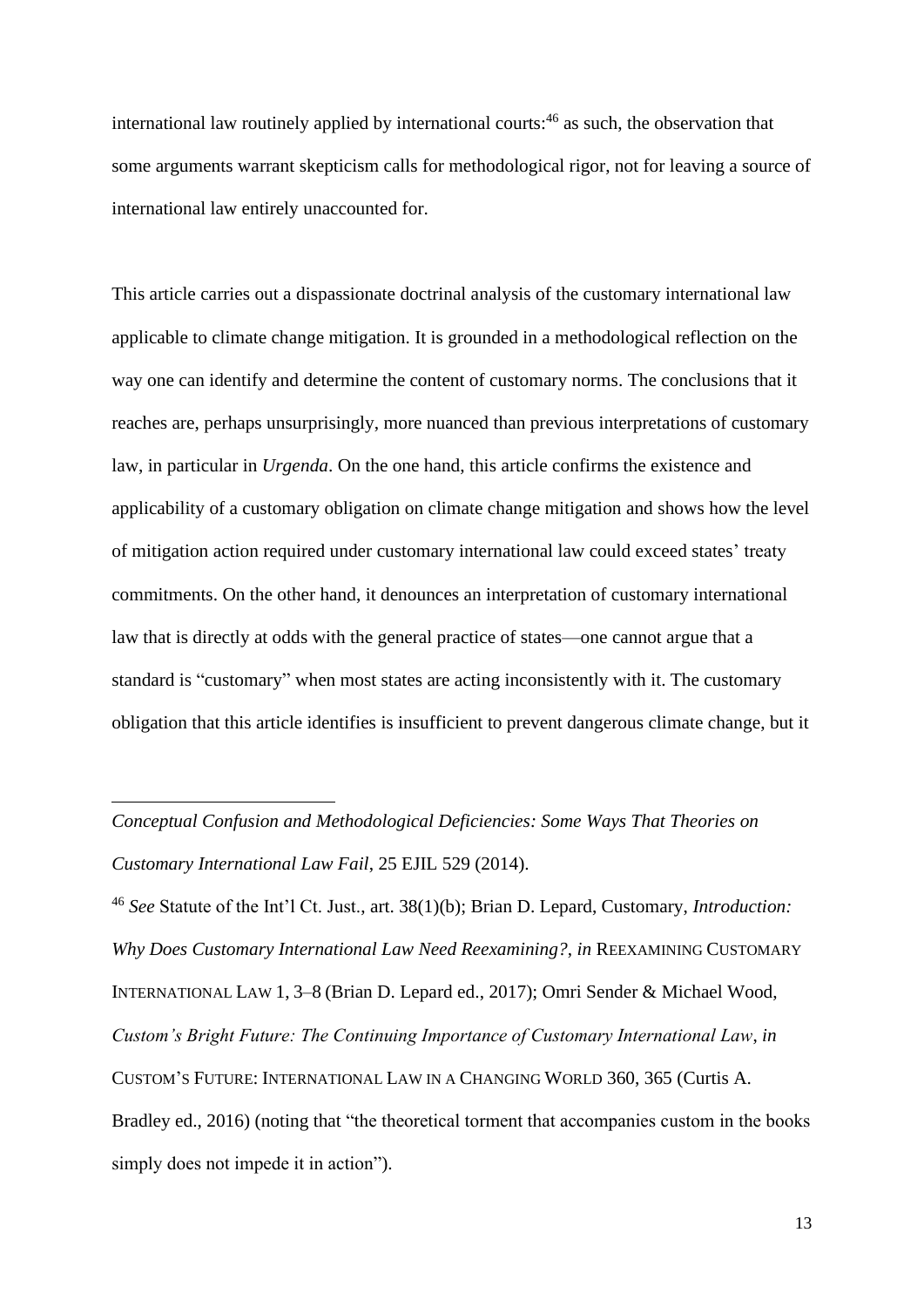is not entirely ineffective either: this obligation holds every state to account on the basis of standards that most states follow most of the time.

Part II addresses two preliminary issues. First, it justifies the relevance of customary law despite the existence of climate treaties. Climate treaties and customary law are not in a relationship of conflict because climate treaties are not incompatible with customary law and do not reflect an intention of the parties to displace it. Although climate treaties may influence the development of customary law, the latter imposes separate and distinct obligations.

Second, this Part acknowledges two methodological difficulties that hinder the identification of the customary law on climate change mitigation. The first difficulty relates to the tension between ascending and descending approaches to the identification of customary law. Following the prevailing doctrine and international judicial practice, this article refrains from deductive reasoning whose conclusions are at odds with empirical evidence of state practice and acceptance as law. The second difficulty is that, when one employs an ascending reasoning, the way one "individuates" a candidate customary norm determines the scope of relevant empirical evidence. For instance, one may arrive at different conclusions depending on whether one seeks empirical evidence of a broad obligation of due diligence and prevention applicable to climate change mitigation, or of a distinct obligation on climate change mitigation. To ensure its robustness, the analysis follows a syncretic method that weighs empirical evidence of the existence of both obligations.

Part III identifies a customary obligation on climate change mitigation. It does so by identifying two norms of customary law: a general obligation of due diligence and

14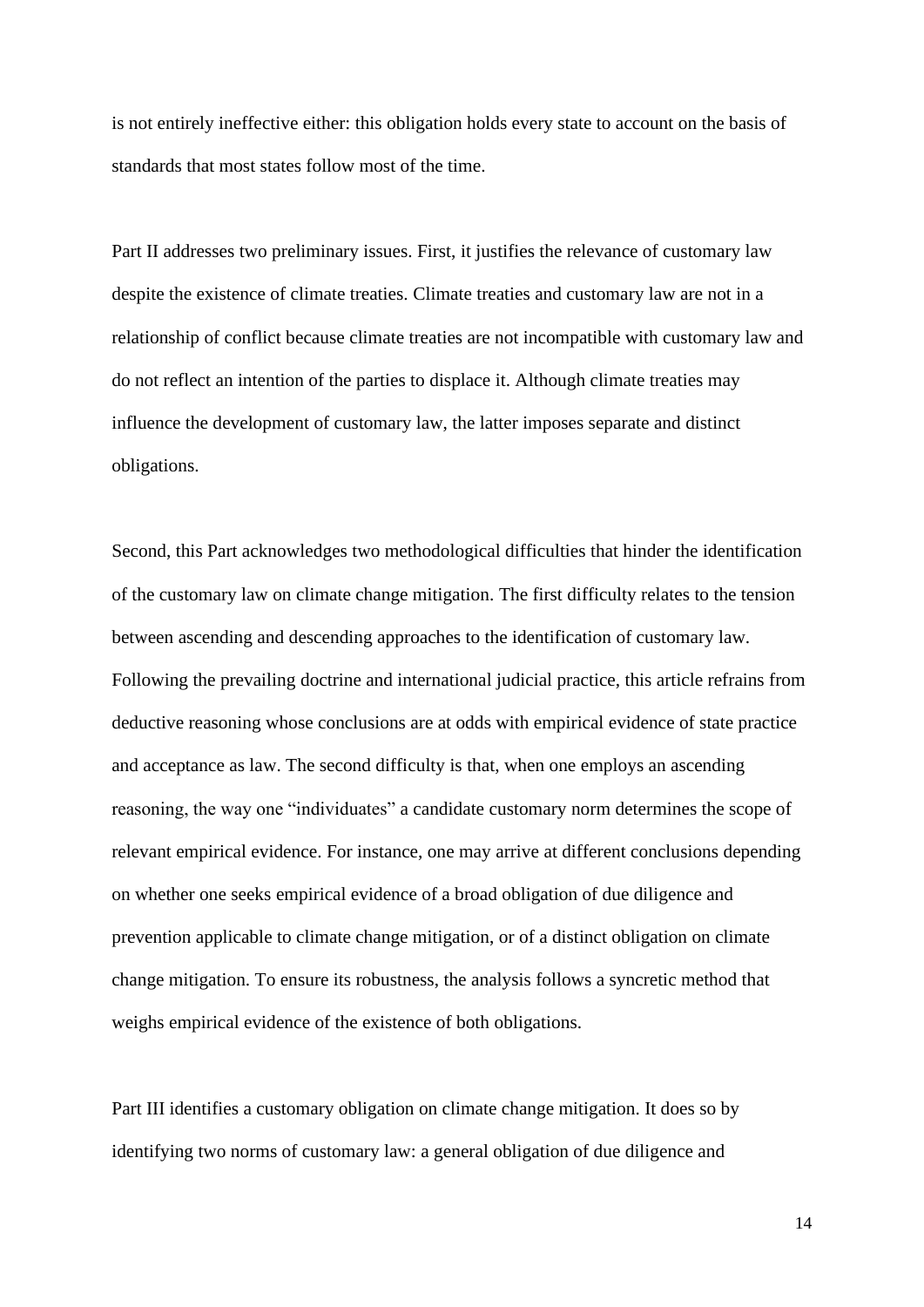prevention, and a more specific obligation on climate change mitigation. Deductive reasoning suggests the existence of a general obligation of due diligence and prevention: international law would not really protect a state's sovereign rights (e.g., to territorial integrity, to permanent sovereignty over its natural resources, or to the protection of their citizens) if it did not require other states to respect and protect these rights. Empirical evidence of state practice and acceptance as law confirm the existence of an obligation to take appropriate measures to prevent transboundary environmental harm.

In turn, deductive reasoning suggests that this general obligation of prevention implies a specific obligation of mitigation: although climate change differs from typical cases of transboundary environmental harm, this distinction is immaterial to the application of the general obligation of due diligence and prevention. Overall, there is ample evidence of state practice and acceptance as law to confirm the existence of a customary obligation on climate change mitigation.

Lastly, Part VI seeks to determine how the customary mitigation obligation could be applied in concrete cases. It first considers a holistic method to determine the requisite level of mitigation action that a state is required to implement or achieve. A discussion of *Urgenda* shows that this holistic assessment method tends to rely excessively on descending reasoning: it assumes that a state must act consistently with an extraneous interpretation of the global mitigation objectives, despite general acceptance that this is not general state practice.

The article proposes an alternative method to apply the customary mitigation obligation, namely by breaking it down into elementary duties (which may or may not exist as independent legal obligations), each of which reflects an appropriate step that—in light of

15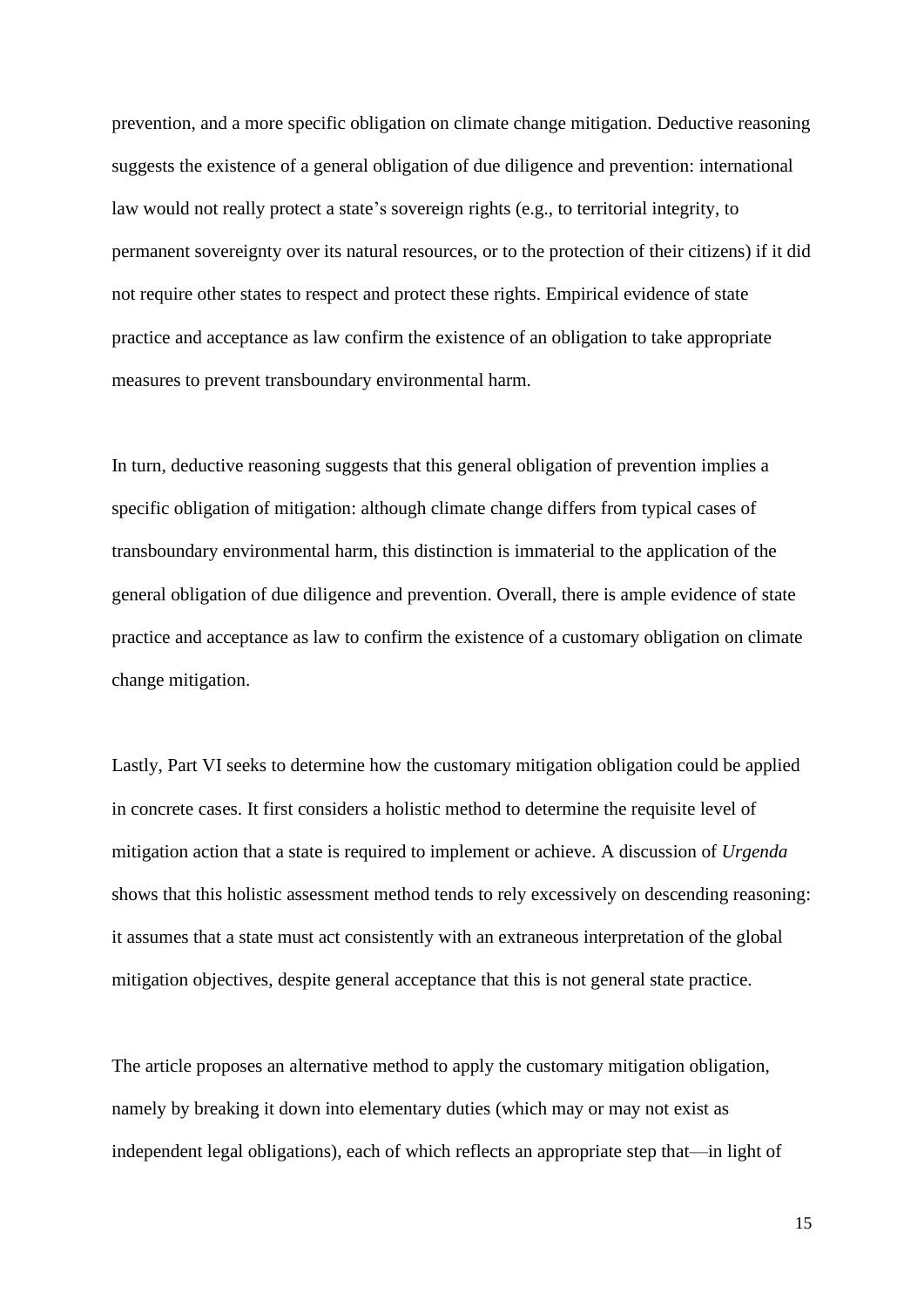logical inferences confirmed by state practice—one can expect a state to take when complying with its general mitigation obligation. Five such duties are identified as illustrations: the duties to negotiate in good faith, to monitor and report GHG emissions, to plan mitigation strategies, to conduct environmental assessments, and to act in an internally consistent manner.

#### **II. PRELIMINARY ISSUES**

This Part addresses two sets of preliminary issues. First, it justifies the applicability of customary law to climate change mitigation despite the existence of climate treaties. Second, it flags two major methodological issues that hinder—but do not prevent—a doctrinal analysis aimed at assessing the content of the customary law applicable to climate change mitigation.

#### *A. The Relationship Between Climate Treaties and Customary Law*

<span id="page-15-0"></span>This section explores the relationship between climate treaties and customary law to dismiss objections to the relevance and applicability of customary law to climate change mitigation. Such objections have been voiced, for instance, by Alexander Zahar, who asserted that the Paris Agreement "could hardly be effective if it did not cover the field," and that, "[i]f it covers the field, it displaces everything that was there before."<sup>47</sup> Likewise, a Rapporteur at France's State Council assumed that two obligations from different sources could not be

<sup>47</sup> Alexander Zahar, *The Contested Core of Climate Law*, 8 CLIMATE L. 244, 255–56 (2018).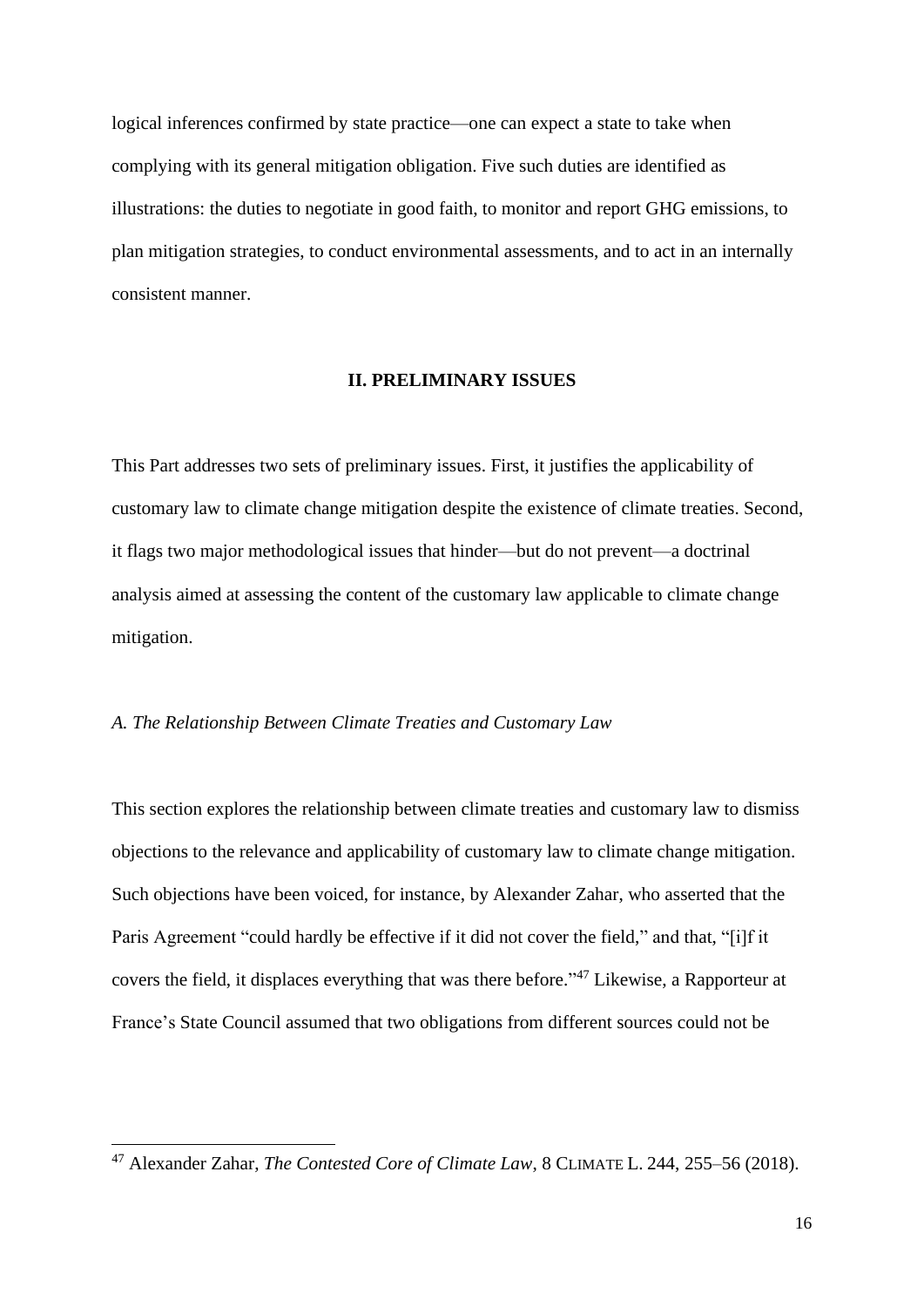concurrently applicable to climate change mitigation.<sup>48</sup> With more nuance, Daniel Bodansky submitted that "[t]he growing importance of treaties suggests a diminished role for customary international law." 49

To be clear, these objections do not question the applicability of customary law to states (or, conceivably, other persons) <sup>50</sup> not parties to climate treaties. And, by contrast to Zahar, Bodansky justly accepts that climate treaties do not necessarily cover the entire subjectmatter: what does not fall within the scope of climate treaties remains unquestionably governed by customary law.<sup>51</sup> This latter caveat is of considerable practical importance given climate treaties' many material, temporal, and geographical limitations.<sup>52</sup> The quantified

<sup>51</sup> *See* Rosa M. Fernández Egea, *State Responsibility for Environmental Harm, "Revisited" within the Climate Change Regime*, *in* IMPLEMENTATION OF INTERNATIONAL

<sup>48</sup> *See* Stéphane Hoynck, Rapporteur Public of the Conseil d'Etat, Opinion on *Grande-Synthe*, Nov. 19, 2020, English translation <https://perma.cc/9Y88-VY5T> 5.

<sup>49</sup> Daniel Bodansky, *Customary (and Not So Customary) International Environmental Law*, 3 IND. J. GLOB. LEGAL STUD. 105, 106 (1995).

<sup>50</sup> *See* Kristina Daugirdas, *How and Why International Law Binds International* 

*Organizations*, 57 HARV. INT'L L. J. 325 (2016); Benoit Mayer, *Climate Change Mitigation in the Hong Kong Special Administrative Region*, 7 CLIMATE L. 65 (2017).

ENVIRONMENTAL LAW 375, 391 (Sandrine Maljean-Dubois & Lavanya Rajamani eds., 2011).

<sup>&</sup>lt;sup>52</sup> Thus, if one were to concede to Bodansky that the Paris Agreement "does not create an individual obligation on each Party to implement … its NDC," there would be little terrain that the Paris Agreement could take away from customary law. *See* Daniel Bodansky, *The*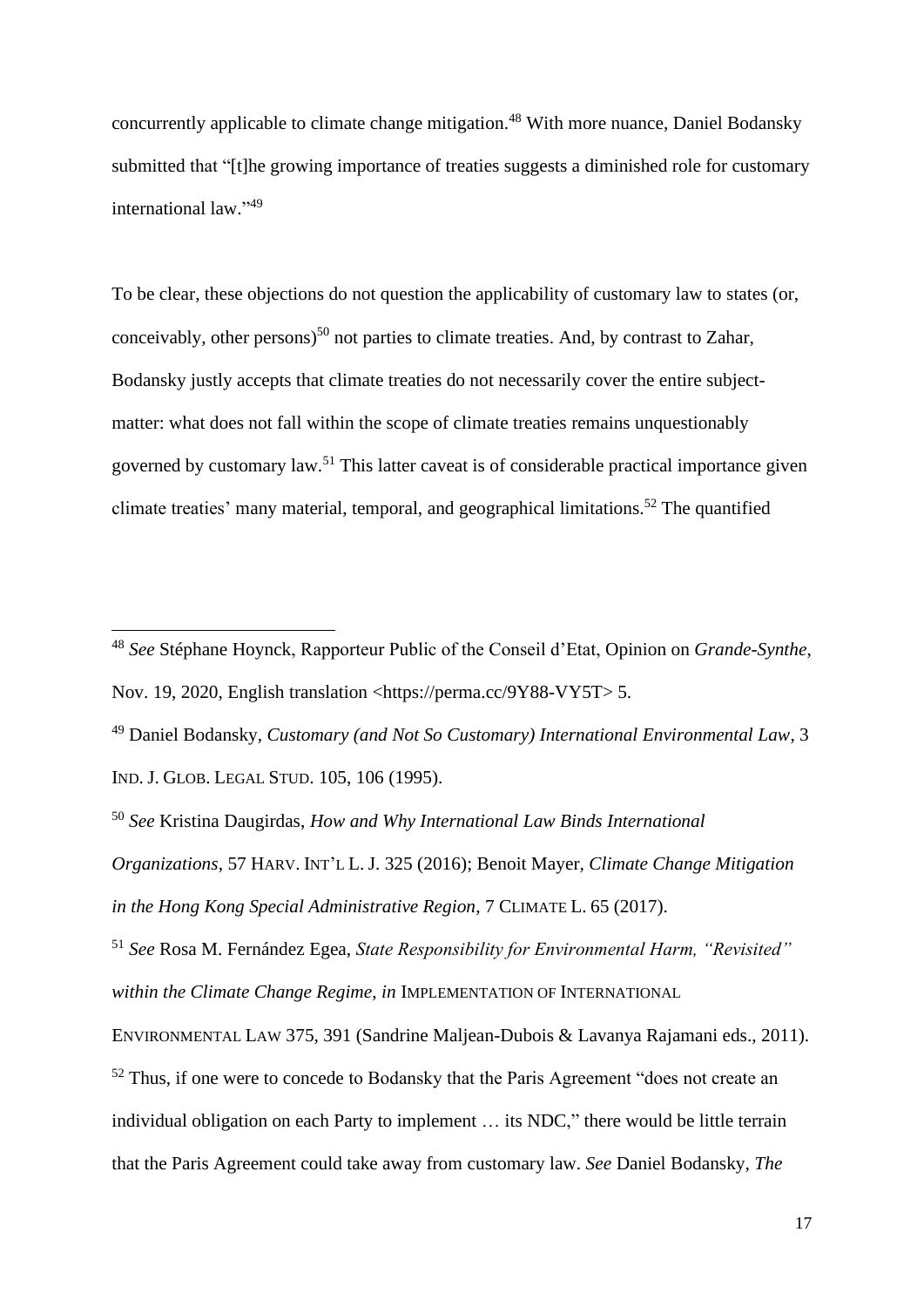commitments under the Kyoto Protocol applied only to some developed country parties with regard to emissions of some GHGs from specific activities taking place within the parties' territory during the two commitment periods.<sup>53</sup> The commitments under the UNFCCC and the Paris Agreement are also limited to certain timeframes, areas, sectors, gases, and activities. 54

More fundamentally, however, this section demonstrates that customary law can apply concurrently with climate treaties. It first shows that climate treaties cannot be deemed to displace customary law unless there is a conflict between these two sources. Then, it demonstrates that there is no conflict between these two sources. Finally, it explores the relationship of interpretation between customary law and climate treaties.

#### *1. The principle of harmonization*

*Legal Character of the Paris Agreement*, 25 REV. EUR. COMP. & INT'L ENV'T L. 142, 146 (2016).

<sup>53</sup> Kyoto Protocol, *supra* note [11,](#page-2-0) art. 3(1).

<sup>54</sup> While developed states are required to undertake "economy-wide" NDCs, the phrase is to be read in light of the IPCC guidelines for national emission inventories: economy-wide commitments are not expected to regulate, for instance, emissions from national companies operating overseas or emissions related to the consumption of imported good or the combustion of exported fossil fuels. *See* Paris Agreement, *supra* note [3,](#page-1-0) art. 4(4); 2006 IPCC GUIDELINES FOR NATIONAL GREENHOUSE GAS INVENTORIES (Simon Eggleston, Leandro Buendia, Kuoko Miwa, Todd Ngara &Kiyoto Tanabe eds, 2006). *See also* Dec. 4/CMA.1, annex I, para. 3(b), FCCC/PA/CMA/2018/3/Add.1 (Mar. 19, 2019).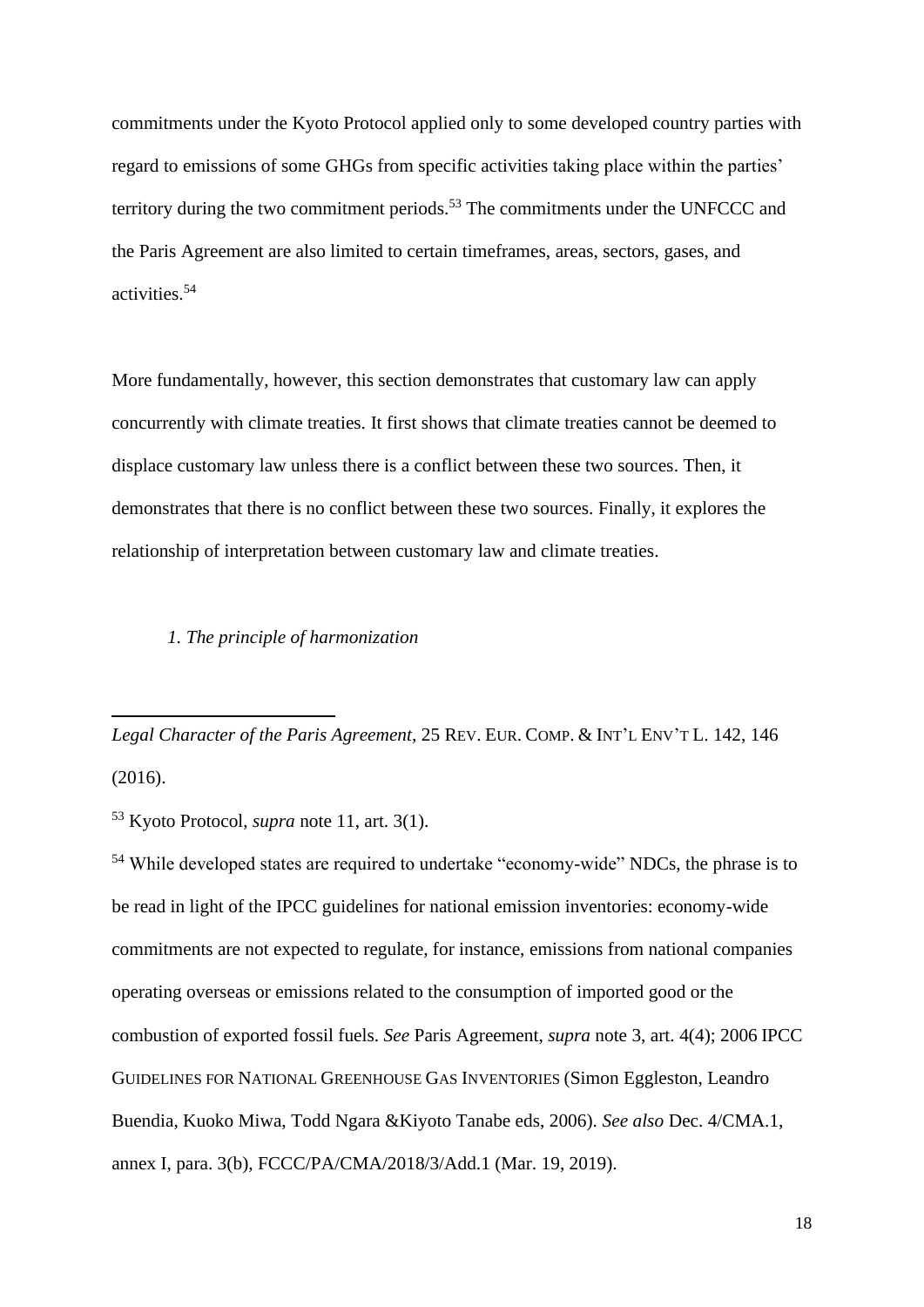<span id="page-18-0"></span>Questions have long been raised regarding the relationship between specific and general norms on climate change mitigation.<sup>55</sup> In public international law, this question is to be approached in light of what the International Law Commission (ILC)'s Study Group on the fragmentation of international law called a "principle of harmonization," according to which, "when several norms bear on a single issue, they should, to the extent possible, be interpreted so as to give rise to a single set of compatible obligations." <sup>56</sup> The ICJ in the *Right of Passage*  case identified "a rule of interpretation that a text emanating from a Government must, in principle, be interpreted as … intended to produce effects in accordance with existing law and not in violation of it."<sup>57</sup> Consistently, Robert Jennings and Arthur Watts identified a "presumption that the parties [to a treaty] intend something not inconsistent with generally

<sup>57</sup> *See* Right of Passage over Indian Territory (Port. v. India), Preliminary Objections, 1957 ICJ Rep. 125, 142. *See also* Legality of the Threat or Use of Nuclear Weapons, Advisory Opinion, 1996 ICJ Rep. 226, paras. 25–64; Panel Rep., *Turkey–Restrictions on Imports of Textile and Clothing Products*, para. 9.92, WT/DS34/R (Nov. 19, 1999); Lawfulness of the Recall of the Privately Held Shares, Partial Award, 23 RIAA 183, para. 170 (2002); *Indus Waters Kishenganga (Pakistan/India)*, Partial Award, 31 RIAA 55, para. 452 (2013).

<sup>55</sup> *See, e.g.*, *Am. Elec. Power*, *supra* note [17.](#page-4-1)

<sup>56</sup> ILC, Conclusions of the Work of the Study Group on the Fragmentation of International Law: Difficulties Arising from the Diversification and Expansion of International Law, para. 4, A/CN.4/L.682/Add.1 (May 2, 2006).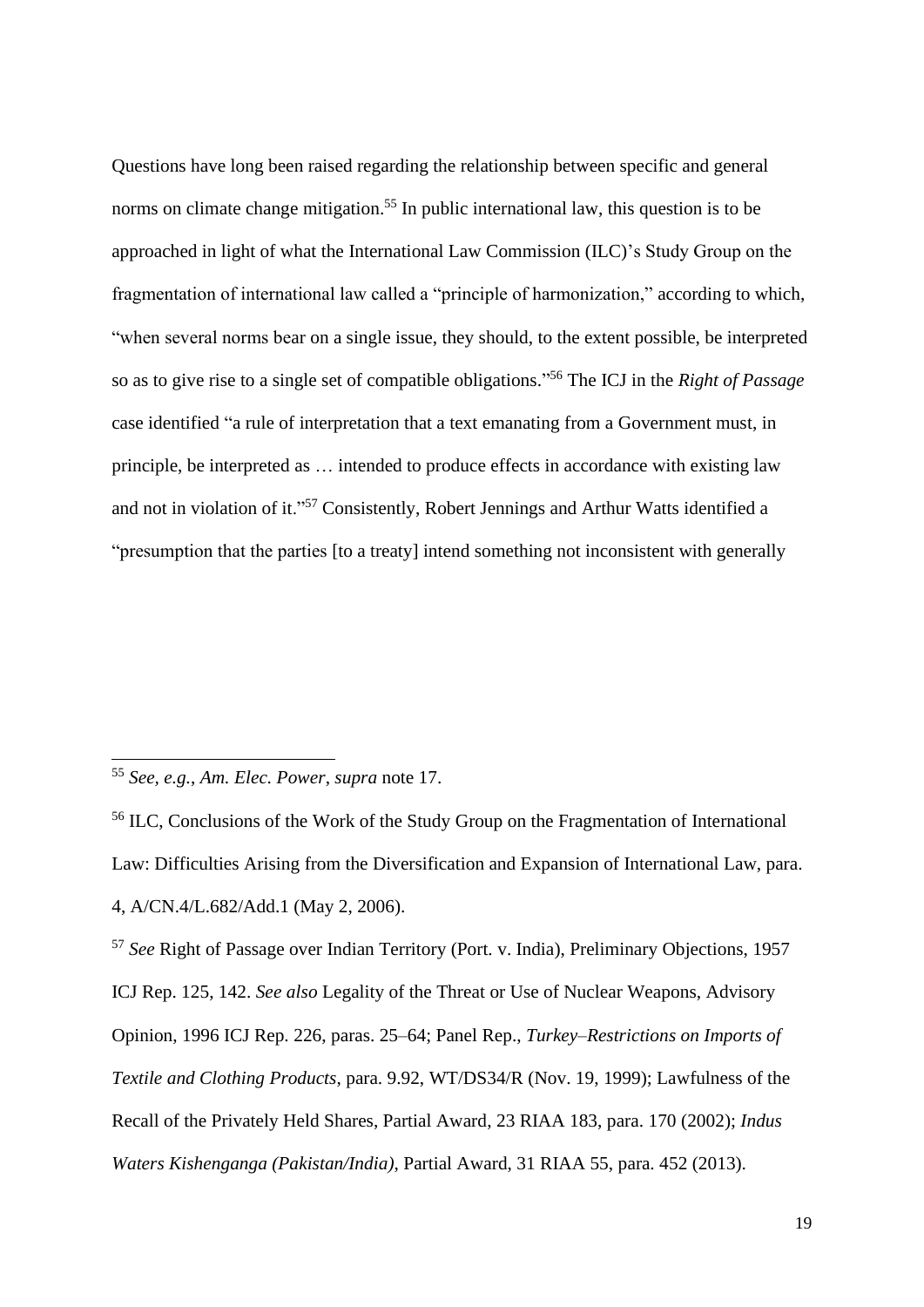<span id="page-19-2"></span>recognized principles of international law, or with previous treaty obligations towards third States."58

More specifically, the ILC Study Group characterized the relationship between two norms bearing to the same situation as either a "relationship of interpretation" or a "relationship of conflict."<sup>59</sup> When two norms are in a relationship of interpretation, "one norm assists in the interpretation of another," so that "both norms are applied in conjunction."<sup>60</sup> By contrast, a relationship of conflict is one where the two norms "point to incompatible decisions so that a choice *must* be made between them."<sup>61</sup> The Study Group thus endorsed Wilfred Jenks's narrow definition of a "conflict" of norms, which Jenks distinguished from a mere *divergence* between two norms that are not incompatible even though their content differ.<sup>62</sup> When two norms diverge without conflicting, they co-exist in a relationship of interpretation. When a

<span id="page-19-1"></span><span id="page-19-0"></span><sup>58</sup> OPPENHEIM'S INTERNATIONAL LAW 1275 (Robert Jennings & Arthur Watts eds., 9th ed. 1992). *See also* Quincy Wright, *Conflicts between International Law and Treaties*, 11 AJIL 566, 575 (1917); Charles Rousseau, *De la compatibilité des normes juridiques contradictoires dans l'ordre international*, 39 RGDIP 153, 153 (1932); Joost Pauwelyn, *Conflict of Norms in Public International Law: How WTO Law Relates to Other Rules of International Law* 240–244 (2003).

<sup>59</sup> ILC, Conclusions on Fragmentation, *supra* note [56,](#page-18-0) para. 2.

<sup>60</sup> *Id*.

<sup>61</sup> *Id*. (emphasis added).

<sup>62</sup> C. Wilfred Jenks, *The Conflict of Law-Making Treaties*, 30 BYBIL 401, 426 (1953). *See also* ILC, Report of the Study Group on the Fragmentation of International Law, para. 24, A/CN.4/L.682 (Apr. 13, 2006).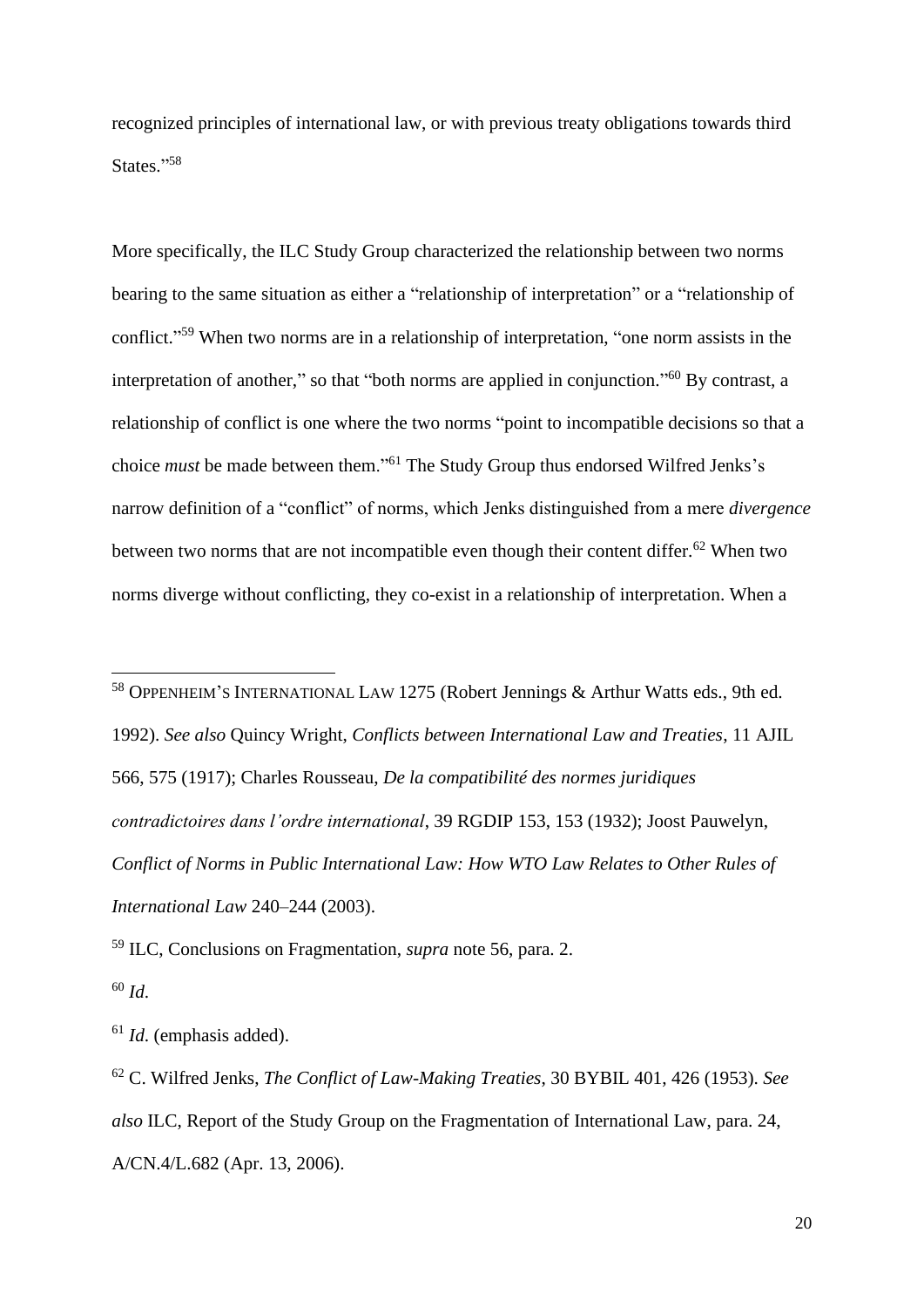conflict does occur, it can be resolved, for instance, by reference to the maxim *lex specialis derogate legi generali—that is, by giving priority to the norm that is more specific.*<sup>63</sup>

#### *2. The absence of conflict*

This subsection demonstrates that there is no relationship of conflict between climate treaties and customary international law regarding climate change mitigation: the application of climate treaties, in particular, does not prevent the application of customary law. The ILC's Commentary on the Articles on State Responsibility notes that, for the *lex specialis* principle to apply as a way to resolve a normative conflict, "it is not enough that the same subject matter is dealt with by two provisions; there must be some actual inconsistency between them, or else a discernible intention that one provision is to exclude the other."<sup>64</sup> These appear to be the only conditions in which the "strong presumption against normative conflict"<sup>65</sup> identified by the ILC Study Group could be rebutted. The following shows that

<sup>63</sup> *See* ILC, Conclusions on Fragmentation, *supra* note [56,](#page-18-0) paras. 5, 9 (noting that "[t]he application of the special law does not normally extinguish the relevant general law"). <sup>64</sup> ILC, Draft Articles on the Responsibility of States for Internationally Wrongful Acts, comment. Art. 55, para. 4, *in* ILC Rep. 53rd Sess., at 31, A/56/10 (2001) [hereinafter DARSIWA]. *See also* ILC, Report on Fragmentation, *supra* note [62,](#page-19-0) para. 89; Hans Kelsen, *Derogation*, *in Essays in Jurisprudence in Honor of Roscoe Pound*, 349 (Ralph A. Newman ed. 1962).

<sup>65</sup> ILC, Report on Fragmentation, *supra* note [62,](#page-19-0) para. 37. *See also* ILC, Conclusions on Fragmentation, *supra* note [56,](#page-18-0) para. 31.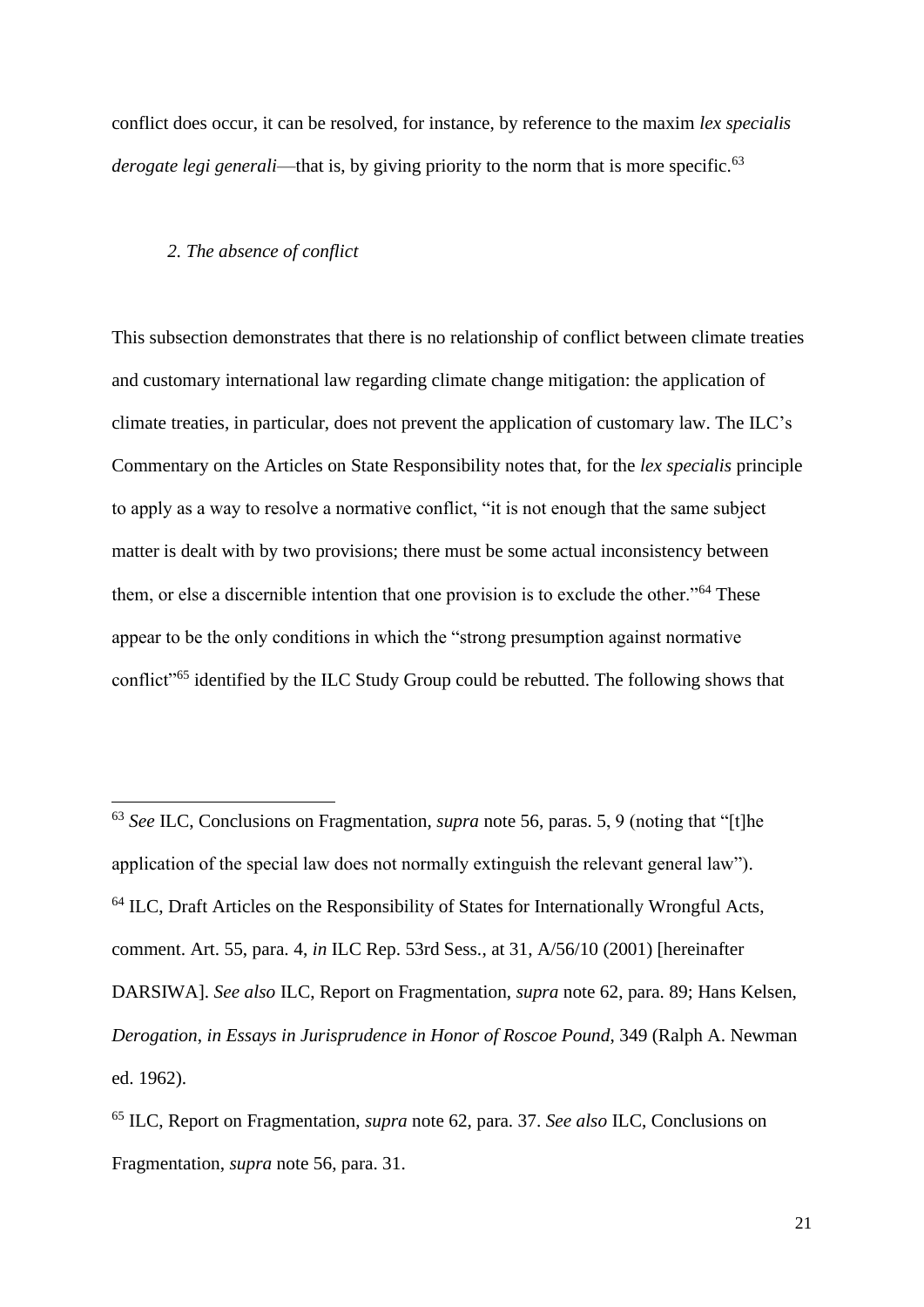there is neither any "actual inconsistency" between climate treaties and customary law, nor any "discernable intention that one provision is to exclude the other."

Climate treaties require states to mitigate climate change; so, further Parts of this article argue, does custom. Yet, this observation does not demonstrate any actual inconsistency between these two sources: a state can comply with two mitigation obligations at the same time without having to make a choice between them. <sup>66</sup> A relationship of conflict would certainly exist between customary law and a treaty creating an obligation for states *not* to regulate GHG emissions (or an obligation to emit GHGs); but no climate treaty creates any such obligations. Customary and treaty obligations may impose different (e.g., higher or lower) standards, but this divergence does not constitute a conflict.<sup>67</sup>

It has been suggested that there could be a conflict between customary law and certain provisions of climate treaties that purportedly *authorize* states to emit GHGs. <sup>68</sup> One could question whether this would constitute a relationship of conflict: an obligation can limit the scope of a right without denying its existence.<sup>69</sup> In any case, the factual premise is erroneous: no climate treaty creates any emission entitlement applicable beyond the scope of the climate regime. In particular, the "assigned amounts" of GHG emissions mentioned in the Kyoto

<sup>68</sup> *See* Stephen Humphreys, *Introduction: Human Rights and Climate Change*, *in* HUMAN RIGHTS AND CLIMATE CHANGE 1, 15 (Stephen Humphreys ed., 2009); Zahar, *Contested Core*, *supra* note [47,](#page-15-0) at 256–257.

<sup>69</sup> *See* Jenks, *Conflict*, *supra* note [62,](#page-19-0) at 426–427.

<sup>66</sup> *Cf.* Juliana v. U.S., 217 F.Supp.3d 1224, 1240 (2016).

<sup>67</sup> *See* text at note [62.](#page-19-1)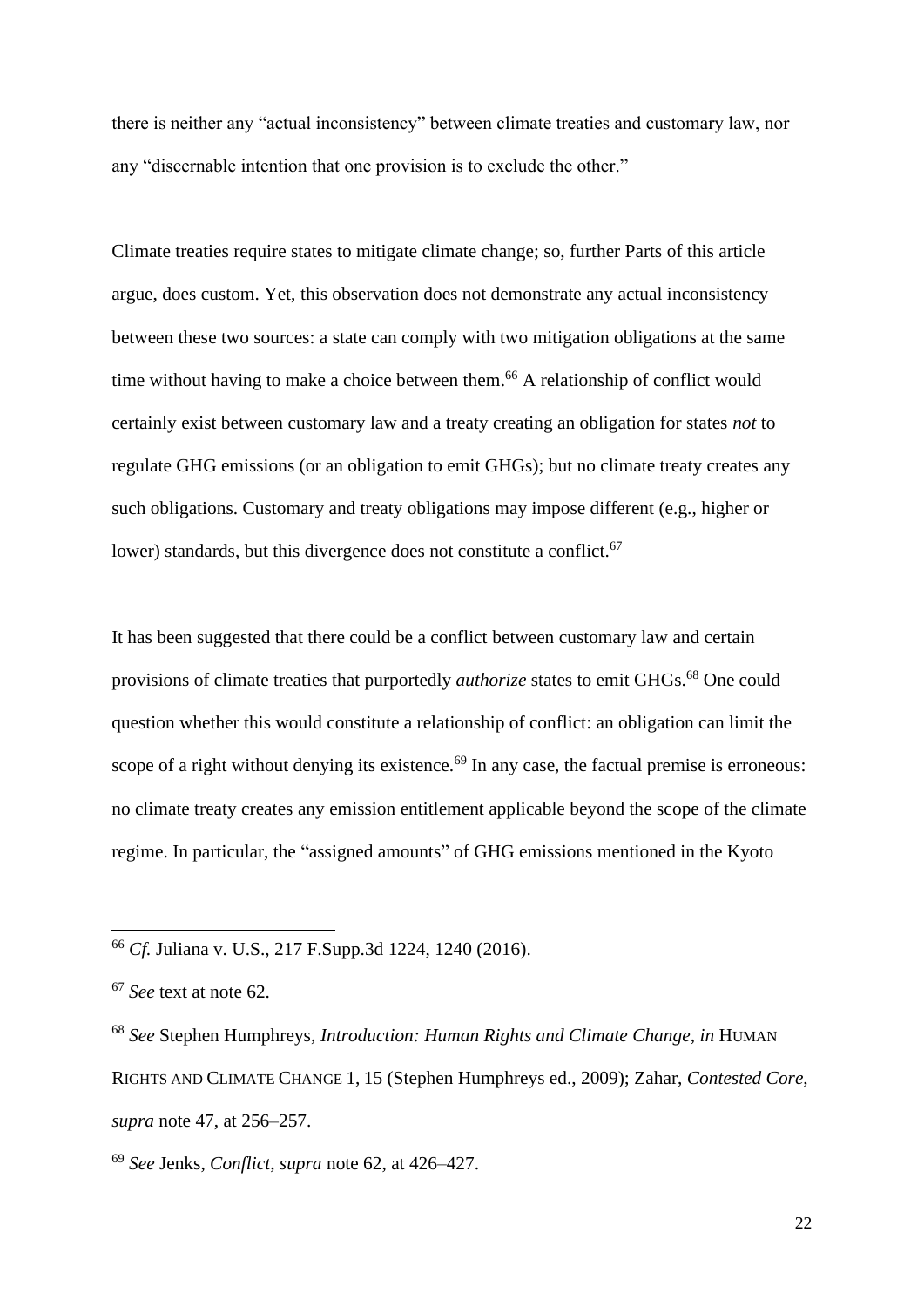Protocol<sup>70</sup> are not intended to create a right to emit GHGs: interpreted in light of the object and purpose of the treaty, this phrase merely refers to a benchmark used to assess a party's compliance with its Kyoto commitment. The Parties expressly confirmed that the Protocol "has not created or bestowed any right, title or entitlement to emissions of any kind" on Annex I parties.<sup>71</sup> The idea that climate treaties entitle states to emit GHGs is even less convincing in relation to the Paris Agreement, under which each party determines its own "contribution" to global mitigation action,<sup>72</sup> but certainly not (in light of the treaty's object and purpose) its right to emit GHGs. As the Procurator General suggested in *Urgenda*, commitments on climate change mitigation establish only "minimum standards": they "do not relieve states of their general obligations under international law."<sup>73</sup>

On the other hand, nothing in any climate treaties suggests a "discernible intention" to exclude the application of customary law. To the contrary, the preamble to the UNFCCC

<sup>70</sup> Kyoto Protocol, *supra* note [11,](#page-2-0) art. 3(1).

<sup>71</sup> Dec. 15/CP.7, pmbl. para. 6, FCCC/CP/2001/13/Add.2 (Jan. 21, 2002); Dec. 2/CMP.1, pmbl. 6, FCCC/KP/CMP/2005/8/Add.1 (Mar. 30, 2006). On the (controversial) possibility of carrying over certified emission reductions from the Kyoto Protocol to the Paris Agreement, *see* Dec. -/CMA.3, annex, para. 75 (Proposal by the President, FCCC/CMA/2021/L.19, adopted Nov. 14, 2021). *But see* San Jose Principles for High Ambition and Integrity in International Carbon Markets (2019) https://cambioclimatico.go.cr/sanjoseprinciples/ (backed by 32 states), third principle.

<sup>72</sup> Paris Agreement, *supra* note [3,](#page-1-0) art. 3, 4(2).

<sup>73</sup> Conclusions of the Procurator General in *Urgenda III*, para. 2.77, ECLI:NL:PHR:2019:102 (Oct. 8, 2019).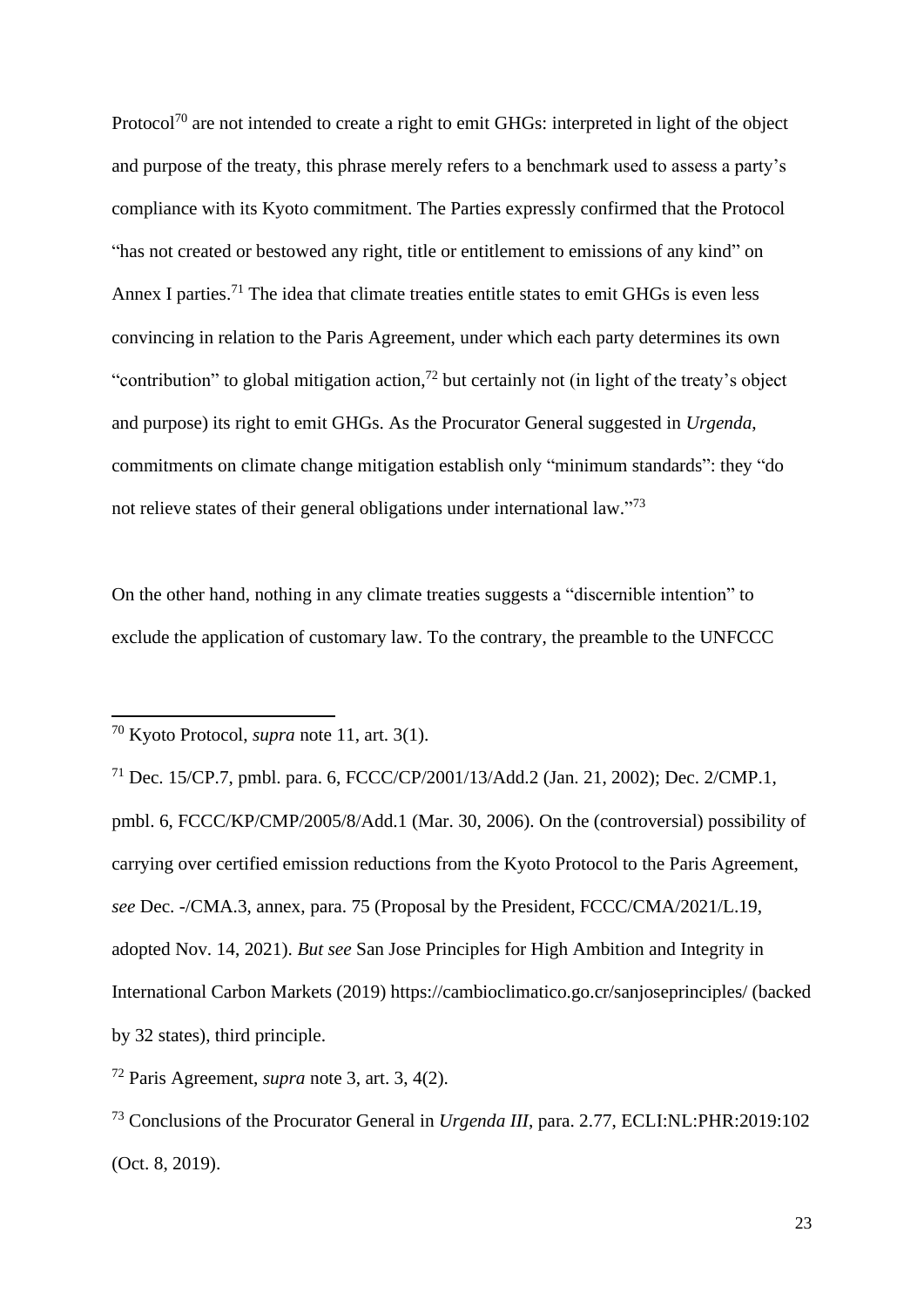"recall[s] the pertinent provisions" of the Stockholm Declaration,<sup>74</sup> in particular the obligation of prevention,<sup>75</sup> thus situating treaty commitments within the context of customary law. Any remaining doubt about the intention of the parties is dispelled by the declarations that several developing states made when signing and ratifying climate treaties to the effect that nothing in these treaties could "be interpreted as derogating from … principles of general international law"<sup>76</sup>—and the absence of objections or protests to these declarations.

#### <span id="page-23-1"></span><span id="page-23-0"></span>*3. Separate and distinct obligations*

It is far from exceptional for two or more norms of international law to apply concurrently to the same situation.<sup>77</sup> These norms, standing in a relationship of interpretation, remain in principle "separate and distinct."<sup>78</sup> As such, a state's compliance with its commitments under

<sup>74</sup> UNFCCC, *supra* note [3,](#page-1-0) pmbl. para. 8.

 $75$  Id., pmbl. para. 9.

<sup>76</sup> Declarations by Fiji, Kiribati, Nauru, Papua New Guinea, and Tuvalu, upon their signature or ratification of the UNFCCC; declarations of the Cook Islands, Kiribati, Nauru, and Niue upon their signature or ratification of the Kyoto Protocol; declarations of Belize, the Marshall Islands, Micronesia, Nauru, the Solomon Islands, St. Lucia, and Venezuela upon acceptance of the Doha Amendment; declarations of the Cook Islands, Micronesia, Nauru, Niue, the Solomon Islands, and Tuvalu, upon their ratification of the Paris Agreement.

<sup>77</sup> *See, e.g.*, Southern Bluefin Tuna (Austl. & N.Z. v. Japan), 23 RIAA 1, para. 52 (2000).

<sup>78</sup> Application of the Convention on the Prevention and Punishment of the Crime of Genocide (Croat. v. Serb.), 2015 ICJ Rep. 3, para. 88. *See also* Military and Paramilitary Activities in and against Nicaragua (Nicar. v. U.S.), Merits, 1986 ICJ Rep. 132, para. 179; Amoco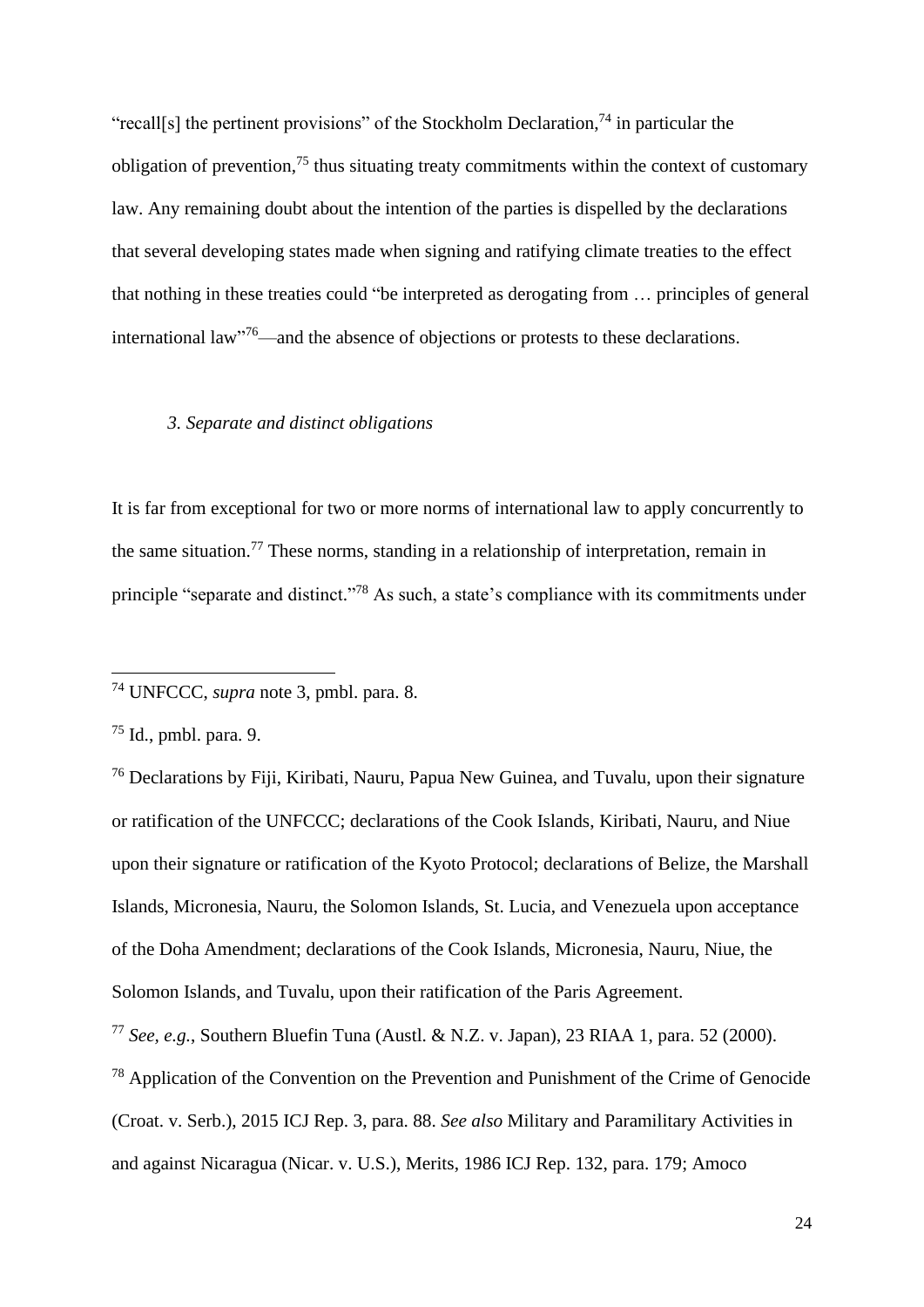climate treaties does not necessarily demonstrate compliance with its customary obligation on climate change mitigation, and *vice versa*. On the other hand, these obligations may interact, as each of them forms part of the normative context in light of which the other is to be interpreted.<sup>79</sup>

<span id="page-24-0"></span>Both treaty and customary norms originate essentially from the "free will" of states,  $80$  but their content can differ because they are created in different ways. There are three reasons to think that customary law could impose more demanding obligations on climate change mitigation than climate treaties. First, while the text of a treaty records what states agreed at a point in the past,<sup>81</sup> customary law reflects their evolving acceptance of legal norms. In a field that develops as rapidly as climate law, significant discrepancies can appear within a few years.

International Finance v. Iran, Partial Award (24 July 1987), (1988) 27 ILM 1314, para. 112; *MOX Plant*, *supra* note [32,](#page-8-0) para. 50; Proceedings Pursuant to the OSPAR Convention

<sup>(</sup>Ir./U.K.), Final Award (July 2, 2003), 23 RIAA 59, para. 141.

<sup>79</sup> *See* VCLT, *supra* note [33,](#page-8-1) art. 31(3)(c).

<sup>80</sup> S.S. Lotus (Fr./Turk.), 1927 PCIJ ser. A no. 10, at 18.

 $81$  Treaty interpretation takes account of subsequent state practice "in the application of the treaty"—that is, subsequent practice that indicates "the meaning to be attached to the treaty". *See* VCLT, *supra* note [33,](#page-8-1) art. 31(3)(b); Waldock, 3rd Rep. law of treaties, [1964] II-2 Y.B. ILC 60, para. 25. Norms that emerge subsequently to the adoption of the treaty, and have no textual basis in the treaty, cannot be incorporated in it by means of interpretation. *See* ICJ, Land, Island and Maritime Frontier Dispute (El Sal. v. Hond.), 1992 ICJ Rep. 351, para. 380.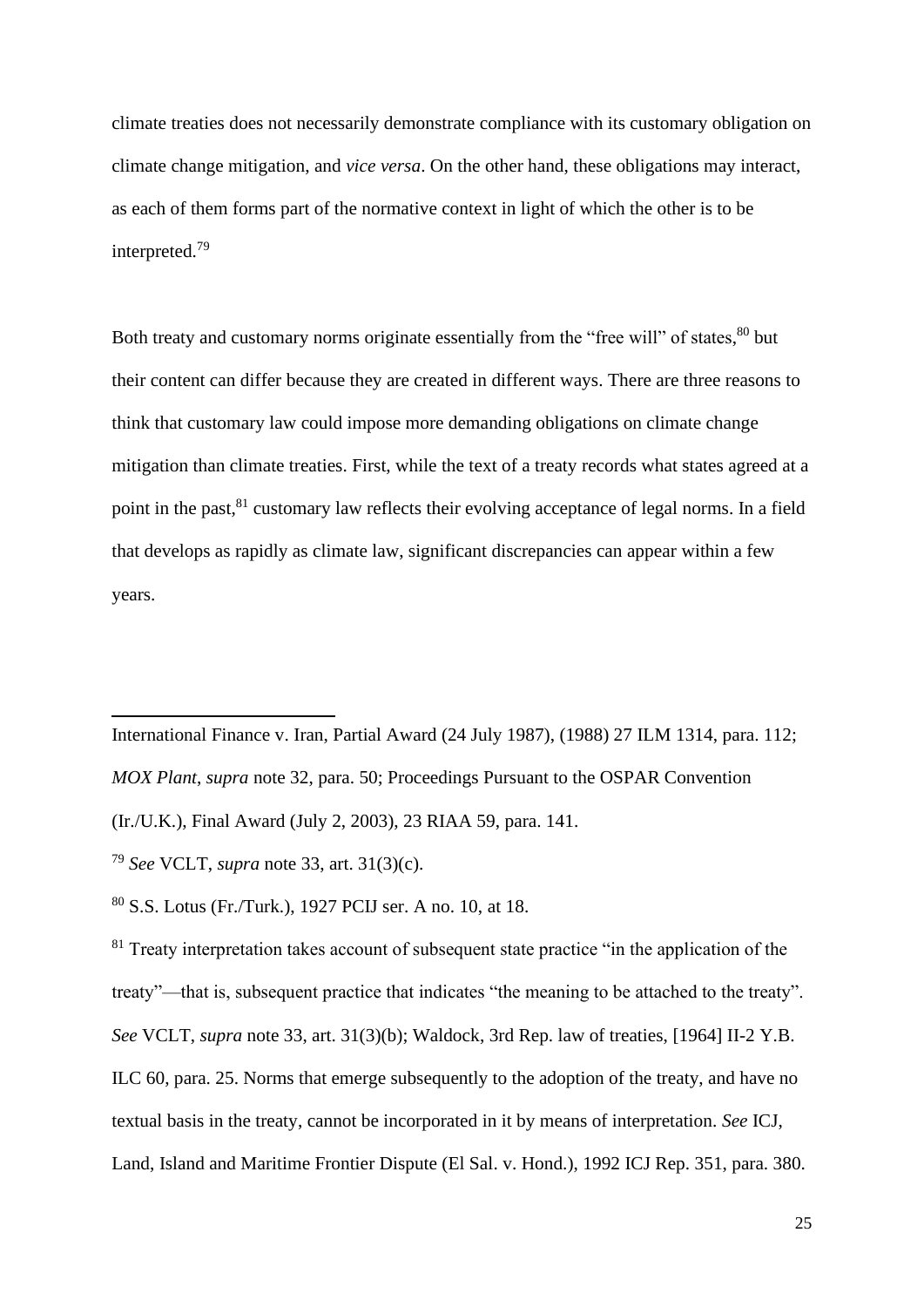<span id="page-25-0"></span>Second, the texts of climate treaties have always been adopted by consensus of virtually every state,  $82$  a condition that can be more constraining than the general acceptance from which customary norms emerge<sup>83</sup> (sometimes described as a "weighted majority").<sup>84</sup> Thus, a

<sup>&</sup>lt;sup>82</sup> The COP has relied exclusively on consensus for substantive decisions because it could not agree on a rule of procedure that would allow a majority vote. *See* UNFCCC, Draft Rules of Procedure of the Conference of the Parties and its Subsidiary Bodies, FCCC/CP/1996/2 (May 22, 1996), draft rule 42; UNFCCC COP25, Rep. Conf., FCCC/CP/2019/13 (Mar. 16, 2020) paras. 4–5. The UNFCCC was also adopted by consensus, albeit the *ad hoc* procedural rules under which it was negotiated would have permitted a vote. *See* Intergov'tl Negotiating Comm. for a Framework Conv. on Climate Change (INC), Rep. Fifth Session, A/AC.237/18 (Part II) (Oct. 16, 1992), paras. 28, 33; INC, Rules of Procedure, r. 27, A/AC.237/5 (Feb. 11, 1991).

<sup>83</sup> *See* ILC, Draft Conclusions on Identification of Customary International Law, conclusion 8(1), *in* ILC Rep., 70th Sess., 117, A/73/10 (2018) (defining general state practice as practice that "must be sufficiently widespread and representative, as well as consistent").

<sup>84</sup> *See* Jonathan I. Charney, *The Persistent Objector Rule and the Development of Customary International Law*, 56 BYBIL 1, 19 (1986).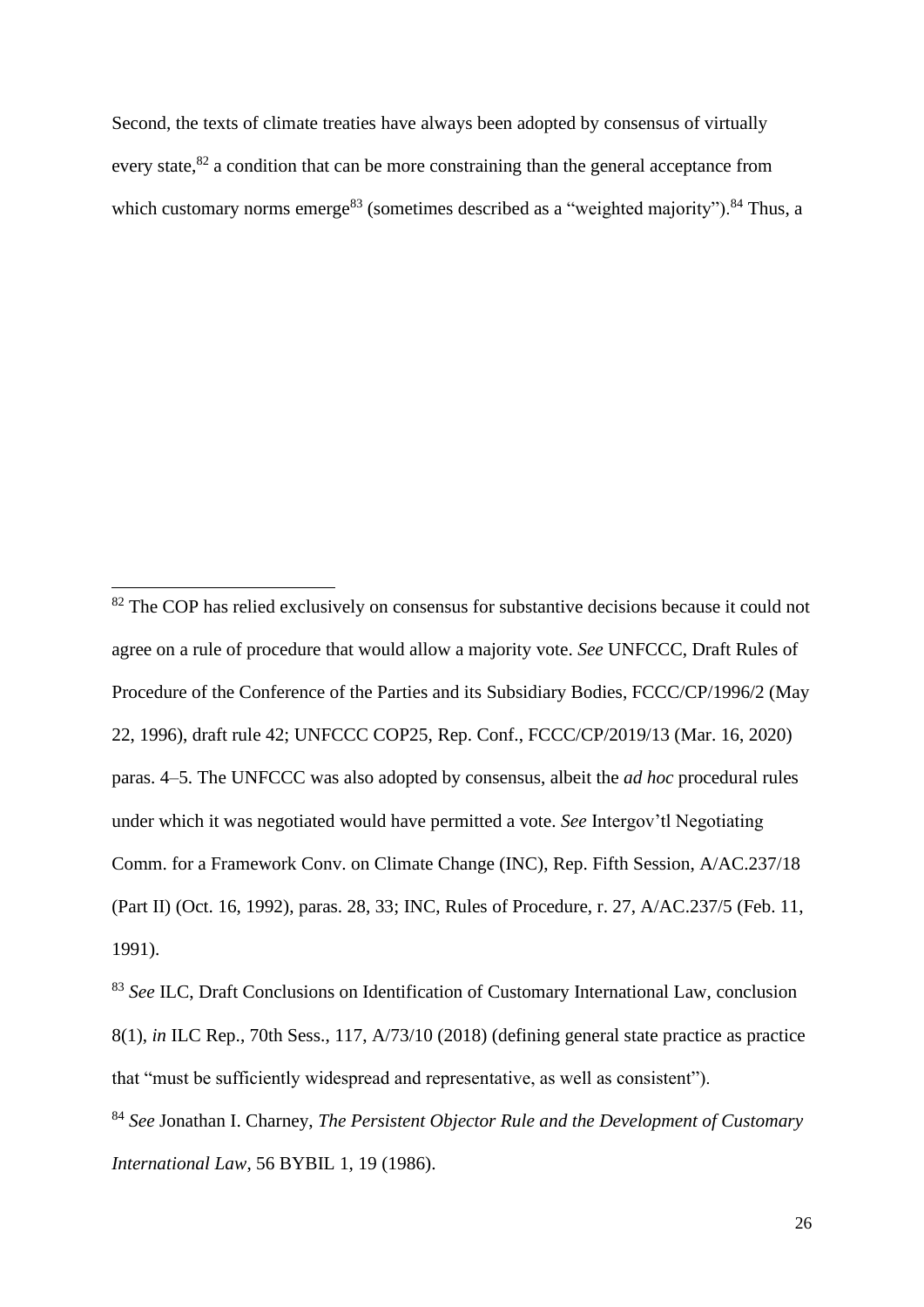single state can in principle<sup>85</sup> oppose the insertion of a provision in any new climate treaty by objecting to it, but it cannot block the emergence of a customary norm of the same effect.<sup>86</sup>

Third, customary and treaty law may attach different consequences to the absence of agreement. Climate treaties aim to define mitigation commitments, not emission rights. As such, the default position from which climate treaties seek to depart is one under which states are free to emit GHGs—as far as these treaties are concerned, states are free to emit unless they agree to restrict this freedom. By contrast, in the absence of general state practice accepted as law from which a specific norm arises, there is no reason to assume the same default norm under customary law. One could suggest that the default customary norm is one that allows sovereign states to emit GHGs, but one could just as well suggest that the default customary norm is one that allows them not to be affected by the GHG emissions of others.<sup>87</sup>

At this point, one could question why states go through all the trouble of negotiating treaty commitments if they are already bound by more stringent customary norms. This phenomenon is not specific to climate law—it is far from exceptional that states adopt treaties on matters already covered by customary law. A complete explanation is beyond the scope of

<sup>85</sup> *See* Farhana Yamin & Joanna Depledge, THE INTERNATIONAL CLIMATE CHANGE REGIME: A GUIDE TO RULES, INSTITUTIONS AND PROCEDURES 443–445 (2004); Antto Vihma, *Climate of Consensus: Managing Decision Making in the UN Climate Change Negotiations*, 24 REV. EUR. COMP. & INT'L ENV'T L. 58, 62 (2015).

<sup>&</sup>lt;sup>86</sup> A persistent objector could prevent the application of a norm of customary law to itself, without precluding the emergence of a norm applicable to all other states.

<sup>87</sup> *See* text at note [126.](#page-35-0)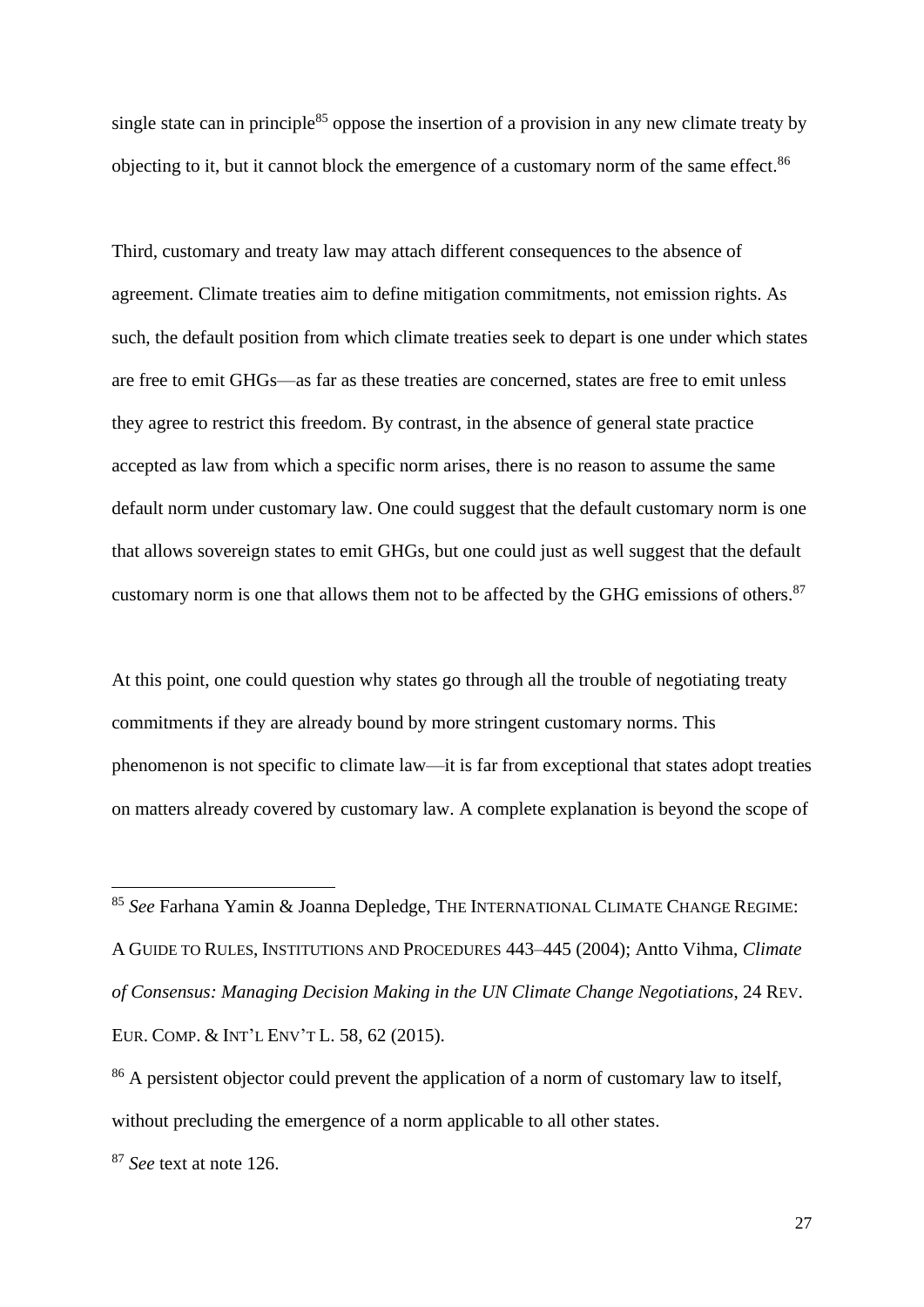this article,<sup>88</sup> but a few likely reasons can be briefly outlined. In some cases, treaty commitments were adopted before the emergence of customary law: the UNFCCC, for instance, was adopted at a time when very few states were taking any mitigation action at all. In other cases, climate treaties may seek to clarify the content of general norms of customary law,<sup>89</sup> or to alert states and their constituencies about issues of compliance,<sup>90</sup> thus promoting the effective implementation of customary law.<sup>91</sup> Overall, the inclusion of norms within climate treaties bring them potentially within the ambit of treaty mechanisms, for instance on transparency, compliance, and dispute settlement, designed to increase the political and legal costs of non-compliance.<sup>92</sup>

#### *B. Methodological Difficulties Relating to the Identification of Customary Law*

Two methodological issues face any attempt at identifying the customary law applicable to climate change mitigation. The first issue relates to the coexistence of two alternative approaches to the identification of customary international law—an "ascending," mainly

<sup>88</sup> *See* Benoit Mayer, *Construing International Climate Change Law as a Compliance Regime*, 7 TRANSNAT'L ENV'T L. 115 (2018).

<sup>89</sup> *See generally* ILC, Report on Fragmentation, *supra* note [62,](#page-19-0) paras. 56, 88.

<sup>90</sup> *E.g.*, Kyoto Protocol, *supra* note [11,](#page-2-0) art. 10. *Cf*. Frédéric Mégret, *The Disabilities Convention: Human Rights of Persons with Disabilities or Disability Rights?*, 30 HUM. RTS. Q. 494, 496 (2008).

<sup>91</sup> *See* Abbott et al., *supra* note [43.](#page-11-0)

<sup>92</sup> *See* UNFCCC, *supra* note [3,](#page-1-0) arts. 7(2), 12, 13, 14; Kyoto Protocol, *supra* note [11,](#page-2-0) arts. 8,

<sup>13(4), 18, 19;</sup> Paris Agreement, *supra* note [3,](#page-1-0) arts. 13, 14, 15, 24.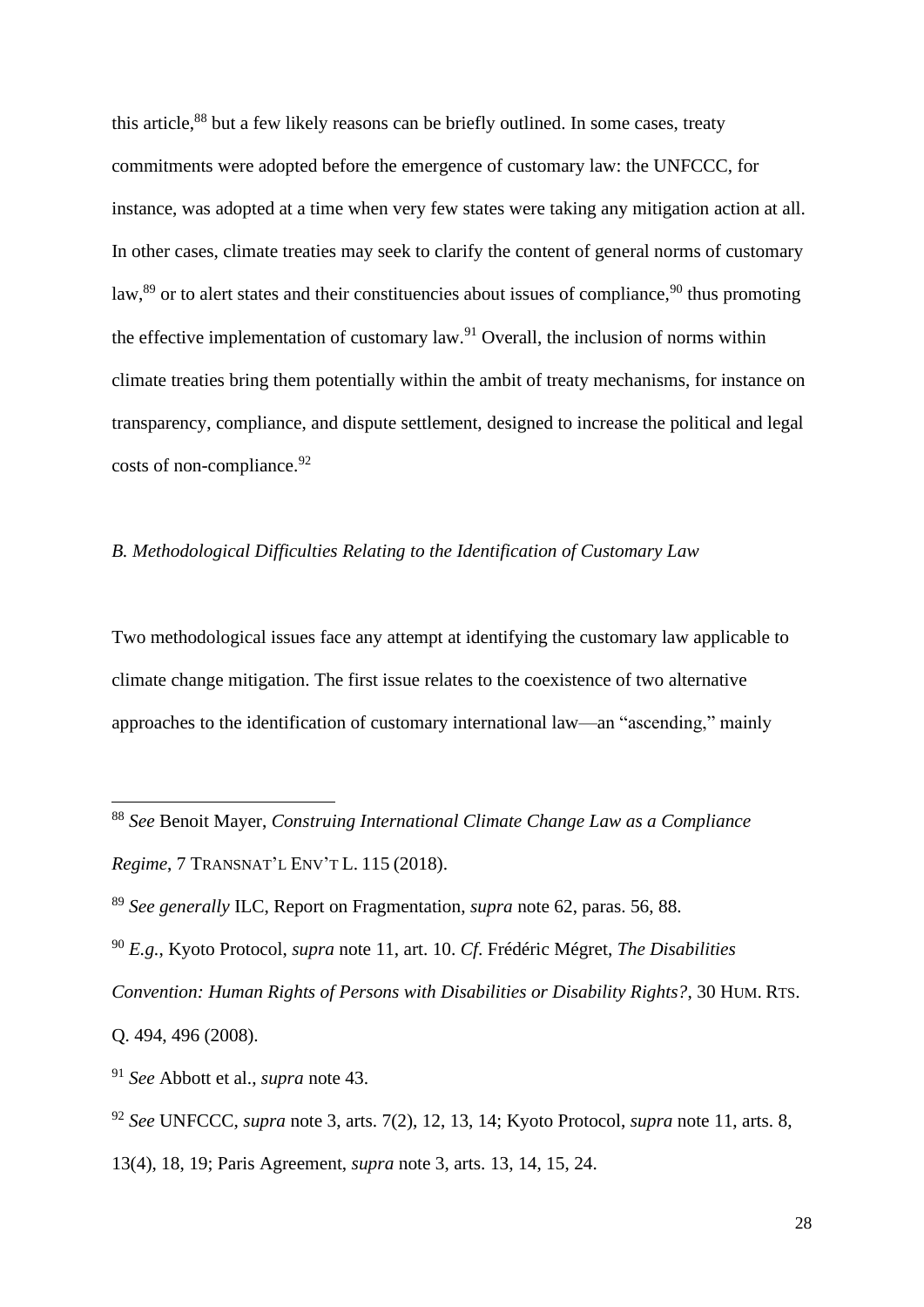inductive approach, and a "descending," mainly deductive approach. As state practice falls short of what states accept as the necessary level of mitigation action, these two approaches could point to markedly different conclusions. The second issue relates to the individuation of customary law—namely the process of carving out individual norms from the body of custom. One could arrive at different interpretations of the customary law applicable to climate change mitigation depending on whether one views it as the application of a broad obligation of due diligence, or a separate obligation whose existence and content are to be assessed in isolation. Without claiming to provide definitive solutions to these complex issues, this section devises a working method to be used in the rest of the article.

### *1. Ascending and Descending Approaches*

<span id="page-28-0"></span>Martti Koskenniemi distinguishes two ways of interpreting international law. On the one hand, "descending" arguments identify legal norms by inference from "justice, common interests, progress, nature of the world community or other similar ideas to which it is common that they are anterior, or superior, to State behaviour, will or interest."<sup>93</sup> On the other hand, "ascending" arguments consist in "attempts to construct a normative order on the basis of the 'factual' State behaviour, will and interests."<sup>94</sup> This distinction is particularly relevant to the identification of customary international law: customary law could be identified ascendingly—by induction from evidence of state practice and acceptance as law—

<sup>&</sup>lt;sup>93</sup> MARTTI KOSKENNIEMI, FROM APOLOGY TO UTOPIA: THE STRUCTURE OF INTERNATIONAL LEGAL ARGUMENT 59 (2006).

<sup>94</sup> *Id*.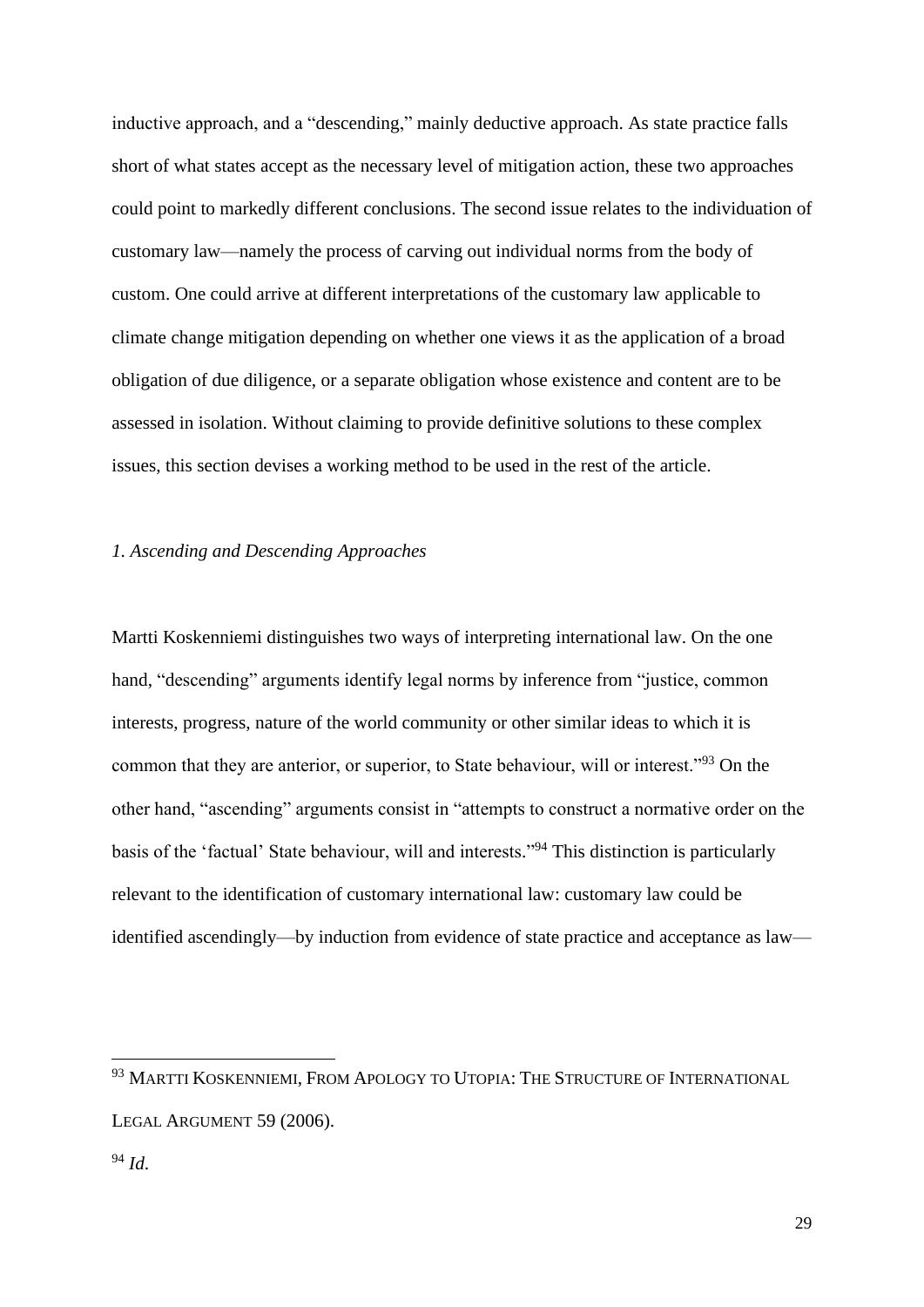or descendingly—by deduction from other norms of customary law or premises of the international legal order.<sup>95</sup>

The issue is that these two approaches can lead to very different conclusions—particularly so concerning the mitigation of climate change. A descending reasoning suggests that a state must do whatever is necessary to prevent dangerous climate change. This can be determined based on what states themselves have recognized as necessary, interpreted in light of science. Crucially, states do not always recognize as a legal obligation what they recognize as necessary (e.g., a mere objective). Thus, a descending reasoning could build on states' recognition of climate change as a "common concern" which requires them to take appropriate measures,<sup>96</sup> and more specifically on their acceptance of global mitigation objectives such as the  $1.5/2$ °C targets,<sup>97</sup> even though states have not expressly committed to

<sup>95</sup> *See id.* 388–473; Talmon, *supra* note [45.](#page-11-1) A distinction between "traditional" and "modern" approaches is sometimes understood as corresponding to, respectively, ascending and descending reasoning, but it is also sometimes presented as a distinction between two ascending approaches: a "traditional" one emphasizing state practice and a "modern" one focusing on acceptance as law. *See, e.g.*, Anthea Elizabeth Roberts, *Traditional and Modern Approaches to Customary International Law: A Reconciliation*, 95 AJIL 757 (2001); William Thomas Worster, *The Inductive and Deductive Methods in Customary International Law Analysis: Traditional and Modern Approaches*, 45 GEO. J. INT'L L. 445 (2013). <sup>96</sup> *See* references note [3.](#page-1-0) *See also, e.g.*, G.A. Res. 43/53, para. 1 (Dec. 6, 1988); G.A. Res.

57/258, pmbl. para. 2 (Dec. 23, 2016); Dec. -/CP.26, Glasgow Climate Pact, pmbl. para. 7

(Advance unedited version, Nov. 14, 2021).

<sup>97</sup> *See* note [5.](#page-1-1) *See generally Urgenda III*, *supra* note [16,](#page-4-0) para. 7.2.1.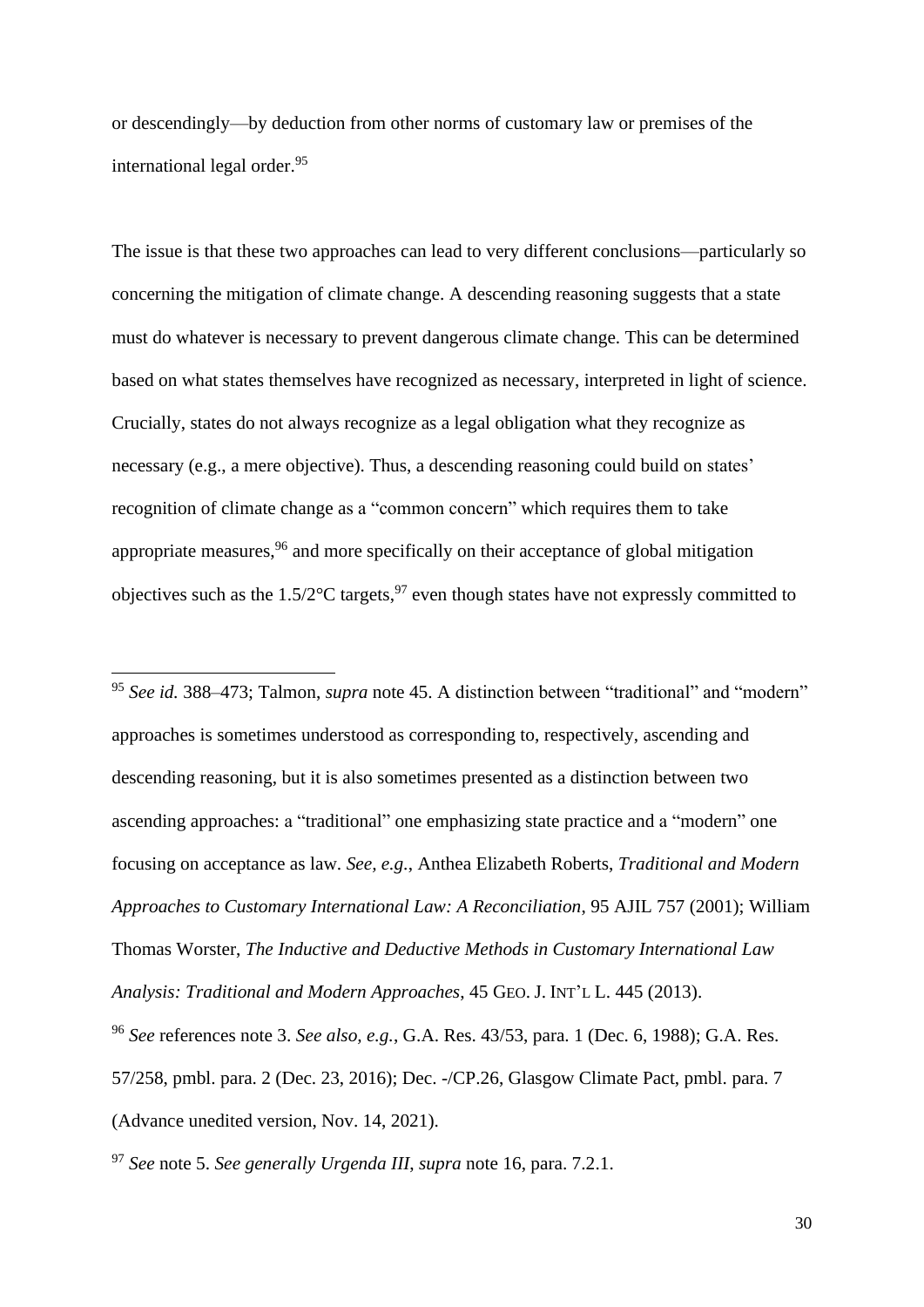acting upon these temperature targets.<sup>98</sup> While scientists acknowledge that a "considerable" range" of emission reduction pathways could achieve these targets,<sup>99</sup> they find that the most likely (least-cost) scenarios involve the achievement of "marked emissions reductions" by 2030, <sup>100</sup> ranging between 25 and 45 percent emission reduction compared from 2010 levels.<sup>101</sup>

By contrast, an ascending approach relies on empirical evidence of general state practice accepted as law. This points to a far lower standard than the descending reasoning. States themselves have recognized that, in aggregate, their pledges, commitments, and action on climate change mitigation are short of the level of ambition necessary to achieve their collective objectives.<sup>102</sup> Although the measures that states have taken so far could realize a global emission peak before 2030, they will not achieve "marked" emission reductions. 103

<sup>&</sup>lt;sup>98</sup> *See* note [160](#page-45-0) and corresponding text.

<sup>99</sup> Leon Clarke et al., *Assessing Transformation Pathways*, *in* CLIMATE CHANGE 2014: MITIGATION OF CLIMATE CHANGE 413, 433 (Ottmar Edenhofer et al. eds., 2014). <sup>100</sup> Myles R. Allen et al., *Technical Summary*, *in* GLOBAL WARMING OF 1.5°C, at 27, 32 (Valérie Masson-Delmotte et al. eds, 2018).

<sup>101</sup> *Id.* 33.

<sup>102</sup> *See* note [260–](#page-71-0)[261](#page-71-1) and corresponding text.

<sup>103</sup> *See, e.g.*, UN ENVIRONMENT, EMISSIONS GAP REPORT 2021, at xvii–xviii (2021)

https://www.unep.org/resources/emissions-gap-report-2021; UNFCCC Executive Secretary,

Message to Parties and Observers (Nov. 4, 2021) https://perma.cc/2DDL-42MZ.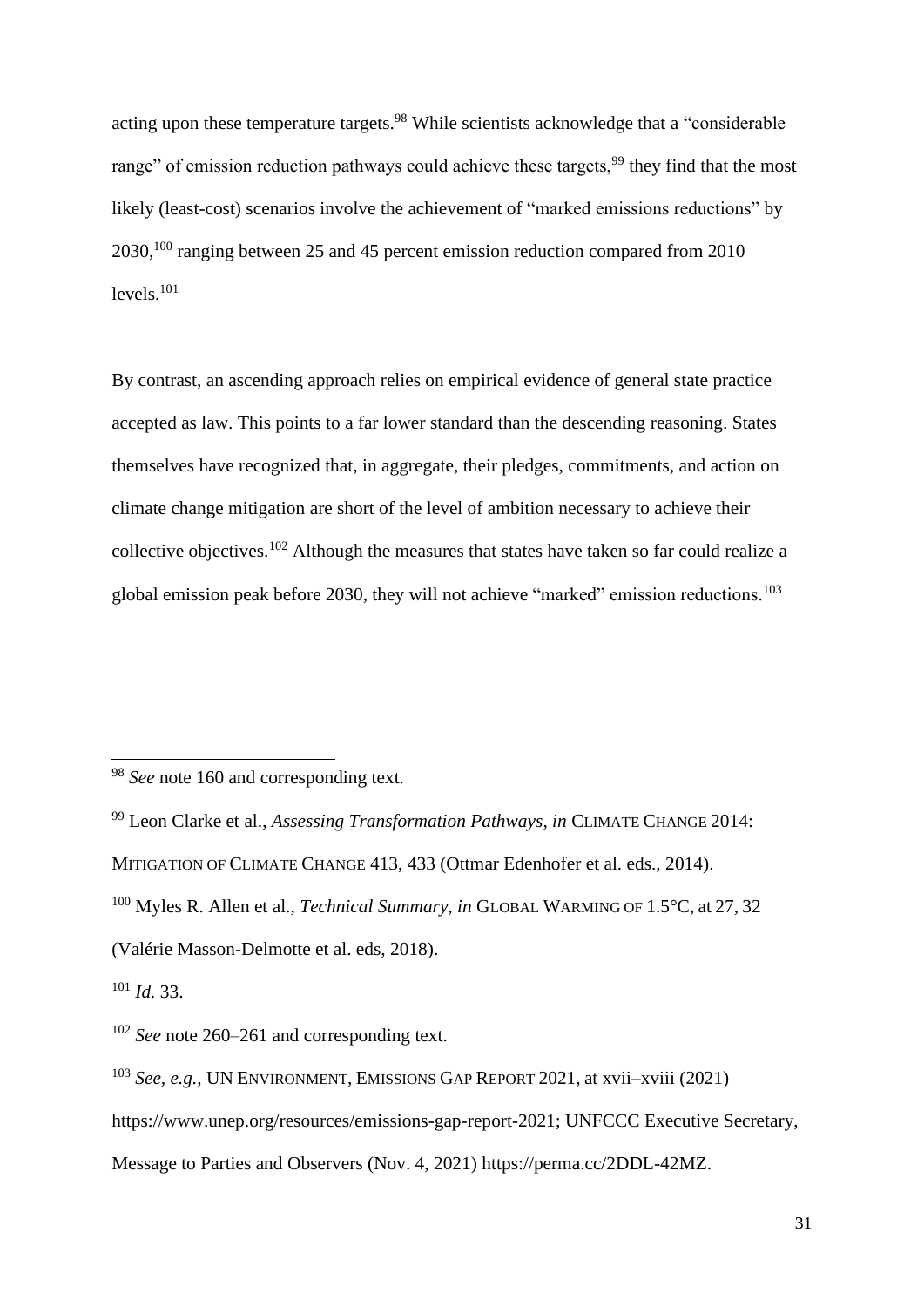Therefore, there is a wide gap, with regard to climate change mitigation, between what Koskenniemi characterizes as "apology" and "utopia"<sup>104</sup>—that is, between what states do and what (in states' own recognition) should be done. In light of this gap, the choice between these two approaches would be instrumental to a court's interpretation of the customary law on climate change mitigation.

The ascending reasoning receives considerable support—from the very definition of custom in the ICJ Statute as "general practice accepted as law,"<sup>105</sup> to the common view that "customary law is empirical"<sup>106</sup>—in spite of well-known practical difficulties in ascertaining general state practice and (even more) acceptance as law.<sup>107</sup> On the other hand, even the most fervent proponents of empiricism, as Stefan Talmon notes, are "not advocating a complete renunciation of the deductive method."<sup>108</sup> Deductive reasoning is an integral part of any reasoning (legal or otherwise),<sup>109</sup> including arguments about the identification of customary

<sup>104</sup> KOSKENNIEMI, *supra* note [93.](#page-28-0)

<sup>105</sup> ICJ Statute, *supra* note [46,](#page-12-0) art. 38(1)(b).

<sup>106</sup> Kelly, *supra* note [44,](#page-11-2) at 453.

<sup>107</sup> *See, e.g.*, B.S. Chimni, *Customary International Law: A Third World Perspective*, 112 AJIL 1, 20–36 (2018) (showing a prevailing focus on practice and acceptance by Western states).

<sup>108</sup> Talmon, *supra* note [45,](#page-11-1) at 423.

<sup>109</sup> *See* Georg Schwarzenberger, *The Inductive Approach to International Law*, 60 HARV. L. REV. 539, 566 (1947) (noting that "[e]ven the most experimental of sciences use the deductive method," while being "usually aware of the fact that, unless and until verified, such deductions are but provisional").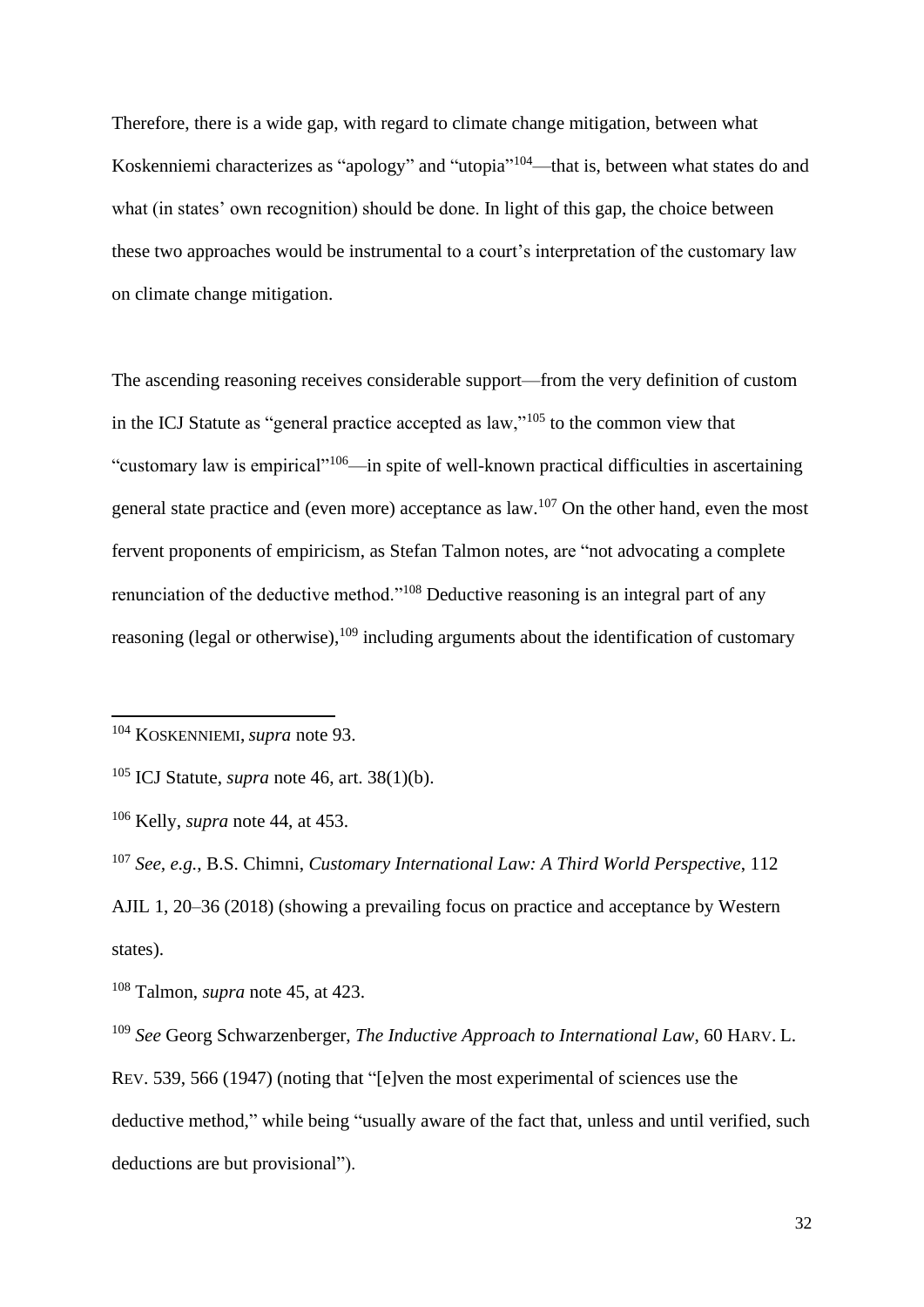law, even though one should be warry of exceedingly "abstract" deductive arguments that, relying on simplistic premises, gloss over the law's many contradictions and lacunae to arrive at unlikely conclusions.<sup>110</sup> Among other issues, descending reasoning could contribute to the fragmentation of international law, as there are tensions, perhaps contradictions, between what different objectives (e.g., objectives relating to climate change mitigation and economic development).<sup>111</sup> Thus, while the ILC's conclusions on the identification of customary international law prescribe a mainly ascending approach,<sup>112</sup> they do not exclude "a measure of deduction as an aid, to be employed with caution."<sup>113</sup>

<sup>111</sup> *See, e.g.*, Benoit Mayer and Zhuoqi Ding, *Climate Change Mitigation in the Aviation Sector: A Critical Overview of National and International Initiatives*, TRANSNAT'L ENV'T L. (forthcoming), suggesting an incompatibility between the long-term mitigation objectives of the Paris Agreement and the objective of the "growth of the international civil aviation" defined by the Chicago Convention on International Civil Aviation.

<sup>112</sup> ILC, Identification of Customary Law, *supra* note [83,](#page-25-0) conclusions 2, 3(2).

<sup>110</sup> Robert Kolb, *Selected Problems in the Theory of Customary International Law*, 50 NETH. INT'L L. REV. 119, 126 (2003). *See also* Christian Tomuschat, *Obligations Arising for States Without or Against Their Will*, 241 RECUEIL DES COURS 195, 293–294 (1993) (observing that the prohibition of the use of force could be viewed as a logical implication of sovereign equality, but that it had not always been recognized as a positive legal norm; and noting that "care must be taken to avoid abstract reasoning that does not take into account the overall political context").

<sup>113</sup> *Id.*, comment. conclusion 2, para. 5.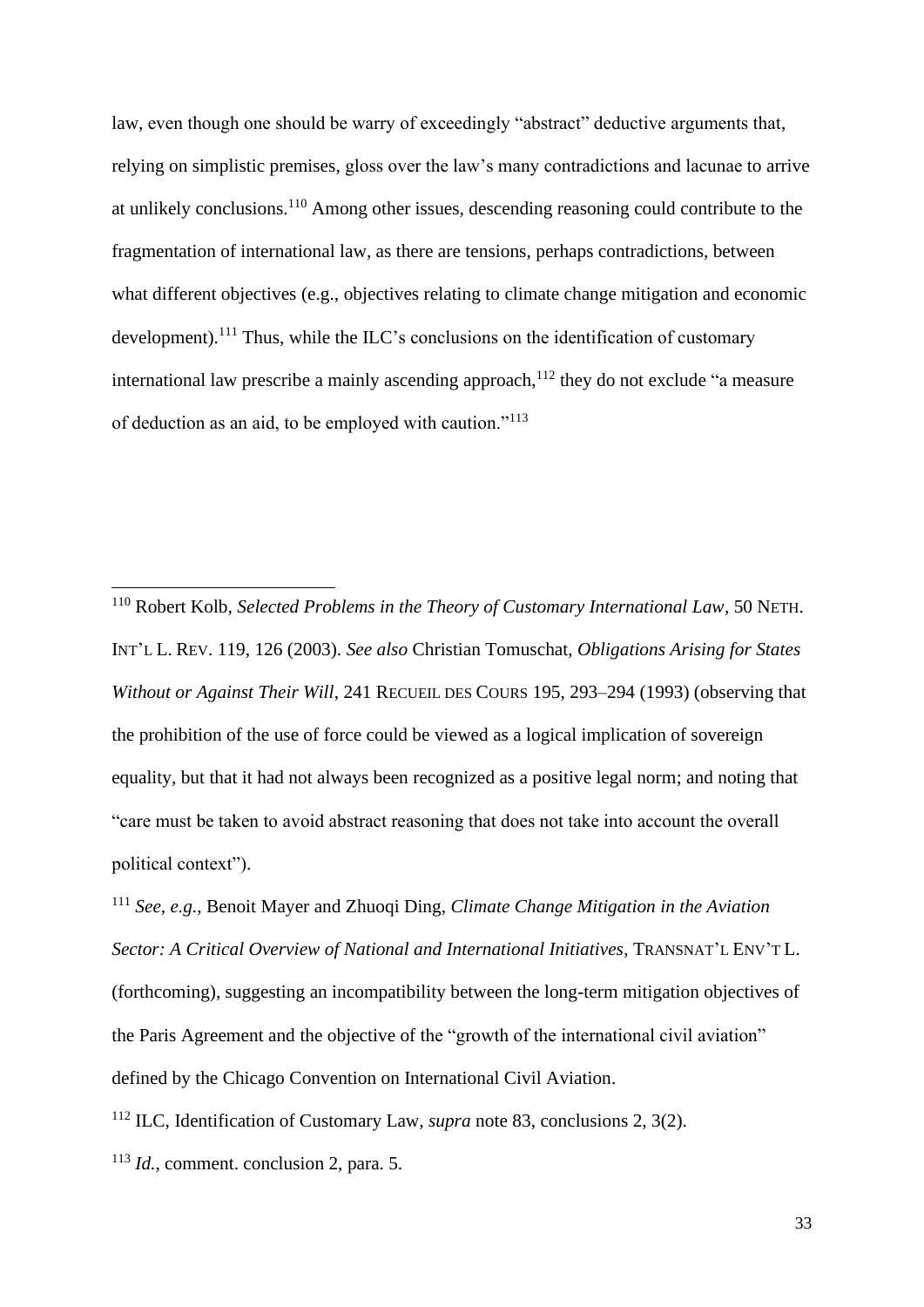<span id="page-33-0"></span>Likewise, international courts recognize both the preeminence of ascending reasoning and the complementary role of descending reasoning. The ICJ in *Gulf of Maine* noted that customary law contains not only norms that "can be tested by induction," but also "a limited set of norms for ensuring the co-existence and vital co-operation of the members of the international community." <sup>114</sup> Descending reasoning has played a remarkable role in the identification of customary law on environmental matters: by deduction from general principles of international law (e.g., sovereign equality),  $115$  international courts have identified the obligations to exercise due diligence to safeguard the rights of other states,  $116$  to maintain vigilance in environmental matters, $117$  to cooperate,  $118$  to prevent transboundary environmental harm, <sup>119</sup> to conduct environmental assessments before approving projects liable to cause such harm,<sup>120</sup> and to notify and consult in good faith with the states that may be affected by such harm.<sup>121</sup> Admittedly, such inferences were at times presented with little

<sup>&</sup>lt;sup>114</sup> Delimitation of the Maritime Boundary in the Gulf of Maine Area (Can./U.S.), 1984 ICJ Rep. 246, para. 111. *See also* Corfu Channel (U.K. v. Alb.), Merits, 1949 ICJ Rep. 4, 35; North Sea Continental Shelf (Ger./Den., Ger. /Neth.), 1969 ICJ Rep. 3, para. 39–56; *Military Activities*, *supra* note [78,](#page-23-1) para. 202.

 $115$  UN Charter art. 2(1).

<sup>116</sup> *Corfu Channel*, *supra* note [116,](#page-33-0) at 22.

<sup>117</sup> *Gabčíkovo-Nagymaros*, *supra* note [32,](#page-8-0) para. 140.

<sup>118</sup> *MOX Plant*, *supra* note [32,](#page-8-0) para. 82.

<sup>119</sup> *Pulp Mills*, *supra* note [32,](#page-8-0) para. 101.

<sup>120</sup> *Id.* para. 204.

<sup>121</sup> *Certain Activities* (Merits), *supra* note [32,](#page-8-0) para. 104.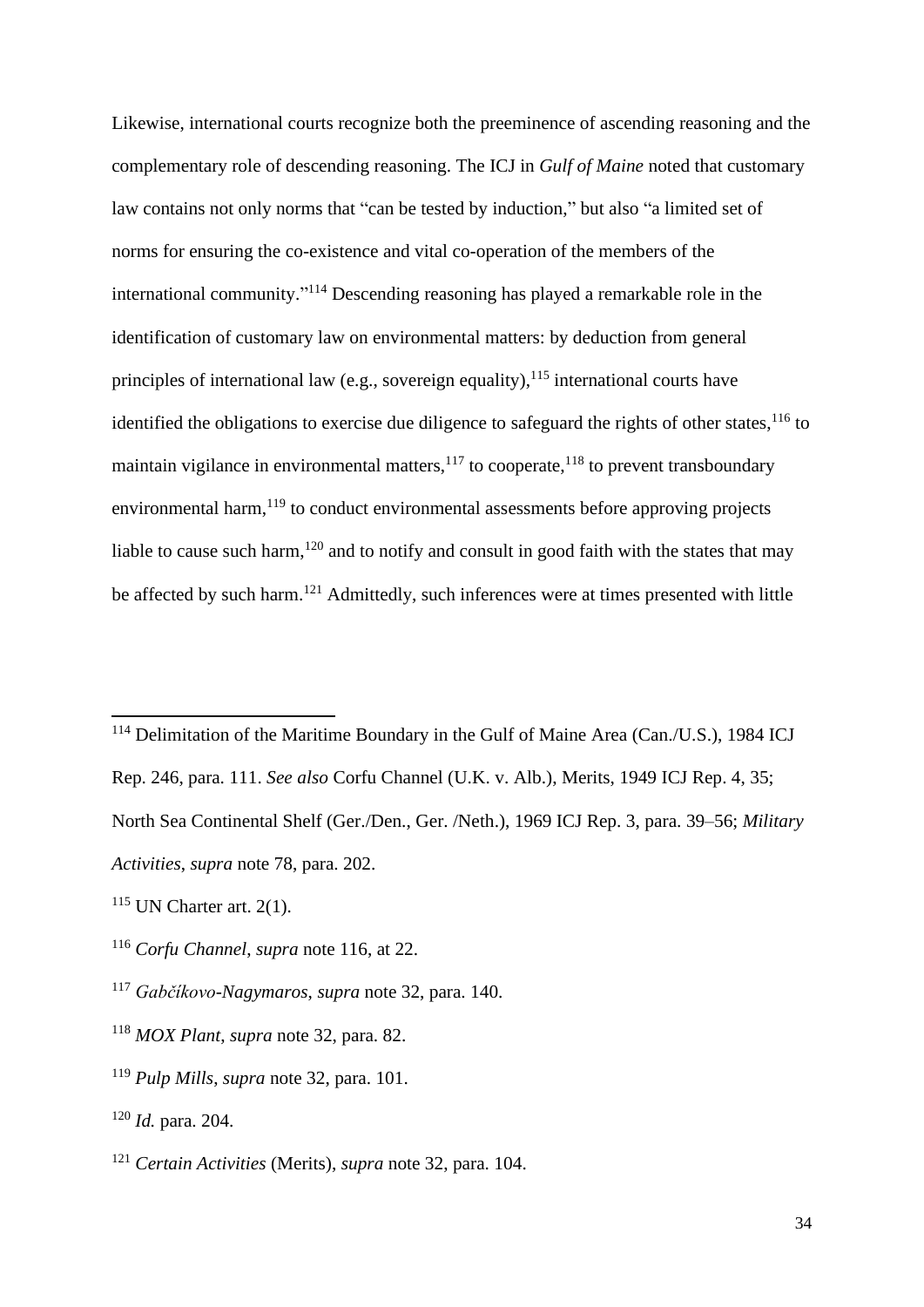$(i$ f any) discussion (or even assertion) of state practice,<sup>122</sup> but they never went clearly against settled state practice.<sup>123</sup>

In some circumstances, a purely ascending reasoning would be inconclusive, whether for lack of state practice accepted as law, or for lack of evidence thereof, or when the state practice accepted as law is so divided that no "general" standard emerges from it.<sup>124</sup> Thus, assuming *arguendo* that half of the states act in line with an obligation to reduce their GHG emissions while the other half act in line with an unfettered freedom to emit GHGs, a purely ascending reasoning could not demonstrate either a norm allowing GHG emissions, or one prohibiting these emissions. And yet, assuming that a court cannot find that the law is silent on a legal

<sup>122</sup> *See* Rudolf H. Geiger, *Customary International Law in the Jurisprudence of the International Court of Justice: A Critical Appraisal*, *in* FROM BILATERALISM TO COMMUNITY INTEREST: ESSAYS IN HONOUR OF BRUNO SIMMA 673 (Ulrich Fastenrath ed, 2011); Talmon, *supra* note [45.](#page-11-1)

<sup>123</sup> *See, e.g.*, *Certain Activities* (Merits), *supra* note [32,](#page-8-0) at 786, para. 13 (separate opinion by Donoghue, J.). On the limited (but not the absence of) practice on prevention and environmental assessment, see respectively: Jutta Brunnée, *Procedure and Substance in International Environmental Law*, 450 RECUEIL DES COURS 75, 151 (2019); John H. Knox, *The Myth and Reality of Transboundary Environmental Impact Assessment*, 96 AJIL 291 (2002).

<sup>124</sup> Talmon, *supra* note [45,](#page-11-1) 422–423.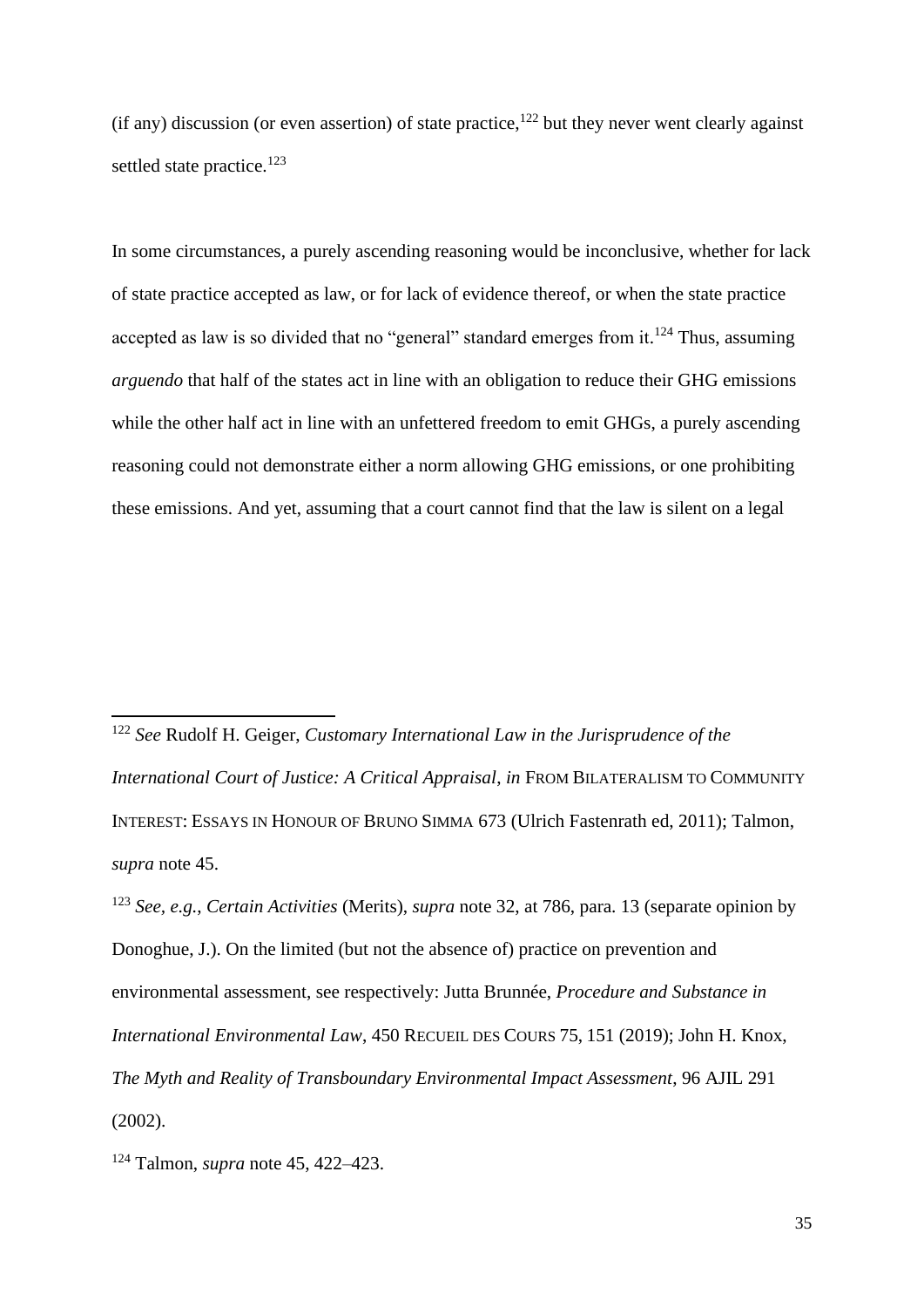question,<sup>125</sup> and that no general principle of law recognized by civilized nations is particularly pertinent, customary law must have something to say about the legality of GHG emissions.

<span id="page-35-0"></span>To overcome this difficulty, it has been argued that international law builds on a default principle of freedom: states—the argument goes—are sovereign, hence free, and therefore they can act as they wish *unless* they have specifically agreed to a norm that restricts their freedom.<sup>126</sup> This argument often refers to a quote of the *Lotus* decision according to which "[r]estrictions upon the independence of States cannot ... be presumed."<sup>127</sup> Yet, taking this quote out of context betrays the reasoning of the PCIJ, which clearly accepts that such restrictions can be inferred from the premises of the international legal order.<sup>128</sup> Overall, this

<sup>125</sup> *See* Hersch Lauterpacht, *Some Observations on the Prohibition of "Non Liquet" and the Completeness of the Law*, *in* SYMBOLAE VERZIJL PRÉSENTÉES AU PROFESSOR J.H.W. VERZIJL À L'OCCASION DE SON LXXÈME ANNIVERSAIRE 196, 200 (1958); Ian Brownlie, *Politics and Law in International Adjudication*, 97 ASIL PROC. 282, 285 (2003); OPPENHEIM'S INTERNATIONAL LAW, *supra* note [58,](#page-19-2) at 13.

<sup>126</sup> *See generally* Prosper Weil, *The Court Cannot Conclude Definitively… Non Liquet Revisited*, 36 COLUM. J. TRANSNAT'L L. 109, 112 (1997).

<sup>127</sup> *Lotus*, *supra* not[e 80,](#page-24-0) at 18.

<sup>128</sup> *Id.* (identifying the "restriction imposed by international law upon a State ... that—failing the existence of a permissive rule to the contrary—it may not exercise its power in any form in the territory of another State"). *See also* Helen Quane, *Silence in International Law*, 84 BYIL 241, 253–260 (2014); Alain Pellet, *Le droit international à la lumière de la pratique: l'introuvable théorie de la réalité*, 414 RECUEIL DES COURS 9, 130–132 (2021); An Hertogen, *Letting Lotus Bloom*, 26 EJIL 901 (2015).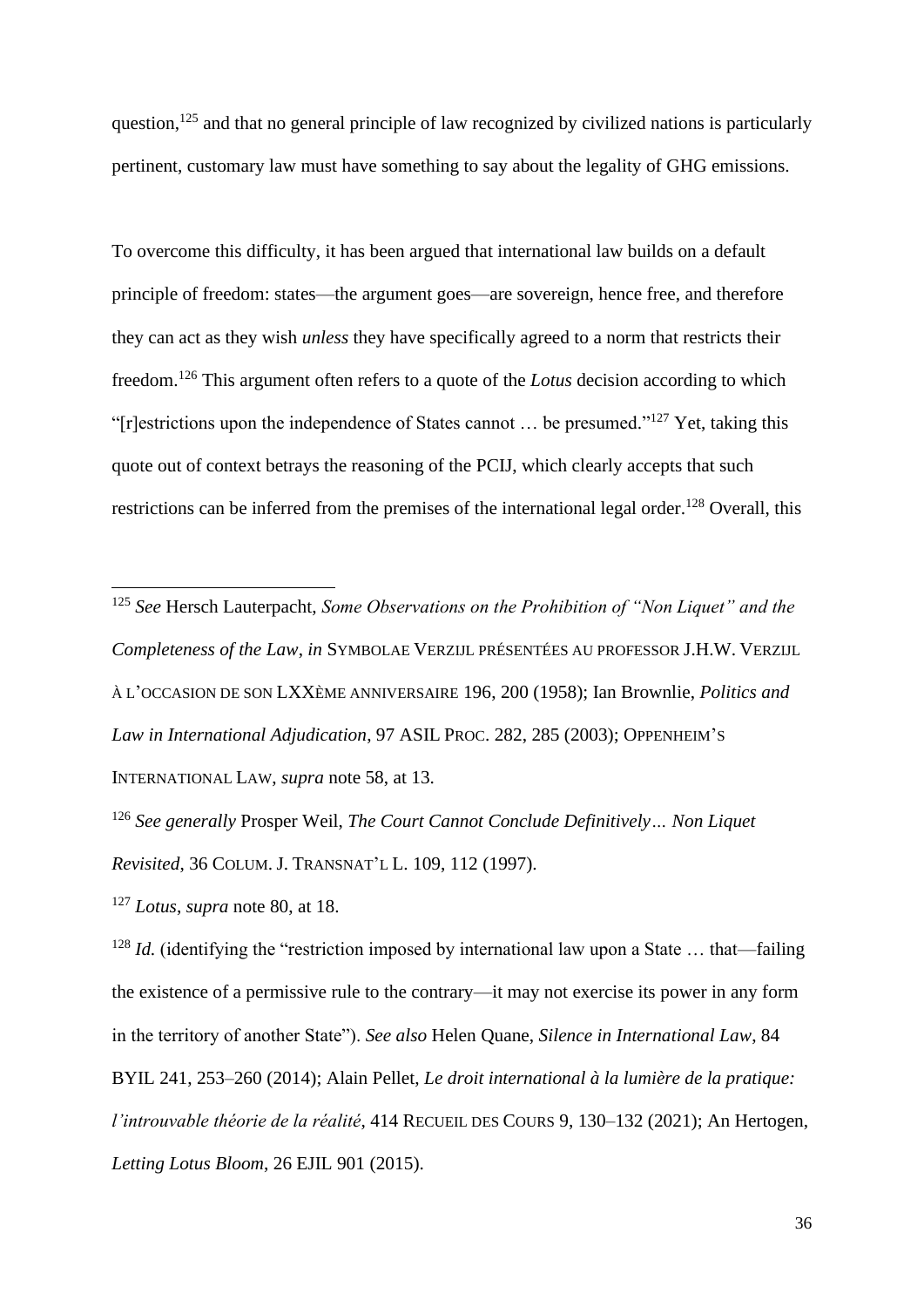<span id="page-36-0"></span>principle of freedom would be unhelpful when a state's freedom comes at the expense of the freedom of other states.<sup>129</sup> As Koskenniemi notes, "[t]o say that 'freedom' should be given preference fails singularly to indicate which State's freedom is meant."<sup>130</sup> As noted above, one could invoke a principle of freedom not only to suggest that states are free to emit GHGs, but also to argue that states are free to enjoy their territory without interference resulting from the GHG emissions of other states.<sup>131</sup>

Instead of a principle of freedom, the indeterminacy of the ascending approach needs to be overcome by turning to a deductive reasoning as a source of presumptions.<sup>132</sup> One can presume until proven otherwise that the norms that states are accepting form part of a coherent normative system. Absent empirical evidence to the contrary, a standard should have legal force if it is the logical implication of existing legal norms. This principle should guide the interpreter of customary law through state practice and acceptance as law, helping her to put forward hypotheses that can be tested through ascending reasoning. Overall, to the

<sup>129</sup> *See* Alain Pellet, *Lotus que de sottises on profère en ton nom ! Remarques sur le concept de souveraineté dans la jurisprudence de la Cour mondiale*, *in* L'ÉTAT SOUVERAIN DANS LE MONDE D'AUJOURD'HUI: MÉLANGES EN L'HONNEUR DE JEAN-PIERRE PUISSOCHET 221 (2008); Evan J. Criddle & Evan Fox-Decent, *Mandatory Multilateralism*, 113 AJIL 272, 291 (2019).

<sup>130</sup> *See* KOSKENNIEMI, *supra* note [93,](#page-28-0) at 45.

<sup>131</sup> *See* text at note [87.](#page-26-0)

<sup>132</sup> *See Certain Activities* (Merits), *supra* note [32,](#page-8-0) 783, para. 3 (separate opinion by Donoghue, J.) (noting that "the identification of customary international law must take account of the fundamental parameters of the international legal order").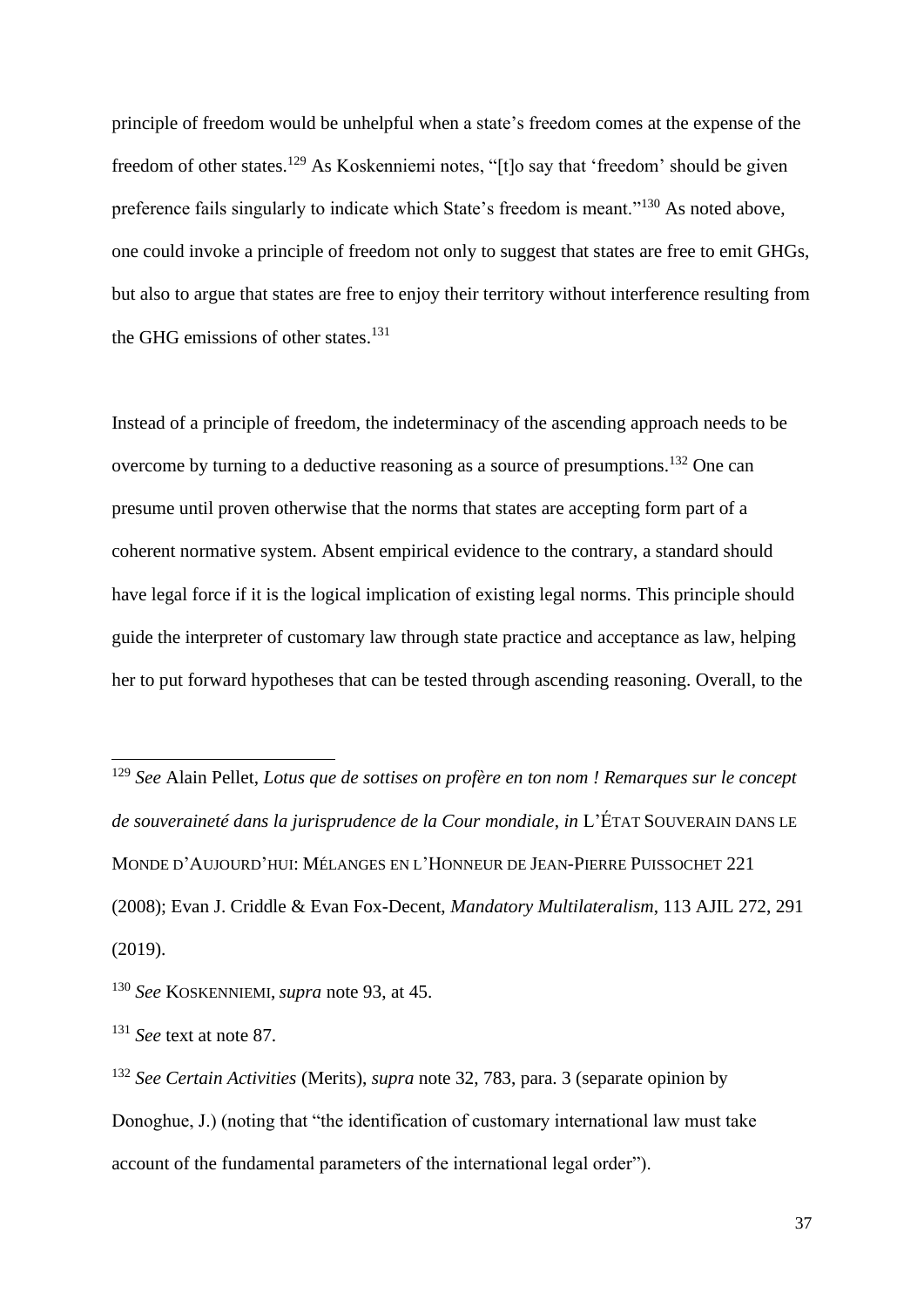extent that empirical evidence is inconclusive, the interpreter of customary law has little more to rely upon, as a default norm, than this assumption of systemic consistency.

As such, a systematic analysis of the customary law on climate change mitigation needs to involve both descending and ascending reasoning. <sup>133</sup> In the following Parts, deductive reasoning is used mainly as a way to develop initial assumptions to be tested through the ascending approach. When (or to the extent that) the ascending approach is inconclusive, however, the interpreter has to rely more heavily on a descending reasoning. On the other hand, this article assumes that all except perhaps the most direct inferences from the most strongly recognized norms of general international law should systematically be tested against empirical evidence. And while the following accepts that descending reasoning can tilt the balance when state practice is inconclusive, it takes it that the descending approach cannot demonstrate the existence of customary norms that clearly go against general or prevailing state practice.

### *2. The problem of individuation*

A doctrinal analysis of the customary law on climate change mitigation faces another methodological difficulty—the problem of individuation—that the doctrine on customary international law is only beginning to explore. As J.W. Harris noted, "rules are to systems,

<sup>133</sup> *See* C. Wilfred Jenks, THE PROSPECTS OF INTERNATIONAL ADJUDICATION 9 (1964) (noting that "[a]s a practical matter, induction and deduction are complementary to each other at every stage in the development of the law").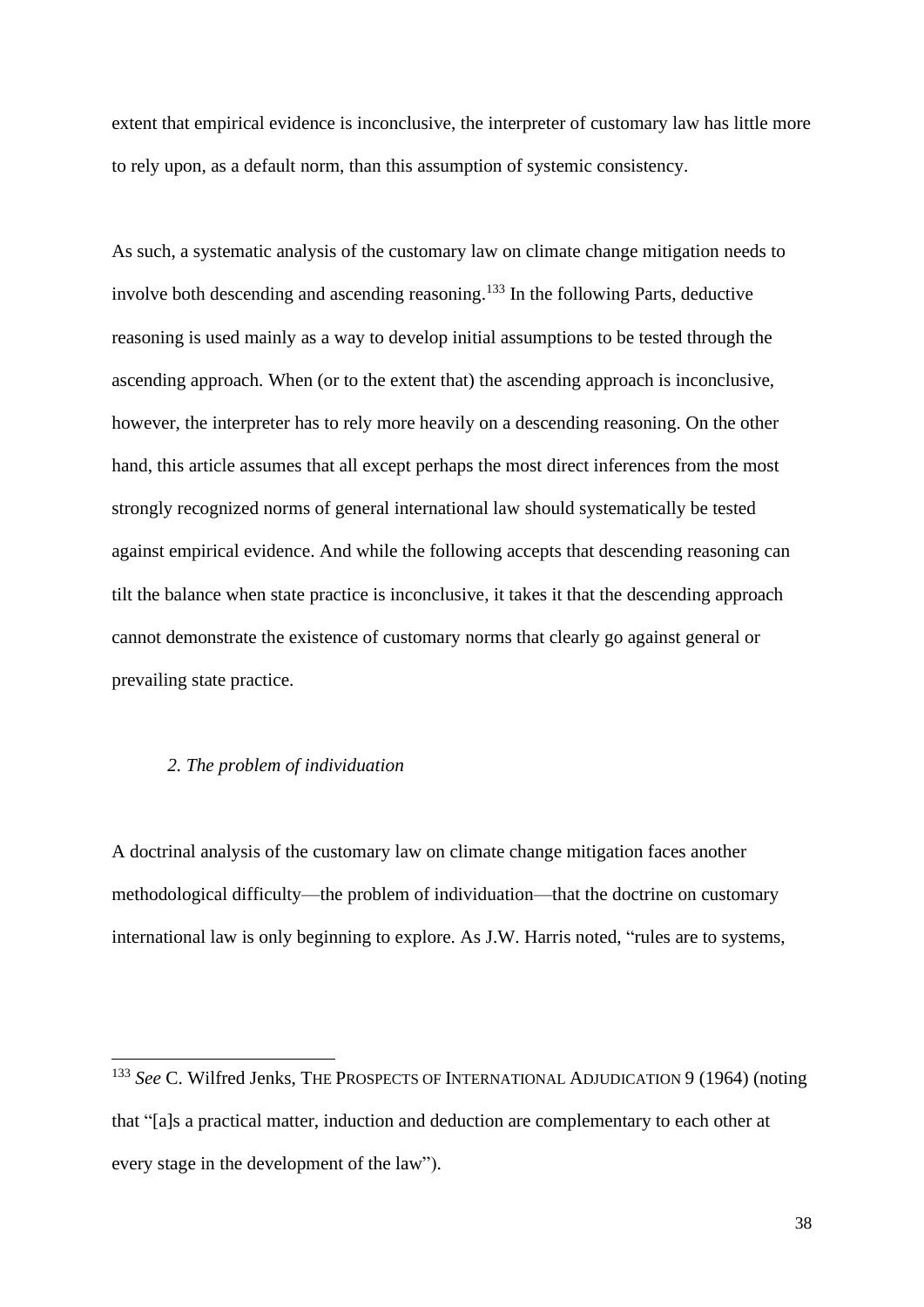not as members are to a club, but as slices are to a cake." <sup>134</sup> Individuation refers to the process of slicing the law into individual norms—or, as Joseph Raz put it, of "carving small and manageable units out of the total legal material in a way which will promote our understanding of the law."<sup>135</sup> There are many alternative ways to individuate customary law.

The issue is that individuation impacts not only the way the law is explained (e.g., the number of chapters of a textbook), but also the way it is understood. With regard to customary law, individuation determines the scope of state practice and acceptance as law that can be used to identify and interpret a relevant norm of customary law.<sup>136</sup> Normative "gerrymandering" may affect the prospects of a candidate norm of customary law by selecting its material, geographical, or temporal scope. Concerning climate change mitigation, for instance, one could seek to identify a broad obligation on the prevention of due diligence applicable to any transboundary environmental harm (including, but not limited to, climate change), or a separate obligation on the mitigation of climate change.

The question of individuation would be immaterial if one was to identify customary norms exclusively from a descending approach: notwithstanding whether one identifies climate

<sup>&</sup>lt;sup>134</sup> J.W. HARRIS, LAW AND LEGAL SCIENCE: AN INQUIRY INTO THE CONCEPTS LEGAL RULE AND LEGAL SYSTEM 84 (1979). *See also* RONALD DWORKIN, TAKING RIGHTS SERIOUSLY 88 (2013); J.E. PENNER, THE IDEA OF PROPERTY IN LAW 39 (2000).

<sup>&</sup>lt;sup>135</sup> JOSEPH RAZ, THE CONCEPT OF A LEGAL SYSTEM: AN INTRODUCTION TO THE THEORY OF LEGAL SYSTEM 115 (1980).

<sup>136</sup> Orfeas Chasapis-Tassinis, *Customary International Law: Interpretation from Beginning to End*, 31 EJIL 235, 238 (2020).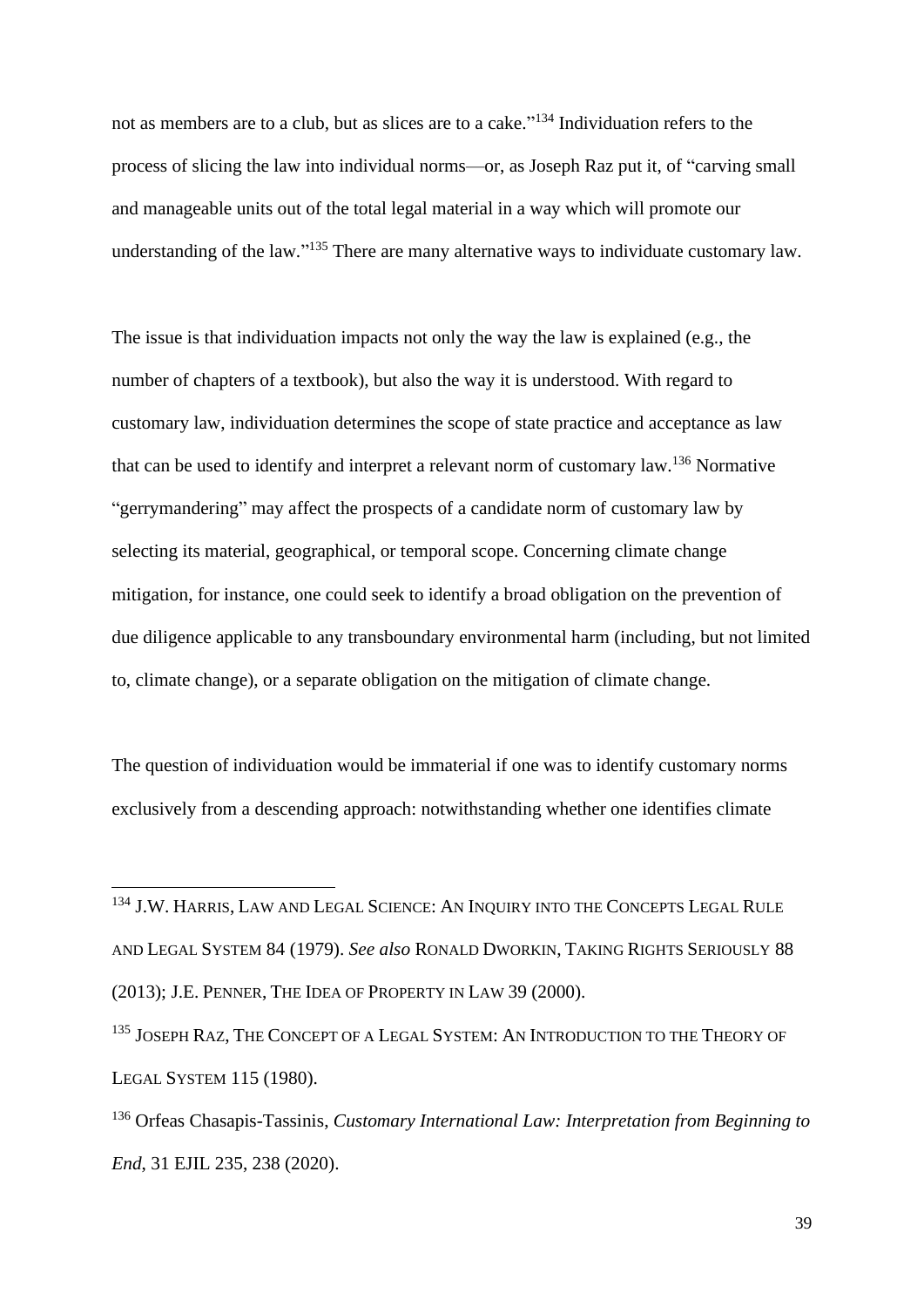change mitigation as the implication of a broad obligation of prevention or as the object of a separate obligation implied from prevention, a mitigation requirement would be inferred by successive deductions from the same general premises of the international legal order. However, when one relies (if only partly) on ascending reasoning, the choice between various approaches to individuation could be consequential, as this choice defines the scope of empirical evidence (state practice and acceptance as law) relevant to the identification of the putative norm.

These two approaches yield different conclusions on the identification and interpretation of customary law when state practice is not entirely homogenous. It may be, for instance, that states are making greater efforts to prevent classical cases of transboundary environmental harm than they are to mitigate climate change.<sup>137</sup> After all, a state may be more directly interested in reducing localized pollution by taking measures that will usually bring meaningful environmental benefits within its own territory, than in contributing incrementally to global efforts on climate change mitigation with far less direct territorial benefits.<sup>138</sup> On the other hand, for what concerns acceptance as law, one might expect stronger condemnation of activities contributing to global, irreversible impacts—possibly affecting the very conditions of life on Earth—than of activities causing localized harm.

<sup>137</sup> *See generally* Cass R. Sunstein, *On the Divergent American Reactions to Terrorism and Climate Change*, 107 COLUM. L. REV. 503 (2007) (revealing inconsistent levels of efforts in national responses to different issues).

<sup>138</sup> *See* ERIC A. POSNER & DAVID WEISBACH, CLIMATE CHANGE JUSTICE 181–82 (2010) (showing states' interest in free-riding mitigation action by others).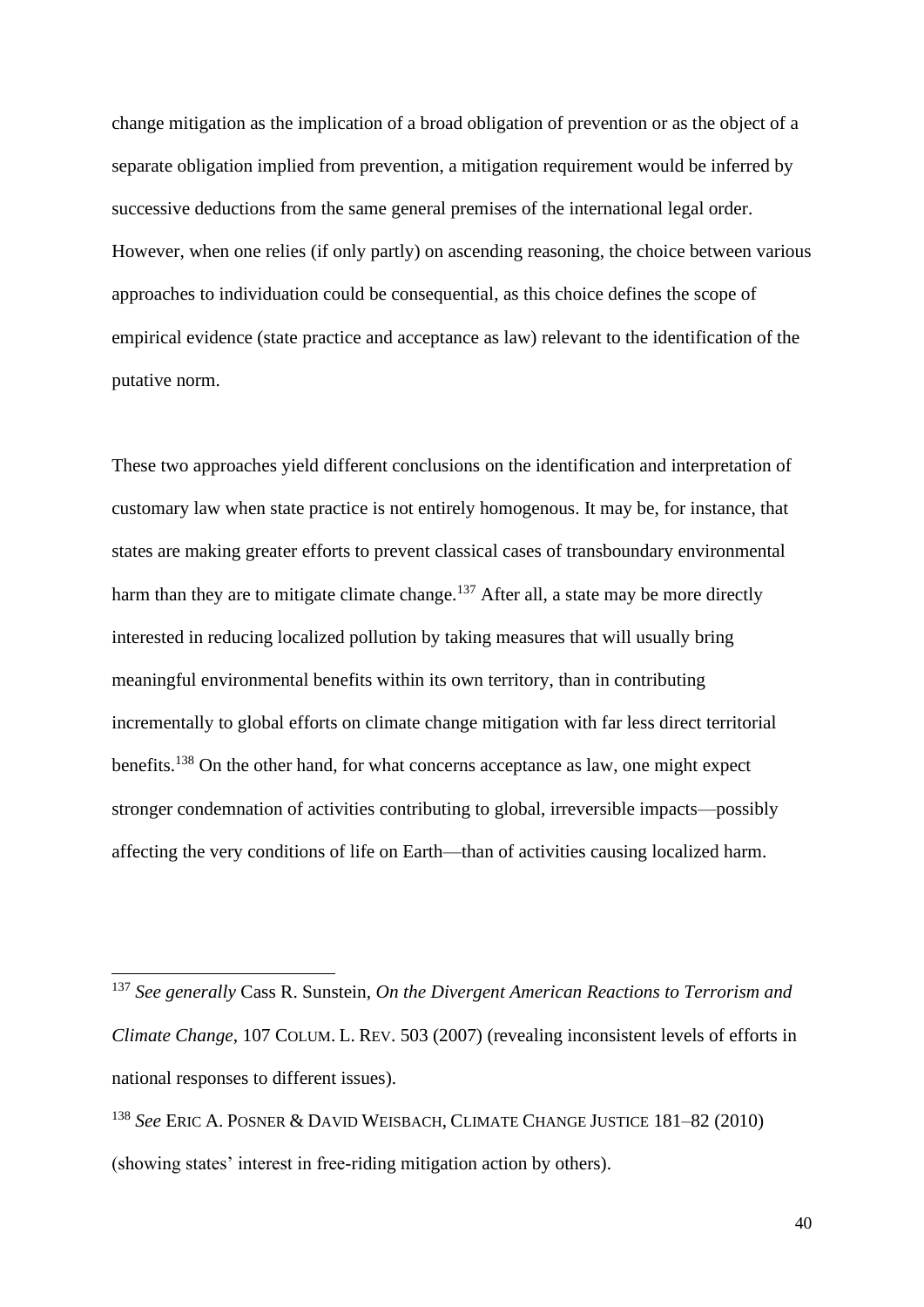Regrettably, the problem of individuation has rarely been addressed in relation to customary law. This article does not pretend to solve this problem—this would be an entirely different project. Rather, the following proceeds through a syncretic approach, seeking to find common ground between two alternative individuations. Thus, the two sections of next Part examine the argument for the identification of a mitigation obligation from two alternative perspectives: first by application of the broad obligation of due diligence and prevention, then through the identification of a separate obligation on climate change mitigation.

# **III. IDENTIFICATION OF A CUSTOMARY OBLIGATION**

This Part shows that states have a customary obligation on the mitigation of climate change. First, it demonstrates the existence of a general obligation of due diligence involving the prevention of transboundary environmental harm, by relying on both descending and ascending reasoning. Then, it turns to the identification of a requirement on climate change mitigation, which it justifies in two ways: by inference from the general obligation of due diligence and prevention, and through a review of empirical evidence of state practice and acceptance as law.

### *A. A General Obligation of Due Diligence and Prevention*

This section demonstrates that states have a customary obligation to exercise due diligence to prevent activities contrary to the rights of other states, in application of which they must take appropriate measures to prevent activities likely to cause transboundary environmental harm.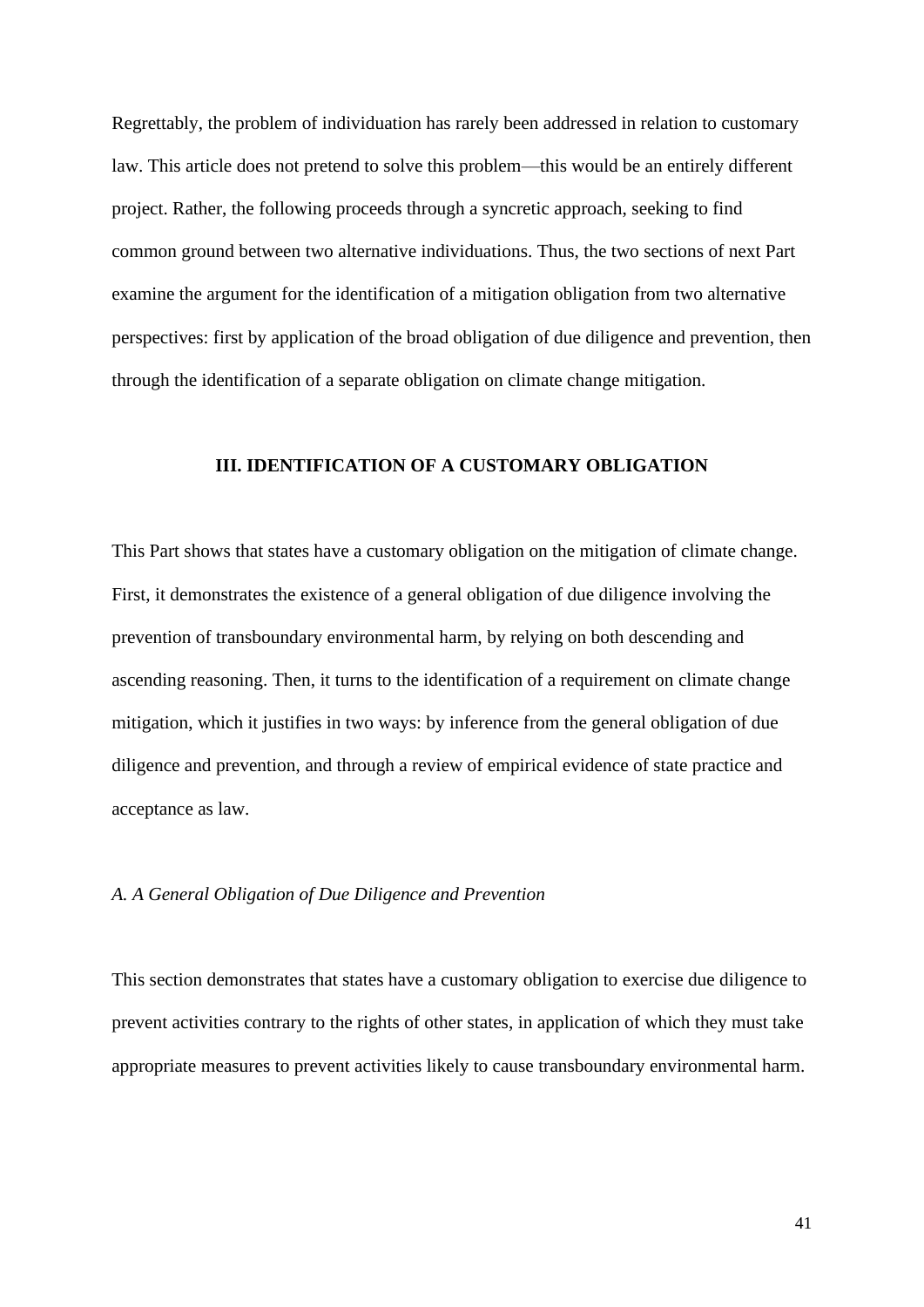<span id="page-41-0"></span>While the conclusion is not new,<sup>139</sup> it is essential to clarify the reasoning arriving at it in order to determine, subsequently, how it applies to climate change mitigation. The following shows that the existence of the obligation of due diligence and prevention is suggested by a descending reasoning—as an implication of the principle of sovereign equality—and confirmed by an ascending reasoning. The latter, however, reveals an important caveat: the obligation of prevention that states have accepted is an obligation of conduct rather than an obligation of result.

# *1. Descending approach*

The obligation of due diligence and prevention can be identified, from a descending approach, as the logical implication of some of the most fundamental premises of the international legal order. Under the principle of sovereign equality, states "have equal rights and duties and are equal members of the international community."<sup>140</sup> These sovereign rights

<sup>139</sup> *See generally* SANDS & PEEL, *supra* note [39,](#page-10-0) at 191 (characterizing the "no-harm" principle as the "cornerstone" of international environmental law); BOYLE & REDGWELL, *supra* note [39,](#page-10-0) at 159 (noting that the existence of a duty to prevent is "beyond reasonable argument"); LESLIE-ANNE DUVIC-PAOLI, THE PREVENTION PRINCIPLE IN INTERNATIONAL ENVIRONMENTAL LAW (2018).

<sup>140</sup> G.A. Res. 625 (XXV), annex, Friendly Relations Declaration (Oct. 24, 1970). *See also* UN Charter, art. 2(1); Juliane Kokott, *States, Sovereign Equality*, *in* MAX PLANCK ENCYCLOPEDIA OF PUBLIC INTERNATIONAL LAW para. 1(online edn, 2011).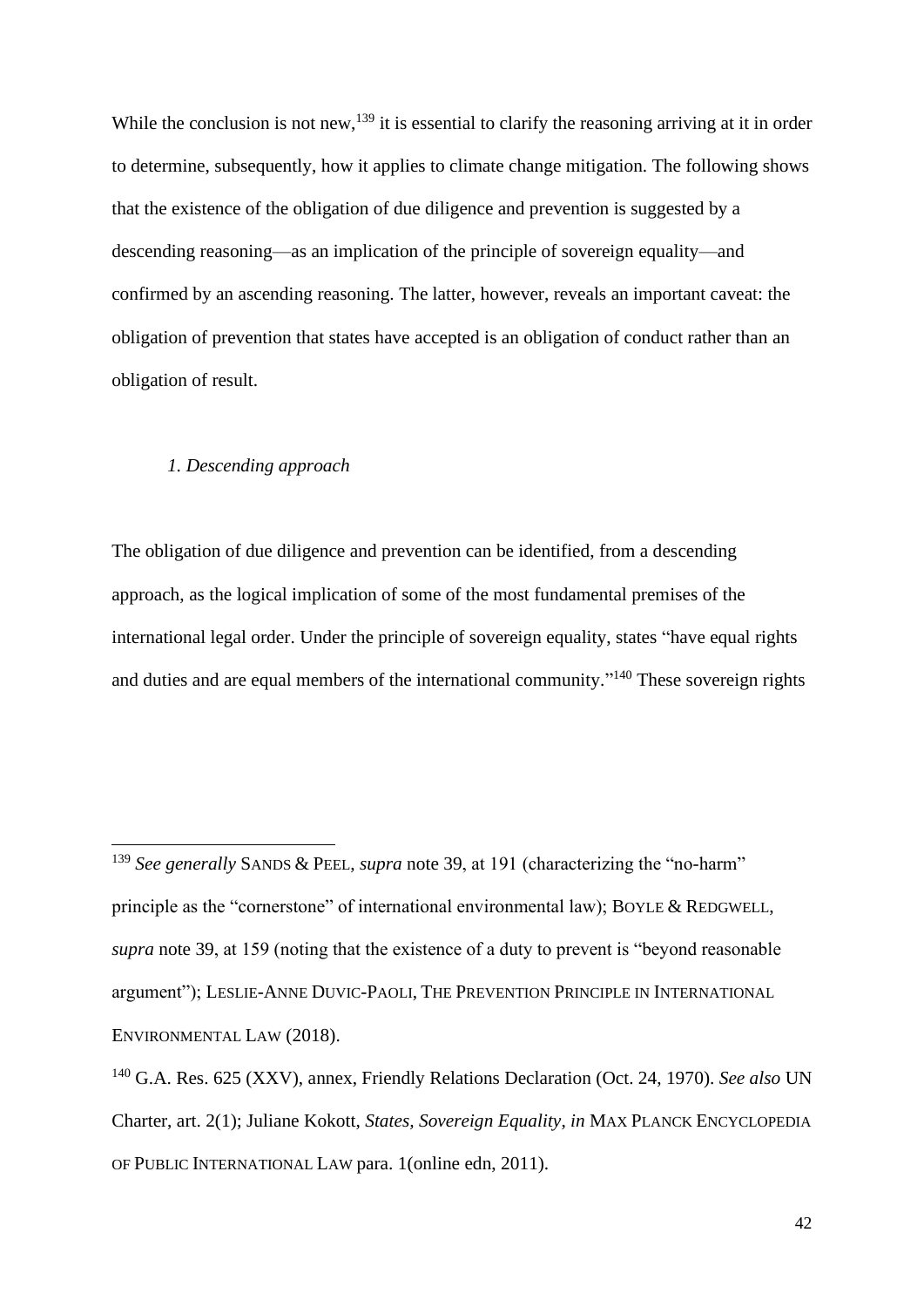<span id="page-42-2"></span><span id="page-42-1"></span><span id="page-42-0"></span>include, among others, the rights of every state to survival,  $141$  to territorial integrity,  $142$  to permanent sovereignty over its natural resources,  $^{143}$  and to the protection of its citizens.<sup>144</sup> These rights necessarily imply corresponding obligations;<sup>145</sup> the latter are imposed on states,

<sup>141</sup> *Nuclear Weapons*, *supra* note [57,](#page-18-0) para. 96.

<sup>142</sup> *See* UN Charter art. 2(4); *Corfu Channel*, *supra* note [116,](#page-33-0) at 35; Accordance with International Law of the Unilateral Declaration of Independence in Respect of Kosovo, Advisory Opinion, 2010 ICJ Rep. 403, para. 80.

<sup>143</sup> *See* International Covenant on Economic, Social and Cultural Rights, art. 1(2), Dec. 16, 1966, 993 UNTS 3; International Covenant on Civil and Political Rights, art. 1(2), Dec. 16, 1966, 999 UNTS 171; G.A. Res. 1803 (XVII), Declaration on Permanent Sovereignty over Natural Resources (Dec. 14, 1962); G.A. Res. 3201(S-VI), Declaration on the Establishment of the New International Economic Order, para. 4(e) (May 1, 1974); G.A. Res. 3281 (XXIX), annex, Charter of Economic Rights and Duties of States, art. 2(1) (Dec. 12, 1974); "Stockholm" Declaration of the U.N. Conference on the Human Environment, principle 21 (June 16, 1972), A/Conf.48/14/Rev.1, (1972) 11 ILM 1416; Rio Declaration on Environment and Development, Princ. 2, A/C0NF.151/26/Rev.1 (Vol. l), annex I (Aug. 12, 1992), *reprinted in* 31 ILM 874 (1992); *Armed Activities on the Territory of the Congo (Dem. Rep. Congo v. Uganda)*, Judgment (19 December 2005), [2005] ICJ Rep. 168, para. 244. <sup>144</sup> *See* Mavrommatis Palestine Concessions (Greece v. U.K.), Judgment, 1924 PCIJ ser. A no. 2, at 12; ILC, Draft Articles on Diplomatic Protection, [2006] II-2 Y.B. ILC 24, art. 2. <sup>145</sup> *See* Wesley Newcomb Hohfeld, *Some Fundamental Legal Conceptions as Applied in Judicial Reasoning*, 23 Yale L.J. 16, 30–32 (1913).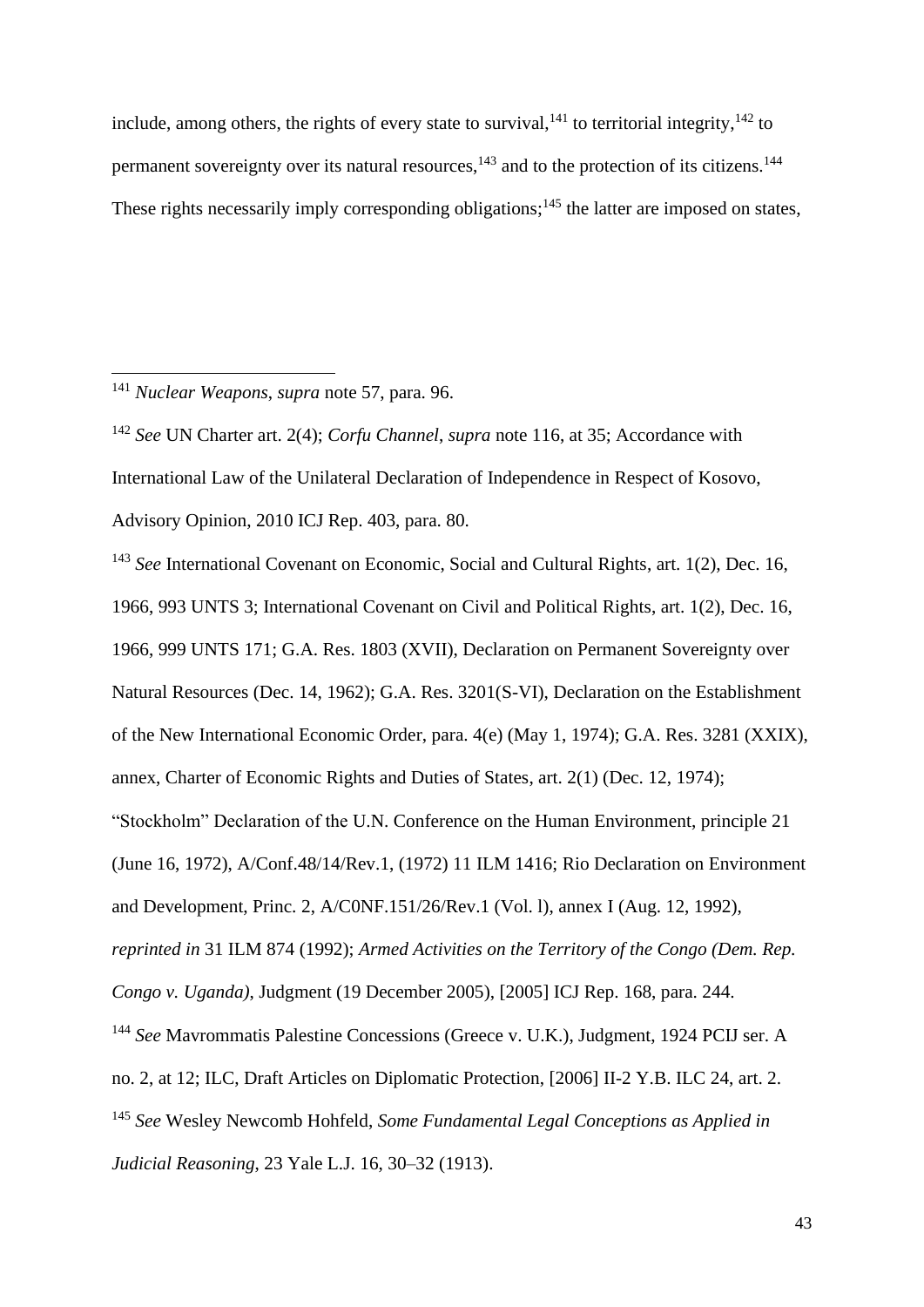as the main subjects of international law, and apply on each of them, in principle, in an equal manner.<sup>146</sup>

<span id="page-43-0"></span>This reasoning is captured by the Latin maxim *Sic utere tuo ut alienum non laedas* ("Use your own property in such a way that you do not injure other people's").<sup>147</sup> This maxim hints to a logical way of interpreting the law: in a society of equals, one's right implies one's corresponding obligation to safeguard the same right of others.<sup>148</sup> This reasoning may justify not only a negative obligation to refrain from acting in ways that would infringe the rights of others, but also a positive obligation to try to prevent such activities by actors under one's control.

International law has long been analyzed following this reasoning.<sup>149</sup> Judge Max Huber, in his award in *Island of Palmas*, noted that "[t]erritorial sovereignty ... has as corollary a duty:

<sup>&</sup>lt;sup>146</sup> Naturally, the implications of equal obligations are not uniform; they depend on national circumstances.

<sup>147</sup> Jonathan Law & Elizabeth A. Martin, *A Dictionary of Law* 498 (6th ed. 2006).

<sup>148</sup> *See* ILC, Draft Articles on Prevention of Transboundary Harm from Hazardous Activities, [2001] II(2) Y.B. ILC 146, comment. art. 3, para. 1; Jutta Brunnée, *Sic Utere Tuo Ut Alienum Non Laedas*, *in* MAX PLANCK ENCYCLOPEDIA OF PUBLIC INTERNATIONAL LAW, para. 4 (online edn. 2010).

<sup>149</sup> *See, e.g.*, OPPENHEIM'S INTERNATIONAL LAW, *supra* note [58,](#page-19-0) at 428; JAMES CRAWFORD, BROWNLIE'S PRINCIPLES OF PUBLIC INTERNATIONAL LAW 359 (8th ed 2012); Samantha Besson, *La due diligence en droit international*, 409 RECUEIL DES COURS 153, 179–205 (2020).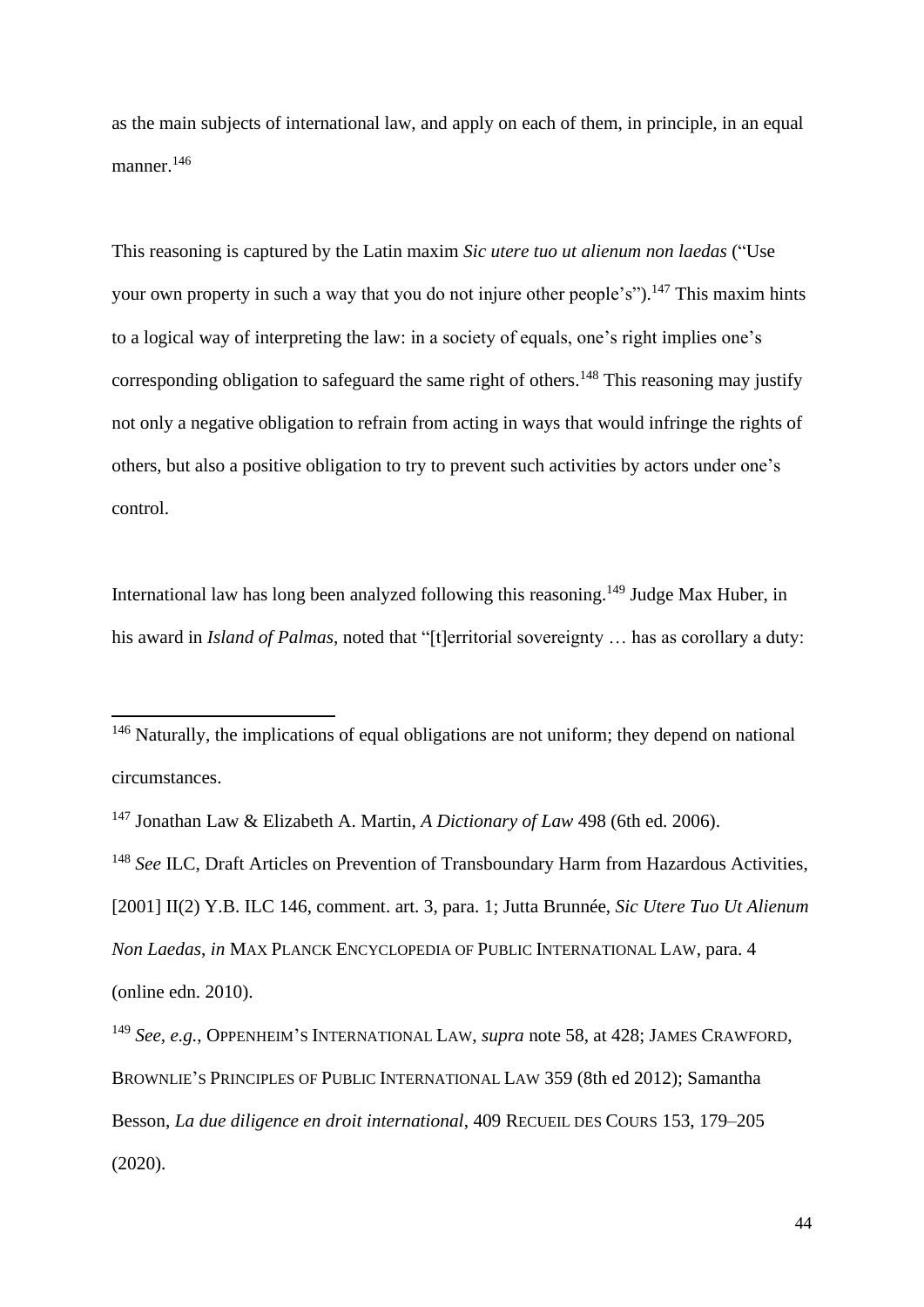the obligation to protect within the territory the rights of other States."<sup>150</sup> The ICJ's 1949 judgment in *Corfu Channel* identified "every State's obligation not to allow knowingly its territory to be used for acts contrary to the rights of other states."<sup>151</sup> The same year, an initial survey of international law by the ILC underscored "the rule that a State must not permit the use of its territory for purposes injurious to the interests of other States in a manner contrary to international law."<sup>152</sup>

<span id="page-44-0"></span>This reasoning could be applied to a wide range of circumstances, from the laying of mines,  $153$  to the fomentation of armed attacks,  $154$  and perhaps cyberattacks.  $155$  An important application for our purpose regards transboundary environmental harm. The 1941 *Trail Smelter* award recognized that, "[u]nder the principles of international law ... no state has the right to use or permit the use of its territory in such a manner as to cause injury by fumes in

<sup>150</sup> Island of Palmas (Neth./U.S.), 2 RIAA 829, 839 (1928).

<sup>151</sup> *Corfu Channel*, *supra* note [116,](#page-33-0) at 22.

<sup>&</sup>lt;sup>152</sup> UN Secretary-General, Survey of International Law in Relation to the Work of the ILC, para. 57, A/CN.4/1/Rev.1 (1949).

<sup>153</sup> *Corfu Channel*, *supra* note [116,](#page-33-0) at 22.

<sup>154</sup> *See Military Activities*, *supra* note [78,](#page-23-0) para. 115; *United States Diplomatic and Consular Staff in Tehran (US v. Iran)*, Judgment (24 May 1980), [1980] ICJ Rep. 3, para. 61;

International Convention for the Suppression of Terrorist Bombings, Dec. 15, 1997, 2149

UNTS 256; International Convention for the Suppression of the Financing of Terrorism, Dec.

<sup>9, 1999, 2178</sup> UNTS 197; S.C. Res. 1373, para. 1 (Sept. 28, 2001).

<sup>&</sup>lt;sup>155</sup> TALLINN MANUAL 2.0 ON THE INTERNATIONAL LAW APPLICABLE TO CYBER OPERATIONS (Michael N. Schmitt ed., 2017).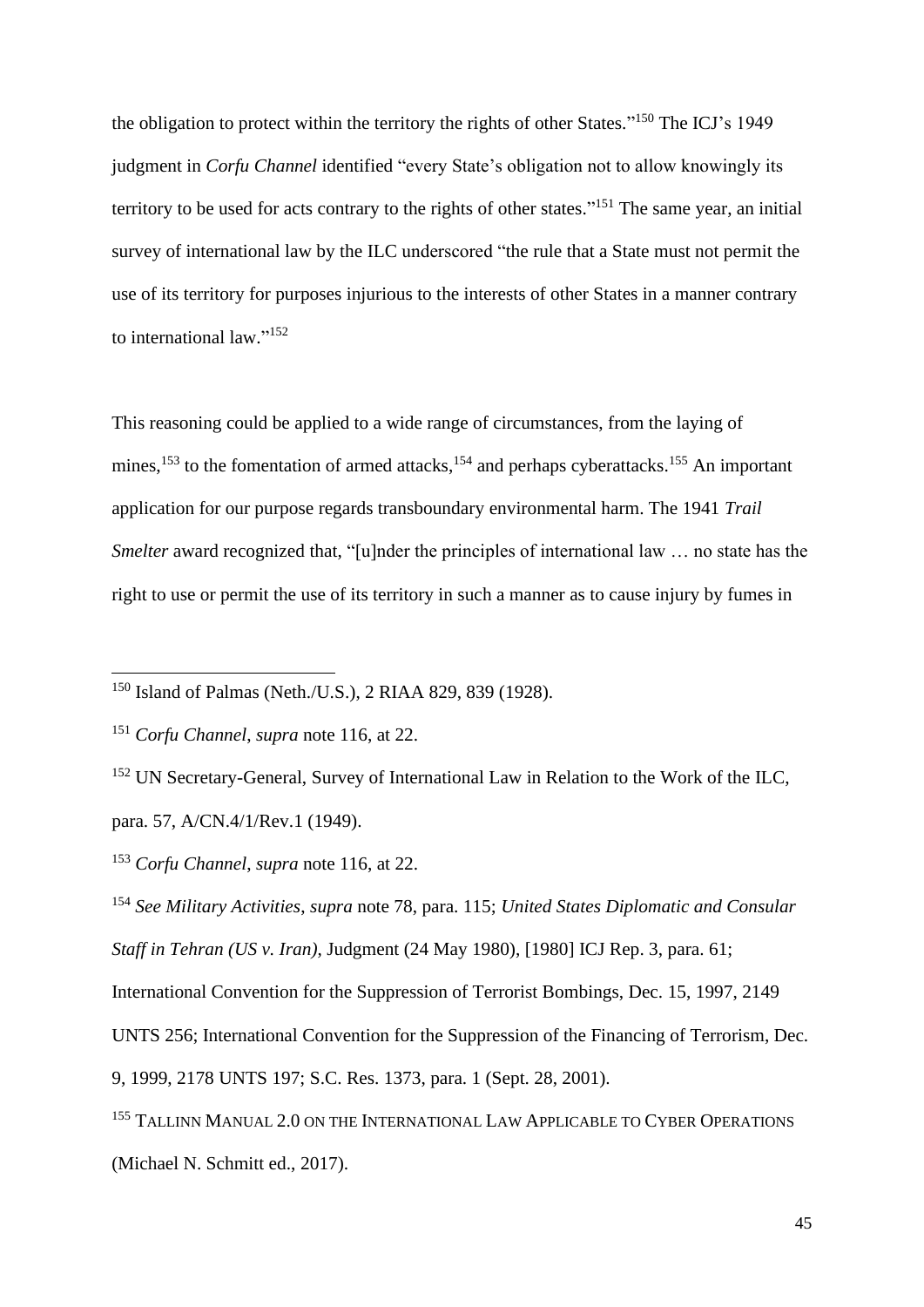or to the territory of another."<sup>156</sup> Although the Tribunal provided little explanation, the award has been construed as identifying this obligation as a corollary of the principle of sovereign equality.<sup>157</sup>

Subsequently, three ICJ decisions confirmed the existence of an obligation on the prevention of transboundary environmental harm by relying on a similar reasoning. The Advisory Opinion on *Nuclear Weapons* recognized "the general obligation of States to ensure that activities within their jurisdiction and control respect the environment of other States or of areas beyond national control." <sup>158</sup> The Judgment in *Pulp Mills*, referring to the *Corfu Channel* dictum, confirmed that "the principle of prevention, as a customary rule, has its origin in the due diligence that is required of a State in its territory."<sup>159</sup> And the Judgment in *Certain Activities* reiterated this dictum before reaffirming every state's obligation "to exercise due diligence in preventing significant transboundary environmental harm."<sup>160</sup>

# *2. Ascending approach*

<sup>156</sup> *Trail Smelter*, *supra* note [32,](#page-8-0) 1965. *Cf. Georgia v. Tennessee Copper*, 206 U.S. 230, 238 (1907) (applying a similar reasoning to the relation between federated state).

<sup>157</sup> *See, e.g.*, Secretary-General, *supra* note [152,](#page-44-0) para. 58; Brunnée, *Sic Utere Tuo*, *supra* note [148,](#page-43-0) para. 10; Murase, 2nd Rep., Protection of the Atmosphere, para. 52, A/CN.4/681 (Mar. 2, 2015).

<sup>158</sup> *Nuclear Weapons*, *supra* note [57,](#page-18-0) para. 29.

<sup>159</sup> *Pulp Mills*, *supra* note [32,](#page-8-0) para. 101.

<sup>160</sup> *Certain Activities* (Merits), *supra* note [32,](#page-8-0) para. 104. *See also id.* 784, para. 8 (separate opinion by Donoghue, J.).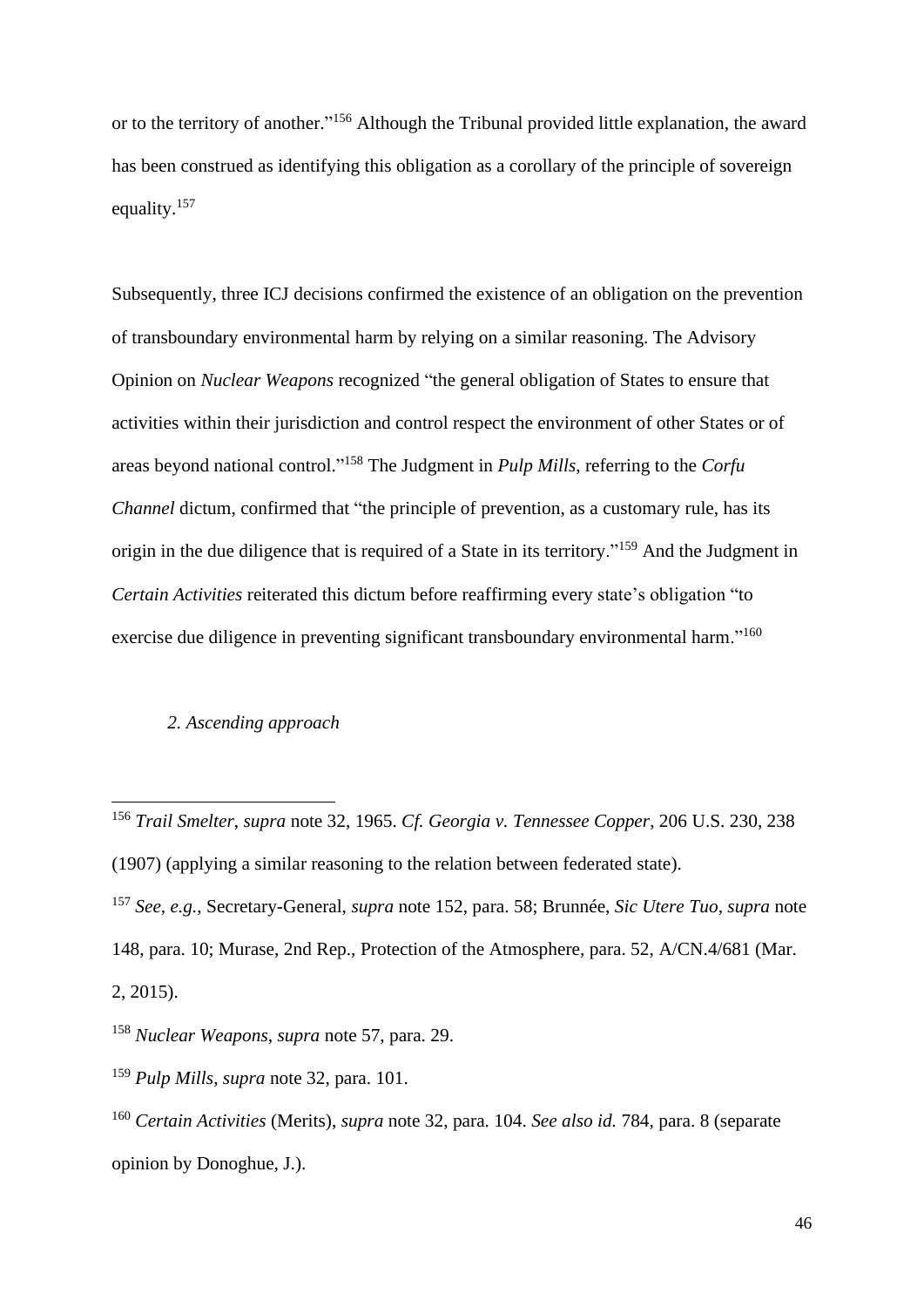The ascending approach confirms the existence of an obligation of prevention: there is relatively strong empirical evidence that states are seeking—at least in the most general terms—not to infringe one another's rights, and that they recognize this as their legal obligation. The most obvious body of evidence of both state practice and its acceptance as law is to be found in a series of declarations, resolutions, and treaty provisions which explicitly recognize this obligation, often while also endorsing the descending reasoning presented above.<sup>161</sup>

States have repeatedly affirmed their understanding that their equal sovereign rights imply an obligation for each of them to prevent transboundary environmental harm. In particular, Principle 21 of the 1972 Stockholm Declaration and Principle 2 of the 1992 Rio Declaration proclaim that "States have, in accordance with the Charter of the United Nations and the principles of international law, the sovereign right to exploit their own resources," and the corresponding obligation ("responsibility") "to ensure that activities within their jurisdiction or control do not cause damage to the environment of other States."<sup>162</sup> States have reaffirmed

<span id="page-46-0"></span><sup>161</sup> *See generally* ILC, Identification of Customary Law, *supra* note [83,](#page-25-0) conclusions 6(2),

10(2), 11(1)(c); *Indus Waters*, *supra* note [57,](#page-18-0) para. 449; R.R. Baxter, *Treaties and Customs*,

129 RECUEIL DES COURS 25, 64 (1970); James Crawford, *Chance, Order, Change: The* 

*Course of International Law*, 365 RECUEIL DES COURS 9, 90–112 (2013).

<sup>162</sup> Stockholm Declaration, *supra* note [143,](#page-42-0) principle 21; Rio Declaration, *supra* note [143,](#page-42-0) principle 2.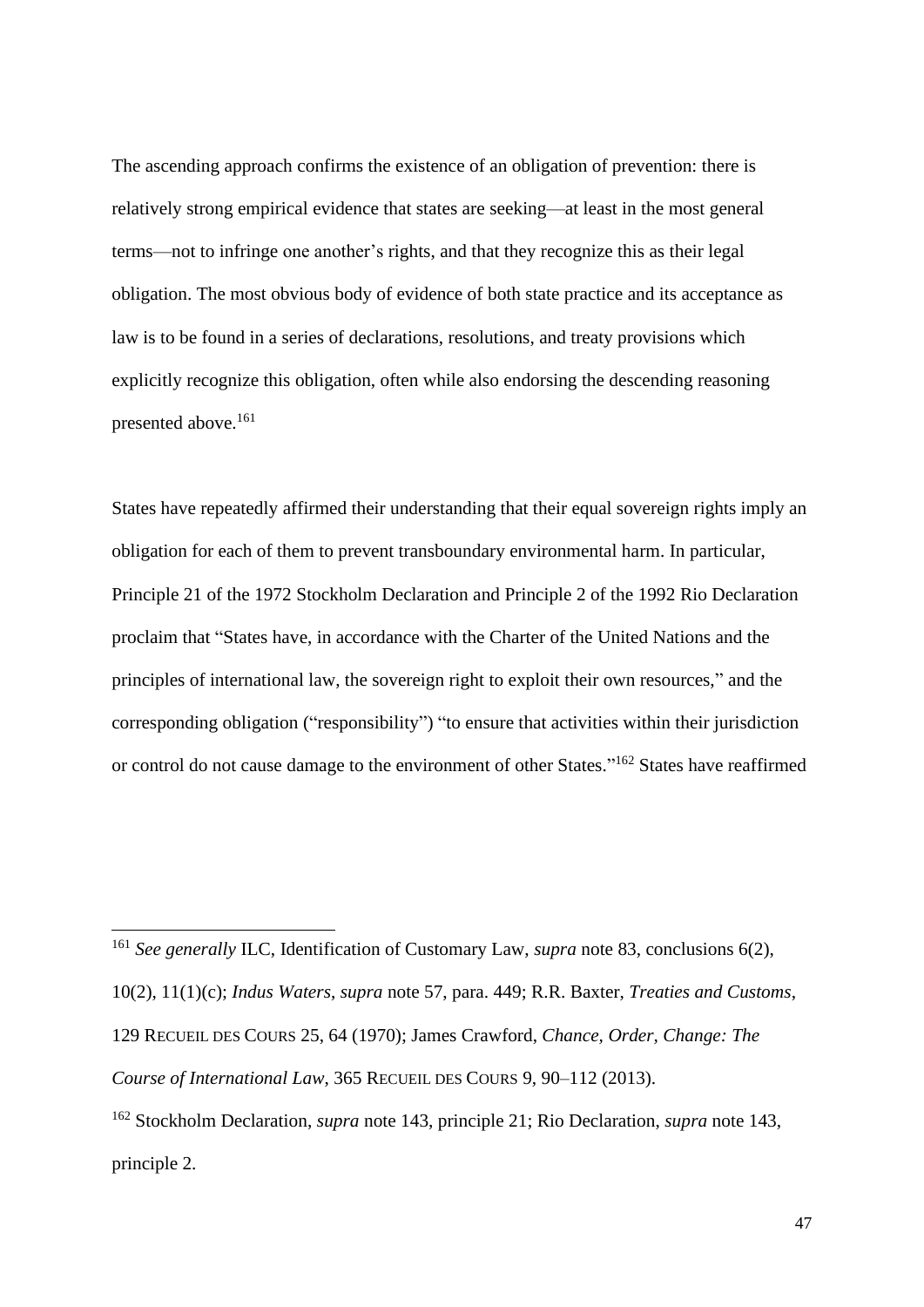<span id="page-47-1"></span><span id="page-47-0"></span>this principle in several UN General Assembly resolutions<sup>163</sup> and in multilateral environmental agreements,  $164$  including the UNFCCC.  $165$  This broad obligation is implemented through multiple treaties, <sup>166</sup> including codification treaties (e.g., on the marine environment<sup>167</sup> and international watercourses).<sup>168</sup>

<sup>163</sup> *See, e.g.*, Charter of Economic Rights and Duties, *supra* not[e 143,](#page-42-0) art. 30; G.A. Res. 48/192, pmbl. para. 3 (Dec. 21, 1993); Res. 51/240, para. 142 (June 20, 1997); Res. 73/234, pmbl. para. 15 (Dec. 20, 2018); Res. 37/7, World Charter for Nature, para. 21(d) (Oct. 28, 1982).

<sup>164</sup> *See* Convention on Long-Range Transboundary Air Pollution, pmbl. para. 6, Nov. 13, 1979, 1302 UNTS 217; Vienna Convention for the Protection of the Ozone Layer, pmbl. para. 3, Mar. 22, 1985, 1513 UNTS 293; Convention on Biological Diversity, art. 3, June 5, 1992, 1760 UNTS 79; UN Convention to Combat Desertification in those Countries Experiencing Serious Drought and/or Desertification, Particularly in Africa, pmbl. para. 16, Oct. 14, 1994, 1954 UNTS 3.

<sup>165</sup> UNFCCC, *supra* note [3,](#page-1-0) pmbl. para. 9.

<sup>166</sup> For a comprehensive survey, *see* SANDS & PEEL, *supra* note [39,](#page-10-0) at 214–215.

<sup>167</sup> UN Convention on the Law of the Sea, Dec. 10, 1982, 1833 UNTS 3, arts. 192, 194. *See also* Detlef Czybulka, *Article 192: General Obligation*, *in* UNITED NATIONS CONVENTION ON THE LAW OF THE SEA: A COMMENTARY 1284–1285 (Alexander Proelss ed., 2017).

<sup>168</sup> Convention on the Law of the Non-Navigational Uses of International Watercourses, art. 7(1), May 21, 1997, 2999 UNTS 77. *See generally* Stephen C. McCaffrey, *The Customary Law of International Watercourses*, *in* RESEARCH HANDBOOK ON FRESHWATER LAW AND INTERNATIONAL RELATIONS 147, 161 (Mara Tignino & Christian Bréthaut eds., 2018).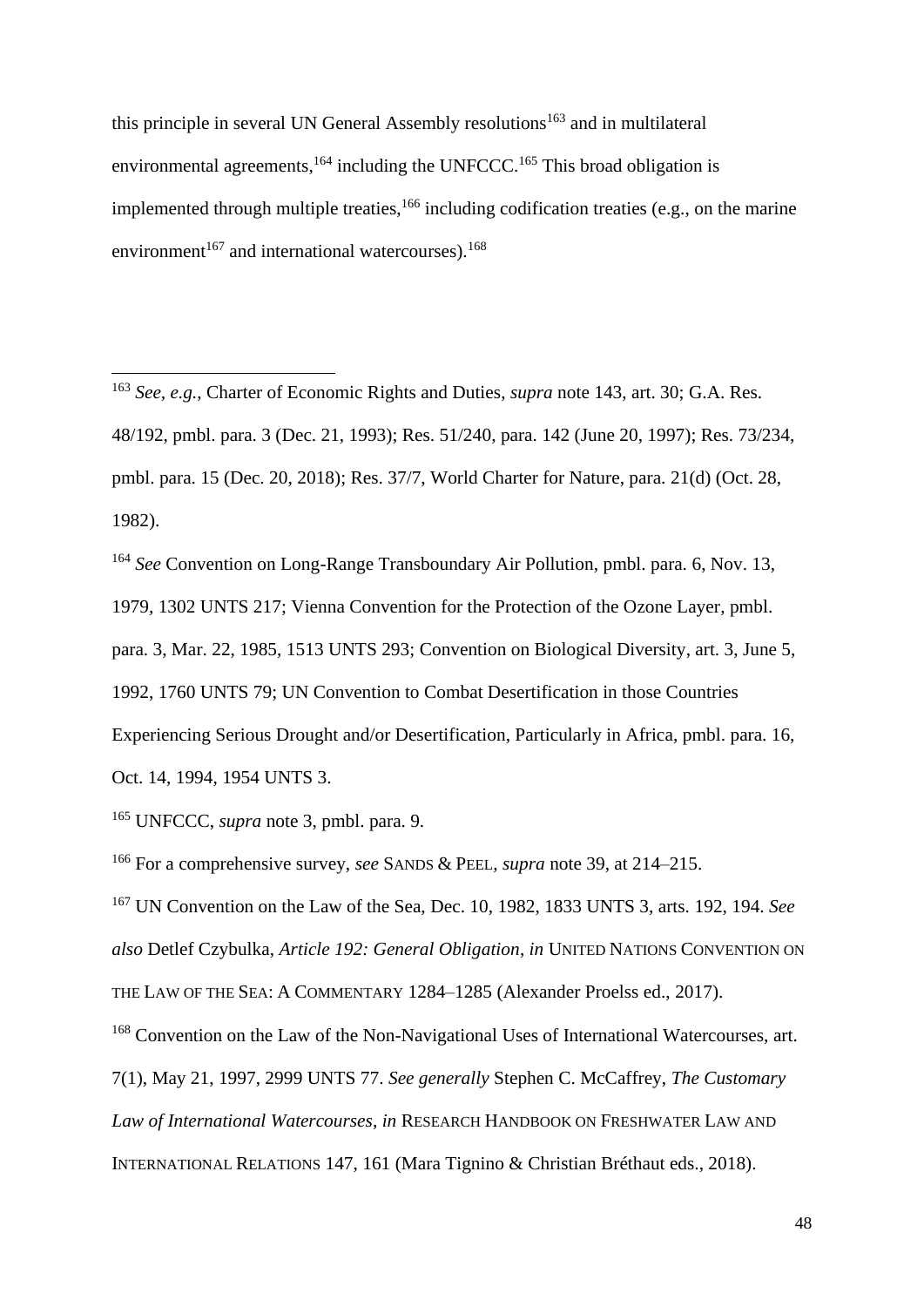Most states have ratified at least some of these multilateral environmental agreements and most states have been taking measures to limit their environmental impact on other states, for instance by following assessment procedures when contemplating a project likely to have a significant transboundary impact.<sup>169</sup> This conduct does not merely follow "considerations of convenience or simple political expediency": <sup>170</sup> preventing environmental harm in another state's territory brings little direct gain to a state, and even reciprocation is sometimes unlikely (e.g., between upstream and downstream states on a watercourse). Rather, this conduct reflects states' acceptance of prevention as something they must generally pursue by taking appropriate measures, including through treaty participation. Complementary evidence of acceptance as law can be found in the nearly complete absence of contrary statements: as Alan Boyle and Catherine Redgwell note, states have not generally denied the existence of an obligation of prevention, not even when invoked against them in judicial proceedings. $171$ 

Several scholars have objected to the identification of a customary obligation of prevention by contending that states frequently suffer transboundary harm.<sup>172</sup> This observation could

<sup>169</sup> UN ENVIRONMENT, ASSESSING ENVIRONMENTAL IMPACTS: A GLOBAL REVIEW OF LEGISLATION (2018).

<sup>170</sup> Colombian-Peruvian Asylum (Colom./Peru), 1950 ICJ Rep. 266, 286 (noting that such considerations would generally exclude acceptance as law). *See also Lotus*, *supra* note [80,](#page-24-0) at 28; *Military Activities*, *supra* note [78,](#page-23-0) paras. 206–209. *See generally* ILC, Identification of Customary Law, *supra* note [83,](#page-25-0) comment. conclusion 9, para. 3.

<sup>171</sup> BOYLE & REDGWELL, *supra* note [39,](#page-10-0) at 159.

<sup>172</sup> *See* Oscar Schachter, *The Emergence of International Environmental Law*, 44 J. INT'L AFF. 457, 463 (1991); Daniel Bodansky, *Customary (and Not So Customary) International*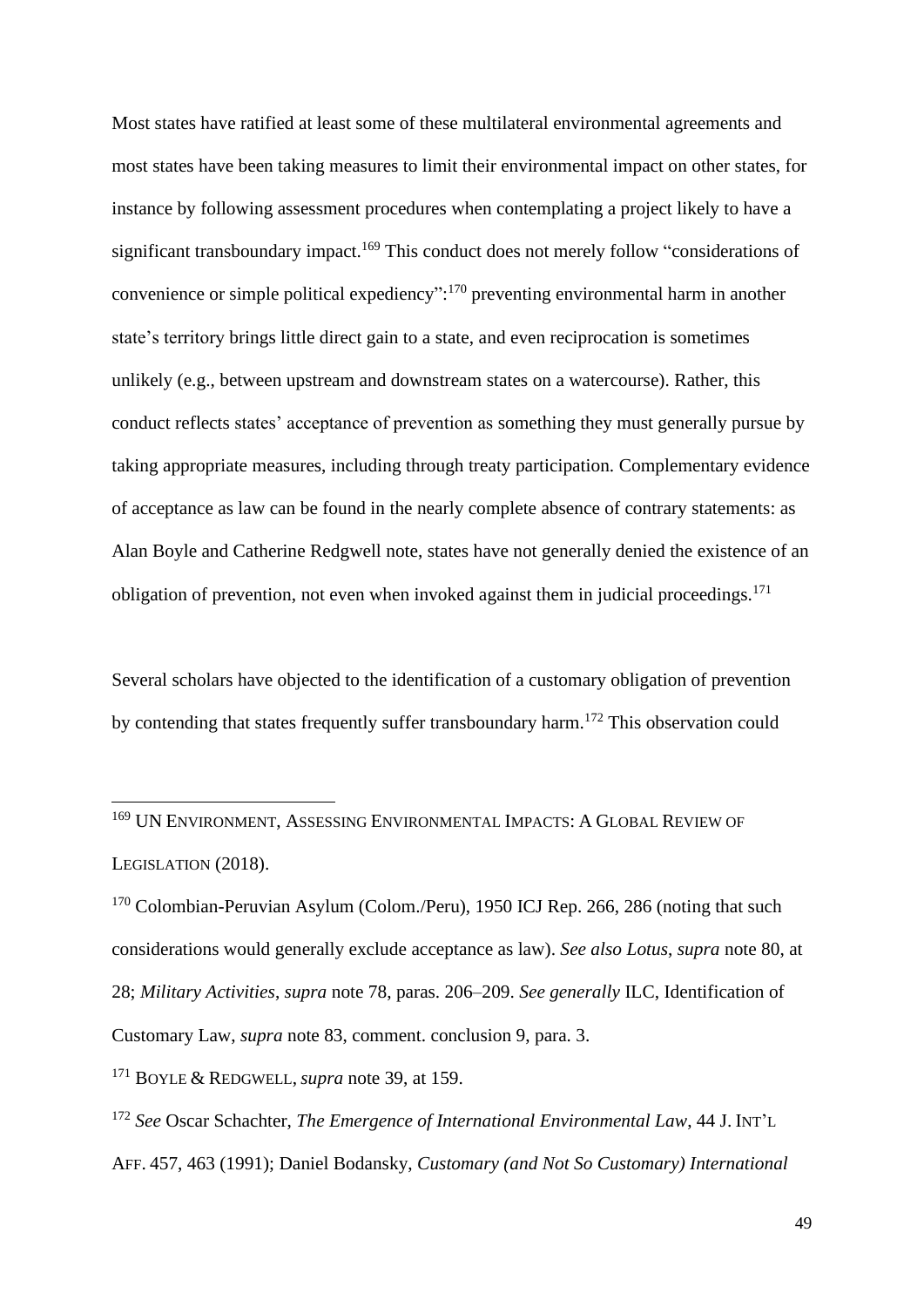<span id="page-49-3"></span><span id="page-49-2"></span><span id="page-49-1"></span>question the existence an obligation of result, but it does not exclude an obligation of conduct—an obligation merely to take appropriate measures without guaranteeing the achievement of the intended outcome. <sup>173</sup> Consistently, the obligation of due diligence and prevention has generally been understood as an obligation of conduct.<sup>174</sup> It is thus largely accepted that the occurrence of harm is not a condition to invoke a breach of the obligation of prevention,<sup>175</sup> and that states have an obligation to take appropriate measures even when their best efforts may only reduce the risk of harm without avoiding it entirely.<sup>176</sup> A precautionary approach to the obligation of prevention suggests that the absence of scientific certainty does not exempt a state from implementing cost-effective measures to minimize the risk of environmental harm.<sup>177</sup> As Boyle and Redgwell noted, it is therefore "erroneous" and "deeply

<span id="page-49-0"></span>*Environmental Law*, 3 IND. J. GLOB. LEGAL STUD. 105, 110–111 (1995); John H. Knox, *The Myth and Reality of Transboundary Environmental Impact Assessment*, 96 AJIL 29 (2002). <sup>173</sup> On the distinction between conduct and result, *see* Pierre-Marie Dupuy, *Reviewing the Difficulties of Codification: On Ago's Classification of Obligations of Means and Obligations of Result in Relation to State Responsibility*, 10 Eur. J. Int'l L. 371 (1999).

<sup>174</sup> *See* Benoit Mayer, *Obligations of Conduct in the International Law on Climate Change: A Defence*, 27 REV. EUR. COMP. & INT'L ENV'T L. 130, 134–35 (2018).

<sup>175</sup> *See* ILC, Prevention, *supra* note [148,](#page-43-0) art. 3; Jutta Brunnée, *International Environmental Law and Climate Change: Reflections on Structural Challenges in a "Kaleidoscopic" World*, 33 GEO. ENV'T L. REV. 113, 120 (2020).

<sup>176</sup> *See Indus Waters*, *supra* note [57,](#page-18-0) para. 451; Iron Rhine Railway (Belg. v. Neth.), 27 RIAA 35, para. 59 (2005).

<sup>177</sup> *See* Rio Declaration, *supra* note [143,](#page-42-0) principle 15; *Bluefin Tuna*, *supra* note [77,](#page-23-1) paras. 77– 80; *Activities in the Area*, *supra* note [32,](#page-8-0) paras. 125–135. *See also* ILA, *supra* note [40,](#page-10-1) at 24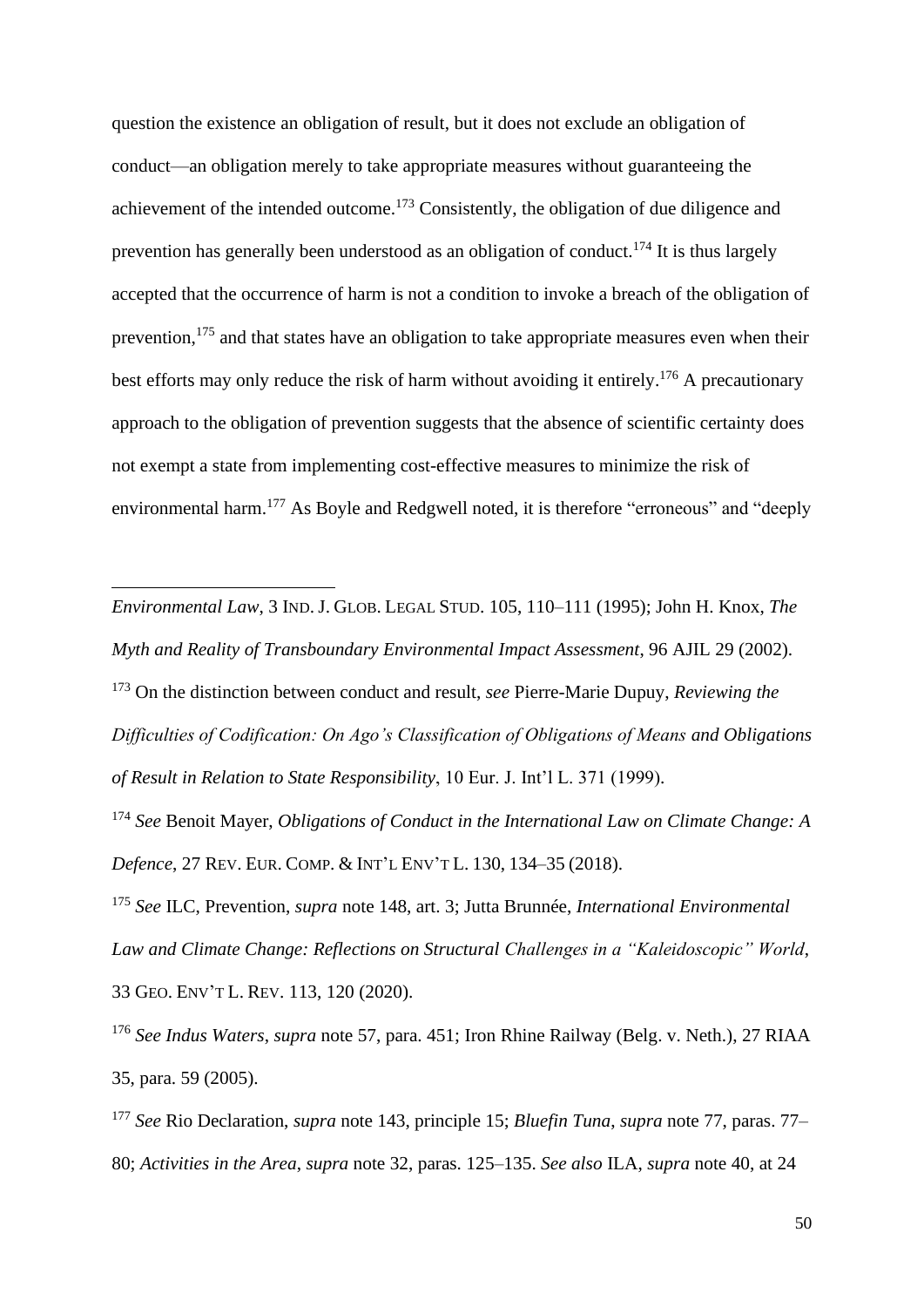<span id="page-50-0"></span>confusing" to refer to the obligation of prevention as a "no harm" principle: $178$  what is required from states is not to guarantee the absence of transboundary environmental harm, but to take "appropriate measures"<sup>179</sup> to reduce the risk of such harm.

(Article 7B); *Urgenda III*, *supra* note [16,](#page-4-0) paras. 5.3.2 (suggesting that a distinct "precautionary principle" justifies mitigation action). *But see* BOYLE & REDGWELL, *supra*  note [39,](#page-10-0) at 177–183 (arguing that the precautionary approach is not a principle distinct from the prevention principle). It is unclear what precaution adds to the prevention principle with regard to climate change mitigation, given incontrovertible evidence of the global environmental impact of GHG emissions.

<sup>178</sup> BOYLE & REDGWELL, *supra* note [39,](#page-10-0) at 153. *Contra Urgenda III*, *supra* note [16,](#page-4-0) para. 5.7.5; Benoit Mayer, *The Relevance of the No-Harm Principle to Climate Change and Politics*, 19 ASIA PAC. J. ENV'T L. 79 (2016). Authors have suggested various distinctions between prevention and no-harm. *See, e.g.*, DUVIC-PAOLI, *supra* note [139,](#page-41-0) at 21, suggesting that the "no-harm" principle aims at "the avoidance of a tortious act in a world of sovereign States," whereas "prevention" focuses on "resource management." Yet, resource management can very well be understood in terms of sovereign rights (either exclusive territorial rights or non-exclusive rights on global commons); in fact, in an international law system centered on sovereign states, it is difficult to conceive of resource management in any other way. *See also* SANDS & PEEL, *supra* note [39,](#page-10-0) at 212.

<sup>179</sup> *See, e.g.*, ILC, Prevention, *supra* note [148,](#page-43-0) art. 3; *Iron Rhine*, *supra* note [176,](#page-49-0) para. 59; *Pulp Mills*, *supra* note [32,](#page-8-0) para. 197; *Activities in the Area*, *supra* note [32,](#page-8-0) *passim*; *Certain Activities* (Merits), *supra* note [32,](#page-8-0) paras. 104, 168; South China Sea (Phil. v. China), (2016) 33 RIAA 153, paras. 944, 964; Brunnée, *Procedure and Substance*, *supra* note [123,](#page-34-0) at 115– 162.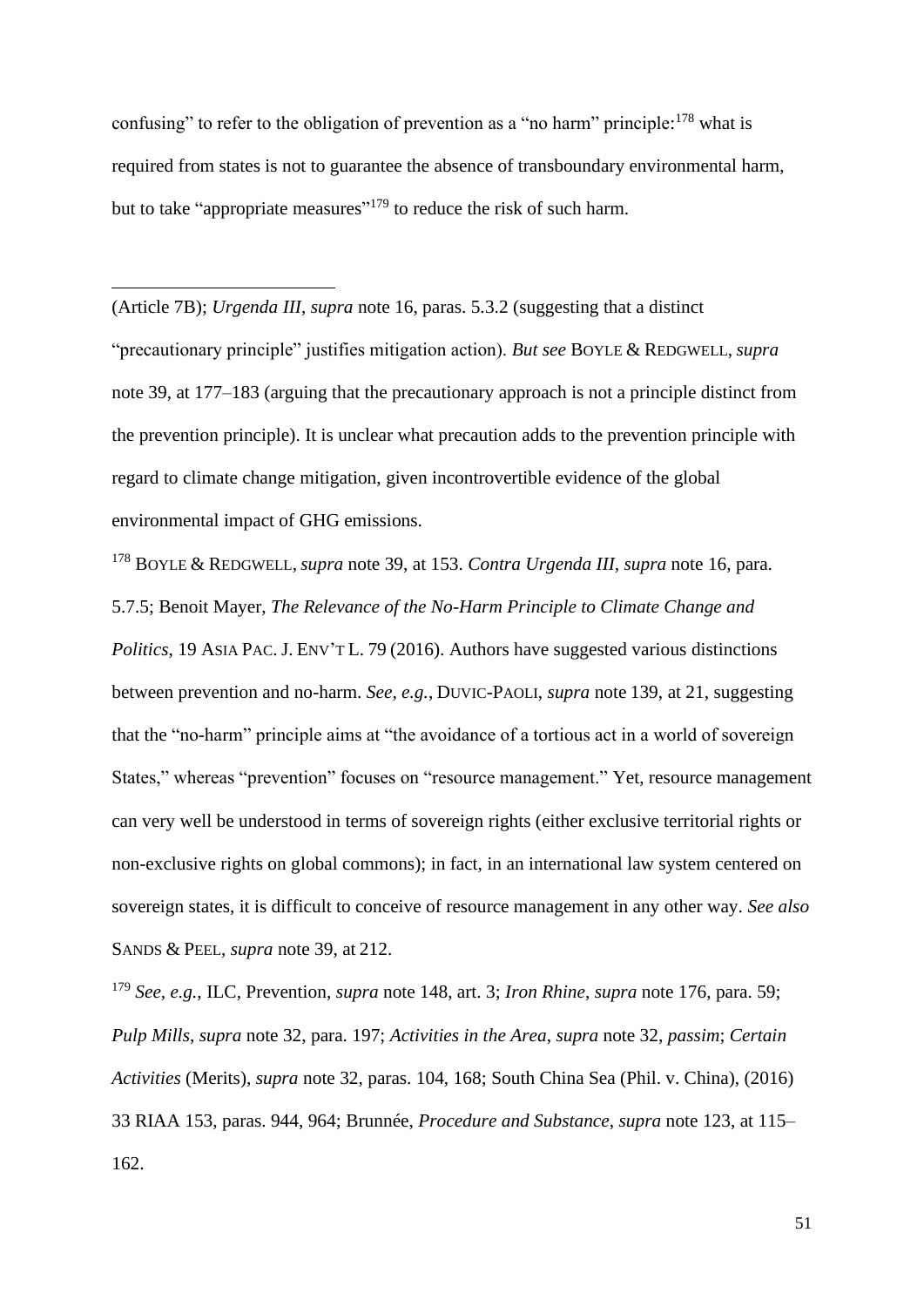#### *B. A Distinct Obligation on Climate Change Mitigation*

This section demonstrates that states are required under customary law to mitigate climate change. It first uses a descending approach, building on the analysis in the previous section, to understand the general obligation of due diligence and prevention as implying that states must take appropriate measures on the mitigation of climate change. Then, this section reviews empirical evidence of state practice and acceptance as law to confirm that climate change mitigation can also be identified as a distinct customary obligation.

# *1. Descending approach*

The following interprets the broad obligation of due diligence and prevention, identified in the previous section, as requiring states to mitigate climate change. The main difficulty facing this argument is that climate change differs in some important ways from classic cases of transboundary environmental harm. Classic cases concern an activity conducted within a state's territory that may directly cause concrete harm to another state, when the state of origin could have taken effective measures to prevent or reduce this harm.<sup>180</sup> By contrast, it is rarely if ever possible to demonstrate a direct causal link between a state's failure to take appropriate measures on climate change mitigation and any concrete harm suffered by another state.

<sup>180</sup> *See, e.g.*, *Trail Smelter*, *supra* note [32;](#page-8-0) *Pulp Mills*, *supra* note [32;](#page-8-0) *Certain Activities*  (Merits), *supra* note [32.](#page-8-0)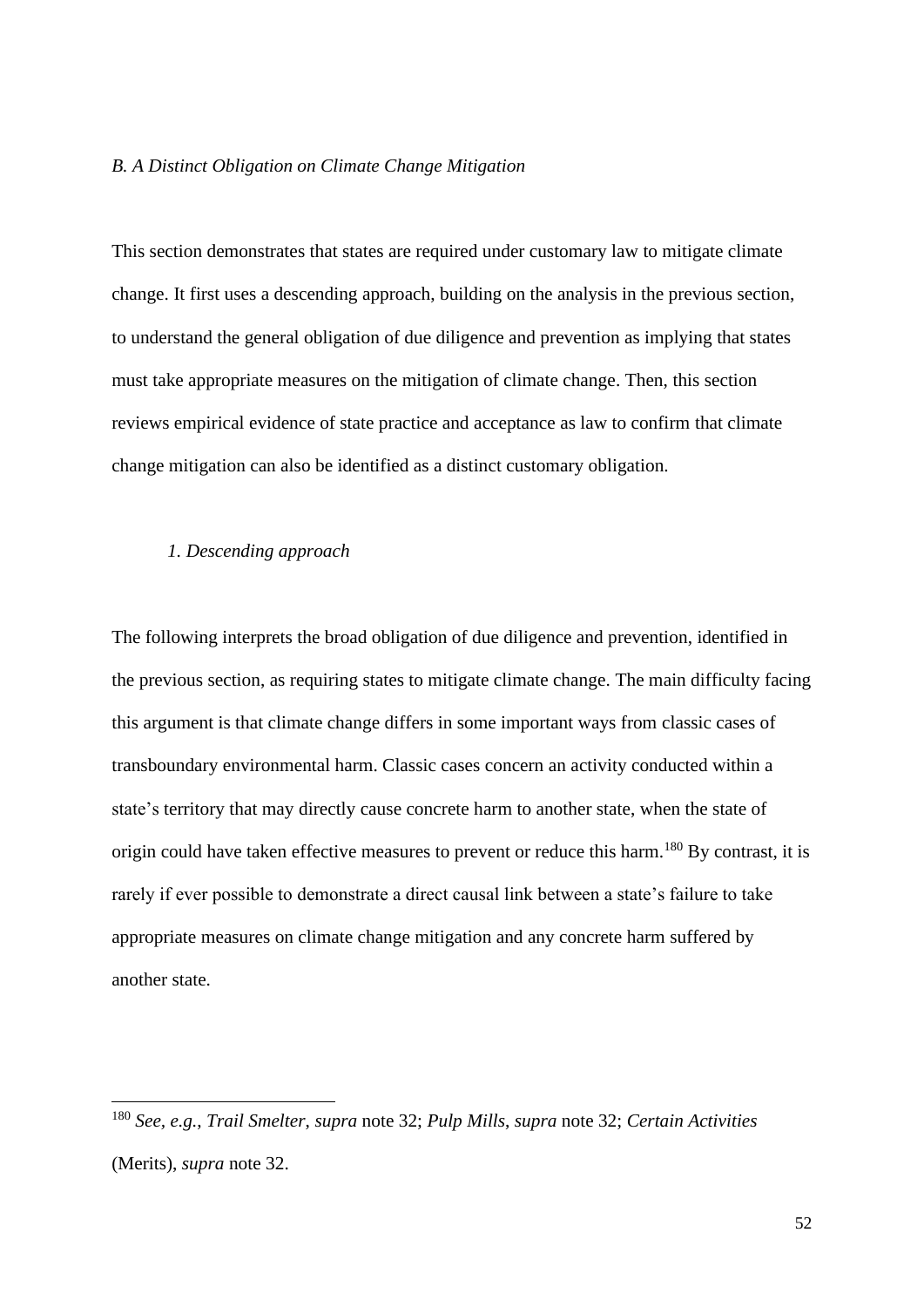Some have sought a solution to this problem by relying on climate science to present climate change as, essentially, a classic case of transboundary environmental harm.<sup>181</sup> Yet, while scientific studies can show how climate change alters the probability of certain adverse events, they do not generally attribute a given physical event—let alone its social, economic, and ecological consequences—to climate change.<sup>182</sup> Overall, these studies could not attribute any such impacts to the GHG emissions *of a particular state*, even less to that state's failure to take appropriate measures to limit or reduce its GHG emissions. As an illustration, attributing even a substantial increase in the risk of severe typhoons to climate change only points to a vanishingly remote causal relation between the United States' decision not reduce its GHG emissions as it would have been required to under the Kyoto Protocol and the impacts of Typhoon Haiyan on the Philippines in 2013.<sup>183</sup> And to the extent that one would

<sup>183</sup> Global GHG emissions would have been about 1.6 percent lower between 2008 and 2012, had the United States participated in the Kyoto Protocol and achieved its quantitative commitment. Our calculation based on data from the World Resources Institute CAIT GHG emissions data. This decrease in global GHG emissions would have translated in a much smaller difference in the GHG concentrations in the atmosphere, and hence, in very little difference in the increased risk of severe typhoon.

<sup>181</sup> *See, e.g.*, Rupert F. Stuart-Smith et al., *Filling the Evidentiary Gap in Climate Litigation*, 11 NATURE CLIMATE CHANGE 651 (2021).

<sup>182</sup> *See, e.g.*, Geert Jan van Oldenborgh et al., *Pathways and Pitfalls in Extreme Event Attribution*, 166 CLIMATIC CHANGE 13, 17 (2021). *See generally* Greg Lusk, *The Social Utility of Event Attribution: Liability, Adaptation, and Justice-Based Loss and Damage*, 143 Climatic Change 201 (2017); Mike Hulme, *Attributing Weather Extremes to "Climate Change": A Review*, 38 PROGRESS IN PHYSICAL GEOGRAPHY 499 (2014).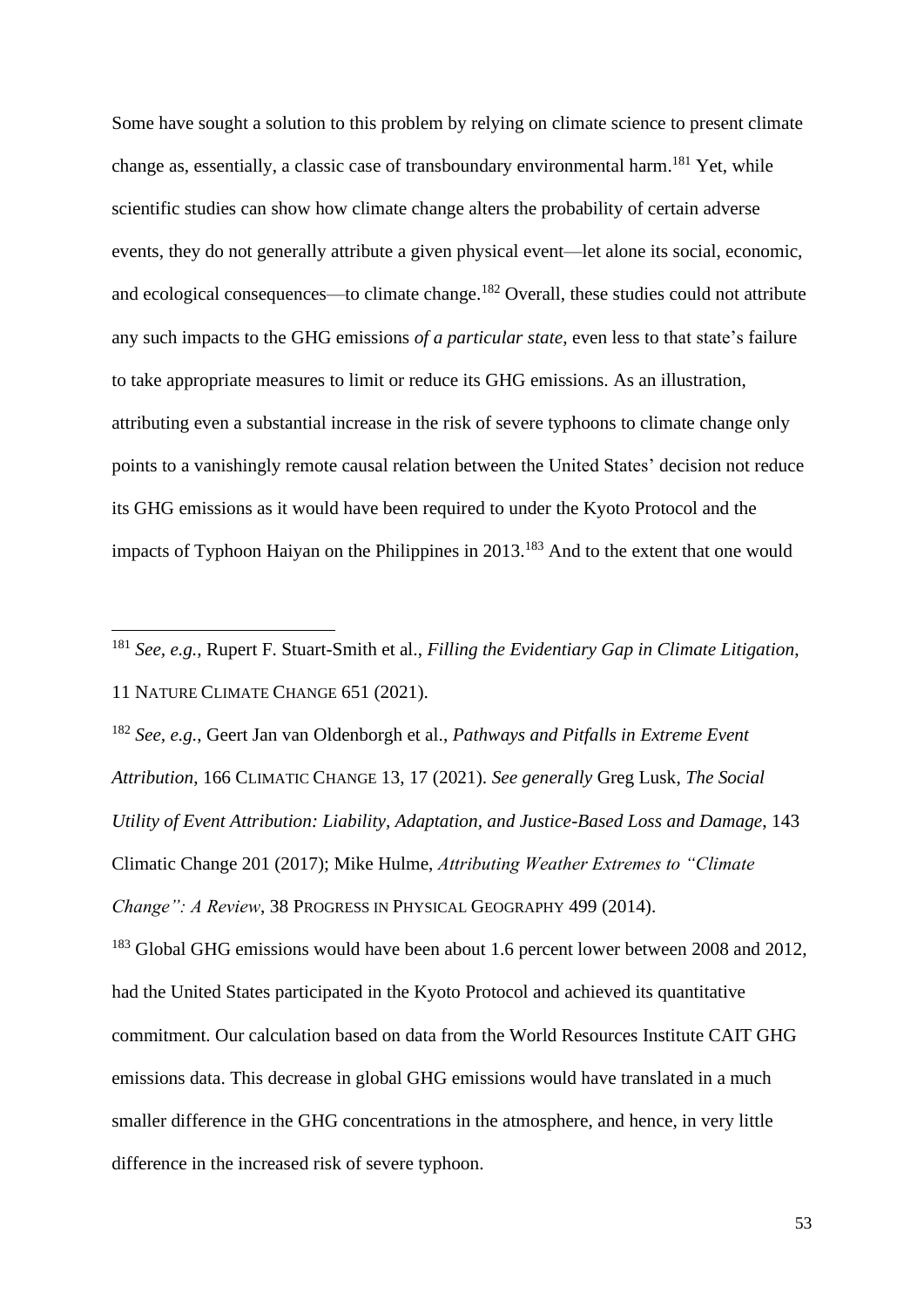attribute some degree of responsibility to a state for such remote consequences of its conduct, one would also need to account for conceivable positive consequences: one cannot blame a GHG-emitting state for making heatwaves more deadly, for instance, without simultaneously considering that it may also be making cold-related deaths less likely.<sup>184</sup> The complexity of the task explains why courts generally avoid considering responsibility for such remote harm.

However, climate change does not need to be presented as a classic case of transboundary environmental harm in order to justify the application of the obligation of due diligence and prevention.<sup>185</sup> As discussed at the beginning of the previous section, this general obligation can be approached as a direct implication of the existence of sovereign rights. Some of these rights are exclusive, as for the right of a state to exploit the natural resources situated within its territory; others are not, in particular in relation to global commons (e.g., the right to fish in the high sea).<sup>186</sup> Among these non-exclusive rights is the right of every state to the protection and preservation of a stable climate system, as a condition for the enjoyment of

<sup>184</sup> *See* Qi Zhao et al., *Global, Regional, and National Burden of Mortality Associated with Non-Optimal Ambient Temperatures from 2000 to 2019: A Three-Stage Modelling Study*, 5 THE LANCET PLANETARY HEALTH e415–e425 (2021) (showing that, when accounting for heat- and cold-related deaths, climate change "might slightly reduce net temperature-related deaths in the short term").

<sup>185</sup> *Contra* Zahar, *Contested Core*, *supra* note [47,](#page-15-0) at 247–248; Zahar, *Mediated versus Cumulative*, *supra* note [41,](#page-11-0) at 226–227, 229.

<sup>186</sup> UNCLOS, *supra* note [167,](#page-47-0) art. 116.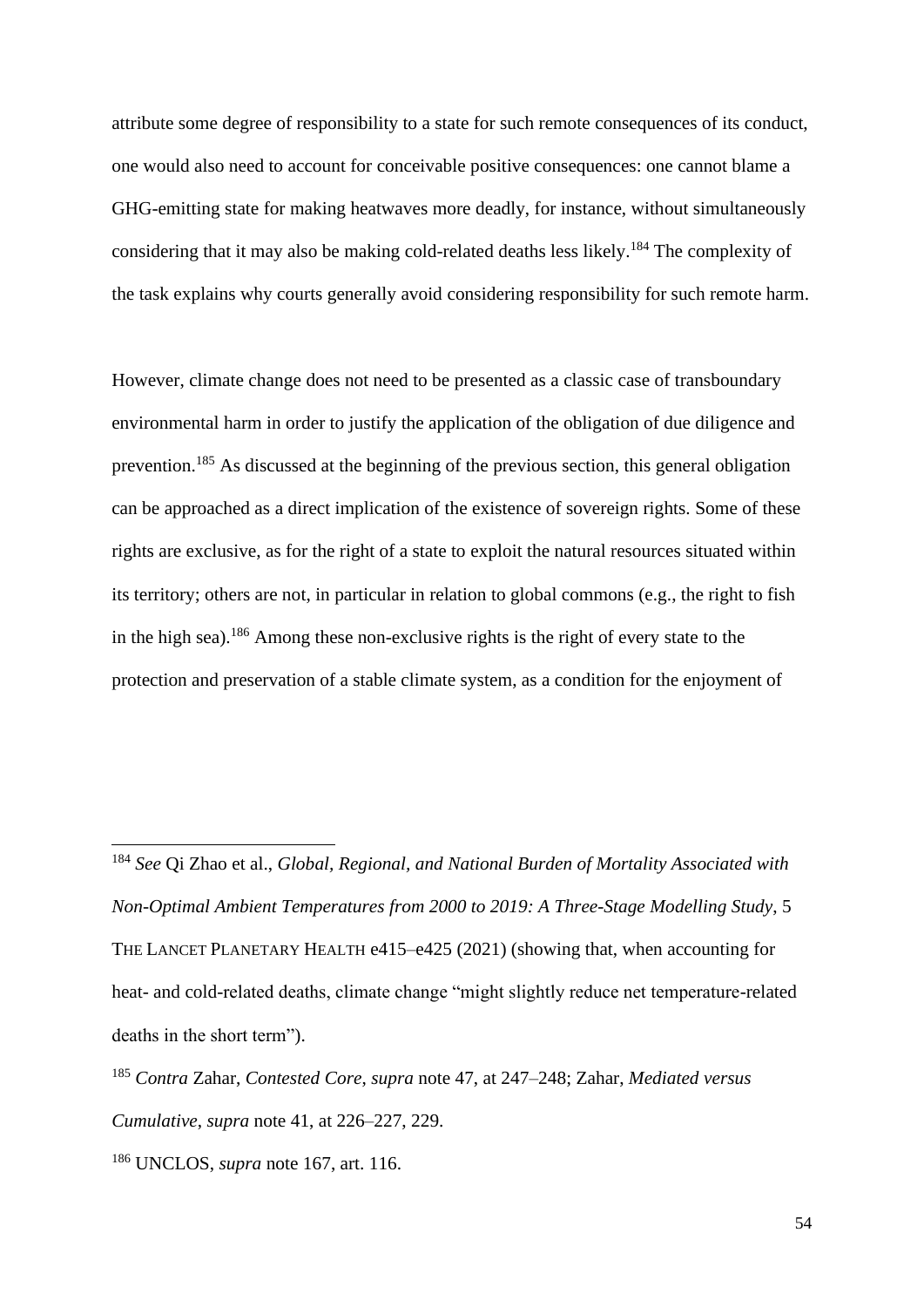various other sovereign rights (e.g., to survival, to territorial integrity, to the exploitation of natural resources, and to the protection of its citizens).<sup>187</sup>

While classic cases on the prevention of transboundary environmental harm were generally concerned with the protection of exclusive sovereign rights, there is no reason to assume that the obligation of due diligence and prevention aims only at the protection of exclusive rights.<sup>188</sup> To the contrary, the ICJ in *Corfu Channel* applied the obligation of due diligence to protect every state's non-exclusive right of innocent passage through an international strait.<sup>189</sup> The obligation of prevention, likewise, has occasionally been interpreted as protecting nonexclusive rights. In *Nuclear Tests*, New Zealand argued that France's atmospheric tests violated "the rights of all members of the international community" to the preservation of the global environment from radioactive fallout and contamination.<sup>190</sup> A decade later, the Court acknowledged the "widespread" environmental consequences of the use of nuclear

<sup>187</sup> *See* references at notes [141](#page-42-1)[–144.](#page-42-2)

<sup>188</sup> *See generally* DARSIWA, *supra* note [64,](#page-20-0) comment. art. 2, para. 8 (noting that international obligations aim at protecting "an international right of another subject or subjects, or even of the totality of the other subjects").

<sup>189</sup> *Corfu Channel*, *supra* note [116,](#page-33-0) at 28.

<sup>&</sup>lt;sup>190</sup> Application Instituting Proceedings, Nuclear Tests (N.Z. v. Fr.), [1978] 2 ICJ Pleadings 3, para. 28(a)–(b) (May 9, 1973); Request for the indication of Interim Measures of Protection, Nuclear Tests (N.Z. v. Fr.), [1978] 2 ICJ Pleadings 49, paras. 2(i)–(ii), 30–31 (May 14, 1973); Memorial on Jurisdiction and Admissibility of New Zealand, Nuclear Tests (N.Z. v. Fr.), [1978] 2 ICJ Pleadings 145, para. 190(a)–(b) (Oct. 29, 1973). The case was not decided on the merits.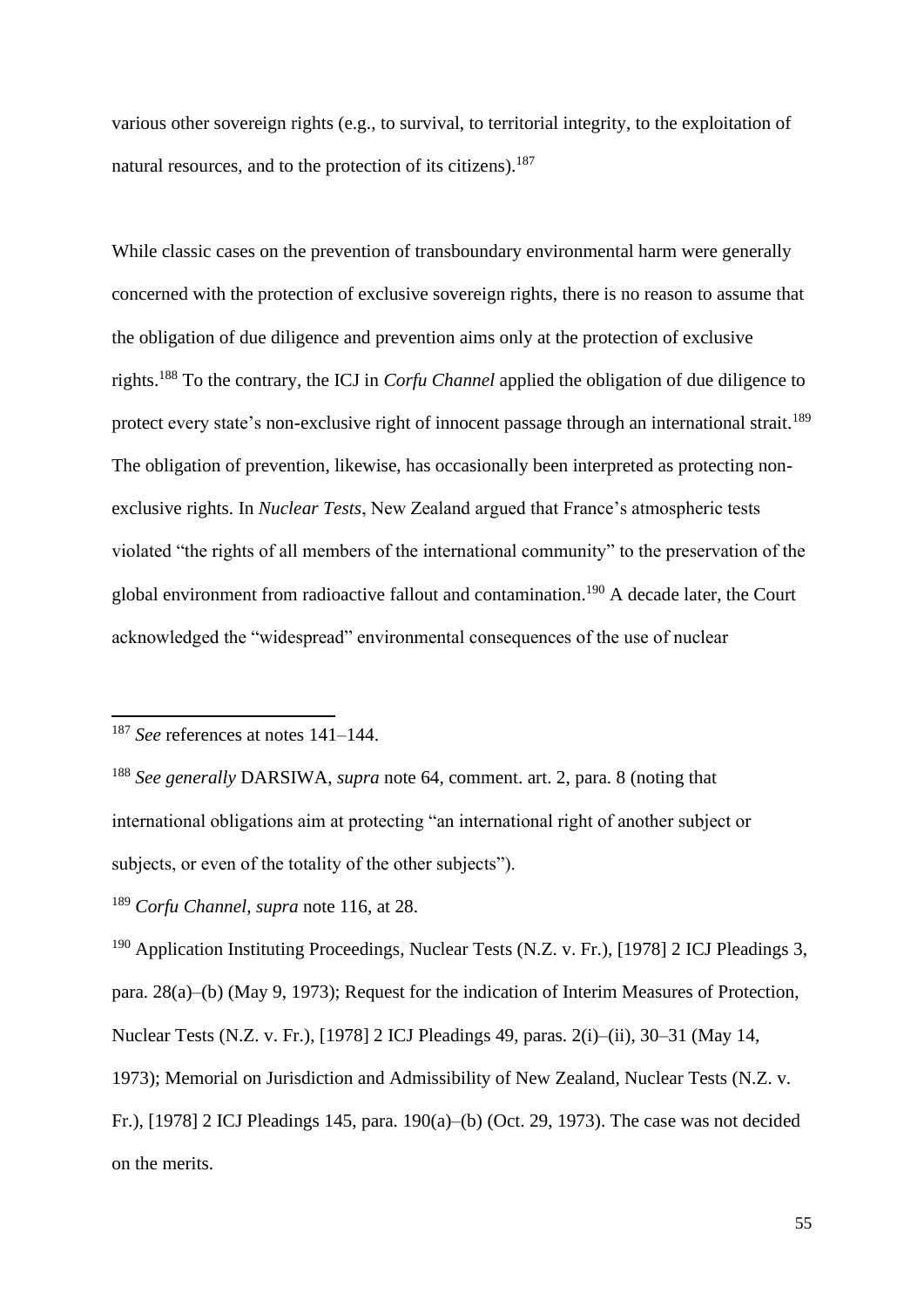weapons,<sup>191</sup> an apparent allusion to arguments on the risk of a global "nuclear winter."<sup>192</sup> Two paragraphs further, the court drew no distinction between local and global harm when identifying the obligation of prevention; instead, it affirmed that the obligation of prevention applies notwithstanding whether the harm unfolds within a state's territory or in "areas beyond national control." <sup>193</sup> The ICJ in *Pulp Mills* applied the obligation of prevention to "a shared resource" (the River Uruguay), <sup>194</sup> and ITLOS held that this analysis "may also apply to activities with an impact on the environment in an area beyond the limits of national jurisdiction," such as the Area.<sup>195</sup>

As such, it makes little doubt that the obligation of due diligence and prevention requires states to take appropriate measures aimed at safeguarding both exclusive and non-exclusive rights—including, presumably, the right of states to the preservation of a stable climate system. The obligation of due diligence and prevention requires a state to take appropriate measures against activities likely to cause significant environmental harm, notwithstanding whether the harm unfolds in a transboundary (bilateral), regional or global context.

<sup>191</sup> *Nuclear Weapons*, *supra* note [57,](#page-18-0) para. 27.

<sup>192</sup> *See, e.g.*, UN GAOR, 45th Sess., 29th mtg. at 11 (Nov. 7, 1990); UN GAOR 46th Sess.,

<sup>31</sup>st mtg. at 20 (Nov. 7, 1991); Letter of India, Nuclear Weapons, 4 (June 20, 1995); *Nuclear* 

*Weapons*, *supra* note [57,](#page-18-0) at 429, 452–471 (dissenting opinion by Weeramantry, J.).

<sup>193</sup> *Nuclear Weapons*, *supra* note [57,](#page-18-0) para. 29.

<sup>194</sup> *Pulp Mills*, *supra* note [32,](#page-8-0) paras. 103 and passim. *See* Statute of the River Uruguay, arts.

<sup>27–43,</sup> Uru.–Arg., Feb. 26, 1975, 1295 UNTS 340.

<sup>195</sup> *Activities in the Area*, *supra* note [32,](#page-8-0) paras. 147–148.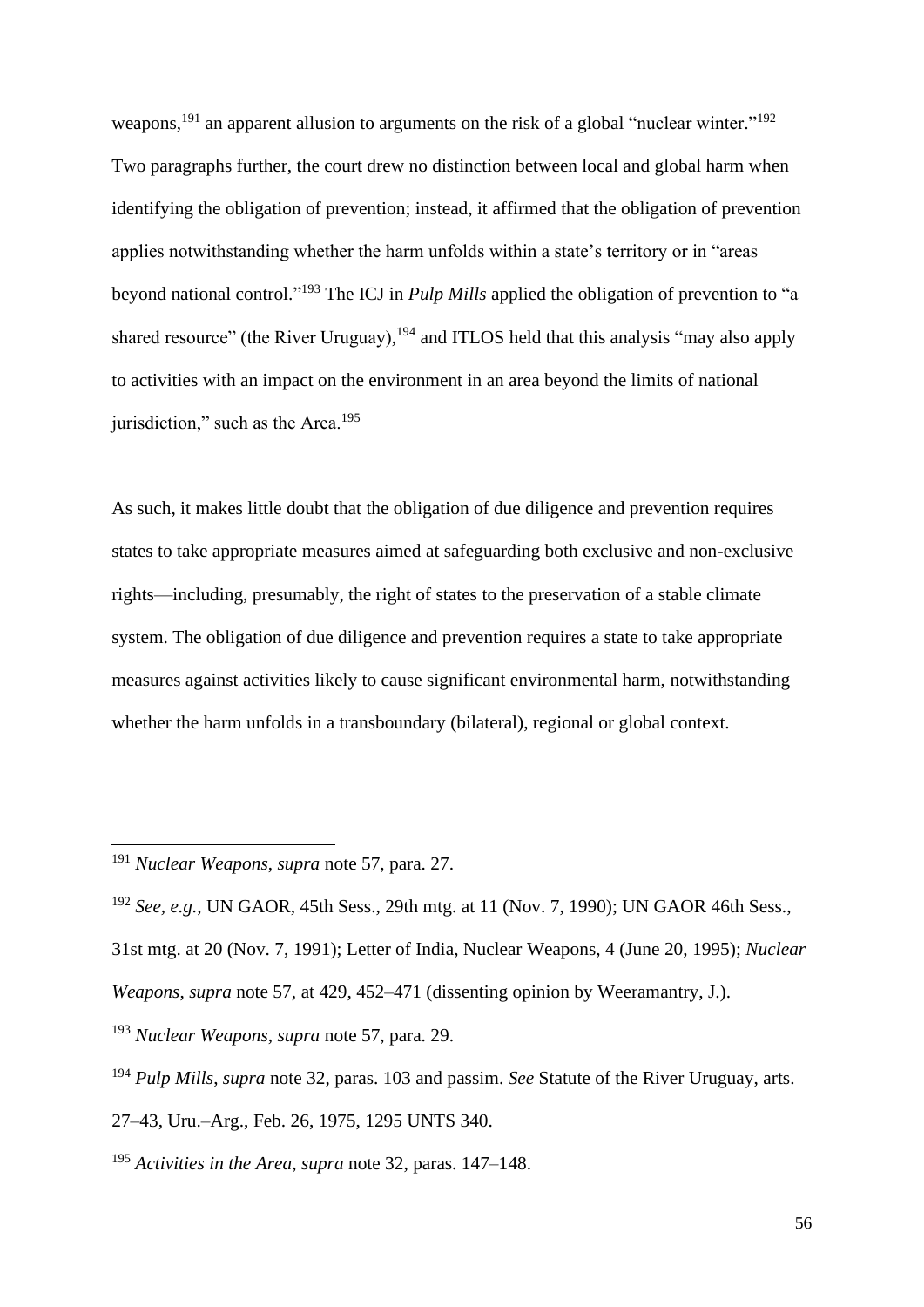Another complication is that GHG emissions are taking place simultaneously in many states. As such, one could object that states (with perhaps the exception of a few of the largest emitters) are generally unable to take *effective* measures on climate change mitigation. 196 Consider for instance Canada, a medium-size economy accounting for about 1.5 percent of global emissions.<sup>197</sup> Even if Canada was to take drastic measures to reduce its emissions by several percentage points—the objection goes—this would achieve only a vanishingly small reduction in global emissions.<sup>198</sup>

<span id="page-56-0"></span>Yet, this objection fails to account for the extreme severity of the impacts of even a very small exacerbation of climate change. Assuming an approximately linear relation between GHG concentrations in the atmosphere and the severity of climate change,  $199$  even very small cuts in global emissions can achieve significant global harm-prevention (or risk-reduction) benefits. In this sense, several states have defined a "social cost of carbon" as a tool to value the diffuse harm caused globally by incremental emissions of GHG, in particular in the

<sup>196</sup> *See* Zahar, *Contested Core*, *supra* note [47,](#page-15-0) at 249.

 $197$  Calculated based on data from CAIT 2018 GHG Emissions excluding land-use emissions, www.climatewatchdata.org, accessed on Nov. 12, 2021.

<sup>198</sup> *See* Zahar, *Contested Core*, *supra* note [47,](#page-15-0) at 253–54.

<sup>199</sup> *See* Josep G. Canadell et al, *Global Carbon and Other Biogeochemical Cycles and Feedback* §5.5, *in* CLIMATE CHANGE 2021: THE PHYSICAL SCIENCE BASIS (Valérie Masson-Delmotte et al. eds., accepted version subject to final editing, 2021). Little is known about the risk of reaching a tipping point at any given level of GHG emissions.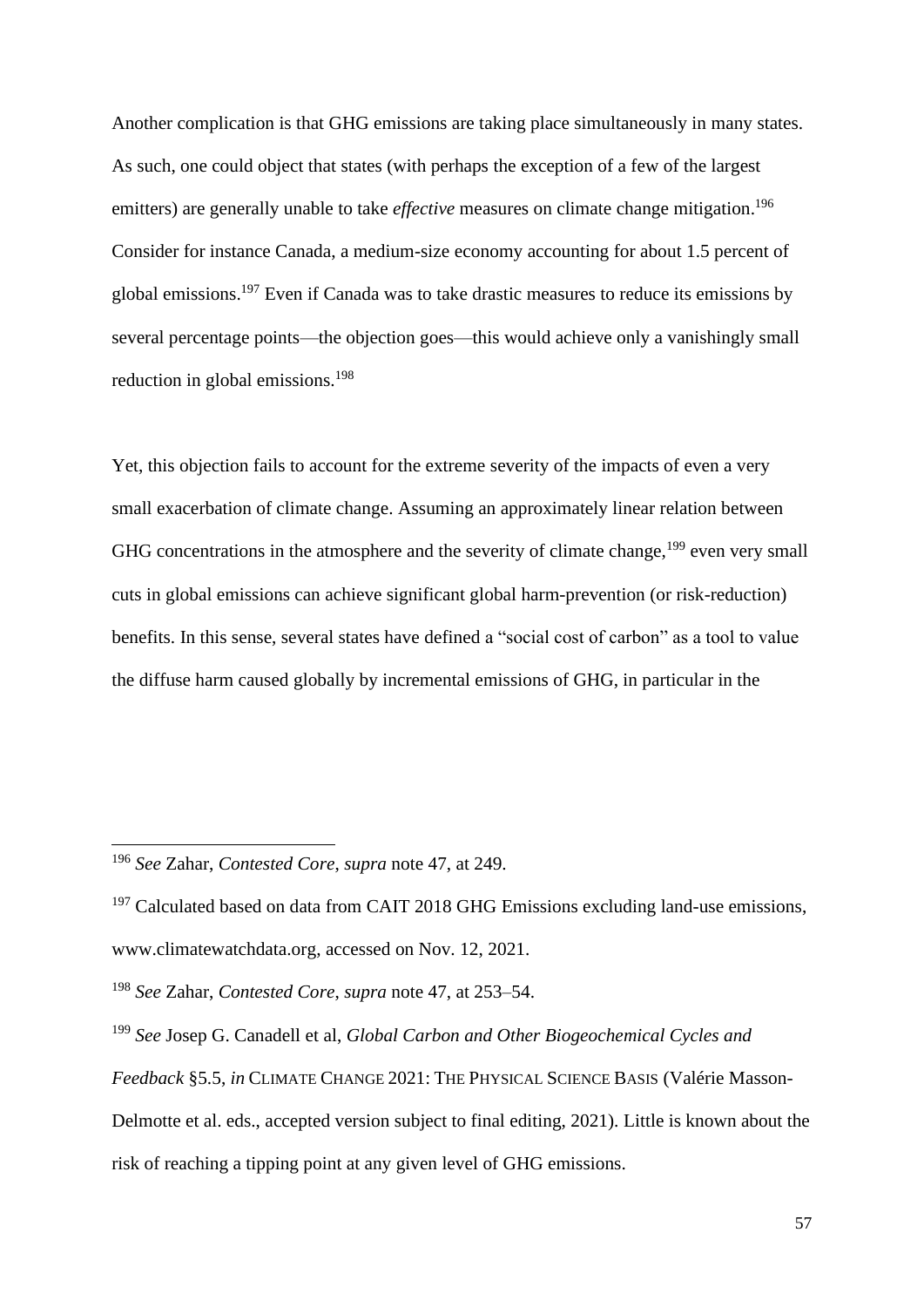context of environmental assessment procedures. <sup>200</sup> Canada's social cost of carbon, for instance, suggests that even a minor, one-percent reduction in the state's carbon-dioxide emissions in 2022 could avoid an incremental global environmental harm valued at Can.\$291 million (about U.S.\$230 million).<sup>201</sup> This benefit would be achieved notwithstanding the conduct of other states or the realization of global objectives.<sup>202</sup> This sum is not insignificant: it is three orders of magnitude larger than the compensation awarded to Costa Rica for the environmental and economic loss it had suffered in *Certain Activities*. 203

<sup>200</sup> *See, e.g.*, Interagency Working Group on Social Cost of Greenhouse Gases, Social Cost of Carbon, Methane, and Nitrous Oxide, Interim Estimates under Executive Order 13990 (Feb. 2021, U.S.); Environment and Climate Change Canada, Technical Update to Environment and Climate Change Canada's Social Cost of Greenhouse Gas Estimates (Mar. 2016). <sup>201</sup> *See* Greenhouse Gas Pollution Pricing Act, S.C. 2018, c. 12, s. 186, sched. 4 (indicating a carbon price of CAD50 per tonne for 2022); Summary of GHG Emissions for Canada, GHG Profiles: Annex I, https://di.unfccc.int/ghg\_profile\_annex1 (accessed on 12 November 2021)  $(582 \text{ Mt CO}_2 \text{ emissions excluding land use in 2019}).$ 

 $202$  The social cost of carbon is a valuation of the marginal benefit of reducing emissions, which is constant if one assumes a linear relation between GHG concentrations and the severity of climate change. *See* text at note [199.](#page-56-0) Substantial cuts in global GHG emissions may theoretically decrease the marginal benefit of reducing emissions, and *vice versa*, but the difference is insignificant in any realistic short- or medium-term mitigation scenario. <sup>203</sup> Certain Activities Carried Out by Nicaragua in the Border Area (Costa Rica v. Nicar.), Compensation, 2018 ICJ Rep. 15, para. 157(1)-(2) (US\$238,860.55).

58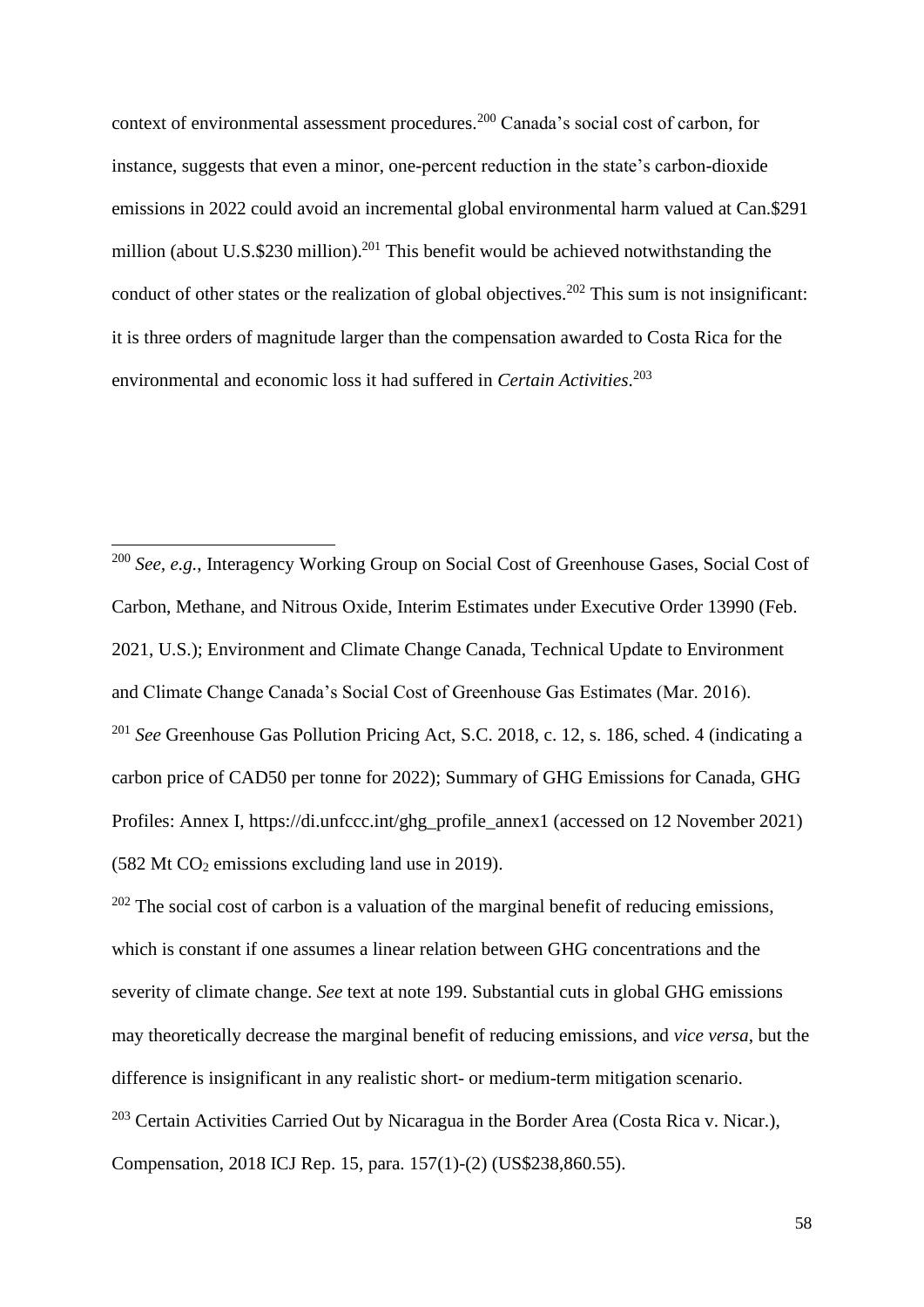It remains admittedly that the failure of a state to take appropriate measures on climate change mitigation would not cause any concrete or localized harm. Rather, the harm that it would cause is diffuse and abstract, translating only in a slight change in the risk of many adverse events. Yet, there is no reason to assume that the concreteness of the harm is a condition for the applicability of the obligation of due diligence and prevention. No conclusion can be drawn from the fact that international courts have mostly applied the obligation of prevention in cases involving concrete harm, since these courts have just not had the opportunity to decide cases concerning diffuse and abstract harm yet. Construed as a corollary of sovereign rights, the obligation of prevention should apply whenever an activity is likely to have relatively foreseeable and proximate adverse consequences on the enjoyment of sovereign rights, notwithstanding whether these consequences are localized or more diffuse.

<span id="page-58-0"></span>A related objection is that it may never be possible to identify an injury suffered by a state as the result of the failure of another state to mitigate climate change. Yet, the fact that no state could be injured has not prevented the judicial application of the obligation of prevention, for instance to the marine environment in areas beyond national jurisdiction.<sup>204</sup> In contentious proceedings, claims could be considered admissible in light of the *erga omnes* character of the obligation of prevention when applied to shared resources.<sup>205</sup> Problems would not arise at

<sup>204</sup> *See, e.g.*, *Activities in the Area*, *supra* note [32;](#page-8-0) Whaling in the Antarctic (Austl. v. Japan), 2014 ICJ Rep. 226; *South China Sea*, *supra* note [179,](#page-50-0) para. 940.

<sup>205</sup> *See* DARSIWA, *supra* note [64,](#page-20-0) art. 48. *See also Activities in the Area*, *supra* note [32,](#page-8-0) paras. 142, 180. No challenge has been discussed to the admissibility of contentious cases regarding the protection of the maritime environment beyond national jurisdiction. *See*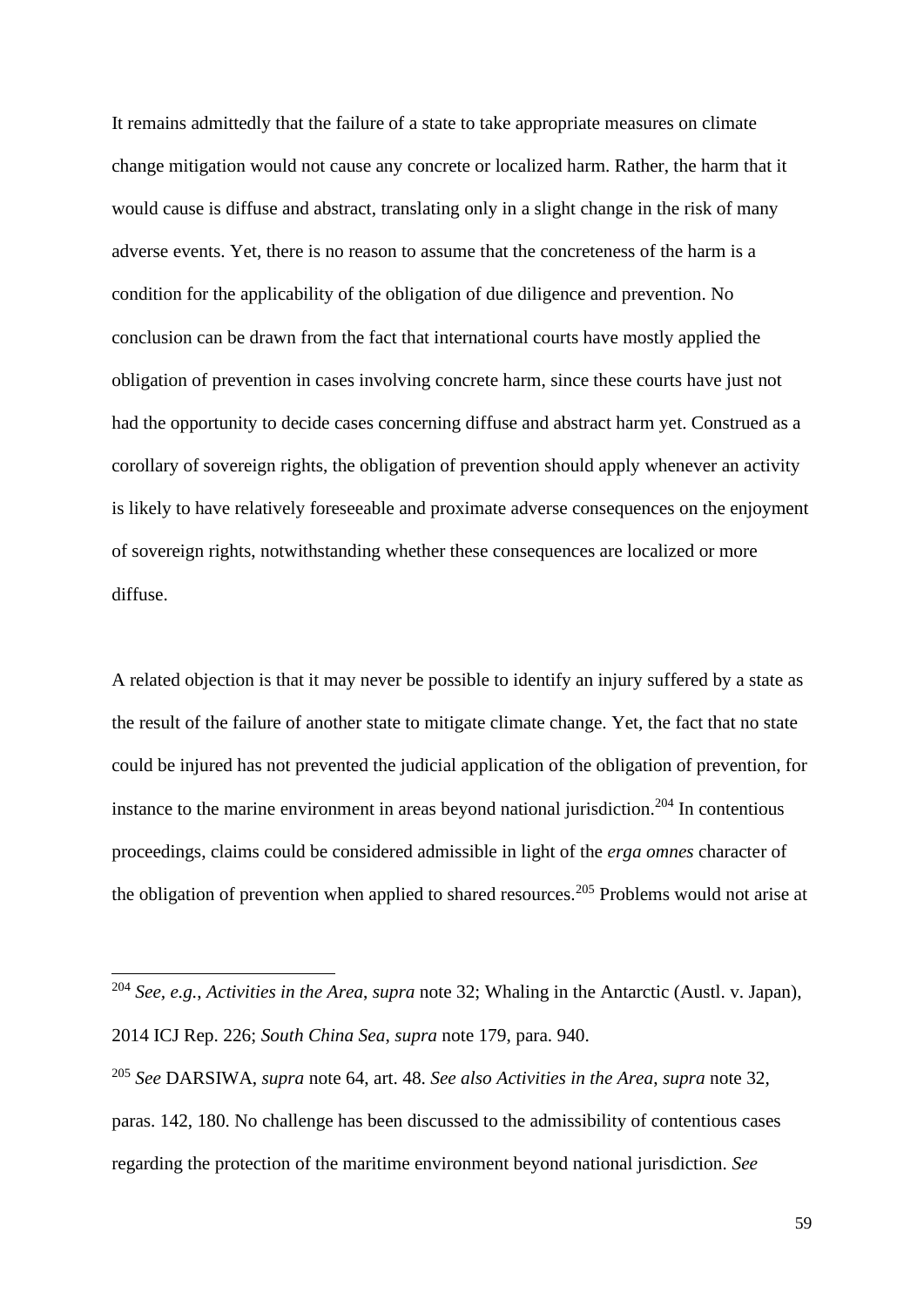the merits stage, since an injury is neither a condition for state responsibility,  $206$  nor an essential component to demonstrate the breach of the obligation of due diligence and prevention.<sup>207</sup> And, while the absence of injury would surely limit the range of available remedies, it would not necessarily preclude a judicial decision on "reparation … in the interest … of the beneficiaries of the obligation."<sup>208</sup>

#### *2. Ascending approach*

There is a large body of evidence that states have accepted an obligation to take appropriate measures to preserve the global environment, in particular by mitigating climate change. States have adopted numerous multilateral agreements aimed at protecting shared resources such as biological diversity,<sup>209</sup> the intangible natural and cultural heritage of humankind,<sup>210</sup>

*Whaling*, *supra* note [204;](#page-58-0) *South China Sea*, *supra* note [179.](#page-50-0) *See generally* Christian J. Tams, *Roads Not Taken, Opportunities Missed: Procedural and Jurisdictional Questions Sidestepped in the Whaling Judgment*, *in* WHALING IN THE ANTARCTIC: SIGNIFICANCE AND IMPLICATIONS OF THE ICJ JUDGMENT 193, 201–211 (Malgosia Fitzmaurice & Dai Tamada eds., 2016).

<sup>206</sup> *See* DARSIWA, *supra* note [64,](#page-20-0) comment. arts. 2, para. 9, and 31, para. 6.

<sup>208</sup> DARSIWA, *supra* note [64,](#page-20-0) art. 48(2)(b). *See also Activities in the Area*, *supra* note [32,](#page-8-0) para. 180.

<sup>209</sup> *E.g.*, CBD, *supra* note [164.](#page-47-1)

<sup>207</sup> *See* references *supra* note [175.](#page-49-1)

 $2^{10}$  Convention for the Protection of the World Cultural and Natural Heritage, Nov. 16, 1972, 1037 UNTS 151.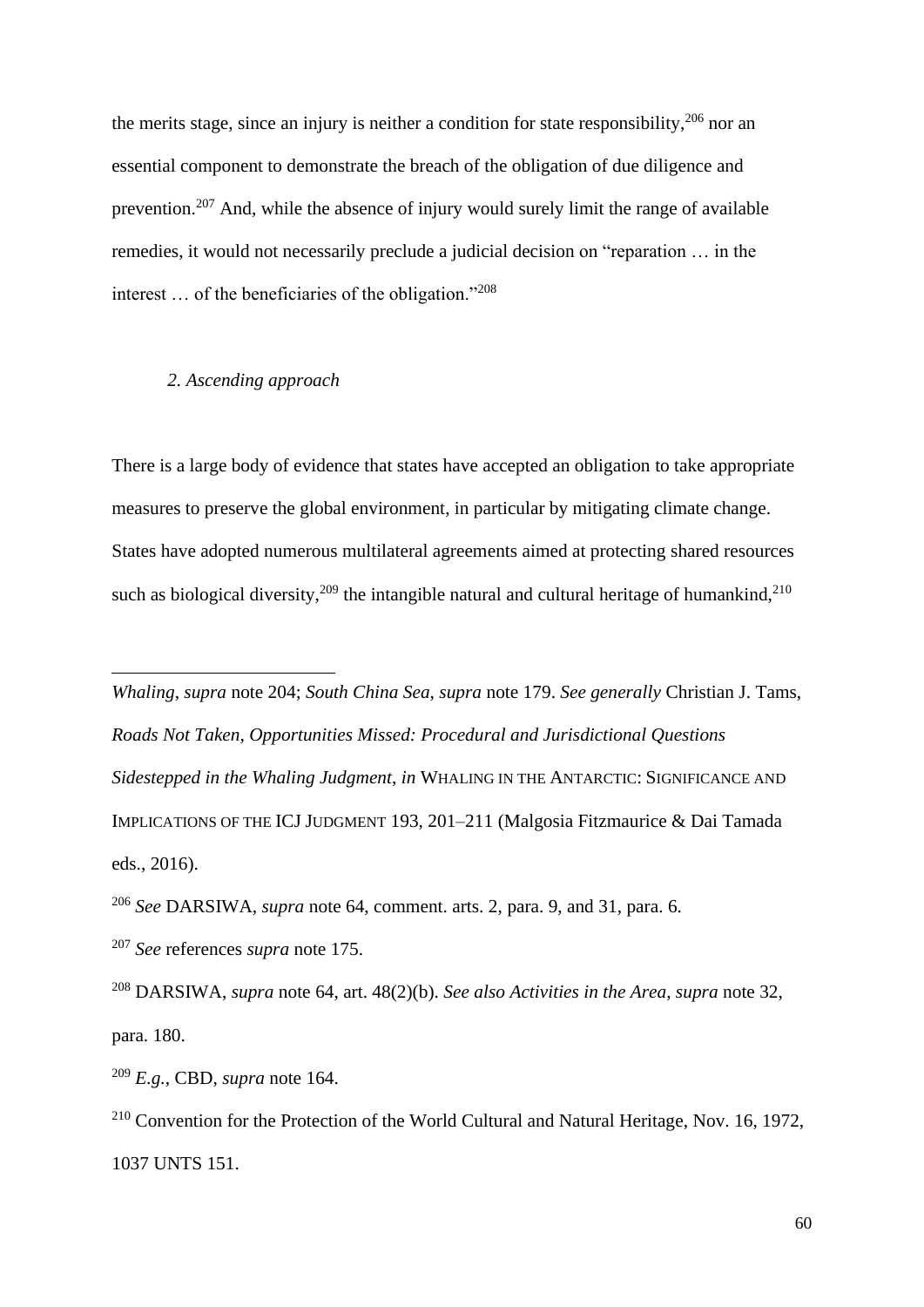and areas beyond national jurisdiction (e.g., the high seas, the Area, $^{211}$  and the Antarctic). $^{212}$ They have also adopted treaties for the protection of the atmosphere, for instance to reduce long-range air pollution,<sup>213</sup> to protect the ozone layer,<sup>214</sup> to minimize the long-range atmospheric transport of mercury<sup>215</sup>—and, of course, to mitigate climate change. As a whole, these converging treaty provisions contribute to the development, and reflect the emergence, of a norm of customary international law requiring states to take measures for the preservation of the global environment, in particular the atmosphere.<sup>216</sup> Thus, the ILC Guidelines on the Protection of the Atmosphere, as adopted in second reading in 2021, point out that "States have the obligation to protect the atmosphere by exercising due diligence in taking appropriate measures … to prevent, reduce or control atmospheric pollution and atmospheric degradation." 217

<sup>212</sup> Protocol on Environmental Protection to the Antarctic Treaty, Oct. 4, 1991, 2941 UNTS 3. <sup>213</sup> CLRTAP, *supra* note [164.](#page-47-1)

customary law, *see, e.g.*, ILC, Identification of Customary Law, *supra* note [83,](#page-25-0) conclusion

<sup>211</sup> UNCLOS, *supra* note [167,](#page-47-0) arts. 117–120, 145, 192.

<sup>214</sup> Vienna Convention on Ozone, *supra* note [164;](#page-47-1) Montreal Protocol on Ozone-Depleting Substances, Sept. 16, 1987, 1522 UNTS 3.

<sup>215</sup> Minamata Convention on Mercury, Oct. 10, 2013, 55 ILM 582 (2016).

<sup>&</sup>lt;sup>216</sup> On the ability of converging treaty provisions to contribute to the development of

<sup>11;</sup> ALEXANDRE HERMET, *LA CONVERGENCE DE DISPOSITIONS CONVENTIONNELLES ET LA* 

*DÉTERMINATION DU DROIT INTERNATIONAL COUTUMIER* (2021).

<sup>217</sup> ILC, Protection of the Atmosphere, *supra* note [40,](#page-10-1) guideline 3. *See also* ILA, *supra* note [40,](#page-10-1) art. 7B.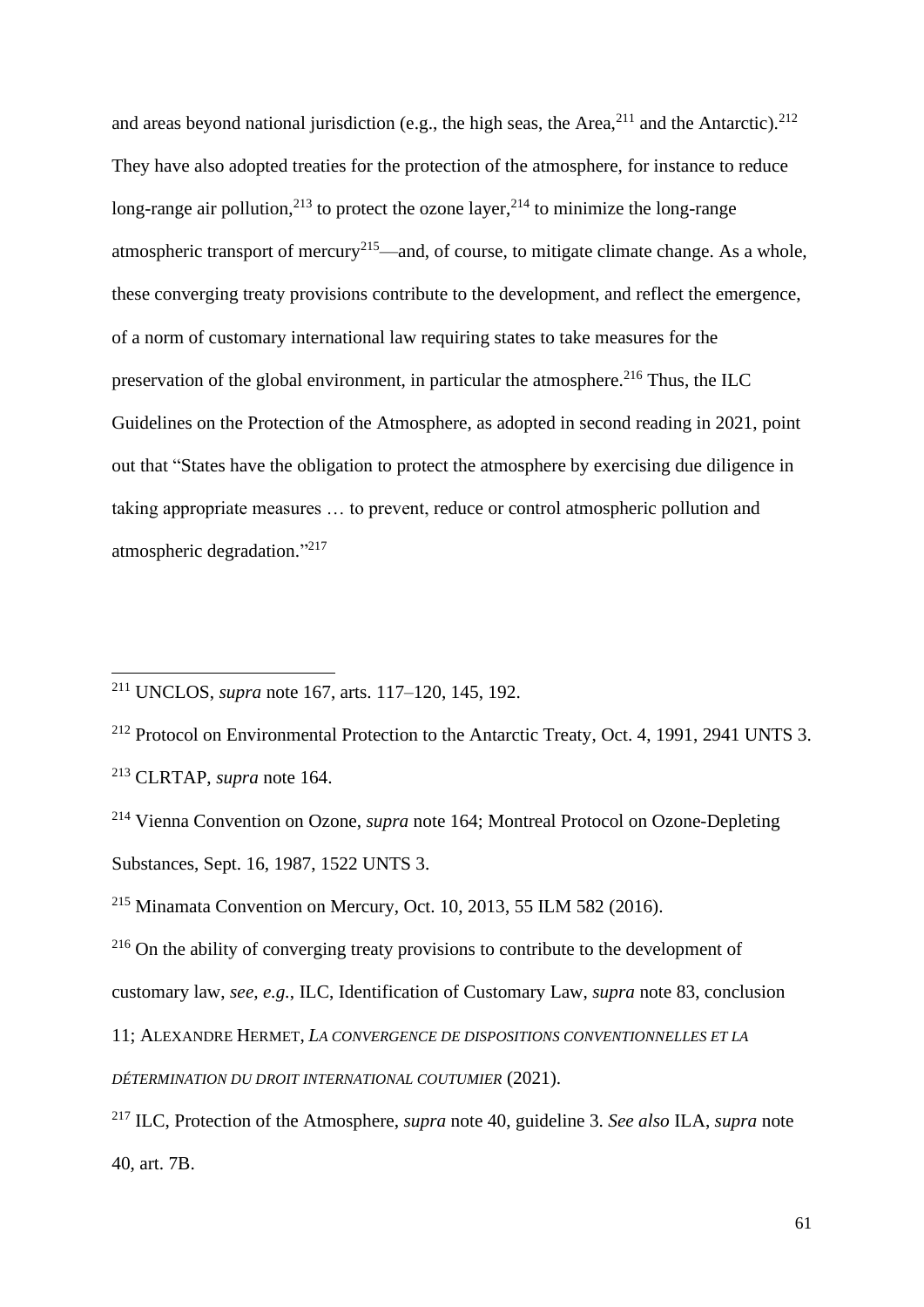As evidence of anthropogenic climate change was emerging, states recognized the relevance of their obligation of prevention. A 1989 General Assembly resolution on the "protection of the global climate" recalled the obligation of prevention, emphasizing states' "responsibility … to *play their due role* in preserving and protecting the global and regional environment in accordance with their capacities and specific responsibilities."<sup>218</sup> Like in the Vienna Convention for the Protection of the Ozone Layer a few years earlier,  $2^{19}$  negotiators included in the preamble to the UNFCCC a provision recalling the relevance of "pertinent provisions" of the Stockholm Declaration,<sup>220</sup> along with a reaffirmation of its Principle 21.<sup>221</sup> This preambular provision, as Matthew Happold noted, "at least suggests" that the obligation of prevention is relevant in the context of climate change.<sup>222</sup> States have also emphatically recognized the need "for the widest possible cooperation by all countries and their

<sup>218</sup> Res. 43/53, *supra* note [96,](#page-29-0) para. 10(e); Res. 44/207, para. 4 (Dec. 22, 1989) (emphasis added).

<sup>219</sup> Vienna Convention on Ozone, *supra* note [164\)](#page-47-1) pmbl. para. 3.

<sup>220</sup> UNFCCC, *supra* note [3,](#page-1-0) pmbl. para. 8.

<sup>221</sup> *Id.*, pmbl. para. 9. *See also supra* note [162.](#page-46-0)

<sup>222</sup> Matthew Happold, *The Relationship between the United Nations Framework Convention on Climate Change and Other Rules of Public International Law, in Particular on States' Responsibility for the Adverse Effects of Climate Change*, 3 (Legal Response Initiative, 2013).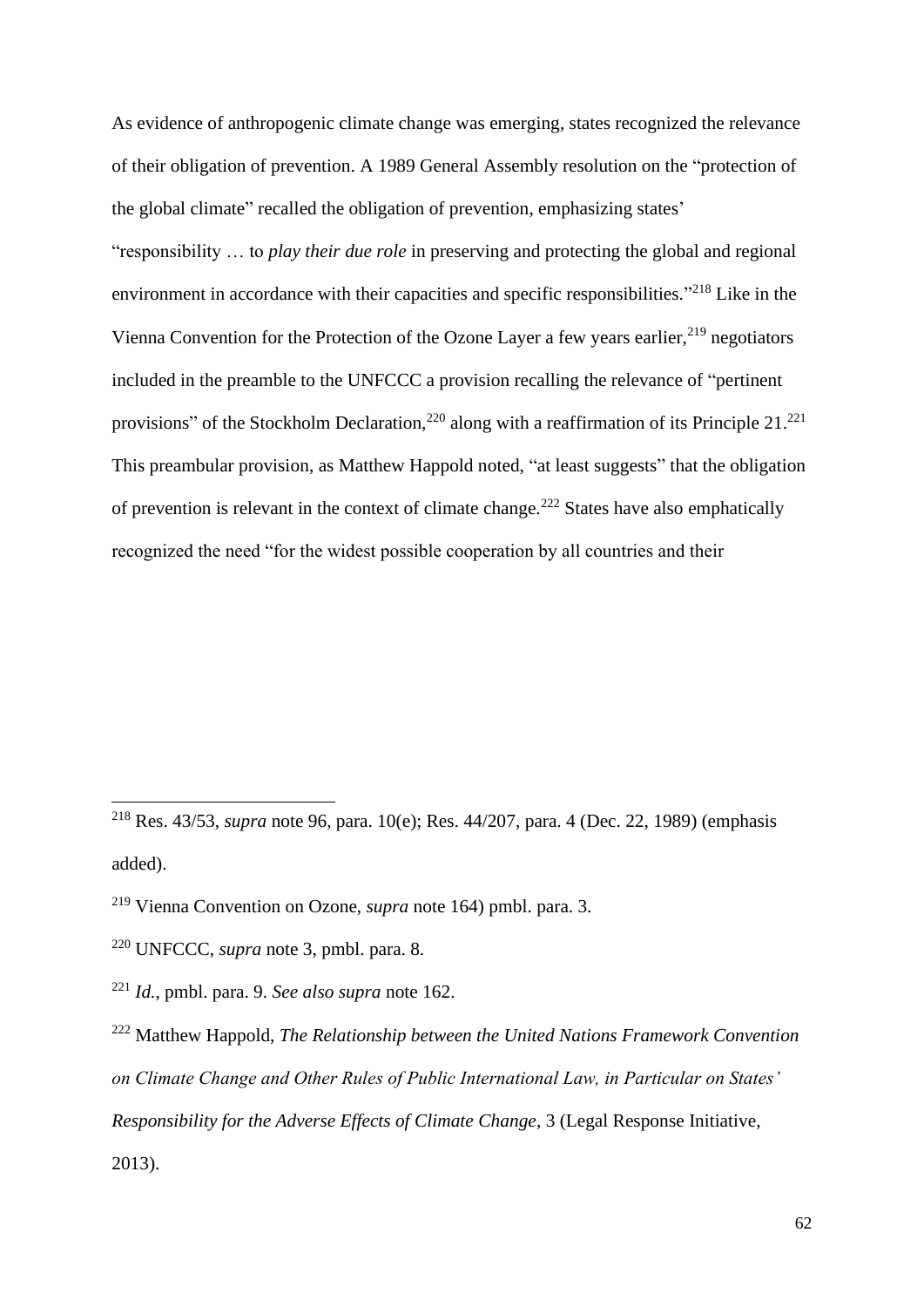<span id="page-62-0"></span>participation in an effective and appropriate international response" $^{223}$  to address climate change as "a common concern" of humankind. $224$ 

In line with their UNFCCC commitments, most states have monitored their emissions, adopted and implemented statutes and policies aimed at limiting or reducing these emissions, and reported on it all. Likewise, almost every state has communicated an NDC under the Paris Agreement,<sup>225</sup> and states have generally appeared to be taking measures that seek to achieve the targets described in their NDCs. Global GHG emissions may have continued to increase, but less so than they would have if states had not taken any measures. $226$ 

One could question the significance of climate treaties as evidence of customary law. Surely, climate treaties are not codification treaties: they were drafted with little substantive expert

FCCC/CP/1995/7/Add.1 (June 6, 1995); Dec. 5/CP.1, pmbl. para. 4, FCCC/CP/7/Add.1 (June

<sup>223</sup> UNFCCC, *supra* note [3,](#page-1-0) pmbl. para. 7. *See also* Dec. 1/CP.1, para. 1(e),

<sup>6, 1995);</sup> Dec. 1/CP.11, pmbl. para. 8, FCCC/CP/2005/5/Add.1 (Mar. 30, 2006); Dec.

<sup>2/</sup>CP.12, pmbl. para. 10, FCCC/CP/2006/5/Add.1 (Jan. 26, 2007); Dec. 1/CP.17, pmbl. para.

<sup>2,</sup> FCCC/CP/2011/9/Add.1 (Mar. 15, 2012); Dec. 2/CP.18, pmbl. para. 3,

FCCC/CP/2012/8/Add.1 (Feb. 28. 2013); Dec. 1/CP.21, pmbl. para. 6,

FCCC/CP/2015/10/Add.1 (Jan. 29. 2016).

<sup>224</sup> *See* references *supra* note [96.](#page-29-0)

<sup>225</sup> *See* UNFCCC Secretariat, NDC Registry (interim)

https://www4.unfccc.int/sites/NDCStaging/.

<sup>226</sup> *See* Robert Stavings et al., *International Cooperation: Agreements & Instruments*, *in*

CLIMATE CHANGE 2014: MITIGATION, *supra* note [99,](#page-30-0) at 1001, 1041–1051.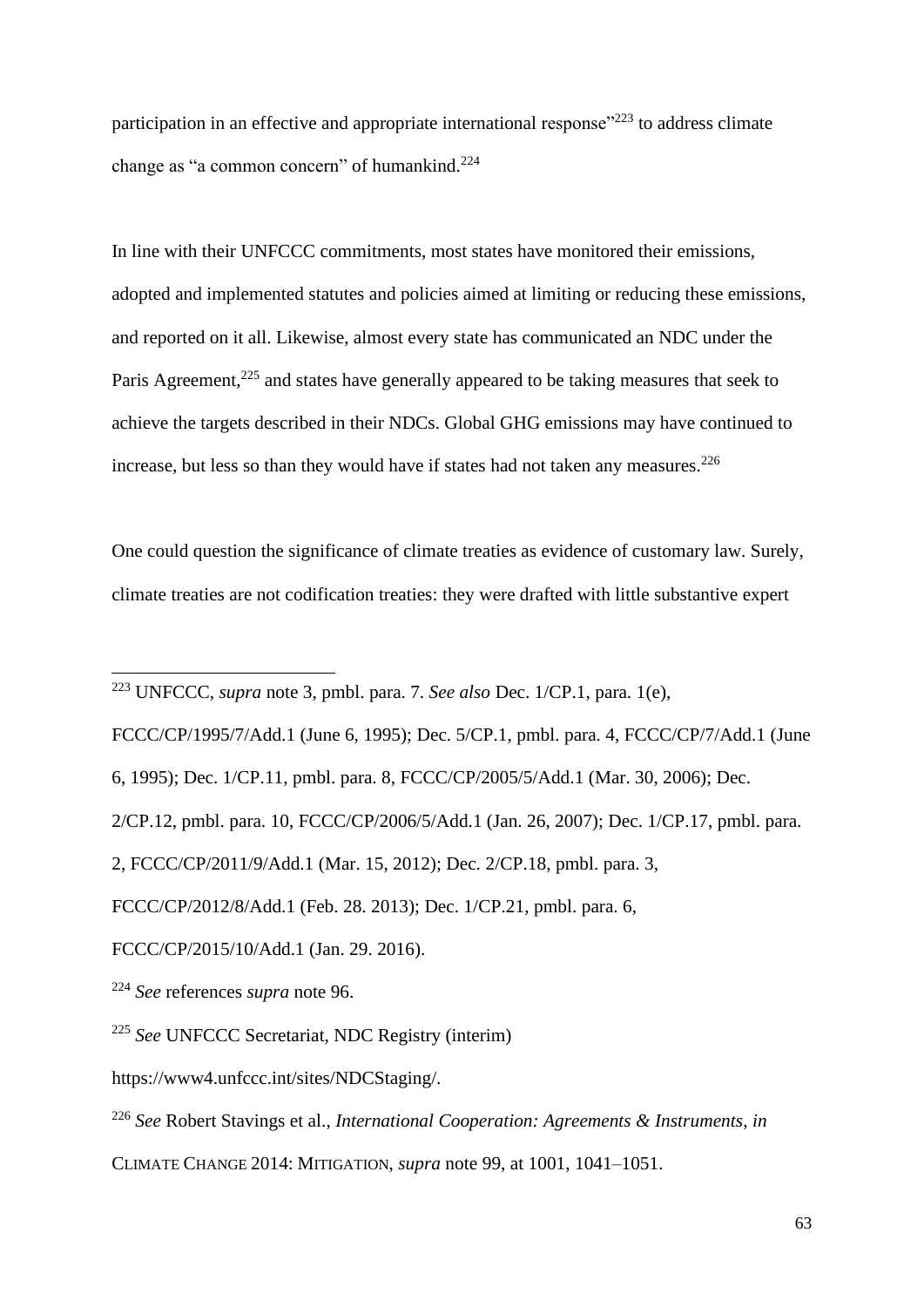input<sup>227</sup> and, with perhaps the exception of the Paris Agreement, imposed commitments that had little basis in contemporary state practice. Moreover, R.R. Baxter has famously shown the difficulty of using multilateral agreements as evidence of customary law.<sup>228</sup> Nonetheless, international courts and the ILC did recognize the possibility for treaties to play "an important role in  $\ldots$  developing" customary law.<sup>229</sup> This scenario is particularly relevant to climate treaties, for two reasons. First, the general commitments contained in climate treaties—in particular Articles 4(1)(b) and 4(2)(a) of the UNFCCC, requiring states to take measures on climate change mitigation—are more akin to statutory norms than to contractual provisions: they are what the ICJ in *North Sea Continental Shelf* called provisions "of a fundamentally norm-creating character such as could be regarded as forming the basis of a general rule of law."<sup>230</sup> Second, these commitments do not appear in isolation; rather, they confirm a preexisting understanding of customary law consistent with the principles of general international law, repeatedly acknowledged by states, as requiring every state to take some measures to mitigate climate change, rather than granting states a complete freedom to

<sup>227</sup> *See* G.A. Res. 45/212, paras. 1–2 (Dec. 21, 1990).

<sup>228</sup> R.R. Baxter, *Multilateral Treaties as Evidence of Customary International Law*, 41 BYBIL 275, 300 (1965).

<sup>&</sup>lt;sup>229</sup> Continental Shelf (Libya/Malta), Judgment, 1985 ICJ Rep. 13, para. 27. See also Eri.-Eth. Claims Commission, Partial Award: Prisoners of War, Ethiopia's Claim 4, Jul. 1, 2003, 26 RIAA 73, at para. 31; ILC, Identification of Customary Law, *supra* note [83,](#page-25-0) conclusion  $11.1(c)$ .

<sup>230</sup> *North Sea Continental Shelf*, *supra* note [114,](#page-33-1) para. 72.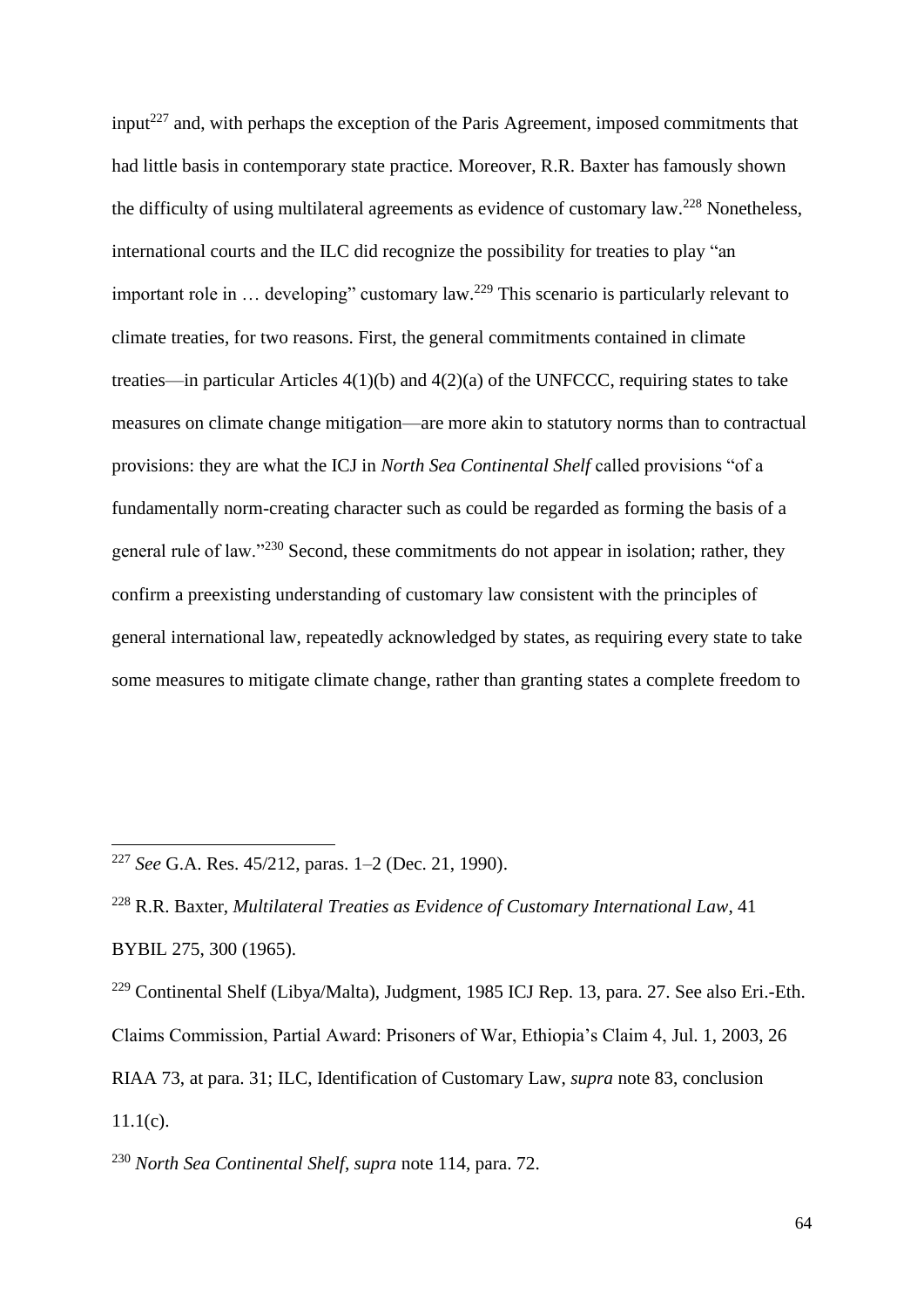emit GHGs. Rather than a transactional arrangement, these treaties are the expression of a general norm on climate change mitigation that states believe to be applicable to all.<sup>231</sup>

## **IV. APPLICATIONS**

The previous Part has identified a customary obligation for states to mitigate climate change. This last Part explores how a court—in particular an international court—could determine whether a state has acted consistently with this obligation. It identifies two methodological strategies: a quantitative strategy seeking to determine the state's requisite level of mitigation action, and a deconstructive strategy, relying on the identification of some of the appropriate measures implied by the customary mitigation obligation. While the first strategy has attracted most attention so far, the second strategy offers better prospects for meaningful judicial applications of the customary law on climate change mitigation.

# *A. Assessing a State's Requisite Level of Mitigation Action*

It is tempting to approach the customary international law on climate change mitigation as requiring states to achieve a certain level of mitigation action, expressed for instance as a rate of emission reduction. <sup>232</sup> A difficulty, however, is that the law contains no obvious

<sup>231</sup> *See, e.g.*, Criddle & Fox-Decent, *supra* note [129,](#page-36-0) at 320–21.

 $232$  The customary mitigation obligation is an obligation of conduct, the most direct implication of which would be a requisite level of efforts (i.e., a standard of care, perhaps best expressed as a carbon price) rather than a requisite level of achievement. *See* notes [173–](#page-49-2) [174.](#page-49-3) Yet, by taking all relevant circumstances into consideration, one could seek to determine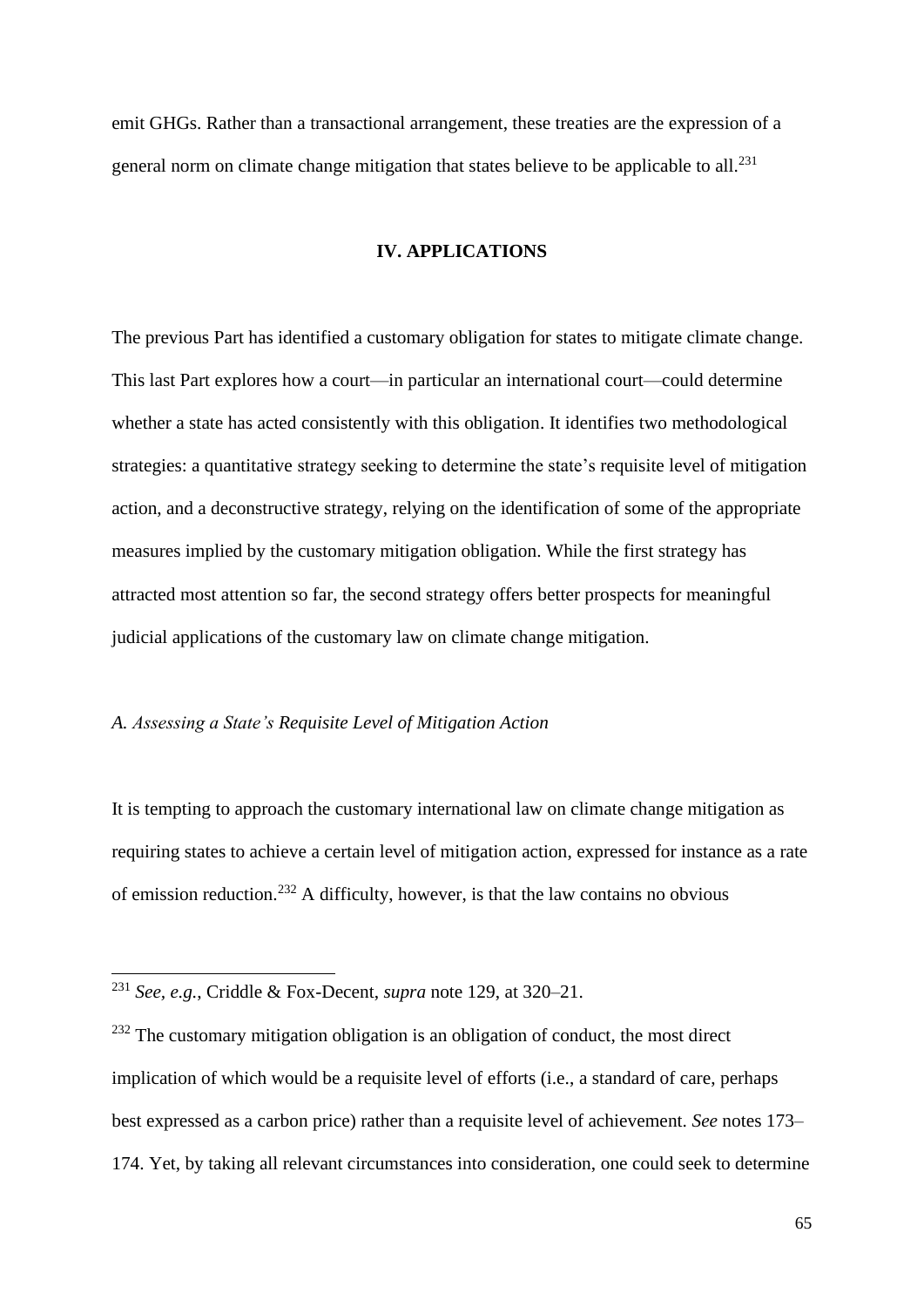benchmark to assess this requisite level of action. One surely cannot assume that the pledges and commitments (e.g., NDCs) that each state defines for itself necessarily reflect its requisite level of ambition.<sup>233</sup> And while the Paris Agreement requires each NDC to reflect the Party's "highest possible ambition,"<sup>234</sup> this does not provide any concrete benchmark. The objective of the UNFCCC—to prevent "dangerous anthropogenic interference with the climate system<sup>"235</sup>—is also too vague to be of practical use.

As such, the main touchstone that the interpreter of customary law (or other sources of general mitigation obligations)<sup>236</sup> will likely turn to is the mitigation objective of the Paris Agreement, in particular the  $1.5/2$ °C targets agreed upon by states,<sup>237</sup> and scientific studies

the mitigation outcomes that would likely result from the implementation of this requisite level of efforts.

<sup>233</sup> See declarations of the Cook Islands, Nauru, and Niue upon their signature or ratification of the Kyoto Protocol; declarations of Belize, the Marshall Islands, Micronesia, Nauru, the Solomon Islands and St. Lucia upon acceptance of the Doha Amendment; and declarations by the Cook Islands, the Marshall Islands, Micronesia, Niue, Tuvalu, and Vanuatu upon their ratification of the Paris Agreement (asserting that the mitigation commitments contained in these treaties are "inadequate").

<sup>234</sup> Paris Agreement, *supra* note [3,](#page-1-0) art. 4(3).

<sup>235</sup> UNFCCC, *supra* note [3,](#page-1-0) art. 2.

<sup>236</sup> *See* notes [13](#page-3-0)[–16.](#page-4-0)

<sup>237</sup> *See* references note [5.](#page-1-1) *See also* Paris Agreement, *supra* note [3,](#page-1-0) art. 4(1) (specifying the goal of achieving "global peaking … as soon as possible," followed by "rapid reductions … so as to achieve a balance between anthropogenic emissions … and removals … of [GHGs]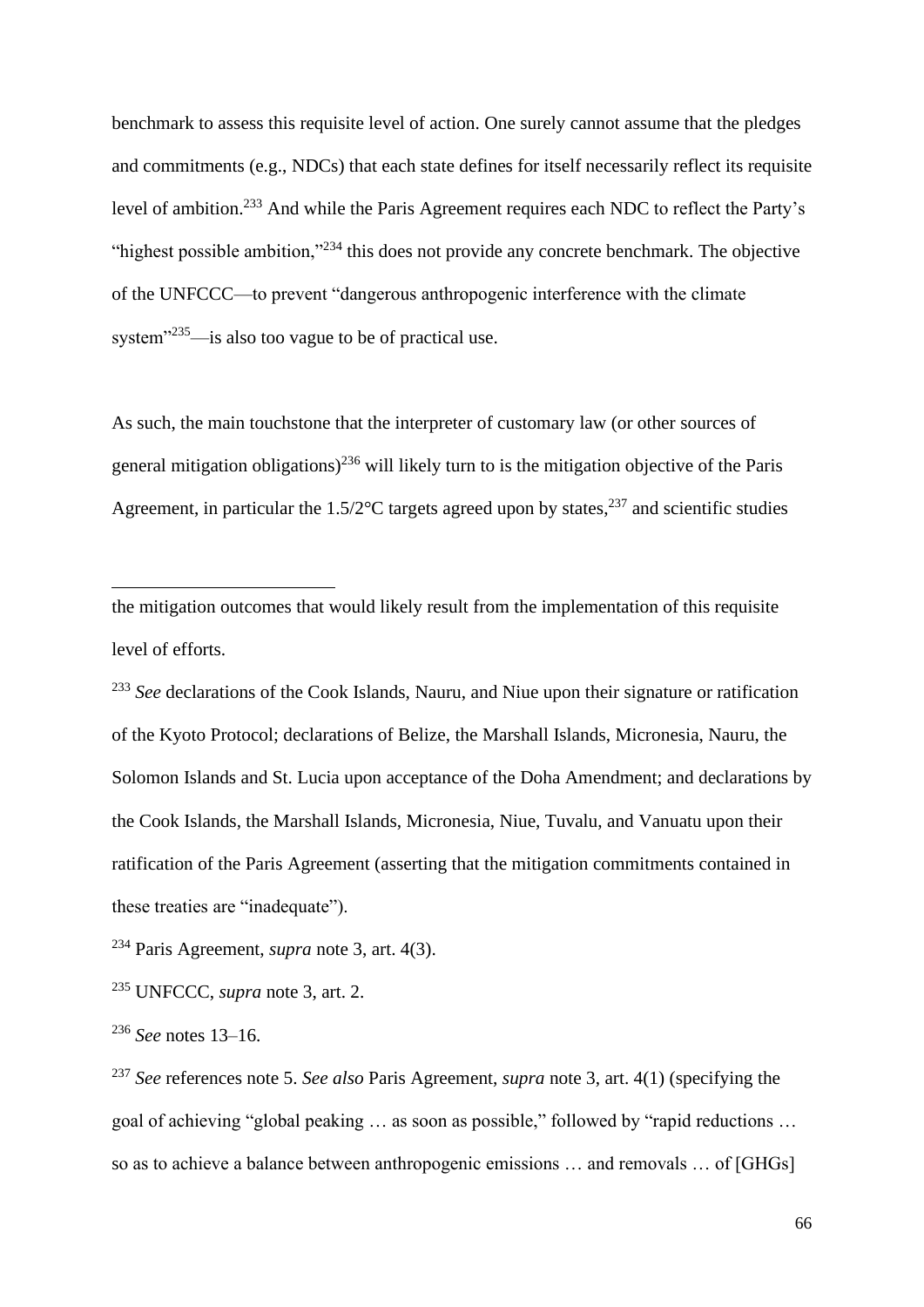trying to make sense of them. Thus, the Supreme Court in *Urgenda* interpreted customary law as requiring the Netherlands to act consistently with the 2°C target—which the Court construed as implying that the state had to reduce its GHG emissions by 25 percent by 2020, compared with  $1990.<sup>238</sup>$  A similar reasoning has frequently been proposed in subsequent cases. <sup>239</sup> Yet, the following shows that the *Urgenda* method does not withstand scrutiny: the

in the second half of this century"). Despite its illusive simplicity, even the net-zero goal provides no useful benchmark. First, the requisite timing of this target is unclear. Second, there are very different conceptions of what net-zero emissions means in light of the difficulty of assessing the anthropogenic origin of emissions and sinks, as a number of natural sinks (e.g. ocean and land sinks) are enhanced in response to increased atmospheric GHG concentration. *See* Tom M.L. Wigley, *The Relationship Between Net GHG Emissions and Radiative Forcing with an Application to Article 4.1 of the Paris Agreement*, 169 CLIMATIC CHANGE, no. 13 12 (2021); Sam Frankhauser et al., *The Meaning of Net Zero and How To Get It Right*, NATURE CLIMATE CHANGE (forthcoming). Third, this global net-zero emissions goal faces the same burden-sharing issue as discussed below with regard to the temperature targets, as it could permit some emissions in hard-to-decarbonize sectors (e.g., aviation or meat production) or countries, if those can be balanced by negative emissions (e.g., carbon capture and storage) elsewhere.

<sup>238</sup> *Urgenda III*, *supra* note [16.](#page-4-0)

<sup>239</sup> *See* Reply memorandum in *Notre Affaire à tous*, *supra* note [38,](#page-9-0) §66; Plaintiffs' Memorandum in *Klimaatzaak*, *supra* note [38,](#page-9-0) paras. 66–95, 389; Plaintiffs' memorandum in *Neubauer*, *supra* note [38,](#page-9-0) at 10–11; Writ of summons in *Natur og Ungdom*, *supra* note [38,](#page-9-0) §6.4.7 and passim; Application memorandum in *Carvalho*, *supra* note [38,](#page-9-0) at 210–211; Petition in *Sacchi*, *supra* note [38,](#page-9-0) para. 21 and passim.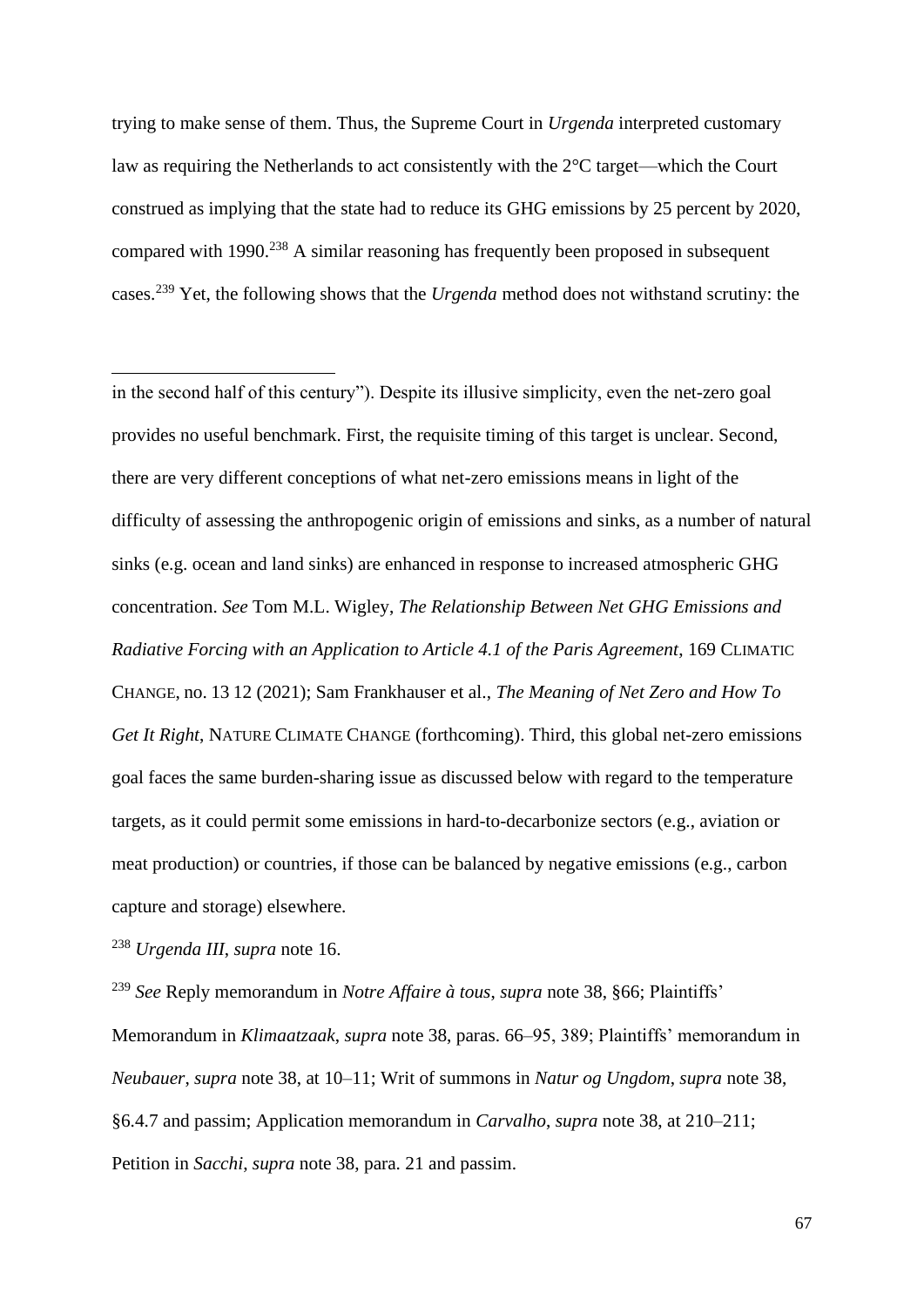temperature targets are both vague and insufficiently accepted as the object of an obligation. If the temperature targets can be used to determine a state's requisite level of mitigation action, this can only be in light of the state's own interpretation of these targets, that is, as a standard of internal consistency.

# *1. The problems with the* Urgenda *method*

The Court in *Urgenda* invoked the 2°C target to determine the level of mitigation action that the Netherlands must achieve in order to comply with its customary mitigation obligation. This method relies on two questionable assumptions: first, that the temperature targets provide a clear benchmark to determine a state's requisite level of mitigation action; second, that the customary mitigation obligation requires consistency with this benchmark.

<span id="page-67-0"></span>The temperature targets originate from and are based on political choices rather than merely on science.<sup>240</sup> Yet, States have not defined them in such a way as to provide a clear benchmark to assess a state's mitigation action. Difficulties include the ambivalence of an objective defined concomitantly by two temperature targets,  $241$  its unspecified time

<sup>240</sup> *See* Reto Knutti, Joeri Rogelj, Jan Sadláček & Erich M. Rischer, *A Scientific Critique of the Two-Degree Climate Change Target*, 9 NATURE GEOSCIENCE 13 (2016); Samuel Randalls, *History of the 2°C Climate Target*, 1 WIRES CLIMATE CHANGE 598 (2010). <sup>241</sup> *See* Paris Agreement, *supra* note [3,](#page-1-0) art. 2(1)(a). By contrast, the *Urgenda* decisions built on previous COP decisions which only mentioned the 2°C target.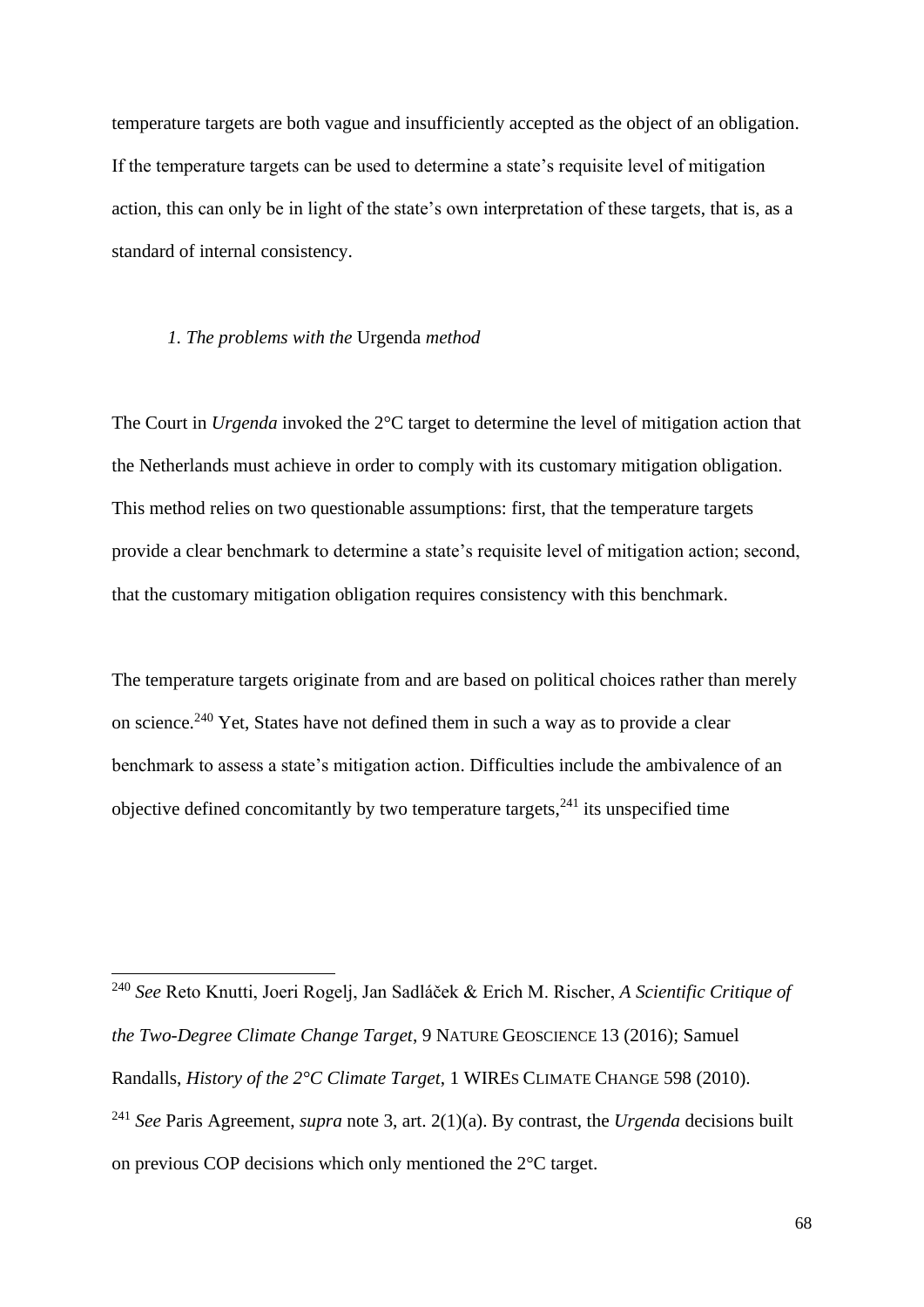horizon,<sup>242</sup> alternative ways of defining "pre-industrial" global temperatures in light of natural climate variability,<sup>243</sup> and uncertainties about the current level of warming<sup>244</sup> and the sensitivity of the climate system to further emissions.<sup>245</sup> Even when using many of the same assumptions and methodologies, scientists suggest that, as of 2018, the remaining global carbon budget consistent with the temperature targets ranged between  $420$  GtCO<sub>2</sub> (for an estimated 66 percent chance of holding global warming below  $1.5^{\circ}$ C) and  $1,500$  GtCO<sub>2</sub> (for an estimated 50 percent chance of holding global warming below  $2^{\circ}$ C).<sup>246</sup> As such, the temperature targets indicate little more than a broad direction of travel—that is, the need for *more* mitigation action.<sup>247</sup>

<span id="page-68-0"></span>Overall, there is little agreement on the way global efforts consistent with any interpretation of the temperature targets should be allocated among states. States have long recognized the

<sup>243</sup> Allen et al., *Framing and Context*, *in* GLOBAL WARMING OF 1.5°C, *SUPRA* NOTE [100,](#page-30-1) at 49, 57–59.

<sup>244</sup> *See* Richard P. Allan et al., *Summary for Policymakers*, *in* CLIMATE CHANGE 2021, *supra*  note [199,](#page-56-0) §A.1.2 (0.95–1.20°C for a 90%-confidence level).

<sup>245</sup> Joeri Rogelj et al., *Mitigation Pathways Compatible with 1.5C in the Context of Sustainable Development*, *in* GLOBAL WARMING OF 1.5°C, *SUPRA* NOTE [100,](#page-30-1) at 93, at 104–08. <sup>246</sup> *Id.* 108.

<sup>247</sup> *See* Benoit Mayer, *Temperature Targets and State Obligations on the Mitigation of Climate Change*, 33 J. ENV'T L. (2021).

 $242$  The Paris Agreement does not specify whether the temperature targets refer to the global average temperature at a time (e.g., 2100) or to a peak temperature within a period. *See*  Knutti et al., *supra* note [240,](#page-67-0) at 16.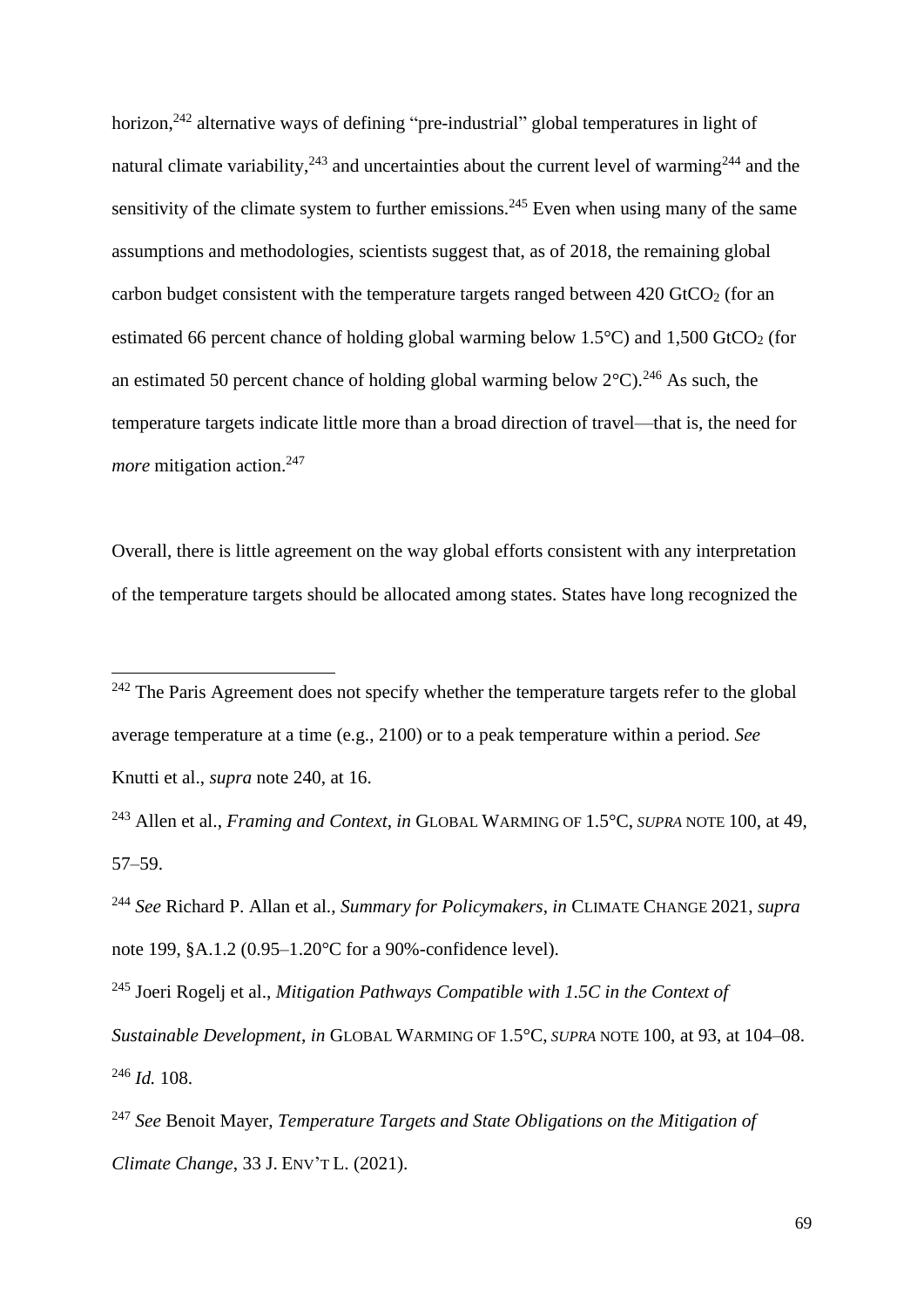relevance of "equity and … their common but differentiated responsibilities and respective capabilities,"<sup>248</sup> to which the Paris Agreement added an acknowledgment of "different national circumstances,"<sup>249</sup> but these concepts reflect only limited agreement. States agree on the relevance of some differentiation criteria (e.g., their current emission level and their financial and technological capacity), but not on anything akin to a comprehensive burdensharing formula.<sup>250</sup>

As a consequence, arguments about the consistency of a state's mitigation action with the temperature targets build on muddy grounds.<sup>251</sup> In *Urgenda*, the court relied on a mitigation scenario developed by the IPCC—a projection aimed merely at describing "[a] plausible description of how the future may develop," $252$  embedding various equity assumptions $253$  that

<span id="page-69-0"></span><sup>248</sup> UNFCCC, *supra* note [3,](#page-1-0) art. 3(1).

<sup>249</sup> Paris Agreement, *supra* note [3,](#page-1-0) art. 2(2).

<sup>250</sup> *See, e.g.*, Lavanya Rajamani, *Common but Differentiated Responsibilities*, *in* 6 ELGAR ENCYCLOPEDIA OF ENVIRONMENTAL LAW 291, 293–97 (Michael Faure ed., 2018); Susan Biniaz, *Comma but Differentiated Responsibilities: Punctuation and 30 Other Ways Negotiators Have Resolved Issues in the International Climate Change Regime*, 6 MICH. J. ENV'T & ADMIN. L. 37 (2016).

<sup>251</sup> *See* Benoit Mayer, *Interpreting States' General Obligations on Climate Change Mitigation: A Methodological Review*, 28 REV. EUR. COMP. & INT'L ENV'T L. 107 (2019). <sup>252</sup> Aviel Verbruggen et al., *Glossary*, *in* CLIMATE CHANGE 2007: MITIGATION, 809, 820 (Bert Metz et al. eds, 2007).

<sup>253</sup> Terry Barker et al., *Technical Summary*, *in* CLIMATE CHANGE 2007, *supra* note [252,](#page-69-0) at 25, 90.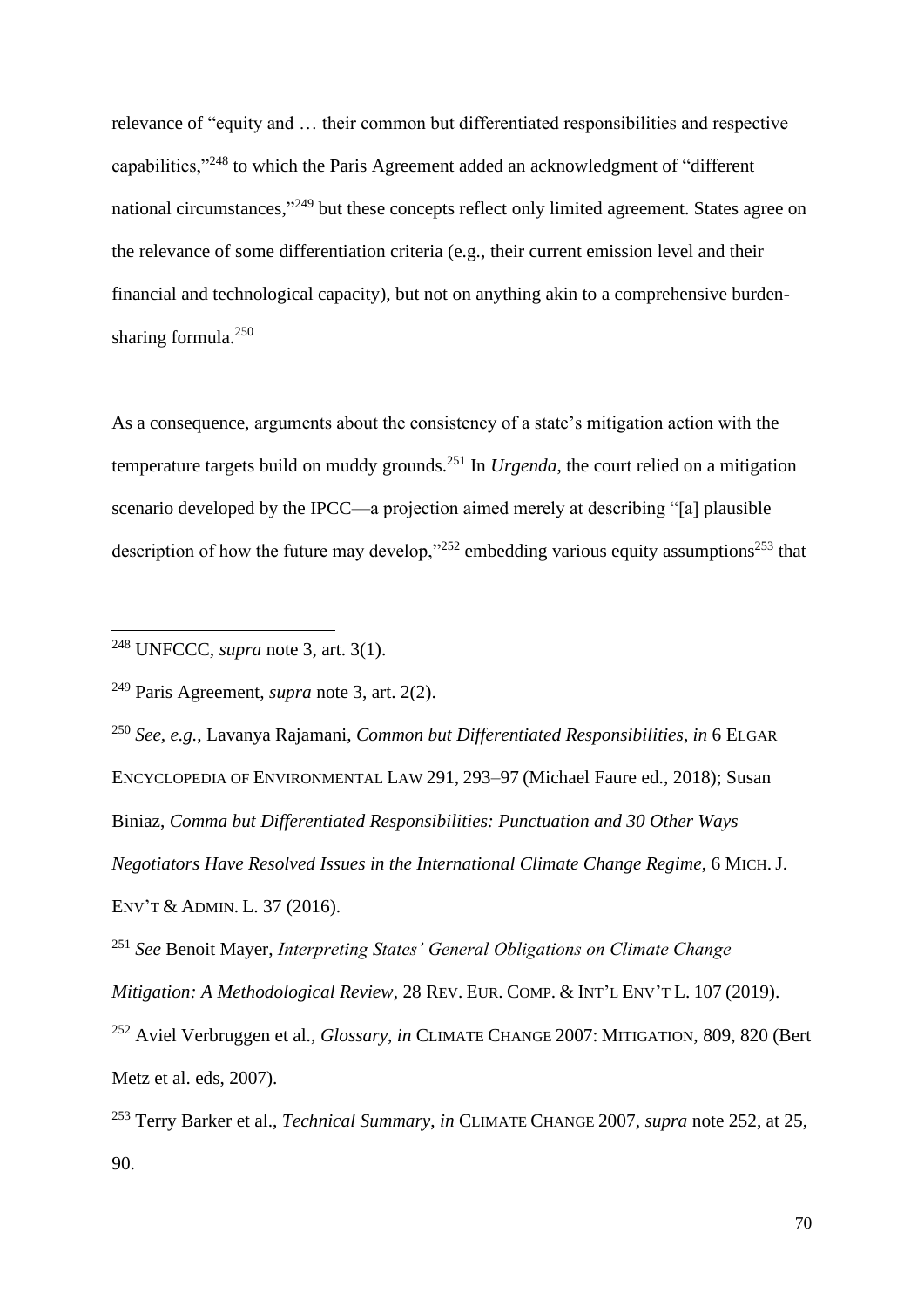the Court neither acknowledged, nor justified. The mitigation scenario suggested that Annex I parties as a whole would likely achieve 25 to 40 percent emission reduction by 2020, compared with 1990, if they were to follow the least-cost way to achieve a 66 percent chance of holding global warming below  $2^{\circ}$ C.<sup>254</sup> This scenario was not "scientifically proven" (as the District Court asserted)<sup>255</sup>—scientists had clearly recognized that "a considerable range of 2020 ... emissions can be consistent with specific long-term goals";  $^{256}$  nor could it be read as a policy recommendation, something the IPCC cannot make.<sup>257</sup> At any rate, states' acceptance that mitigation obligations need to reflect national circumstances should have precluded the Court from assuming that, "*in principle*, the target [applicable to Annex I parties as a whole] also applies to the individual states within the group."<sup>258</sup>

These various difficulties have the same origin: the fact that states have not designed the temperature targets as a benchmark against which national mitigation action could be assessed. If such had been states' intent, they would have been particularly ill-advised to adopt two temperature targets (rather than, for instance, a global emission budget) and no

<sup>254</sup> Gupta et al., *Policies, Instruments and Co-Operative Arrangements*, *in* CLIMATE CHANGE 2007, *supra* note [252,](#page-69-0) at 745, 776. *See also Urgenda III*, *supra* note [16,](#page-4-0) §7.1.

<sup>255</sup> *Urgenda I*, *supra* note [14,](#page-3-1) §4.85.

<sup>256</sup> Clarke, *supra* note [99,](#page-30-0) at 433.

<sup>&</sup>lt;sup>257</sup> See Principles Governing IPCC Work, para. 2 (1998, last amended 2013) (stating that the IPCC "should be neutral with respect to policy").

<sup>258</sup> *Urgenda III*, *supra* note [16,](#page-4-0) §7.3.2 (emphasis added). *See also* Kyoto Protocol, *supra* note

[<sup>11,</sup>](#page-2-0) annex B; Parliament and Council Regulation 2018/842, annex I, 2018 O.J. (L 156) 26

<sup>(</sup>EU) (reflecting significant differentiation among Annex I parties).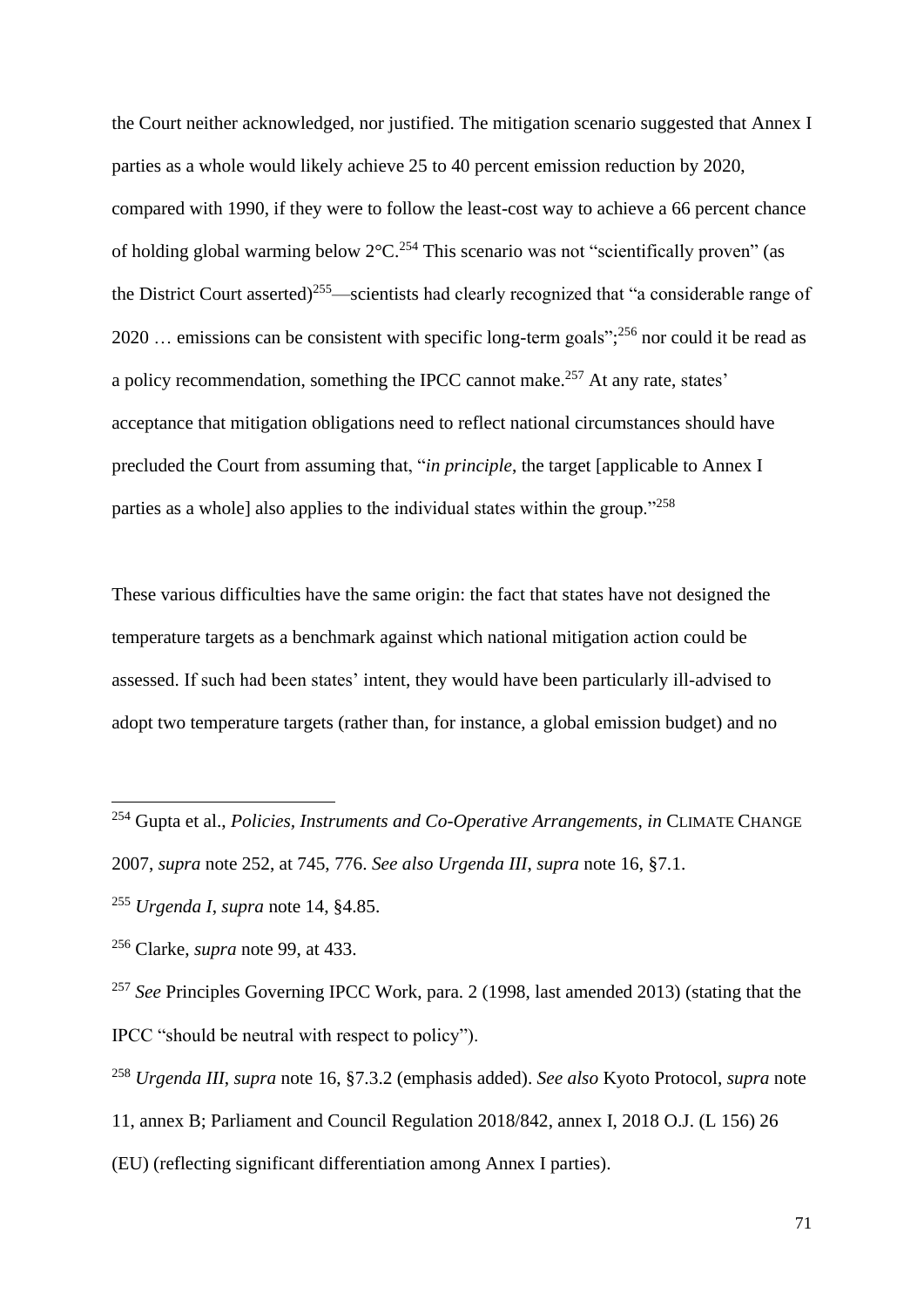burden-sharing formula, or to require each of them to devise its own NDC. No climate treaty requires states to commit to, or implement, mitigation action consistent with the temperature targets; the Paris Agreement and various COP decisions that refer to the temperature targets all present these collective objectives as, precisely, objectives, not obligations.<sup>259</sup>

Could an obligation to act consistently with the temperature targets have nonetheless arisen under customary international law? An affirmative response would have to rely excessively on a descending approach, as it would lack support in state practice. While endorsing the temperature targets, states have not generally acted consistently with this objective. The aggregate mitigation outcome expected from the achievement of NDCs and other mitigation pledges falls short of the mitigation pathways most likely to achieve either temperature  $target^{260}$ —a gap that states have acknowledged repeatedly and with great concern, but without finding a way to bridge it. $^{261}$ 

<sup>259</sup> *See Friends of the Earth*, *supra* note [36,](#page-9-1) para. 71 (noting that "the Paris Agreement did not impose an obligation on any state to adopt a binding domestic target to ensure that those objectives were met"); Mayer, *Temperature Targets*, *supra* note [247,](#page-68-0) at 12–13. On the difference between a treaty objective and an obligation, *see* VCLT, *supra* note [33,](#page-8-1) art. 31(1); *Oil Platforms (Iran v. U.S.)*, Preliminary Objections, 1996 ICJ Rep. 803, para. 31. <sup>260</sup> *See* UNFCCC Secretariat, Revised synthesis report, FCCC/PA/CMA/2021/8/Rev.1 (Oct. 25, 2021); UNFCCC Executive Secretary, *supra* note [103;](#page-30-2) UN ENVIRONMENT, EMISSIONS GAP REPORT, *supra* note [103,](#page-30-2) at xxiii; UN Environment, Addendum to the Emissions Gap Report 2021 (Nov. 4, 2021) https://perma.cc/C276-SCC8.

<sup>261</sup> Dec. 1/CP.17, *supra* note [223,](#page-62-0) pmbl. para. 3; Dec. 1/CP.18, FCCC/CP2012/8/Add.1 (Feb. 28, 2013) 2nd recital before para. 4, 3rd recital before para. 14; Dec. 2/CP.18, *supra* note [223,](#page-62-0)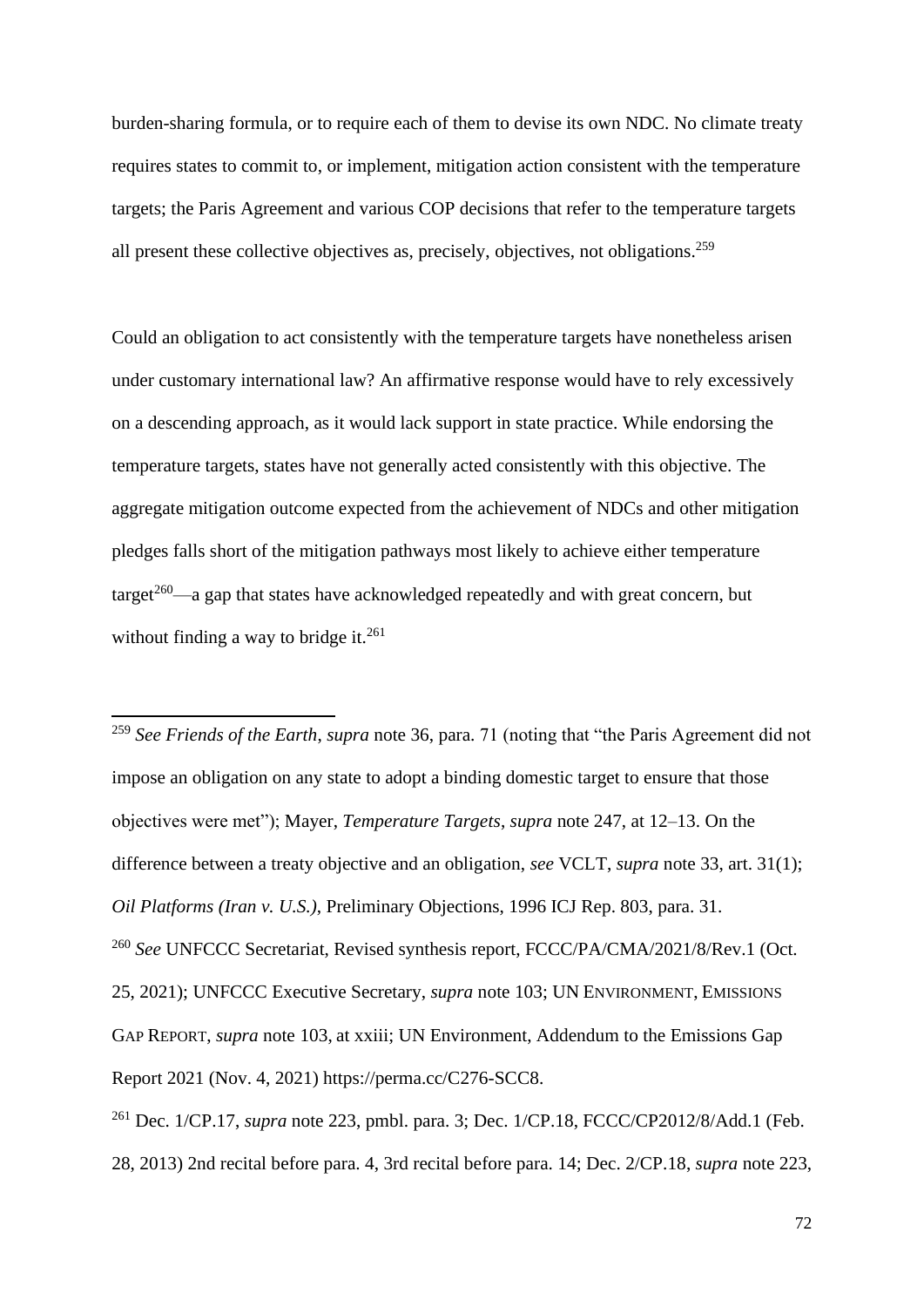A similar gap can be observed in relation to some of the purported implications of the temperature targets. The Courts in *Urgenda* suggested that states had accepted the 25-percent emission-reduction target by 2020 as an objective for Annex I Parties.<sup>262</sup> Yet, the few, vague, and often indirect allusions to this target that were inserted in decisions of the Parties to the UNFCCC and to the Kyoto Protocol from 2007 to  $2012^{263}$  were never accompanied by consistent state practice.<sup>264</sup> This target had entirely fallen into obsolescence by the time the

pmbl. para. 4; Dec. 1/CP.20, FCCC/CP/2014/10/Add.1 (Feb. 2, 2015) pmbl. para. 7; Dec. 1/CP.21, *supra* note [223,](#page-62-0) pmbl. para. 10, para. 17; Dec. 1/CP.25, FCCC/CP/2019/13/Add.1 (Mar. 16, 2020) para. 8; Dec. 1/CMA.2, FCCC/PA/CMA/2019/6/Add.1 (Mar. 16, 2020) para. 5; Dec. -/CP.26, *supra* note [96,](#page-29-0) para. 4; Dec. -/CMA.3, Glasgow Climate Pact, para. 25 (Advance unedited version, Nov. 14, 2021).

<sup>262</sup> *See, e.g.*, *Urgenda III*, *supra* note [16,](#page-4-0) para. 7.2.11 (suggesting "a high degree of international consensus").

<sup>263</sup> *See* Dec. 1/CP.13, FCCC/CP/2007/6/Add.1 (Mar. 15, 2008) pmbl. para. 5 n. 1; Dec.

1/CMP.6, FCCC/KP/CMP/2010/12/Add.1 (Mar. 15, 2011) pmbl. para. 6, para. 4; Dec.

1/CMP.7, FCCC/KP/CMP/2011/10/Add.1 (Mar. 15, 2012) pmbl. para. 10; Dec. 1/CMP.8, FCCC/KP/CMP/2012/13/Add.1 (Feb. 28, 2013) para. 7 ("decid[ing]" that each party would revisit its commitment by 2014 in line with this target).

<sup>264</sup> *See* Dec. 1/CP.17, *supra* note [223,](#page-62-0) pmbl. para. 3 (noting the inconsistency of states' pledges and commitments with this target).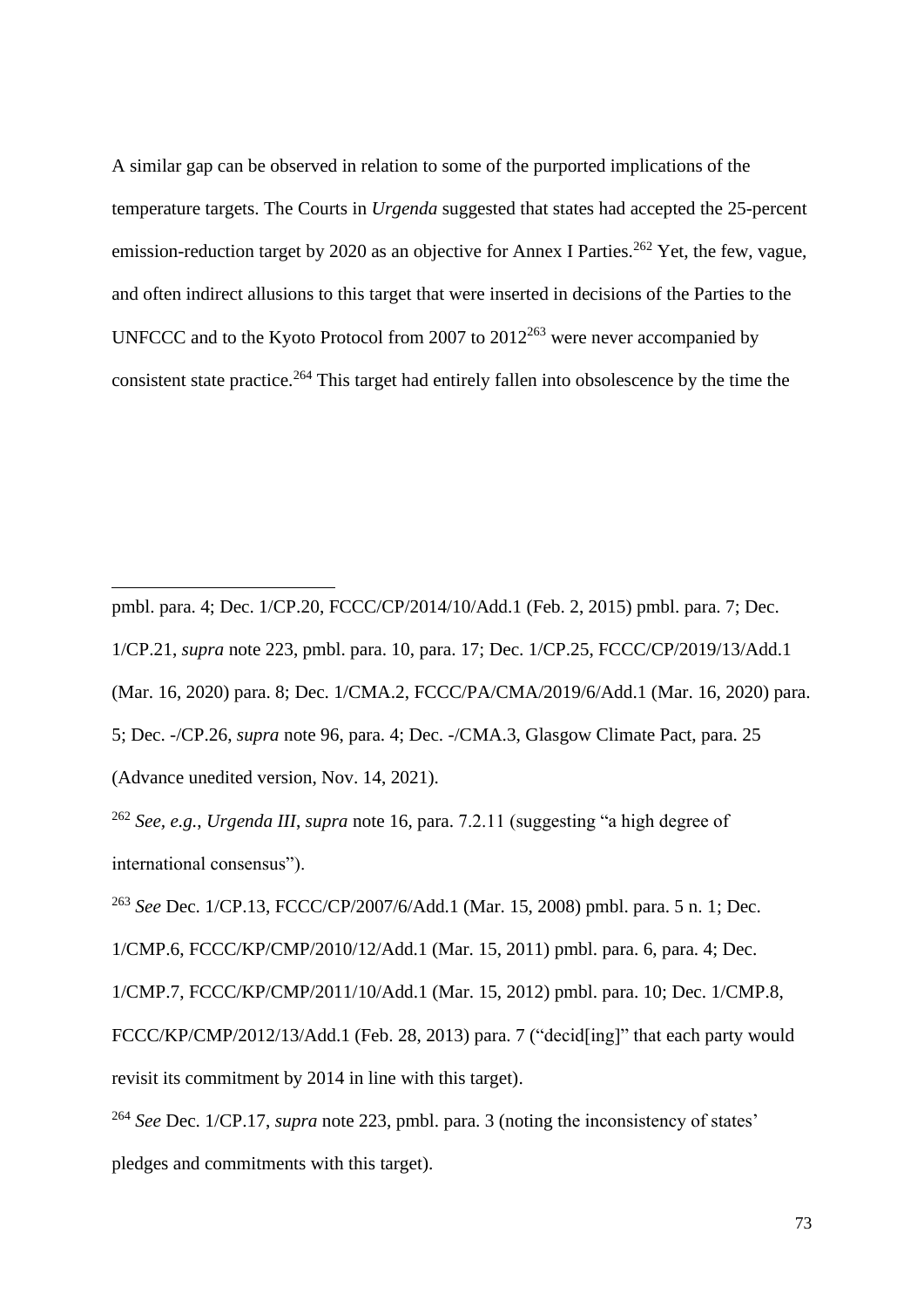District Court decided the case in 2015.<sup>265</sup> In a similar pattern, COP26 introduced the goal of "reducing global carbon dioxide emissions 45 per cent by 2030 relative to the 2010 levels," while also recognizing that this goal would require "accelerated action."<sup>266</sup>

The *Urgenda* method was repeatedly invoked in support of legal challenges to national mitigation action, but this actually underlines its shortcoming: a standard cannot really be viewed as "customary" if most states fall short of it. The paradox is perhaps best illustrated by the claims in *Duarte Agostinho*, a case pending before the European Court of Human Rights, where individual applicants contend that all thirty-three high-income member states of the Council of Europe are failing to take sufficient mitigation action to comply with their obligation to protect human rights.<sup>267</sup> Inasmuch as the applicants rely on customary law,<sup>268</sup>

<sup>265</sup> No party revisited its commitments by 2014 as "decided" by dec. 1/CMP.8. *See* Report on the high-level ministerial round table on increased ambition of Kyoto Protocol commitments, para. 46, FCCC/KP/CMP/2014/3 (Sep. 3, 2014).

<sup>266</sup> Dec. -/CP.26, *supra* note [96,](#page-29-0) paras. 17–18 (Advance unedited version, Nov. 14, 2021); Dec. -/CMA.3, *supra* note [261,](#page-71-0) paras. 22–23. *See also* references note [103.](#page-30-0) <sup>267</sup> *Duarte Agostinho*, *supra* note [22.](#page-5-0)

<sup>&</sup>lt;sup>268</sup> The application does not directly refer to customary law, but it invokes the obligation of prevention and draw parallels with cases and authorities that were based on this obligation. *See* Application in *Duarte Agostinho* (Sept. 2, 2020) https://perma.cc/8DW2-LTCB, annex paras. 20(vi), 24, 36–38. It is unclear how the applicants could justify an obligation of states to act consistently with the temperature targets, if not through customary law, or else through other references to doctrines (such as subsequent practice the doctrine of common grounds) that would face similar issues. Several third-party interventions invoke customary law. *See*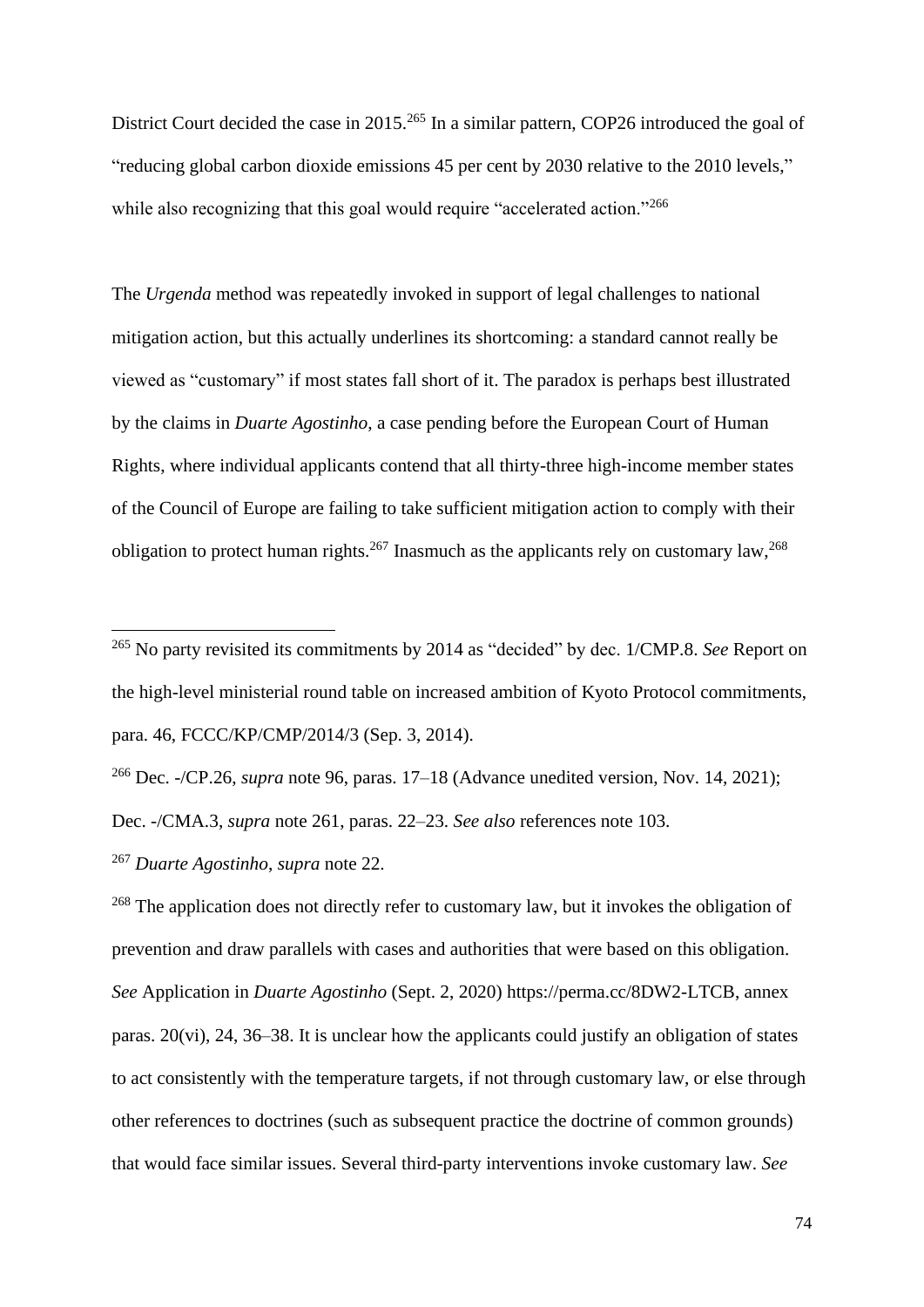their argument is self-defeating: a standard cannot be reflected in the general practice of states—hence, it cannot be customary—if most states are not following it.

It may be that, over time, new commitments will bring states closer to a global mitigation pathway consistent with the temperature targets. A few recent studies already suggest that states' long-term strategies might lead to a 50 percent chance of achieving the  $2^{\circ}$ C target,  $2^{69}$ although these projections rely on improbable assumptions: the full achievement of conditional pledges, a robust carbon-market able to avoid the type of illusory mitigation outcomes that plagued similar mechanisms under the Kyoto Protocol, and the immediate adjustment of NDCs in line with long-term strategies.<sup>270</sup> But even if this evolution was to lead to the emergence of a customary standard of consistency with the temperature targets,

Amicus Curiae briefs by Tempere University (Apr. 29, 2021) https://perma.cc/NMZ5-PD7M, 3; by David R. Boyd and Marco A. Orellana (May 4, 2021) https://perma.cc/2HYV-39TQ paras. 19, 30–32; by Save the Children (May 5, 2021) https://perma.cc/R9G7-9U5X, paras. 23–24.

<sup>269</sup> *See* Malte Meinshausen, Jared Lewis, Zebedee Nicholls & Rebecca Burdon, *1.9°C: New COP 26 Pledges Bring Projected Warming to Below 2°C for the First Time in History*  (Climate Resource Briefing Paper, 3 November 2021) https://perma.cc/8MXR-KEJN; Fatih Birol, *COP26 Climate Pledges Could Help Limit Global Warming to 1.8°C, But Implementing Them Will Be the Key* (International Energy Agency, Nov. 4, 2021).  $270$  Long-term strategies cannot be taken as conclusive evidence of state practice when they

are not even properly reflected in the short- to medium-term plans that states communicated through their NDCs. *See* UN ENVIRONMENT, EMISSIONS GAP REPORT, *supra* note [103,](#page-30-0) at xx– xxiii.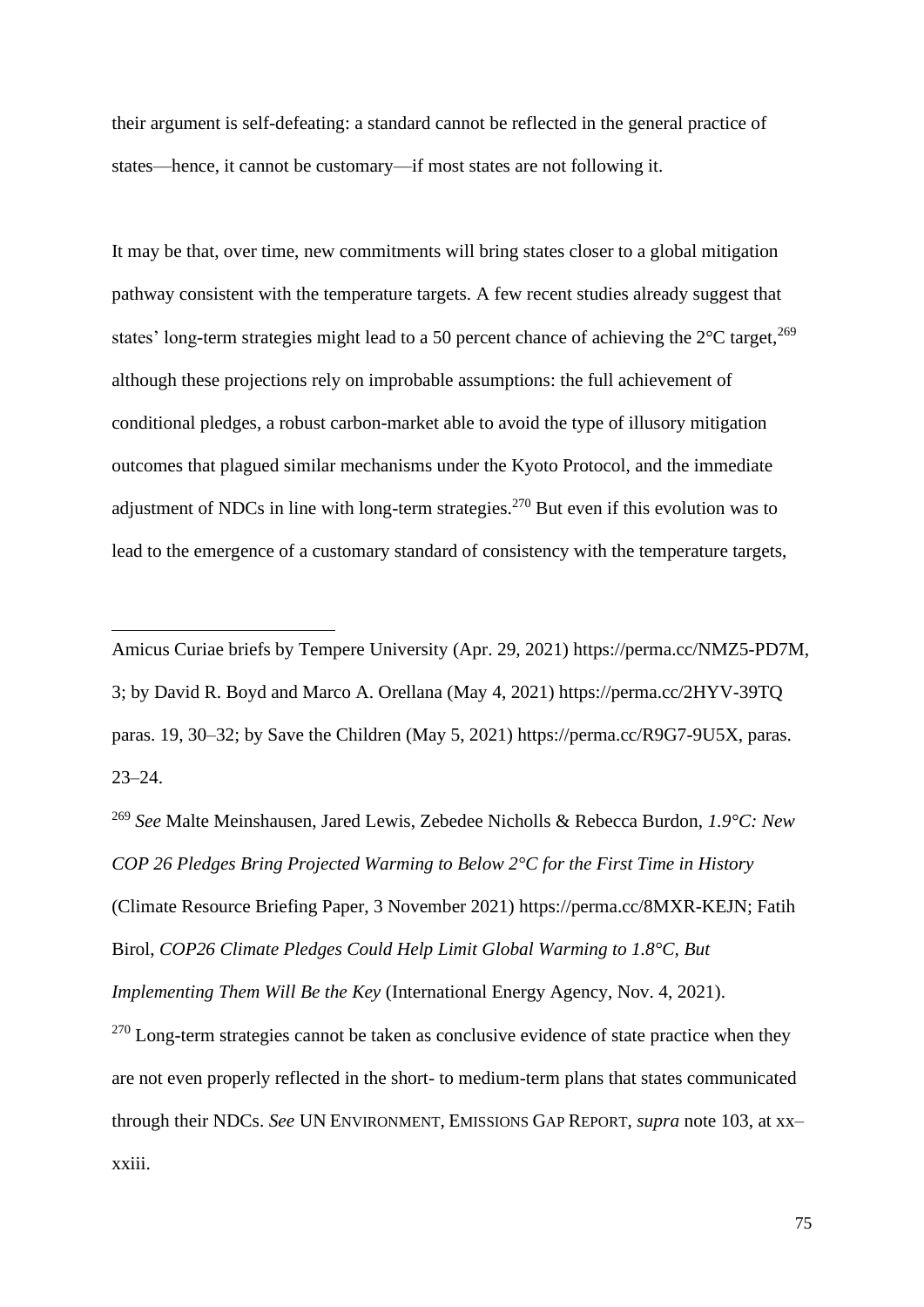this standard would not provide a useful benchmark to determine which states are not taking sufficiently ambitious action. Absent a comprehensive burden-sharing agreement, it is difficult to see how the temperature targets could provide a test to assess a state's compliance with its general mitigation obligation.

## *2. An alternative method: internal consistency*

State practice may not support a standard of consistency with an objective interpretation of the temperature targets as suggested in *Urgenda*, but it does not entirely exclude the relevance of temperature targets to the interpretation of the customary mitigation obligation. States routinely refer to collective objectives, in particular the temperature targets, when reviewing and communicating their mitigation commitments. The Paris Agreement requires its parties to "be informed by the outcomes of the global stocktake" $^{271}$ —a procedure to assess the collective progress towards achieving the temperature targets<sup>272</sup>—when communicating their mitigation action. Each party has also agreed to specify how each new NDC is "fair and ambitious in the light of its national circumstances" and how it "contributes towards achieving" the temperature targets.<sup>273</sup> Beyond the implementation of treaty commitments, national legislations often refer to these targets as an objective that must inform national governments. 274

<span id="page-75-0"></span><sup>271</sup> Paris Agreement, *supra* note [3,](#page-1-0) art. 4(9). *See also id.* art. 14(3).

<sup>272</sup> *Id.* art. 14(1).

<sup>273</sup> Dec. 4/CMA.1, *supra* note [54,](#page-17-0) annex I paras. 6–7.

<sup>274</sup> *See, e.g.*, Parliament and Council Regulation 2021/1119, pmbl. para. 1, art. 1, 2021 O.J. (L

<sup>243) 1 (</sup>EU); Canadian Net-Zero Emissions Accountability Act, S.C. 2021, c. 22, pmbl. para.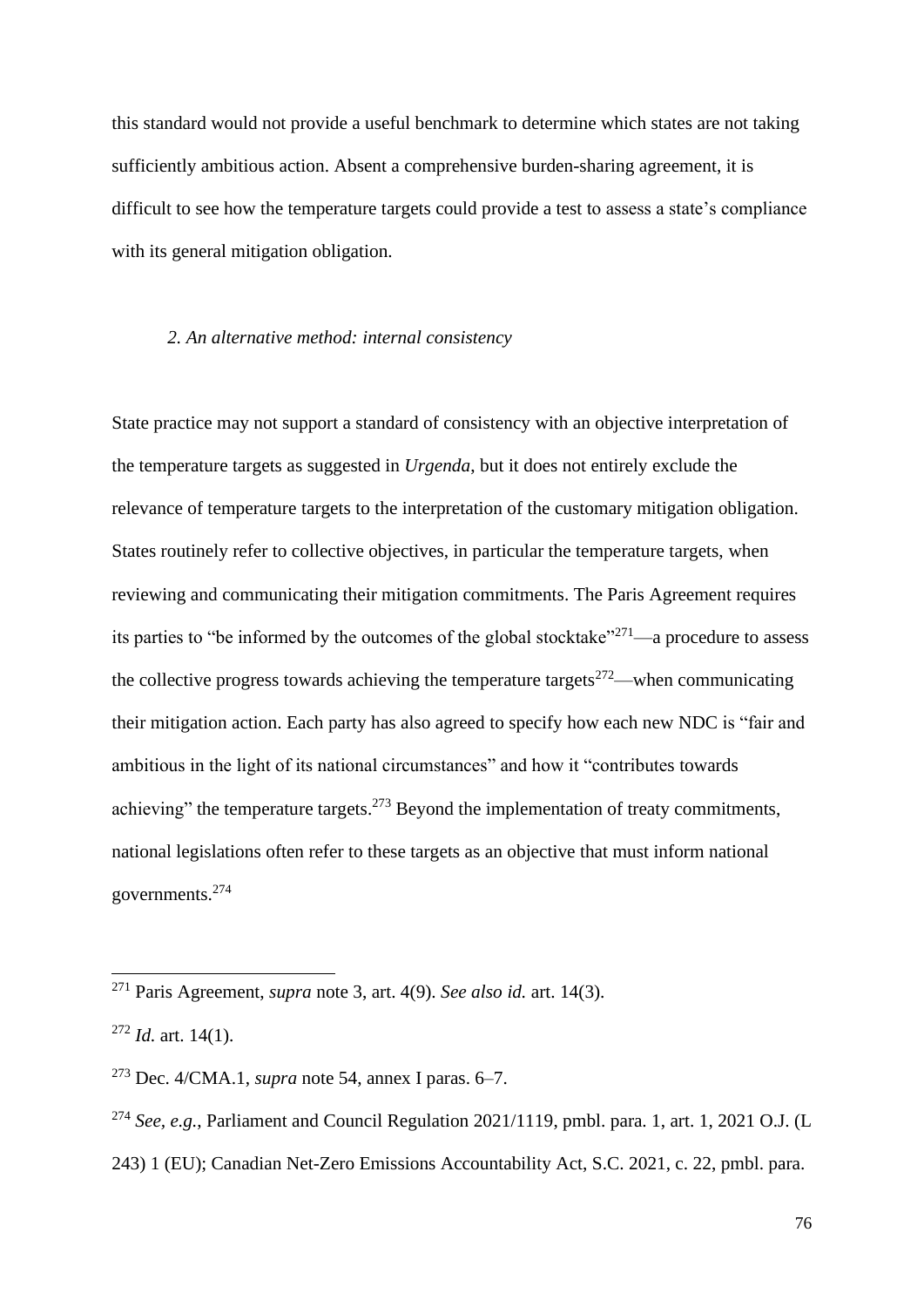Consistently, national courts have generally assumed the existence of at least a procedural requirement for national authorities to take the temperature targets into consideration when devising mitigation action or assessing development projects. The New Zealand High Court, for instance, held that the government should have considered the need to review its national mitigation strategy following the publication of a scientific report shedding new light on the level of mitigation action required to achieve the temperature targets.<sup>275</sup> Germany's Federal Constitutional Court reviewed the national mitigation strategy in light of the assumption that the government had to have a long-term plan to ensure consistency with the temperature targets.<sup>276</sup> And even though the UK Supreme Court was unwilling to hold the government to a "standard of perfection,"<sup>277</sup> it seemed to uphold the Court of Appeal's finding that, in principle, an environmental assessment on the extension of the Heathrow airport should include a discussion of the temperature targets. $278$ 

4; Bundes-Klimaschutzgesetz [Federal Climate Change Act], Dec. 12, 2019, BGBl. I at 2513, last amended by Gesetz, Aug. 18, 2021, BGBI. I at 3905, §1 (Ger.); Lov om klima [Climate Act], No. 965, June 26, 2020, §1(2) (Den.); Loi 2021-1104 du 22 août 2021 portant lutte contre le dérèglement climatique et renforcement de la resilience face à ses effets, 196 JORF 1 (Aug. 24, 2021) tit. 1.

<sup>275</sup> *Thomson*, *supra* note [21,](#page-5-1) para. 94.

<sup>276</sup> *Neubauer*, *supra* note [20,](#page-5-2) para. 215.

<sup>277</sup> *Friends of the Earth*, *supra* note [36,](#page-9-0) para. 143.

<sup>278</sup> *Id.* para. 141. *See also* Plan B. Earth v. Secretary of State for Transport, [2020] EWCA Civ 214, para. 216 and passim (Eng.); Parliament and Council Directive 2001/42, art. 5(1) and annex I, para. (e), 2001 O.J. (L 197) 30 (EC).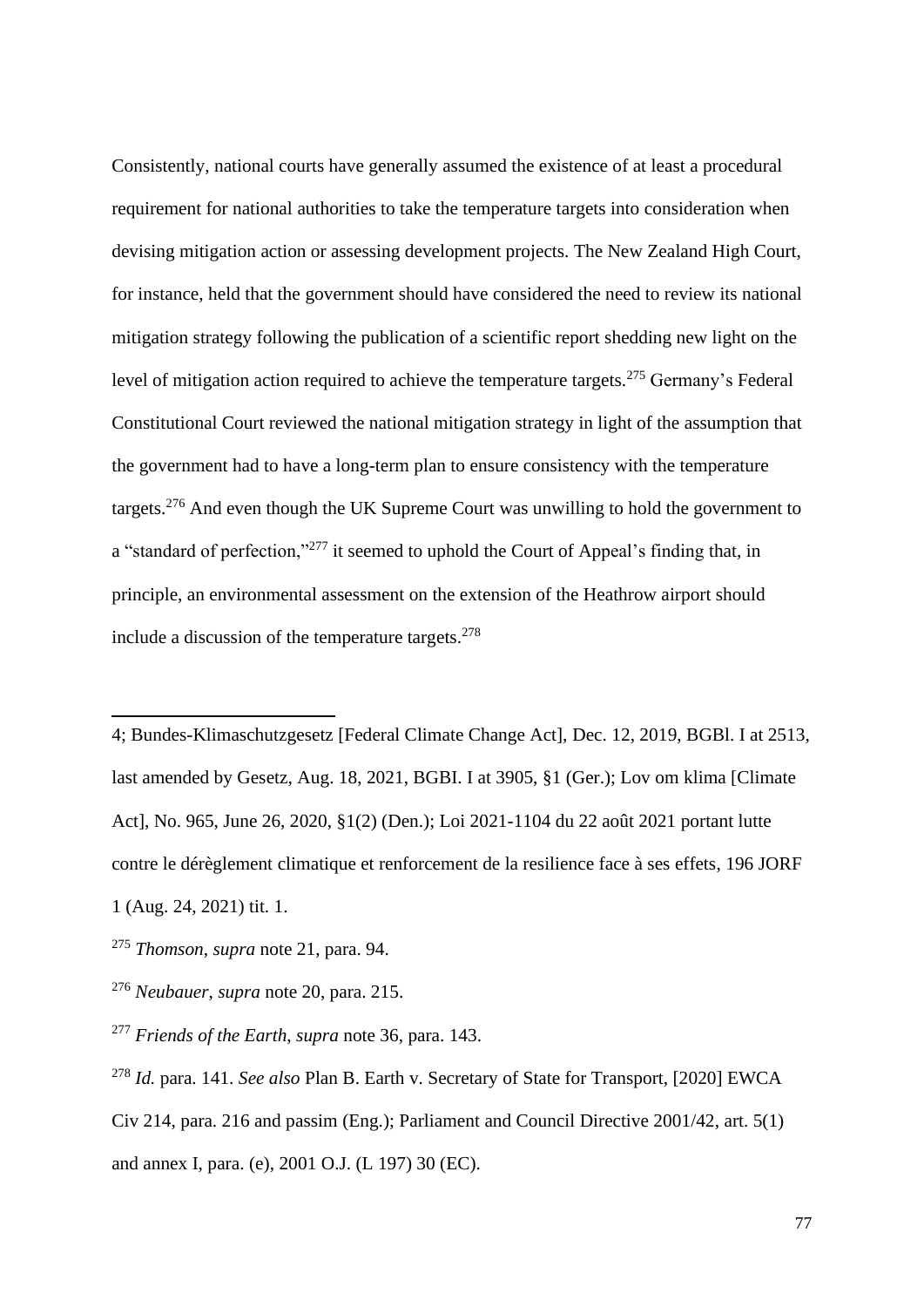These observations suggest that, while states do not generally do enough to achieve the temperature targets, they keep trying. In other words, the ambition gap does not result from states' indifference to the temperature targets, but from differences in their interpretations of these targets, in particular with regard to the burden-sharing arrangements pertaining to the global efforts implied by these targets. Several scientific studies suggest that most NDCs are consistent with at least one of a few plausible interpretations of these targets, informed by different approaches to differentiation.<sup>279</sup>

Thus, both ascending and descending reasoning could support the theory that states must follow consistently, over time, a reasonable interpretation of the temperature targets. Admittedly, this is not a particularly demanding obligation: selecting the least demanding interpretation of these targets and the most accommodating burden-sharing criteria allows states to comply with this obligation with limited efforts. Over time, however, this requirement of consistency can act like a noose around the neck of GHG-intensive economies. States are not entirely precluded from altering their interpretation of what constitutes their "fair share" in global efforts consistent with the temperature targets, but their freedom to do so is constrained. On the one hand, treaty provisions require successive NDCs

<sup>279</sup> *See* Yann Robiou du Pont et al., *Equitable Mitigation to Achieve the Paris Agreement Goals*, 7 NATURE CLIMATE CHANGE 38 (2017); Yann Robiou du Pont & Malte Meinshausen, *Warming Assessment of the Bottom-up Paris Agreement Emissions Pledges*, 9 NATURE COMMC'N 4810 (2018); Xunzhang Pan et al., *Exploring Fair and Ambitious Mitigation Contributions under the Paris Agreement Goals*, 74 ENV'T SCI. & POL'Y 49 (2017).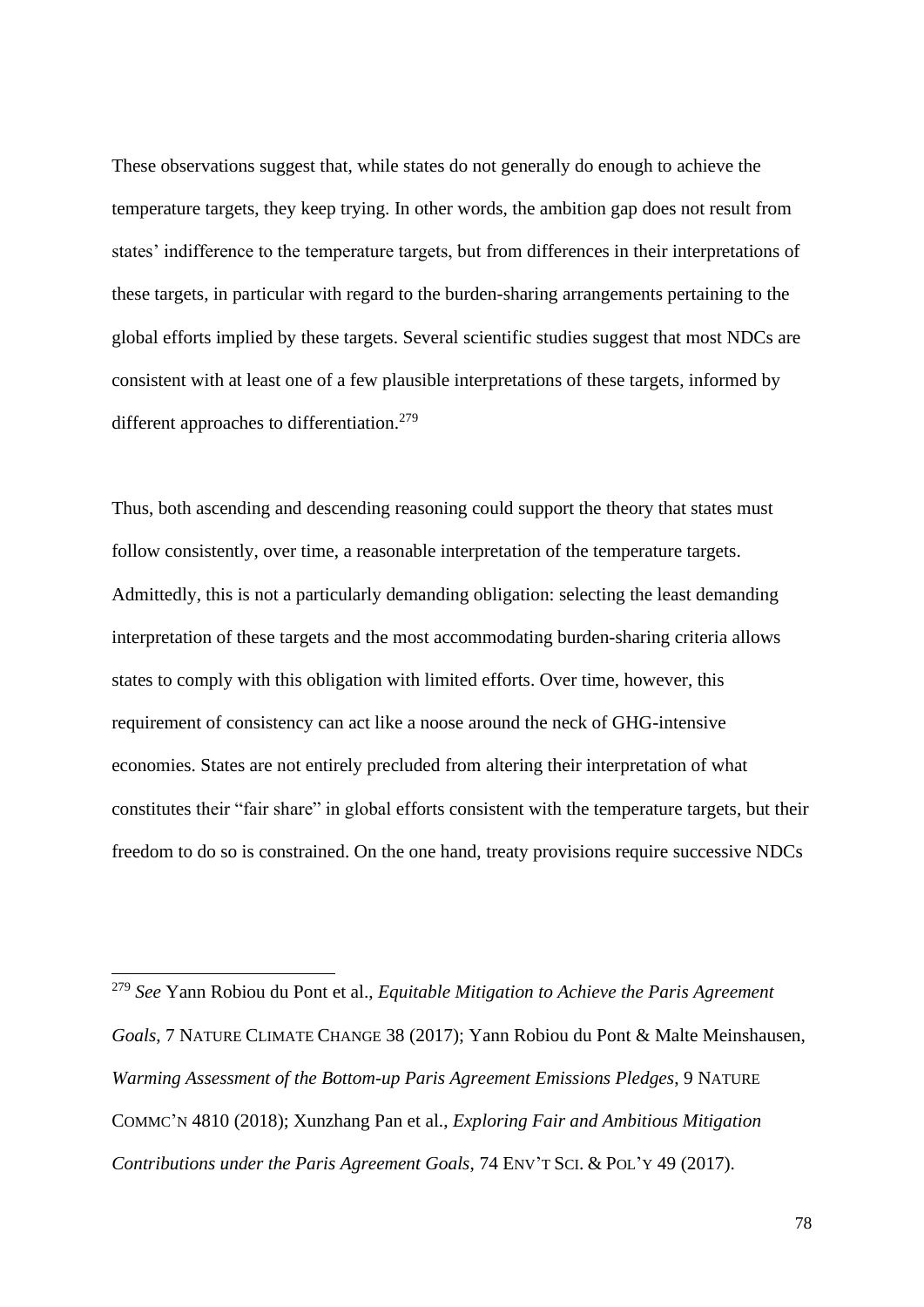to "represent a progression,"<sup>280</sup> and so do many national laws.<sup>281</sup> On the other hand, the international law doctrines on good faith, estoppel, or abuse of rights, would arguably preclude a state from adjusting the interpretation of its mitigation obligation for purely selfserving purposes.  $^{282}$ 

## *B. Identifying Appropriate Measures*

<sup>280</sup> Paris Agreement, *supra* note [3,](#page-1-0) art. 4(3). *See also id.* arts. 3, 4(11).

<sup>281</sup> *See, e.g.*, Bundes-Klimaschutzgesetz, *supra* note [274,](#page-75-0) §3(3); Canadian Net-Zero Emissions Accountability Act, *supra* note [274,](#page-75-0) s. 3; Ley 7/2021, de 20 de mayo, de cambio climático y transición energética [Law 7/2021 on Climate Change and Energy Transition] art. 2(1), 121 B.O.E. 62009 (May 21, 2021) (Spain). *See also* Do-Hyun Kim v. S. Korea (Constitutional Court of South Korea, pending) 2020 Heonma 389 <https://perma.cc/Y57D-5P45>, regarding a downward adjustment of national mitigation action. <sup>282</sup> *See, e.g.*, Temple of Preah Vihear (Cambodia v. Thai.), 1962 ICJ Rep. 39 (Separate Opinion of Alfaro, V.P.); Jurisdiction of the European Commission of the Danube, Advisory Opinion, 1927 PCIJ ser. B no. 14, at 23; Legal Status of Eastern Greenland (Den. v. Nor.), 1933 PCIJ ser. A/B no. 53, at 68–69; Arbitral Award made by the King of Spain on 23 December 1906 (Hond. v. Nicar.), 1960 ICJ Rep. 19, at 213; Frontier (Argentine/Chile), 16 RIAA 109, 164 (1966); Delimitation of the Border (Eritrea/Ethiopia), 25 RIAA 83, para. 3.9 (2002); Robert Kolb, *LA BONNE FOI EN DROIT INTERNATIONAL PUBLIC: CONTRIBUTION À L'ÉTUDE DES PRINCIPES GÉNÉRAUX DE DROIT* 357–358 (2000).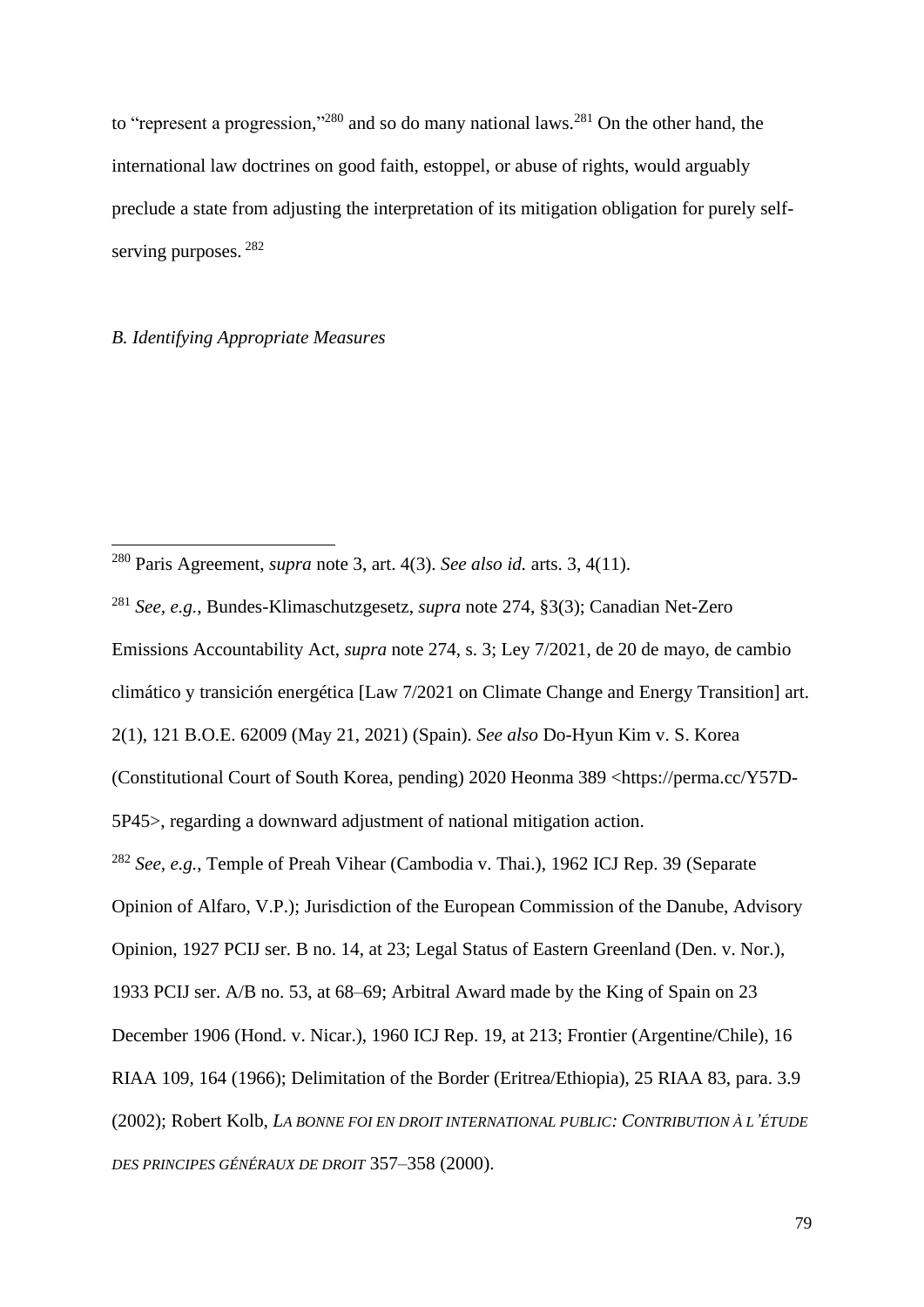As an obligation of conduct, the customary obligation on climate change mitigation requires states to take appropriate measures.<sup>283</sup> Some measures could be necessary: the failure of a state to adopt such measures would demonstrate ipso facto that the state is in breach of its customary mitigation obligation. Many other appropriate measures are not strictly necessary, but a state is largely expected to take them as part of its good faith effort to mitigate climate change. A pattern of unjustified failures to take such appropriate measures would constitute a set of indicia justifying a presumption that the state is not exercising due diligence. In practical terms, this would at least shift the onus of proof on the state to demonstrate that it is complying with its general mitigation obligation. Either way, the identification of necessary or other appropriate measures permits judicial applications of the customary mitigation obligation without relying on a quantitative assessment of a state's overall level of mitigation action.

The following combines descending and ascending reasoning to identify five measures that appear to be, and to be accepted as, necessary or appropriate components of a state's requisite mitigation action. While some of these measures are partially reflected in express treaty commitments or constitute separate customary norms, understanding a state's failure to implement these measures as also evidence of a breach of its general customary obligation on climate change mitigation could carry different implications, for instance with regard to conditions of jurisdiction and admissibility, or for what concerns the content of remedial

<sup>283</sup> *See* notes [173](#page-49-0)[–179](#page-50-0) and corresponding text.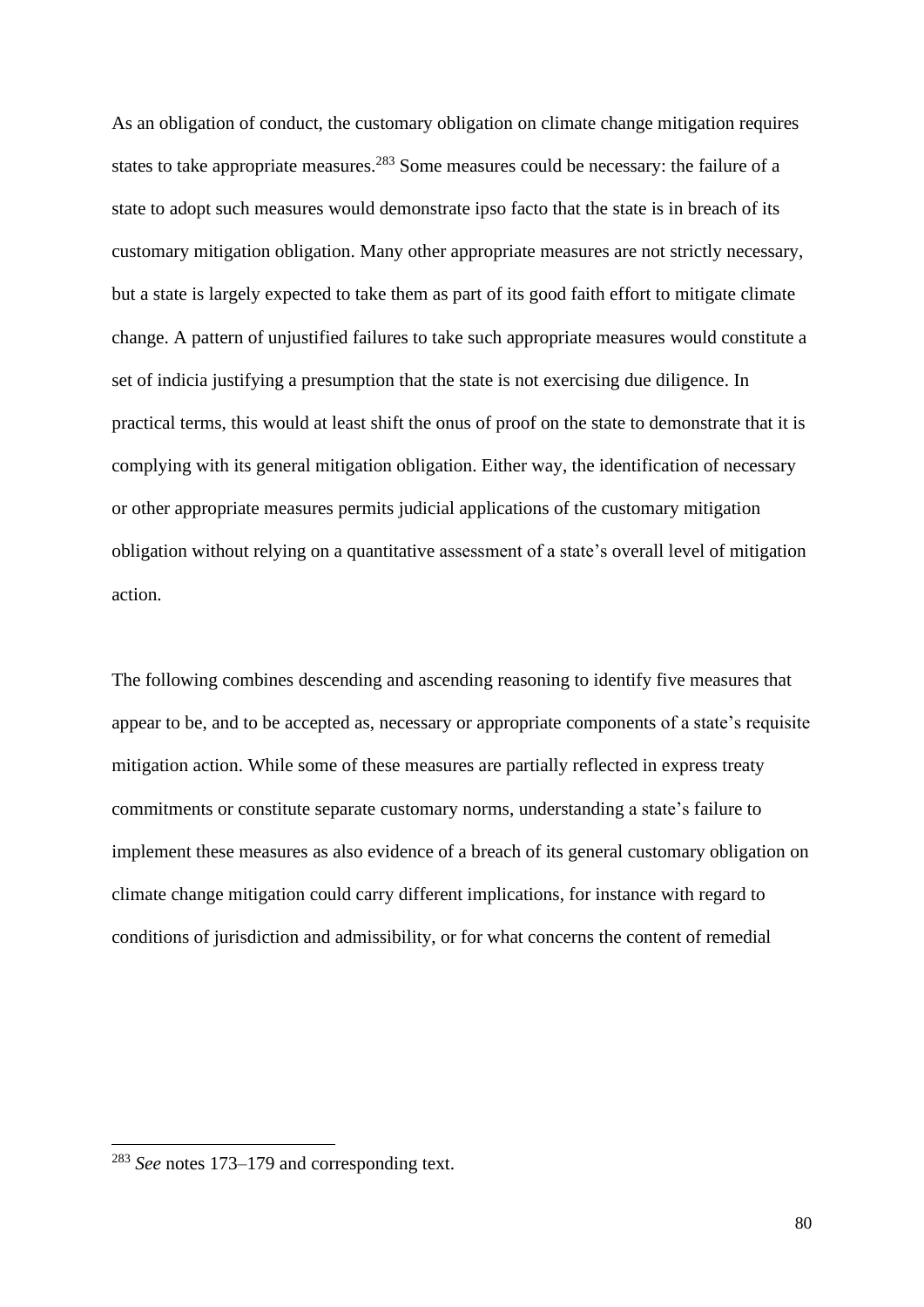obligations.<sup>284</sup> The aim of the following is not to provide a comprehensive survey of the necessary and appropriate measures related to climate change mitigation, or even a comprehensive discussion of any examples, but merely to outline and illustrate a methodological strategy that could permit various context-specific applications of the customary mitigation obligation.

Beside the identification of appropriate measures, the main difficulty with this methodological strategy is to assess whether a set of indicia is sufficient to conclude that a state has not complied with its customary mitigation obligation. In principle, a judge should seek to assess whether the set of indicia reflects a level of care that falls short of what most states are following under similar circumstances. There is no denial that, in practice, this involves a significant level of judicial appreciation, though perhaps not as wide-ranging as in a judicial assessment of a state's requisite level of mitigation action.

# *1. Negotiation in good faith*

States have long recognized climate change as a "common concern"<sup>285</sup> and acknowledged that "the global nature of climate change calls for the widest possible cooperation by all countries."<sup>286</sup> A logical implication is that states should negotiate in good faith ways to

<sup>&</sup>lt;sup>284</sup> Material injury may more easily be attributed to the breach of a substantive obligation to mitigate climate change than to a specific treaty commitment of a procedural nature. *See Pulp Mills*, *supra* note [32,](#page-8-0) para. 275–276; *Certain Activities* (Merits), para. 226.

<sup>285</sup> *See* references *supra* note [96.](#page-29-0)

<sup>286</sup> *See* references *supra* note [223.](#page-62-0)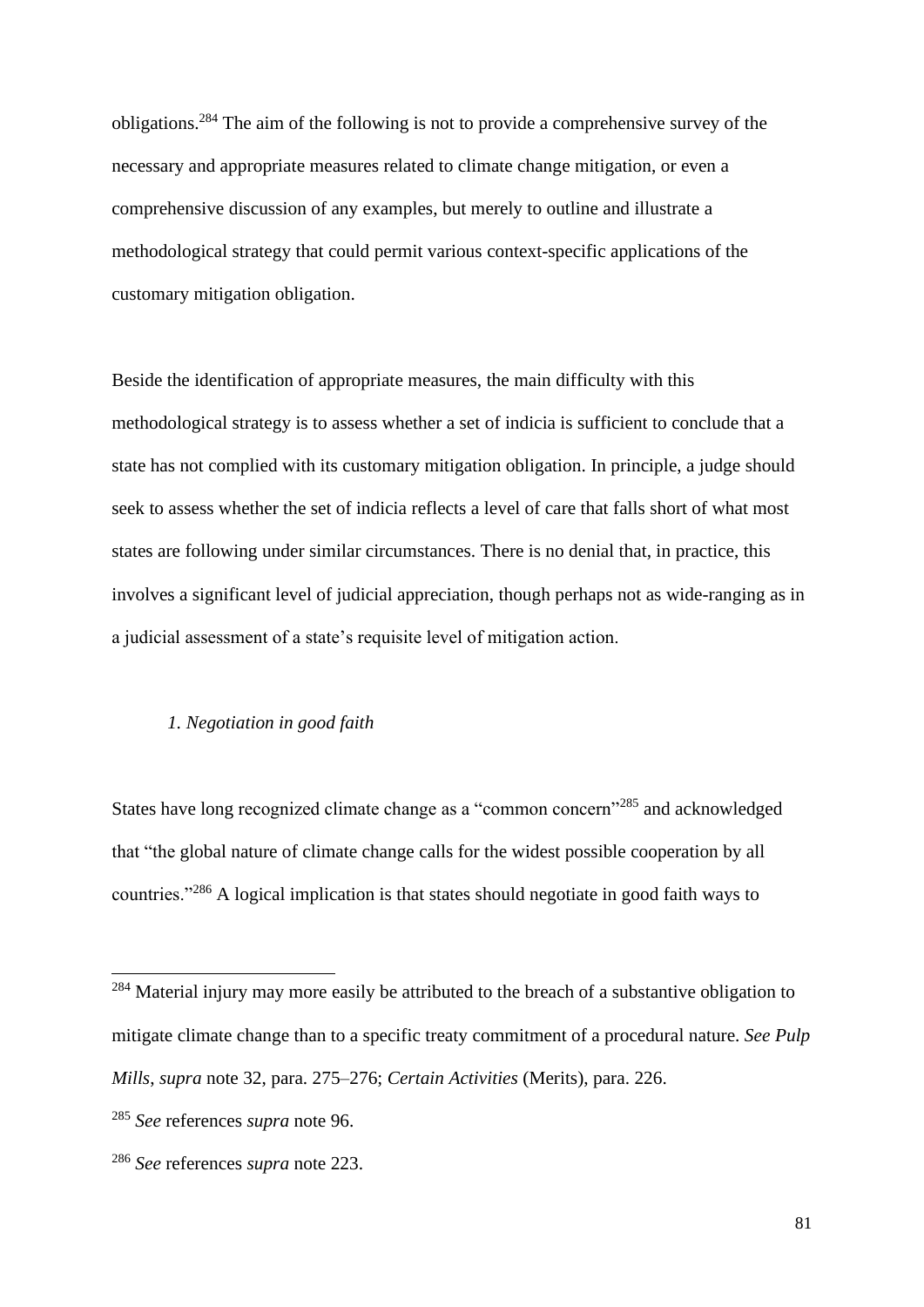address climate change. A parallel can be drawn with the management of shared resources, the delimitation of maritime areas, or activities liable to causing widespread environmental issues, with regard to which international courts, having identified the need for cooperation, inferred an obligation for the states concerned "to enter into negotiations with a view to arriving at an agreement,"<sup>287</sup> "to undertake negotiations in good faith for the equitable solution of their differences,"<sup>288</sup> and, more substantially, to conduct themselves so "that the negotiations are meaningful, which will not be the case when [a state] insists upon its own position without contemplating any modification of it."<sup>289</sup>

<span id="page-81-0"></span>A breach of the duty to negotiate could be found when a state displays "no genuine attempt to negotiate,"<sup>290</sup> for instance by neglecting (for unjustifiable reasons) to send adequate representations to multilateral climate negotiations. Evan Criddle and Evan Fox-Decent suggested that a breach of customary law could be established "if a state arbitrarily breaks off or delays negotiations, declines to follow established procedures for negotiation, or refuses to

<sup>287</sup> *North Sea Continental Shelf*, *supra* note [114,](#page-33-0) para. 85(a).

<sup>288</sup> Fisheries Jurisdiction (U.K. v. Ice.), Merits, 1974 ICJ Rep. 3, para. 79(3). *See also* Lac Lanoux (Spain v. Fr.), (1957) 12 RIAA 281, para. 11; *Nuclear Weapons*, *supra* note [57,](#page-18-0) para. 105(2)(F); *Pulp Mills*, *supra* note [32,](#page-8-0) para. 115; *Certain Activities* (Merits), para. 104; G.A. Res. 53/101, para. 2(e)–(f) (Dec. 8, 1998); ILC, Prevention, *supra* note [148,](#page-43-0) art. 9. <sup>289</sup> *North Sea Continental Shelf*, *supra* note [114,](#page-33-0) para. 85(a). *See also* Railway Traffic between Lithuania and Poland, Advisory Opinion, 1931 PCIJ ser. A/B no. 42, at 116.; *Pulp Mills*, *supra* note [32,](#page-8-0) para. 146.

<sup>290</sup> Application of the International Convention on the Elimination of All Forms of Racial Discrimination (Geor. v. Russ.), 2011 ICJ Rep. 70, para. 159.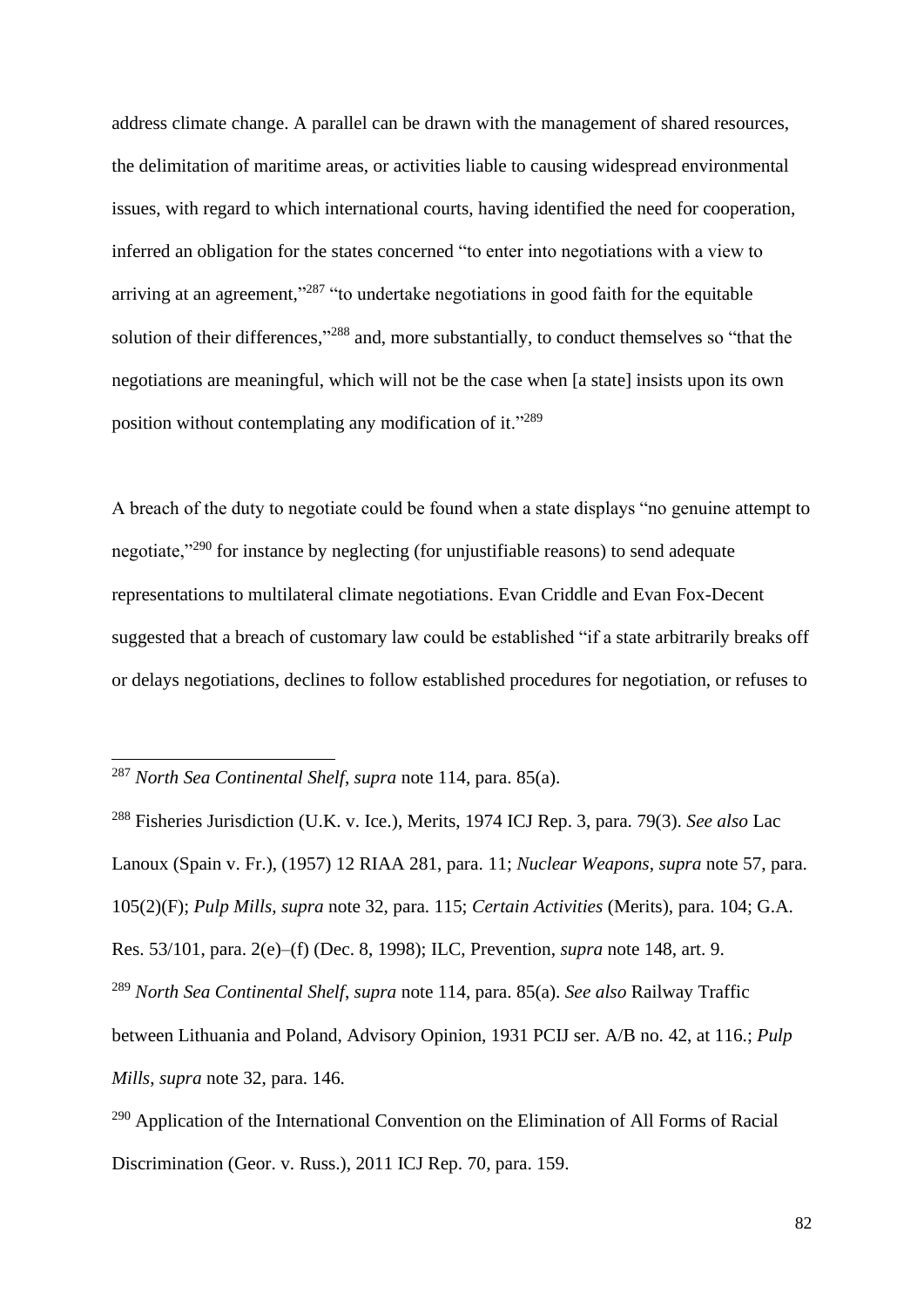consider counter-proposals or relevant equitable considerations."<sup>291</sup> Three decades of intense international negotiations provide plenty of empirical evidence to confirm the existence and determine the content of this duty in relation to climate change mitigation. States have protested, for instance, when one of them was seeking to obstruct international climate negotiations,<sup>292</sup> to withdraw entirely from multilateral engagement,<sup>293</sup> or otherwise to "free ride" on the efforts of other states.<sup>294</sup>

# *2. Monitoring and reporting*

Understanding the causes of climate change is a prerequisite to designing effective response strategies. Thus, the customary mitigation obligation implies that states should cooperate by monitoring emissions and sinks within its own territory and sharing information with others. Climate treaties impose multiple detailed rules on this matter.<sup>295</sup> A state would presumably

<sup>291</sup> Criddle & Fox-Decent, *supra* note [129,](#page-36-0) at 309. *See also Lac Lanoux*, *supra* note [288,](#page-81-0) para.

<sup>11;</sup> Application of the Interim Accord of 13 September 1995 (Maced. v. Greece), 2011 ICJ Rep. 644, paras. 132–138.

<sup>292</sup> *See* Joanna Depledge, *Striving for No: Saudi Arabia in the Climate Change Regime*, 8 GLOB. ENV'T POL. 9 (2008).

<sup>293</sup> *See* Criddle & Fox-Decent, *supra* note [129,](#page-36-0) at 277.

<sup>294</sup> *See generally* Thomas W. Merrill, *Golden Rules for Transboundary Pollution*, 46 DUKE L. J. 931, 936 (1996).

<sup>295</sup> *See* UNFCCC, *supra* note [3,](#page-1-0) arts. 4(1)(a), 12(1); Paris Agreement, *supra* note [3,](#page-1-0) art. 13(7). *See generally* Benoit Mayer, *Transparency Under the Paris Rulebook: Is the Transparency Framework Truly Enhanced?*, 9 CLIMATE L. 40 (2019).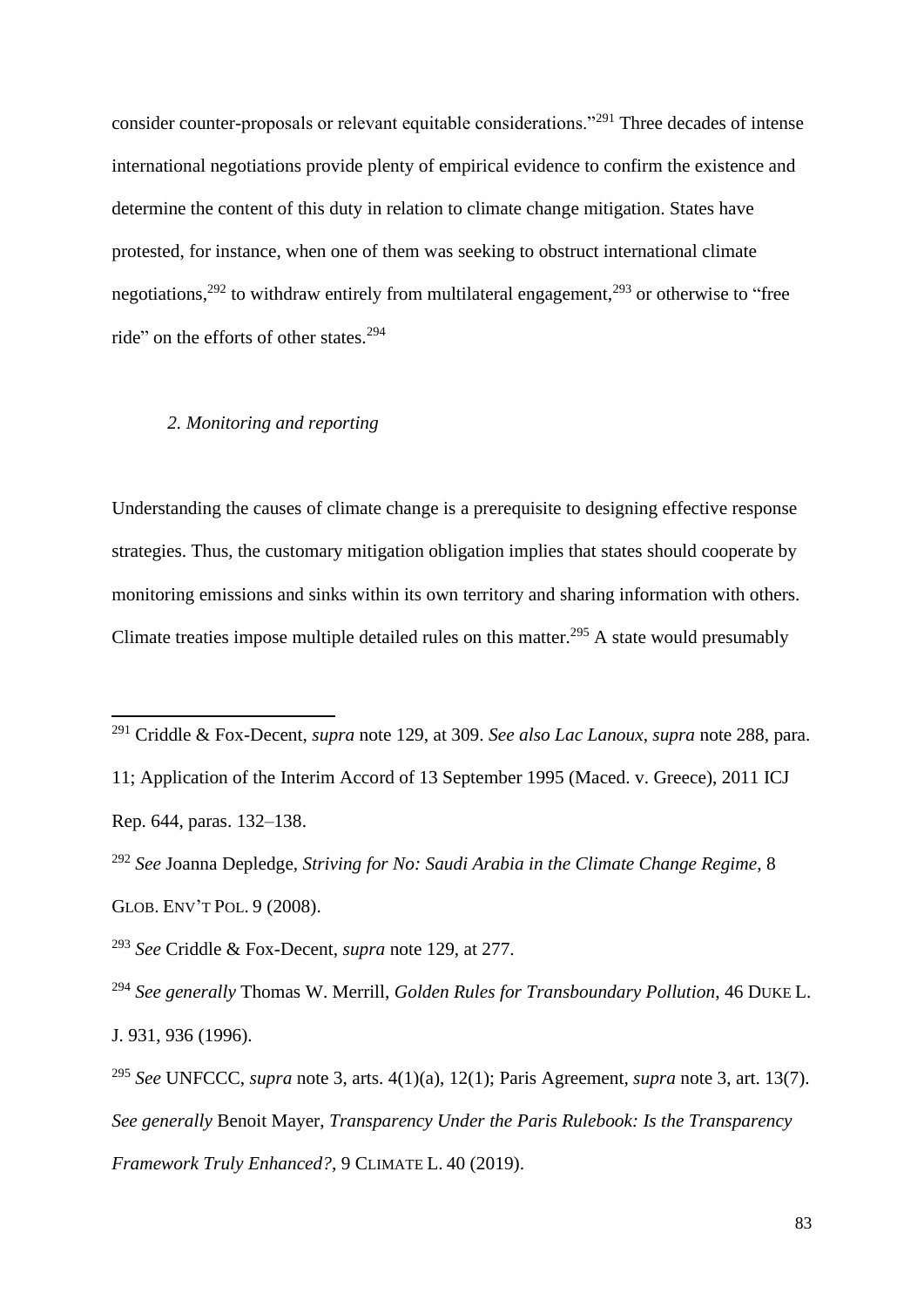not be exercising due diligence if it does not comply at least with the gist of these obligations by identifying the main sources and sinks of GHGs on its territory, assessing their evolution, and sharing such information.

#### *3. Planning mitigation action*

The customary mitigation obligation implies that states must devise plans of action with the aim of mitigating climate change. Consistently, climate treaties require states to formulate and communicate short- to medium-term mitigation measures, programmes, policies, and other targets (e.g., NDCs); $^{296}$  these treaties also impose detailed rules to ensure that these plans are communicated in clear and specific terms.<sup>297</sup> Furthermore, states are increasingly expected to devise and communicate long-term mitigation strategies,<sup>298</sup> and national courts have at times been called to check that these documents were sufficiently clear and

<sup>298</sup> *See* Paris Agreement, *supra* note [3,](#page-1-0) art. 4(19); 1/CP.21, *supra* note [223,](#page-62-0) para. 35; Dec.

1/CP.24, para. 21, FCCC/CP/2018/10/Add.1 (Mar. 19, 2019); Dec. 1/CMA.2, *supra* note [261,](#page-71-0) para. 11. *See also* UNFCCC, *Communication of long-term strategies* (n.d.),

https://unfccc.int/process/the-paris-agreement/long-term-strategies (last accessed Nov. 13, 2021) (listing strategies by 45 parties); UNFCCC Executive Secretary, *supra* note [103,](#page-30-0) at 2 (noting that 74 Parties had "provided information on long-term mitigation visions, strategies and targets", including through their long-term strategies and their NDCs).

<span id="page-83-0"></span><sup>296</sup> *See, e.g.*, UNFCCC, *supra* note [3,](#page-1-0) arts. 4(1)(b) ("programmes containing measures to mitigate climate change"), 4(2)(a) ("policies … on the mitigation of climate change"); Paris Agreement, *supra* note [3,](#page-1-0) art. 4(2) (NDCs).

<sup>297</sup> *See, e.g.*, Paris Agreement, *supra* note [3,](#page-1-0) art. 4(8); 4/CMA.1, *supra* note [54.](#page-17-0)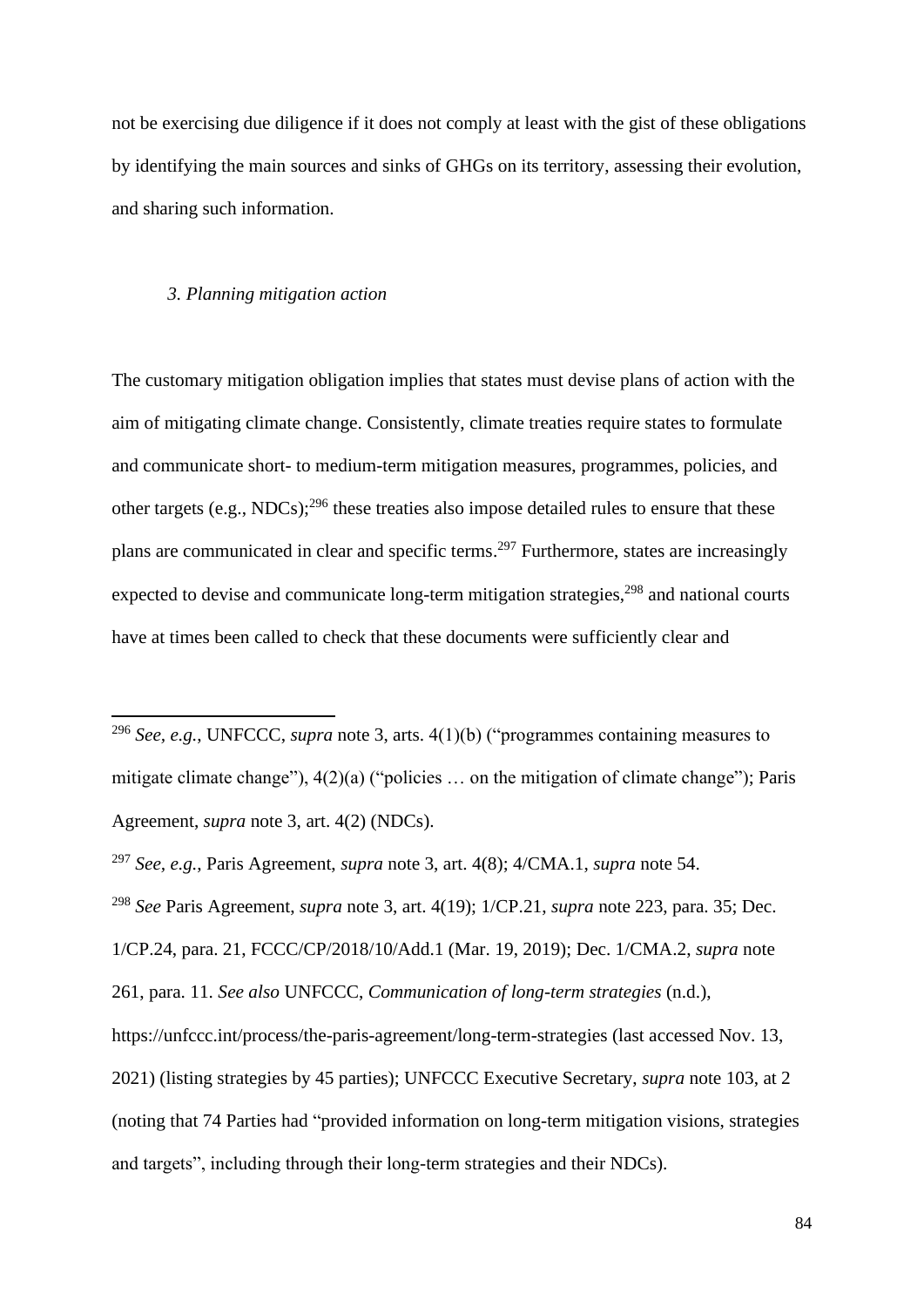specific.<sup>299</sup> A state would be in breach of its customary mitigation obligation if it engaged in no mitigation planning at all,<sup>300</sup> but also arguably if its planning process was systematically defective when compared with general state practice.

## *4. Project approval*

Most states conduct environmental assessment procedures before approving activities likely to have significant environmental impacts, $301$  and international courts have identified environmental assessment as a customary requirement in a transboundary context.<sup>302</sup> With regard to climate change mitigation, the procedure is a useful measure for states to regulate investments that may "lock" them into emission-intensive development pathways.<sup>303</sup> Despite the absence of specific treaty commitment, many states have applied environmental assessment procedures as a tool to mitigate climate change, showing their acceptance of this

<sup>299</sup> *Friends of the Irish Env't*, *supra* note [21,](#page-5-1) paras. 6.46, 9.2.

<sup>300</sup> *See* Duncan French & Tim Stephens, *Study Group on Due Diligence in International Law: Second Report*, 77 INT'L L. ASS'N REP. CONF. 1062, 1073 (2016). <sup>301</sup> *See, e.g.*, National Environmental Policy Act of 1969 § 102, 42 U.S.C. §4332(C); Parliament and Council Directive 2011/92, 2012 O.J. (L 26) 1 (EU); 环境影响评价法 (Environmental Assessment Act), Oct. 28, 2002. *See also* UN ENVIRONMENT, ASSESSING ENVIRONMENTAL IMPACTS, *supra* note [169.](#page-48-0)

<sup>302</sup> *See Pulp Mills*, *supra* note [32,](#page-8-0) para. 204; *Activities in the Area*, *supra* note [32,](#page-8-0) para. 148; *Certain Activities* (Merits), para. 104; *South China Sea*, *supra* note [179,](#page-50-0) paras. 987–993. <sup>303</sup> *See generally* Gregory C. Unruh, *Understanding Carbon Lock-In*, 28 ENERGY POL'Y 817 (2000).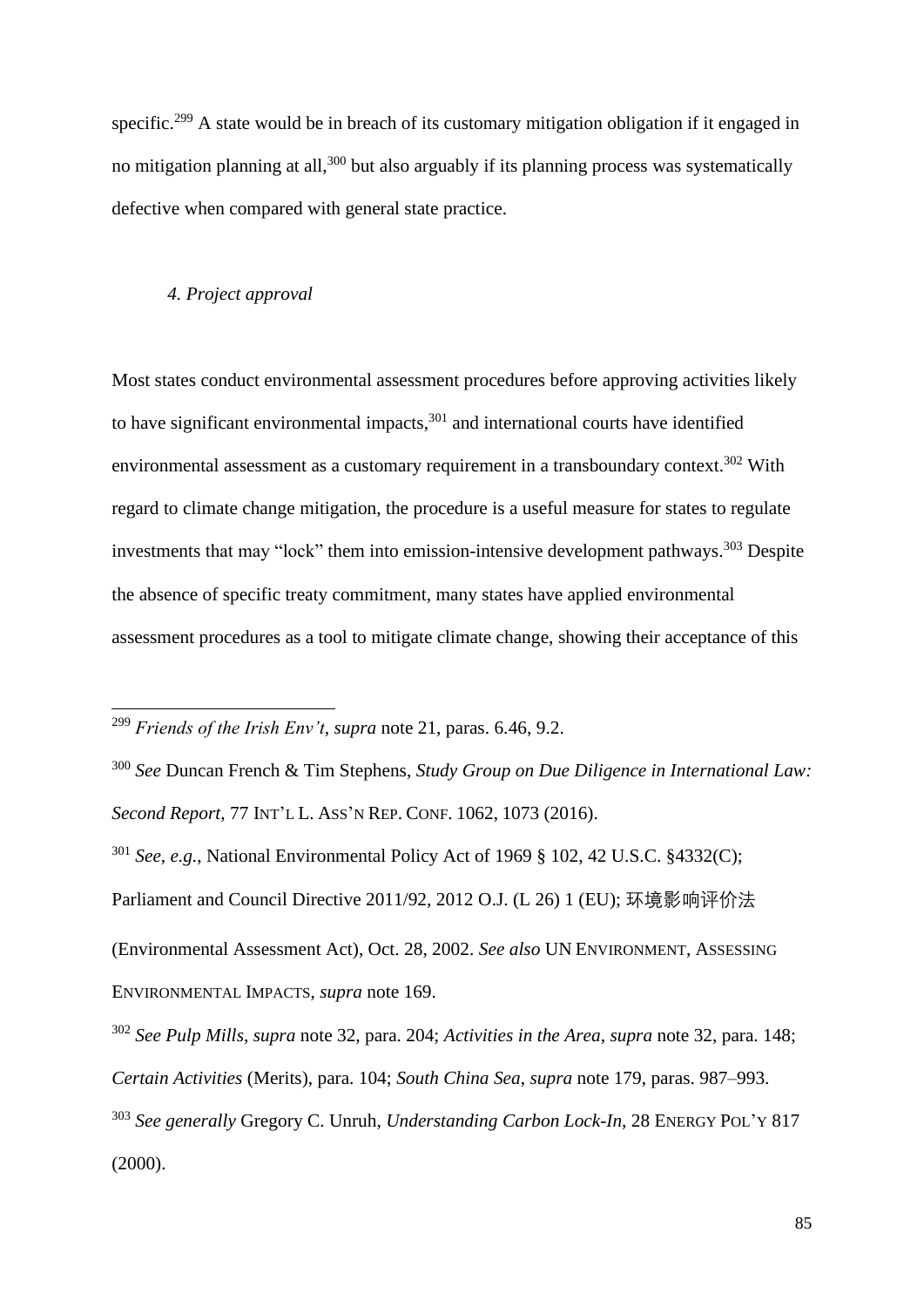procedure as an appropriate measures on climate change mitigation.<sup>304</sup> More substantially, there is an increasing trend in states pledging to refrain from funding or approving certain emission-intensive projects (e.g., coal plants) within their territory or beyond,  $305$  in ways that may also be viewed as reflecting acceptance of appropriate measures in light of which the customary mitigation obligation is to be interpreted.

### *5. Internal consistency*

A state would not be exercising due diligence if it departed from its own plans, systematically and without a reason, in a way prejudicial to the mitigation of climate change. A review of state practice would likely show that alterations to national mitigation plans are not entirely exceptional, but that they attract protests when they are purely self-serving. This observation is becoming increasing relevant as many states are communicating long-term mitigation strategies,<sup>306</sup> against which states' future conduct will inevitably be assessed.

<sup>304</sup> *See* Benoit Mayer, *Climate Assessment as an Emerging Obligation under Customary International Law*, 68 INT'L & COMP. L.Q. 271 (2019). *See also* Gloucester Resources v. Minister for Planning, [2019] NSWLEC 7; *Earthlife Africa Johannesburg*, *supra* note [13;](#page-3-0) *Center for Biological Diversity v. Bernhardt*, 982 F.3d 723, 740 (9th Cir, 2020); *Natur og Ungdom*, *supra* note [16;](#page-4-0) ILC, Protection of the Atmosphere, *supra* note [40,](#page-10-0) guideline 4, comment. on guideline 4, para. 6.

<sup>305</sup> *See, e.g.*, Global Coal to Clean Power Transition Statement (Nov. 4, 2021) https://ukcop26.org/global-coal-to-clean-power-transition-statement/.

<sup>&</sup>lt;sup>306</sup> *See* note [298](#page-83-0) and corresponding text.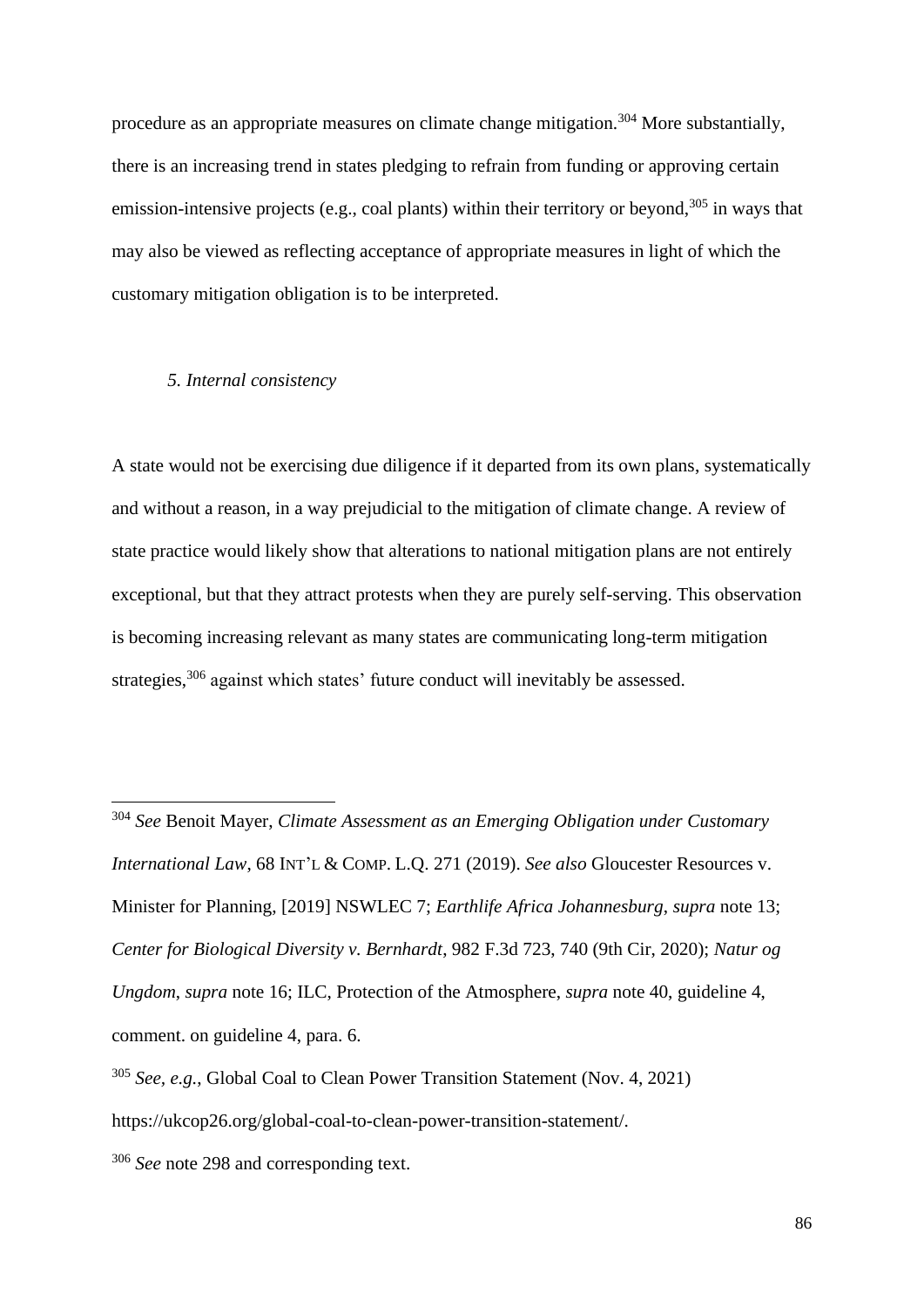National courts have already been called upon to hold states to act consistently with their own plans and assessments. The French State Council relied on findings by two independent national agencies to determine that the national government was yet to adopt measures in line with the ambition it had expressed.<sup>307</sup> The Administrative Tribunal of Paris ordered the same government to take appropriate measures to make up for past emissions in excess of its statutory carbon budget.<sup>308</sup> A Belgian tribunal found that the state had breached its duty of care by failing to take sufficient mitigation action, in particular, on the ground that the state's own projections indicated that the measures it was implementing, or was considering to implement, would not be sufficient to achieve its 2030 target.<sup>309</sup> Likewise, the Court in *Urgenda* considered a past negotiating position of the Netherlands as a complementary argument to justify that the state could have adopted a more stringent mitigation target.<sup>310</sup>

These and other appropriate measures provide the basis for a qualitative assessment of the level of effort that a state is making with regard to climate change mitigation. Admittedly, most states will pass the test, as they comply with most of these measures most of the time. This, however, is an unsurprising conclusion: by nature, customary law is made of standards with which most states comply most of the time.

### **V. CONCLUSION**

<sup>307</sup> *Grande-Synthe*, *supra* note [13,](#page-3-0) para. 5.

<sup>308</sup> TA Paris, Oct. 14, 2021, No. 1904969, art. 2 (Notre affaire à tous/Fr., second decision).

<sup>309</sup> *Klimaatzaak*, *supra* not[e 14,](#page-3-1) paras. 72–73.

<sup>310</sup> *Urgenda III*, *supra* note [16,](#page-4-0) paras. 7.4.1, 75.3.